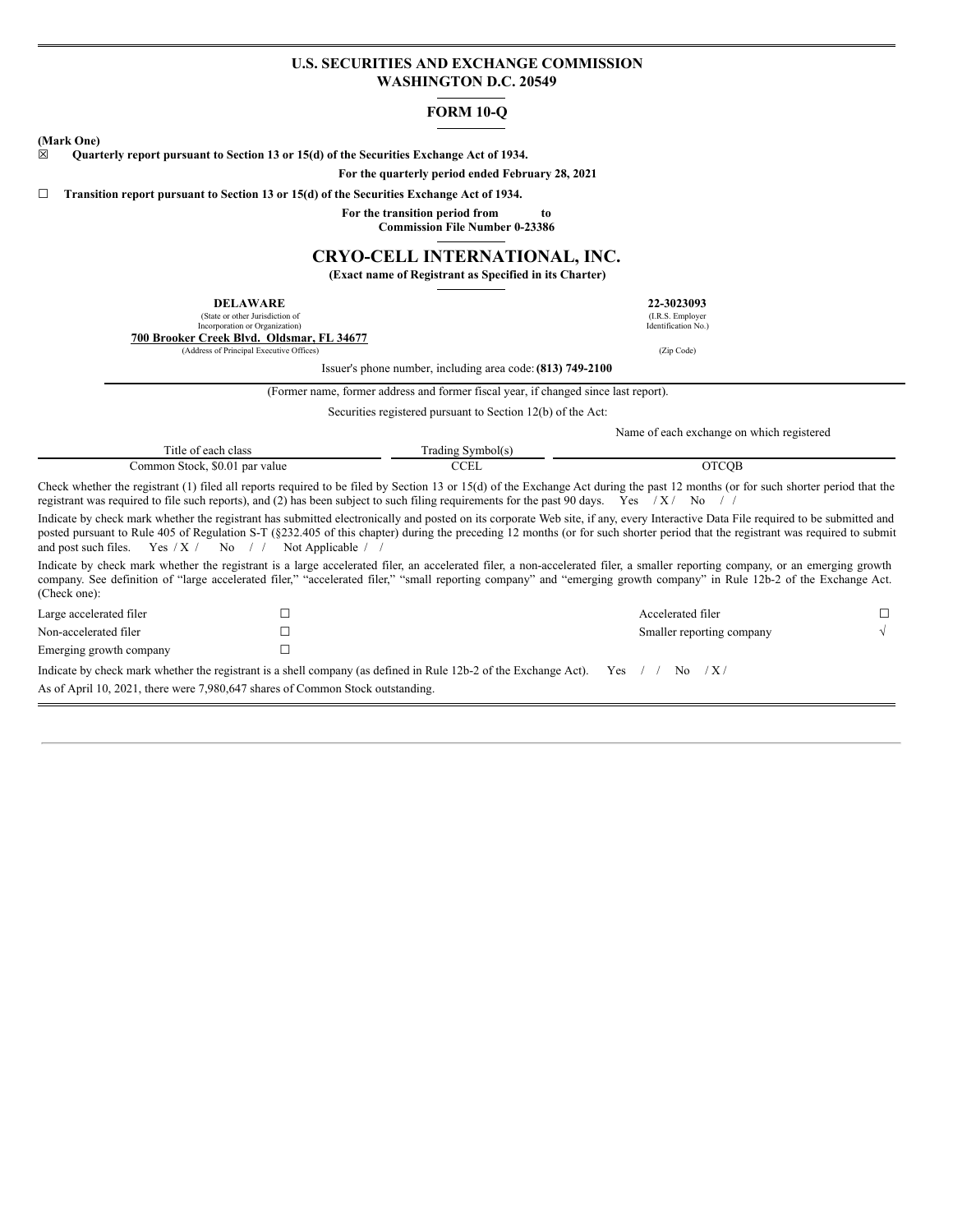# **CRYO-CELL INTERNATIONAL, INC. AND SUBSIDIARIES**

# **TABLE OF CONTENTS**

# **PART I - FINANCIAL INFORMATION (UNAUDITED)**

| Item 1.           | <b>Financial Statements</b>                                                                  |                |
|-------------------|----------------------------------------------------------------------------------------------|----------------|
|                   | <b>Consolidated Balance Sheets</b>                                                           | 3              |
|                   | <b>Consolidated Statements of Income</b>                                                     | $\overline{4}$ |
|                   | <b>Consolidated Statements of Cash Flows</b>                                                 | 5              |
|                   | <b>Consolidated Statements of Stockholders' Deficit</b>                                      | 6              |
|                   | <b>Notes to Consolidated Financial Statements</b>                                            | $\tau$         |
| Item 2.           | <b>Management's Discussion and Analysis of Financial Condition and Results of Operations</b> | 31             |
| Item 3.           | <b>Quantitative and Qualitative Disclosures about Market Risk</b>                            | 39             |
| Item 4.           | <b>Controls and Procedures</b>                                                               | 39             |
|                   | <b>PART II - OTHER INFORMATION</b>                                                           | 40             |
| Item 1.           | <b>Legal Proceedings</b>                                                                     | 40             |
| Item 1A.          | <b>Risk Factors</b>                                                                          | 40             |
| Item 2.           | <b>Unregistered Sales of Equity Securities and Use of Proceeds</b>                           | 40             |
| Item 3.           | <b>Defaults Upon Senior Securities</b>                                                       | 40             |
| Item 4.           | <b>Mine Safety Disclosures</b>                                                               | 40             |
| Item 5.           | <b>Other Information</b>                                                                     | 40             |
| Item 6.           | <b>Exhibits</b>                                                                              | 41             |
| <b>SIGNATURES</b> |                                                                                              | 42             |
|                   |                                                                                              |                |

**PAGE**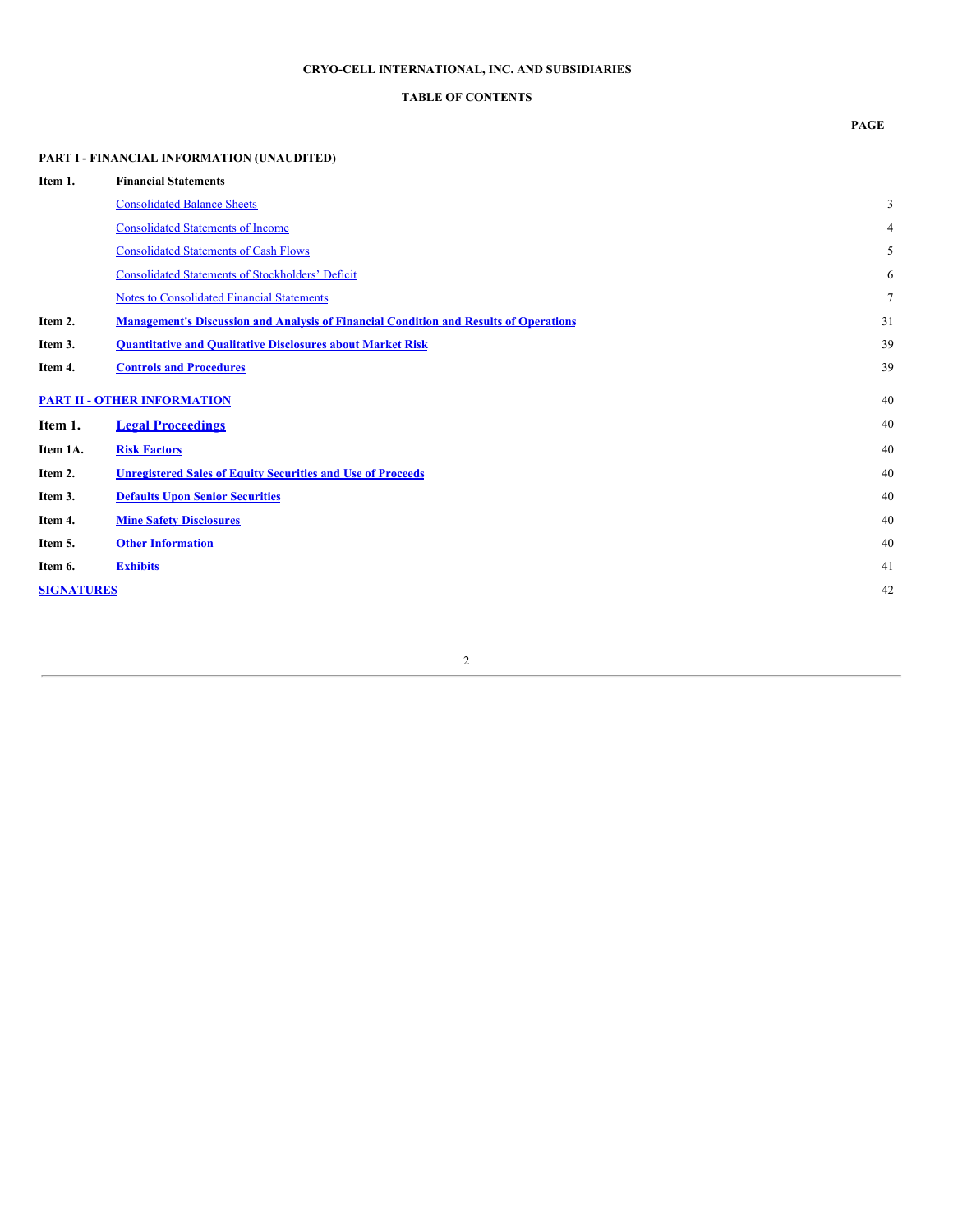#### <span id="page-2-0"></span>**CRYO-CELL INTERNATIONAL, INC. AND SUBSIDIARIES CONSOLIDATED BALANCE SHEETS**

|                                                                                                                                                 | (Unaudited)<br>February 28,<br>2021 | November 30,<br>2020         |
|-------------------------------------------------------------------------------------------------------------------------------------------------|-------------------------------------|------------------------------|
| <b>ASSETS</b>                                                                                                                                   |                                     |                              |
| <b>Current Assets</b>                                                                                                                           |                                     |                              |
| Cash and cash equivalents                                                                                                                       | \$11,277,811                        | \$10,361,125                 |
| Marketable securities                                                                                                                           | 85,900                              | 88.476                       |
| Accounts receivable (net of allowance for doubtful accounts of \$2,807,822 and \$2,781,668, respectively)                                       | 5,638,992                           | 6,322,960                    |
| Prepaid expenses                                                                                                                                | 510,652                             | 611,627                      |
| Inventory, current portion                                                                                                                      | 868,258                             | 927,318                      |
| Other current assets                                                                                                                            | 314,724                             | 244,696                      |
| Total current assets                                                                                                                            | 18,696,337                          | 18,556,202                   |
| <b>Property and Equipment-net</b>                                                                                                               | 1,597,180                           | 1,640,774                    |
| <b>Other Assets</b>                                                                                                                             |                                     |                              |
| Investment - Tianhe stock                                                                                                                       | 308,000                             | 308,000                      |
| Patent option agreement                                                                                                                         |                                     | 350,000                      |
| Duke license agreement                                                                                                                          | 58,270,522                          |                              |
| Intangible assets, net                                                                                                                          | 1,554,081                           | 1,181,588                    |
| Inventory, net of current portion                                                                                                               | 11,013,166                          | 11,064,034                   |
| Goodwill                                                                                                                                        | 1,941,411                           | 1,941,411                    |
| Deferred tax assets                                                                                                                             | 10,363,967                          | 10,363,967                   |
| Operating lease right-of-use asset                                                                                                              | 1,012,539                           | 299,089                      |
| Deposits and other assets, net                                                                                                                  | 507,258                             | 495,029                      |
| Total other assets                                                                                                                              | 84,970,944                          | 26,003,118                   |
| <b>Total</b> assets                                                                                                                             | \$105,264,461                       | \$46,200,094                 |
| <b>LIABILITIES AND STOCKHOLDERS' DEFICIT</b>                                                                                                    |                                     |                              |
| <b>Current Liabilities</b>                                                                                                                      |                                     |                              |
| Accounts payable                                                                                                                                | \$860,132                           | \$957,390                    |
| Accrued expenses                                                                                                                                | 3,457,298                           | 2,898,211                    |
| Current portion of note payable                                                                                                                 | 3,100,000                           | 3,100,000                    |
| Current portion of operating lease liability                                                                                                    | 239,330                             | 275,570                      |
| Current portion of Duke license agreement liability                                                                                             | 13,307,094                          |                              |
| Deferred revenue                                                                                                                                | 8,880,930                           | 9,183,450                    |
| Total current liabilities                                                                                                                       | 29,844,784                          | 16,414,621                   |
| <b>Other Liabilities</b>                                                                                                                        |                                     |                              |
| Deferred revenue, net of current portion                                                                                                        | 27,950,810                          | 27.200.910                   |
| Contingent consideration                                                                                                                        | 1,662,246                           | 1,509,852                    |
|                                                                                                                                                 | 1,085,896                           | 2,841,214                    |
| Note payable, net of current portion and debt issuance costs<br>Operating lease long-term liability                                             | 774,438                             | 23,632                       |
| Duke license agreement liability                                                                                                                | 44,766,392                          |                              |
| Long-term liability - revenue sharing agreements                                                                                                | 875,000                             | 875,000                      |
|                                                                                                                                                 |                                     | 32,450,608                   |
| Total other liabilities                                                                                                                         | 77,114,782                          |                              |
| <b>Total liabilities</b>                                                                                                                        | 106,959,566                         | 48,865,229                   |
| Commitments and contingencies (Note 9)                                                                                                          |                                     |                              |
| <b>Stockholders' Deficit</b>                                                                                                                    |                                     |                              |
| Preferred stock (\$.01 par value, 500,000 authorized and none issued and outstanding)                                                           |                                     |                              |
| Series A Junior participating preferred stock (\$.01 par value, 20,000 authorized and none issued and outstanding)                              |                                     |                              |
| Common stock (\$.01 par value, 20,000,000 authorized; 13,658,938 issued and 7,570,913 outstanding as of February 28, 2021 and 13,633,638 issued |                                     |                              |
| and 7,545,613 outstanding as of November 30, 2020)                                                                                              | 136,589                             | 136,336                      |
| Additional paid-in capital                                                                                                                      | 36,857,787<br>(20, 563, 357)        | 36,581,600<br>(20, 563, 357) |
| Treasury stock, at cost<br>Accumulated deficit                                                                                                  |                                     | (18, 819, 714)               |
|                                                                                                                                                 | (18, 126, 124)                      |                              |
| Total stockholders' deficit                                                                                                                     | (1,695,105)                         | (2,665,135)                  |
| Total liabilities and stockholders' deficit                                                                                                     | \$105,264,461                       | \$46,200,094                 |

**The accompanying notes are an integral part of these consolidated financial statements.**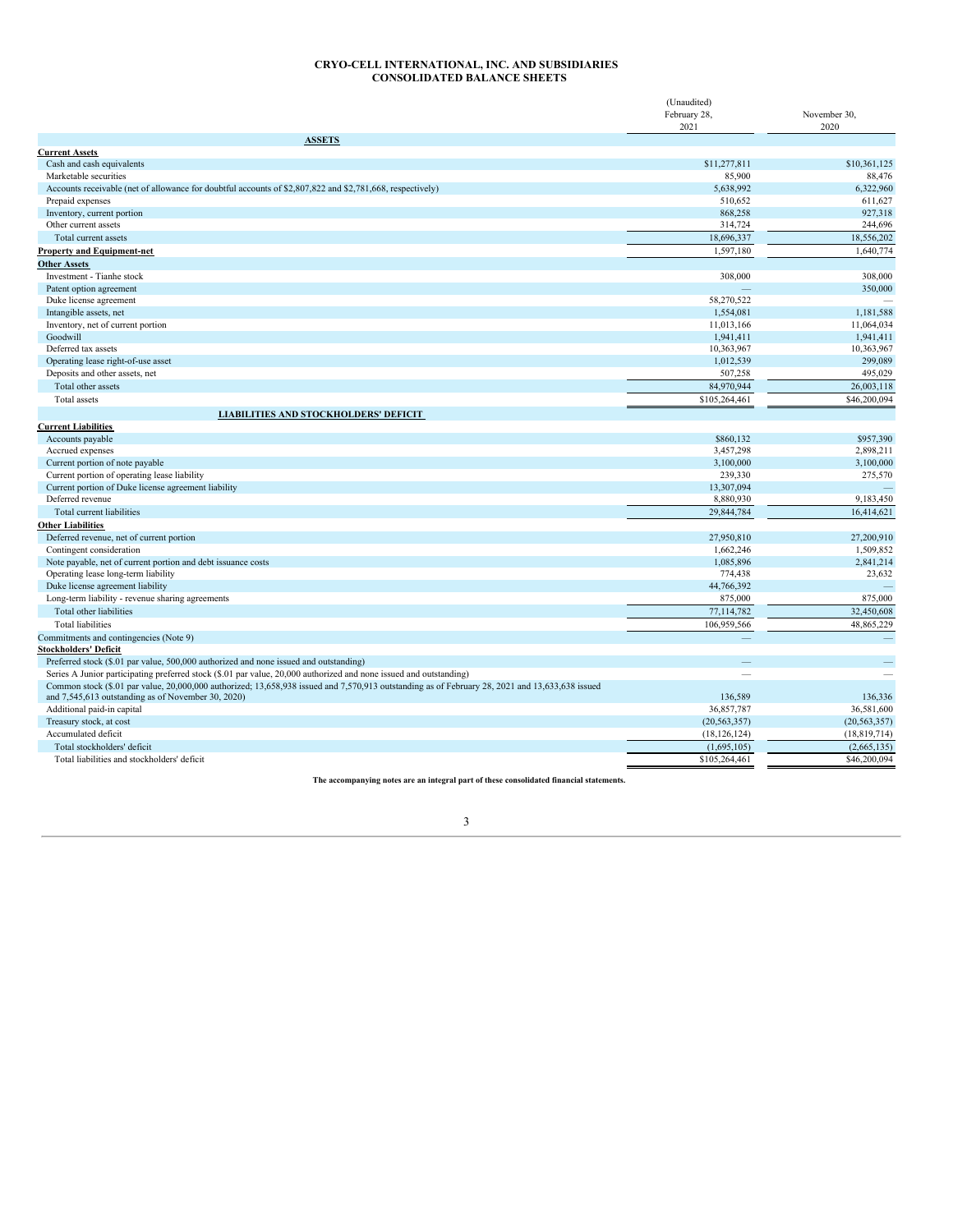### <span id="page-3-0"></span>**CRYO-CELL INTERNATIONAL, INC. AND SUBSIDIARIES CONSOLIDATED STATEMENTS OF INCOME (Unaudited)**

|                                                      |               | For the Three Months Ended |                      |            |
|------------------------------------------------------|---------------|----------------------------|----------------------|------------|
|                                                      |               | February 28,<br>2021       | February 29,<br>2020 |            |
| <b>Revenue:</b>                                      |               |                            |                      |            |
| Processing and storage fees                          | <sup>\$</sup> | 6,738,631                  | \$                   | 7,406,288  |
| Public banking revenue                               |               | 83,986                     |                      | 154,079    |
| Product revenue                                      |               | 38,000                     |                      | 60,407     |
| Total revenue                                        |               | 6,860,617                  |                      | 7,620,774  |
| <b>Costs and Expenses:</b>                           |               |                            |                      |            |
| Cost of sales                                        |               | 2,012,197                  |                      | 2,503,144  |
| Selling, general and administrative expenses         |               | 3,433,312                  |                      | 3,870,029  |
| Change in fair value of contingent consideration     |               | 152,394                    |                      | (51, 412)  |
| Research, development and related engineering        |               | 6,190                      |                      | 5,722      |
| Depreciation and amortization                        |               | 21,263                     |                      | 44,221     |
| Total costs and expenses                             |               | 5,625,356                  |                      | 6,371,704  |
| <b>Operating Income</b>                              |               | 1,235,261                  |                      | 1,249,070  |
| <b>Other Expense:</b>                                |               |                            |                      |            |
| (Losses) gains on marketable securities              |               | (2,576)                    |                      | 54,948     |
| Other income                                         |               | 25                         |                      | 627        |
| Interest expense                                     |               | (280, 219)                 |                      | (365,299)  |
| Total other expense                                  |               | (282,770)                  |                      | (309, 724) |
| Income before income tax expense                     |               | 952,491                    |                      | 939,346    |
| Income tax expense                                   |               | (258,901)                  |                      | (252, 380) |
| <b>Net Income</b>                                    |               | 693,590                    | \$                   | 686,966    |
| Net income per common share - basic                  |               | 0.09                       |                      | 0.09       |
| Weighted average common shares outstanding - basic   |               | 7,570,913                  |                      | 7,541,113  |
| Net income per common share - diluted                |               | 0.08                       |                      | 0.08       |
| Weighted average common shares outstanding - diluted |               | 8,198,591                  |                      | 8,128,257  |

**The accompanying notes are an integral part of these consolidated financial statements.**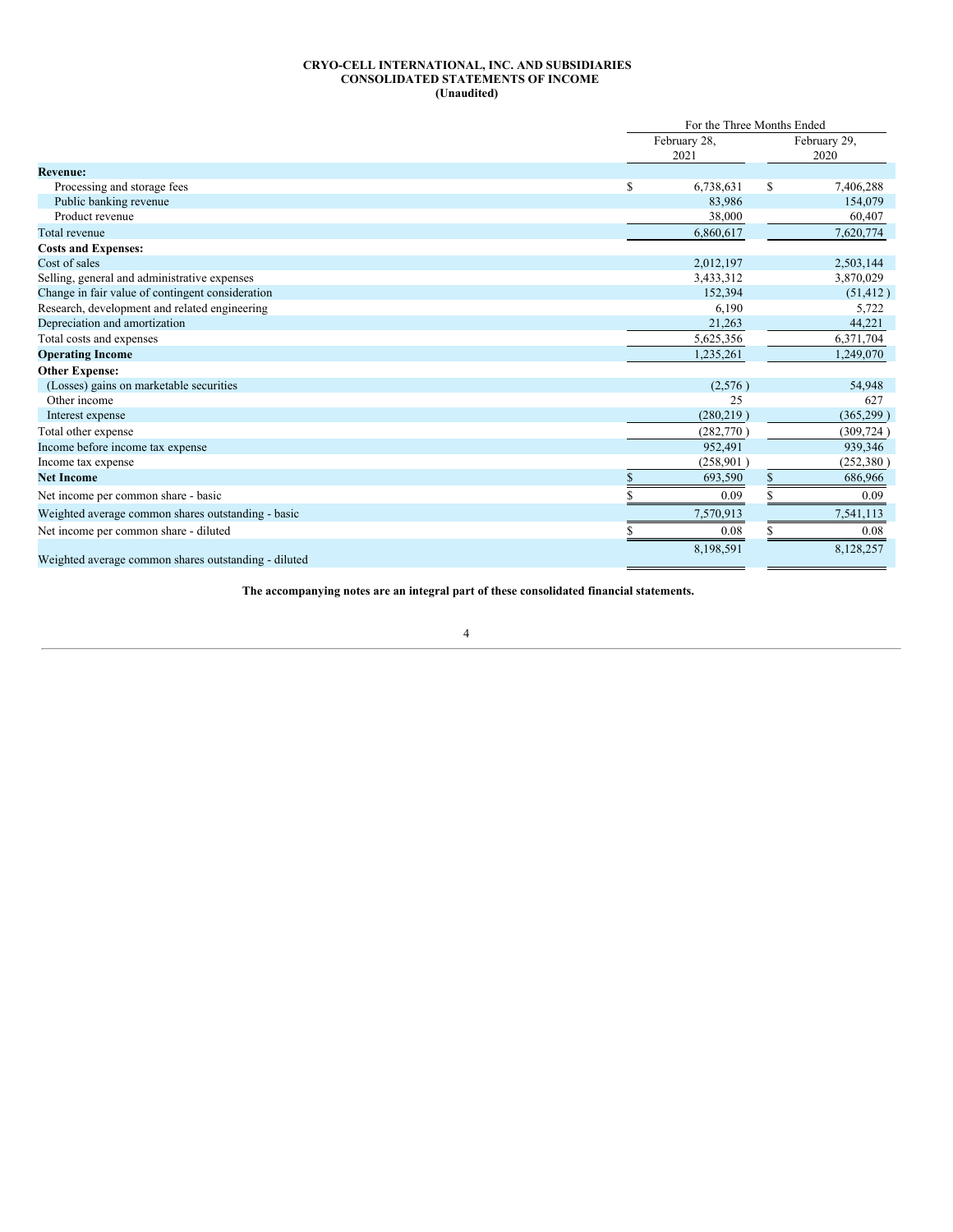#### <span id="page-4-0"></span>**CRYO-CELL INTERNATIONAL, INC. AND SUBSIDIARIES CONSOLIDATED STATEMENTS OF CASH FLOWS (Unaudited)**

| February 28,<br>February 29,<br>2020<br>2021<br>Cash flows from operating activities:<br>686,966<br>Net income<br>S<br>693,590<br>\$<br>Adjustments to reconcile net income to net cash provided by operating activities:<br>Depreciation and amortization expense<br>72,489<br>95,757<br>Change in fair value of contingent consideration<br>152,394<br>(51, 412)<br>Losses (gains) on marketable securities<br>(54,948)<br>2,576<br>Compensatory element of stock options<br>84,818<br>224,258<br>Provision for doubtful accounts<br>90,854<br>152,991<br>Amortization of debt issuance costs<br>19,682<br>24,481<br>Amortization of operating lease right-of-use asset<br>66,620<br>66,491<br>Changes in assets and liabilities:<br>Accounts receivable<br>593,114<br>177,656<br>100,975<br>Prepaid expenses<br>48,588<br>109,928<br>70,394<br>Inventory<br>Other current assets<br>(70,028)<br>61,333<br>Deposits and other assets, net<br>(98,675)<br>(18,210)<br>(97, 258)<br>12,131<br>Accounts payable<br>Accrued expenses<br>559,087<br>628,627<br>Operating lease liability<br>(65,504)<br>(66,300)<br>Deferred revenue<br>447,380<br>556,760<br>2,615,563<br>Net cash provided by operating activities<br>2,662,042<br>Cash flows from investing activities:<br>Purchases of property and equipment<br>(11,978)<br>(6,961)<br>Purchase of patent option agreement<br>(150,000)<br>Net cash used in investing activities<br>(6,961)<br>(161, 978)<br>Cash flows from financing activities:<br>Repayments of note payable<br>(1,775,000)<br>(775,000)<br>Proceeds from the exercise of stock options<br>191,622<br>41,000<br>(734,000)<br>Net cash used in financing activities<br>(1,583,378)<br>Increase in cash and cash equivalents<br>916,686<br>1,874,602<br>Cash and cash equivalents - beginning of period<br>10,361,125<br>6,541,037<br>$\mathbb{S}$<br>11,277,811<br>\$<br>Cash and cash equivalents - end of period<br>8,415,639<br>Supplemental non-cash investing and financing activities:<br>Operating lease liability and right-of-use asset due to adoption of ASC 842<br>562,775<br>S<br>\$<br>Lease liability arising from right-of-use asset<br>$\mathbb{S}$<br>780,070<br>$\mathbb{S}$<br>Patent option agreement credit to purchase of patents and licenses<br>S<br>500,000 |                                                               | For the Three Months Ended |            |    |  |  |
|------------------------------------------------------------------------------------------------------------------------------------------------------------------------------------------------------------------------------------------------------------------------------------------------------------------------------------------------------------------------------------------------------------------------------------------------------------------------------------------------------------------------------------------------------------------------------------------------------------------------------------------------------------------------------------------------------------------------------------------------------------------------------------------------------------------------------------------------------------------------------------------------------------------------------------------------------------------------------------------------------------------------------------------------------------------------------------------------------------------------------------------------------------------------------------------------------------------------------------------------------------------------------------------------------------------------------------------------------------------------------------------------------------------------------------------------------------------------------------------------------------------------------------------------------------------------------------------------------------------------------------------------------------------------------------------------------------------------------------------------------------------------------------------------------------------------------------------------------------------------------------------------------------------------------------------------------------------------------------------------------------------------------------------------------------------------------------------------------------------------------------------------------------------------------------------------------------------------------------------------------------------------------------------------------------|---------------------------------------------------------------|----------------------------|------------|----|--|--|
|                                                                                                                                                                                                                                                                                                                                                                                                                                                                                                                                                                                                                                                                                                                                                                                                                                                                                                                                                                                                                                                                                                                                                                                                                                                                                                                                                                                                                                                                                                                                                                                                                                                                                                                                                                                                                                                                                                                                                                                                                                                                                                                                                                                                                                                                                                            |                                                               |                            |            |    |  |  |
|                                                                                                                                                                                                                                                                                                                                                                                                                                                                                                                                                                                                                                                                                                                                                                                                                                                                                                                                                                                                                                                                                                                                                                                                                                                                                                                                                                                                                                                                                                                                                                                                                                                                                                                                                                                                                                                                                                                                                                                                                                                                                                                                                                                                                                                                                                            |                                                               |                            |            |    |  |  |
|                                                                                                                                                                                                                                                                                                                                                                                                                                                                                                                                                                                                                                                                                                                                                                                                                                                                                                                                                                                                                                                                                                                                                                                                                                                                                                                                                                                                                                                                                                                                                                                                                                                                                                                                                                                                                                                                                                                                                                                                                                                                                                                                                                                                                                                                                                            |                                                               |                            |            |    |  |  |
|                                                                                                                                                                                                                                                                                                                                                                                                                                                                                                                                                                                                                                                                                                                                                                                                                                                                                                                                                                                                                                                                                                                                                                                                                                                                                                                                                                                                                                                                                                                                                                                                                                                                                                                                                                                                                                                                                                                                                                                                                                                                                                                                                                                                                                                                                                            |                                                               |                            |            |    |  |  |
|                                                                                                                                                                                                                                                                                                                                                                                                                                                                                                                                                                                                                                                                                                                                                                                                                                                                                                                                                                                                                                                                                                                                                                                                                                                                                                                                                                                                                                                                                                                                                                                                                                                                                                                                                                                                                                                                                                                                                                                                                                                                                                                                                                                                                                                                                                            |                                                               |                            |            |    |  |  |
|                                                                                                                                                                                                                                                                                                                                                                                                                                                                                                                                                                                                                                                                                                                                                                                                                                                                                                                                                                                                                                                                                                                                                                                                                                                                                                                                                                                                                                                                                                                                                                                                                                                                                                                                                                                                                                                                                                                                                                                                                                                                                                                                                                                                                                                                                                            |                                                               |                            |            |    |  |  |
|                                                                                                                                                                                                                                                                                                                                                                                                                                                                                                                                                                                                                                                                                                                                                                                                                                                                                                                                                                                                                                                                                                                                                                                                                                                                                                                                                                                                                                                                                                                                                                                                                                                                                                                                                                                                                                                                                                                                                                                                                                                                                                                                                                                                                                                                                                            |                                                               |                            |            |    |  |  |
|                                                                                                                                                                                                                                                                                                                                                                                                                                                                                                                                                                                                                                                                                                                                                                                                                                                                                                                                                                                                                                                                                                                                                                                                                                                                                                                                                                                                                                                                                                                                                                                                                                                                                                                                                                                                                                                                                                                                                                                                                                                                                                                                                                                                                                                                                                            |                                                               |                            |            |    |  |  |
|                                                                                                                                                                                                                                                                                                                                                                                                                                                                                                                                                                                                                                                                                                                                                                                                                                                                                                                                                                                                                                                                                                                                                                                                                                                                                                                                                                                                                                                                                                                                                                                                                                                                                                                                                                                                                                                                                                                                                                                                                                                                                                                                                                                                                                                                                                            |                                                               |                            |            |    |  |  |
|                                                                                                                                                                                                                                                                                                                                                                                                                                                                                                                                                                                                                                                                                                                                                                                                                                                                                                                                                                                                                                                                                                                                                                                                                                                                                                                                                                                                                                                                                                                                                                                                                                                                                                                                                                                                                                                                                                                                                                                                                                                                                                                                                                                                                                                                                                            |                                                               |                            |            |    |  |  |
|                                                                                                                                                                                                                                                                                                                                                                                                                                                                                                                                                                                                                                                                                                                                                                                                                                                                                                                                                                                                                                                                                                                                                                                                                                                                                                                                                                                                                                                                                                                                                                                                                                                                                                                                                                                                                                                                                                                                                                                                                                                                                                                                                                                                                                                                                                            |                                                               |                            |            |    |  |  |
|                                                                                                                                                                                                                                                                                                                                                                                                                                                                                                                                                                                                                                                                                                                                                                                                                                                                                                                                                                                                                                                                                                                                                                                                                                                                                                                                                                                                                                                                                                                                                                                                                                                                                                                                                                                                                                                                                                                                                                                                                                                                                                                                                                                                                                                                                                            |                                                               |                            |            |    |  |  |
|                                                                                                                                                                                                                                                                                                                                                                                                                                                                                                                                                                                                                                                                                                                                                                                                                                                                                                                                                                                                                                                                                                                                                                                                                                                                                                                                                                                                                                                                                                                                                                                                                                                                                                                                                                                                                                                                                                                                                                                                                                                                                                                                                                                                                                                                                                            |                                                               |                            |            |    |  |  |
|                                                                                                                                                                                                                                                                                                                                                                                                                                                                                                                                                                                                                                                                                                                                                                                                                                                                                                                                                                                                                                                                                                                                                                                                                                                                                                                                                                                                                                                                                                                                                                                                                                                                                                                                                                                                                                                                                                                                                                                                                                                                                                                                                                                                                                                                                                            |                                                               |                            |            |    |  |  |
|                                                                                                                                                                                                                                                                                                                                                                                                                                                                                                                                                                                                                                                                                                                                                                                                                                                                                                                                                                                                                                                                                                                                                                                                                                                                                                                                                                                                                                                                                                                                                                                                                                                                                                                                                                                                                                                                                                                                                                                                                                                                                                                                                                                                                                                                                                            |                                                               |                            |            |    |  |  |
|                                                                                                                                                                                                                                                                                                                                                                                                                                                                                                                                                                                                                                                                                                                                                                                                                                                                                                                                                                                                                                                                                                                                                                                                                                                                                                                                                                                                                                                                                                                                                                                                                                                                                                                                                                                                                                                                                                                                                                                                                                                                                                                                                                                                                                                                                                            |                                                               |                            |            |    |  |  |
|                                                                                                                                                                                                                                                                                                                                                                                                                                                                                                                                                                                                                                                                                                                                                                                                                                                                                                                                                                                                                                                                                                                                                                                                                                                                                                                                                                                                                                                                                                                                                                                                                                                                                                                                                                                                                                                                                                                                                                                                                                                                                                                                                                                                                                                                                                            |                                                               |                            |            |    |  |  |
|                                                                                                                                                                                                                                                                                                                                                                                                                                                                                                                                                                                                                                                                                                                                                                                                                                                                                                                                                                                                                                                                                                                                                                                                                                                                                                                                                                                                                                                                                                                                                                                                                                                                                                                                                                                                                                                                                                                                                                                                                                                                                                                                                                                                                                                                                                            |                                                               |                            |            |    |  |  |
|                                                                                                                                                                                                                                                                                                                                                                                                                                                                                                                                                                                                                                                                                                                                                                                                                                                                                                                                                                                                                                                                                                                                                                                                                                                                                                                                                                                                                                                                                                                                                                                                                                                                                                                                                                                                                                                                                                                                                                                                                                                                                                                                                                                                                                                                                                            |                                                               |                            |            |    |  |  |
|                                                                                                                                                                                                                                                                                                                                                                                                                                                                                                                                                                                                                                                                                                                                                                                                                                                                                                                                                                                                                                                                                                                                                                                                                                                                                                                                                                                                                                                                                                                                                                                                                                                                                                                                                                                                                                                                                                                                                                                                                                                                                                                                                                                                                                                                                                            |                                                               |                            |            |    |  |  |
|                                                                                                                                                                                                                                                                                                                                                                                                                                                                                                                                                                                                                                                                                                                                                                                                                                                                                                                                                                                                                                                                                                                                                                                                                                                                                                                                                                                                                                                                                                                                                                                                                                                                                                                                                                                                                                                                                                                                                                                                                                                                                                                                                                                                                                                                                                            |                                                               |                            |            |    |  |  |
|                                                                                                                                                                                                                                                                                                                                                                                                                                                                                                                                                                                                                                                                                                                                                                                                                                                                                                                                                                                                                                                                                                                                                                                                                                                                                                                                                                                                                                                                                                                                                                                                                                                                                                                                                                                                                                                                                                                                                                                                                                                                                                                                                                                                                                                                                                            |                                                               |                            |            |    |  |  |
|                                                                                                                                                                                                                                                                                                                                                                                                                                                                                                                                                                                                                                                                                                                                                                                                                                                                                                                                                                                                                                                                                                                                                                                                                                                                                                                                                                                                                                                                                                                                                                                                                                                                                                                                                                                                                                                                                                                                                                                                                                                                                                                                                                                                                                                                                                            |                                                               |                            |            |    |  |  |
|                                                                                                                                                                                                                                                                                                                                                                                                                                                                                                                                                                                                                                                                                                                                                                                                                                                                                                                                                                                                                                                                                                                                                                                                                                                                                                                                                                                                                                                                                                                                                                                                                                                                                                                                                                                                                                                                                                                                                                                                                                                                                                                                                                                                                                                                                                            |                                                               |                            |            |    |  |  |
|                                                                                                                                                                                                                                                                                                                                                                                                                                                                                                                                                                                                                                                                                                                                                                                                                                                                                                                                                                                                                                                                                                                                                                                                                                                                                                                                                                                                                                                                                                                                                                                                                                                                                                                                                                                                                                                                                                                                                                                                                                                                                                                                                                                                                                                                                                            |                                                               |                            |            |    |  |  |
|                                                                                                                                                                                                                                                                                                                                                                                                                                                                                                                                                                                                                                                                                                                                                                                                                                                                                                                                                                                                                                                                                                                                                                                                                                                                                                                                                                                                                                                                                                                                                                                                                                                                                                                                                                                                                                                                                                                                                                                                                                                                                                                                                                                                                                                                                                            |                                                               |                            |            |    |  |  |
|                                                                                                                                                                                                                                                                                                                                                                                                                                                                                                                                                                                                                                                                                                                                                                                                                                                                                                                                                                                                                                                                                                                                                                                                                                                                                                                                                                                                                                                                                                                                                                                                                                                                                                                                                                                                                                                                                                                                                                                                                                                                                                                                                                                                                                                                                                            |                                                               |                            |            |    |  |  |
|                                                                                                                                                                                                                                                                                                                                                                                                                                                                                                                                                                                                                                                                                                                                                                                                                                                                                                                                                                                                                                                                                                                                                                                                                                                                                                                                                                                                                                                                                                                                                                                                                                                                                                                                                                                                                                                                                                                                                                                                                                                                                                                                                                                                                                                                                                            |                                                               |                            |            |    |  |  |
|                                                                                                                                                                                                                                                                                                                                                                                                                                                                                                                                                                                                                                                                                                                                                                                                                                                                                                                                                                                                                                                                                                                                                                                                                                                                                                                                                                                                                                                                                                                                                                                                                                                                                                                                                                                                                                                                                                                                                                                                                                                                                                                                                                                                                                                                                                            |                                                               |                            |            |    |  |  |
|                                                                                                                                                                                                                                                                                                                                                                                                                                                                                                                                                                                                                                                                                                                                                                                                                                                                                                                                                                                                                                                                                                                                                                                                                                                                                                                                                                                                                                                                                                                                                                                                                                                                                                                                                                                                                                                                                                                                                                                                                                                                                                                                                                                                                                                                                                            |                                                               |                            |            |    |  |  |
|                                                                                                                                                                                                                                                                                                                                                                                                                                                                                                                                                                                                                                                                                                                                                                                                                                                                                                                                                                                                                                                                                                                                                                                                                                                                                                                                                                                                                                                                                                                                                                                                                                                                                                                                                                                                                                                                                                                                                                                                                                                                                                                                                                                                                                                                                                            |                                                               |                            |            |    |  |  |
|                                                                                                                                                                                                                                                                                                                                                                                                                                                                                                                                                                                                                                                                                                                                                                                                                                                                                                                                                                                                                                                                                                                                                                                                                                                                                                                                                                                                                                                                                                                                                                                                                                                                                                                                                                                                                                                                                                                                                                                                                                                                                                                                                                                                                                                                                                            |                                                               |                            |            |    |  |  |
|                                                                                                                                                                                                                                                                                                                                                                                                                                                                                                                                                                                                                                                                                                                                                                                                                                                                                                                                                                                                                                                                                                                                                                                                                                                                                                                                                                                                                                                                                                                                                                                                                                                                                                                                                                                                                                                                                                                                                                                                                                                                                                                                                                                                                                                                                                            |                                                               |                            |            |    |  |  |
|                                                                                                                                                                                                                                                                                                                                                                                                                                                                                                                                                                                                                                                                                                                                                                                                                                                                                                                                                                                                                                                                                                                                                                                                                                                                                                                                                                                                                                                                                                                                                                                                                                                                                                                                                                                                                                                                                                                                                                                                                                                                                                                                                                                                                                                                                                            |                                                               |                            |            |    |  |  |
|                                                                                                                                                                                                                                                                                                                                                                                                                                                                                                                                                                                                                                                                                                                                                                                                                                                                                                                                                                                                                                                                                                                                                                                                                                                                                                                                                                                                                                                                                                                                                                                                                                                                                                                                                                                                                                                                                                                                                                                                                                                                                                                                                                                                                                                                                                            |                                                               |                            |            |    |  |  |
|                                                                                                                                                                                                                                                                                                                                                                                                                                                                                                                                                                                                                                                                                                                                                                                                                                                                                                                                                                                                                                                                                                                                                                                                                                                                                                                                                                                                                                                                                                                                                                                                                                                                                                                                                                                                                                                                                                                                                                                                                                                                                                                                                                                                                                                                                                            |                                                               |                            |            |    |  |  |
|                                                                                                                                                                                                                                                                                                                                                                                                                                                                                                                                                                                                                                                                                                                                                                                                                                                                                                                                                                                                                                                                                                                                                                                                                                                                                                                                                                                                                                                                                                                                                                                                                                                                                                                                                                                                                                                                                                                                                                                                                                                                                                                                                                                                                                                                                                            |                                                               |                            |            |    |  |  |
|                                                                                                                                                                                                                                                                                                                                                                                                                                                                                                                                                                                                                                                                                                                                                                                                                                                                                                                                                                                                                                                                                                                                                                                                                                                                                                                                                                                                                                                                                                                                                                                                                                                                                                                                                                                                                                                                                                                                                                                                                                                                                                                                                                                                                                                                                                            |                                                               |                            |            |    |  |  |
|                                                                                                                                                                                                                                                                                                                                                                                                                                                                                                                                                                                                                                                                                                                                                                                                                                                                                                                                                                                                                                                                                                                                                                                                                                                                                                                                                                                                                                                                                                                                                                                                                                                                                                                                                                                                                                                                                                                                                                                                                                                                                                                                                                                                                                                                                                            | Liabilities incurred for the purchase of patents and licenses | <sup>\$</sup>              | 58,073,486 | \$ |  |  |

**The accompanying notes are an integral part of these consolidated financial statements.**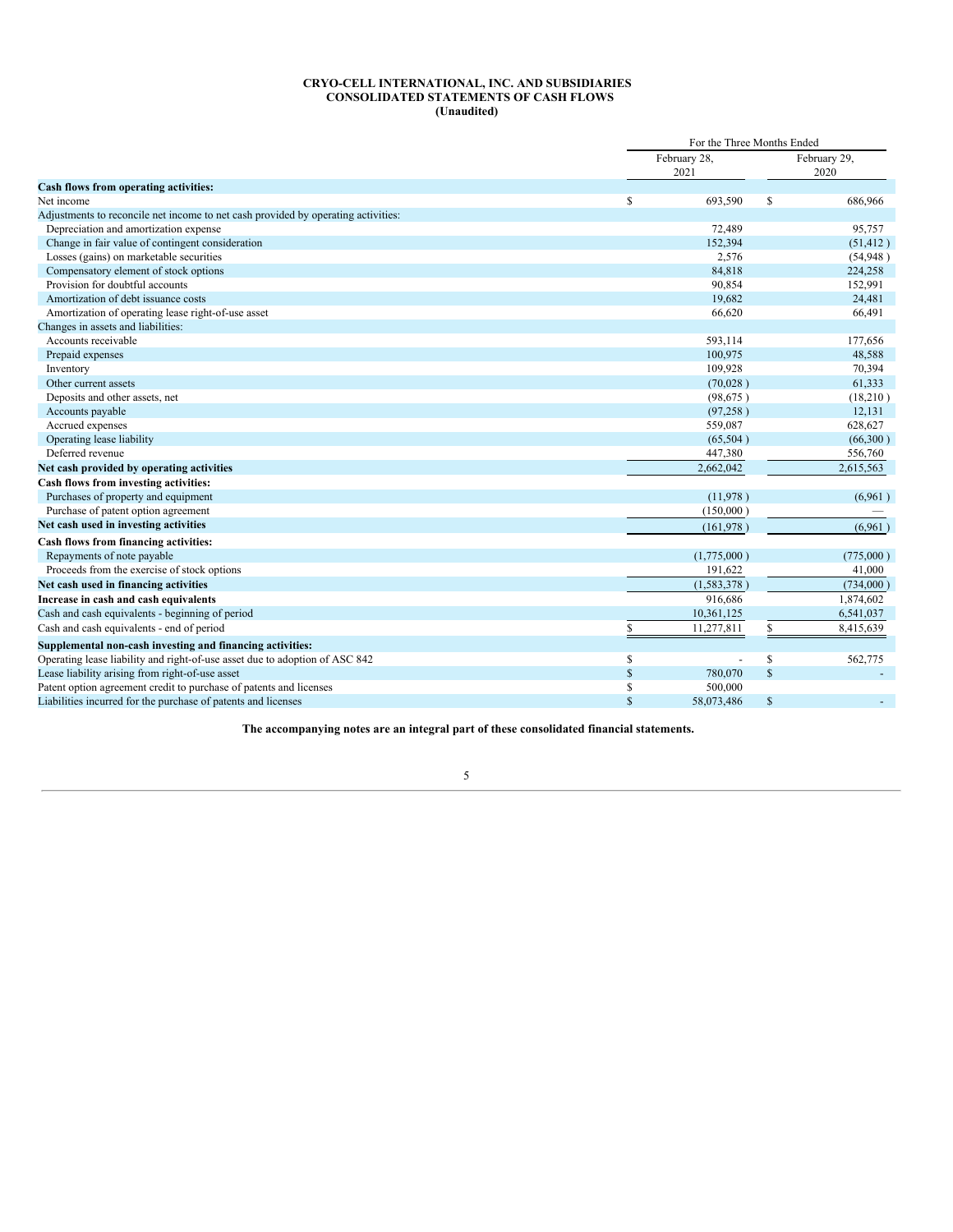#### <span id="page-5-0"></span>**CRYO-CELL INTERNATIONAL, INC. AND SUBSIDIARIES CONSOLIDATED STATEMENTS OF STOCKHOLDERS' DEFICIT (Unaudited)**

|                         | For the Three Months Ended February 28, 2021 |              |         |  |            |  |                |    |                |    |               |
|-------------------------|----------------------------------------------|--------------|---------|--|------------|--|----------------|----|----------------|----|---------------|
|                         |                                              | Additional   |         |  |            |  |                |    |                |    |               |
|                         |                                              | Common Stock |         |  | Paid-In    |  | Treasury       |    | Accumulated    |    | Stockholders' |
|                         | Shares                                       |              | Amount  |  | Capital    |  | Stock          |    | Deficit        |    | Deficit       |
| Balance at November 30, |                                              |              |         |  |            |  |                |    |                |    |               |
| 2020                    | 13,633,638                                   | S            | 136,336 |  | 36,581,600 |  | (20, 563, 357) | \$ | (18, 819, 714) | \$ | (2,665,135)   |
| Common stock issued     | 25,300                                       |              | 253     |  | 191,369    |  |                |    |                |    | 191,622       |
| Compensatory element of |                                              |              |         |  |            |  |                |    |                |    |               |
| stock options           |                                              |              |         |  | 84,818     |  |                |    |                |    | 84,818        |
| Net income              |                                              |              |         |  |            |  |                |    | 693,590        |    | 693,590       |
| Balance at February 28, |                                              |              |         |  |            |  |                |    |                |    |               |
| 2021                    | 13,658,938                                   |              | 136,589 |  | 36,857,787 |  | (20, 563, 357) |    | (18, 126, 124) |    | (1,695,105)   |
|                         |                                              |              |         |  |            |  |                |    |                |    |               |

|                                 | For the Three Months Ended February 29, 2020 |              |         |  |              |  |                |    |                |    |               |
|---------------------------------|----------------------------------------------|--------------|---------|--|--------------|--|----------------|----|----------------|----|---------------|
|                                 |                                              | Additional   |         |  |              |  |                |    |                |    |               |
|                                 |                                              | Common Stock |         |  | Paid-In      |  | Treasury       |    | Accumulated    |    | Stockholders' |
|                                 | Shares                                       |              | Amount  |  | Capital      |  | Stock          |    | Deficit        |    | Deficit       |
| Balance at November 30,         |                                              |              |         |  |              |  |                |    |                |    |               |
| 2019                            | 13.598.909                                   | S            | 135,989 |  | 35,918,827   |  | (20, 563, 357) | \$ | (22, 444, 310) | \$ | (6,952,851)   |
| Common stock issued             | 34,729                                       |              | 347     |  | 40,653       |  |                |    |                |    | 41,000        |
| Compensatory element of         |                                              |              |         |  |              |  |                |    |                |    |               |
| stock options                   |                                              |              |         |  | 224,258      |  |                |    |                |    | 224,258       |
| Net income                      |                                              |              |         |  |              |  |                |    | 686,966        |    | 686,966       |
| Balance at February 29,<br>2020 | 13,633,638                                   | Ś            | 136,336 |  | 36, 183, 738 |  | (20, 563, 357) |    | (21, 757, 344) |    | (6,000,627)   |

**The accompanying notes are an integral part of these consolidated financial statements.**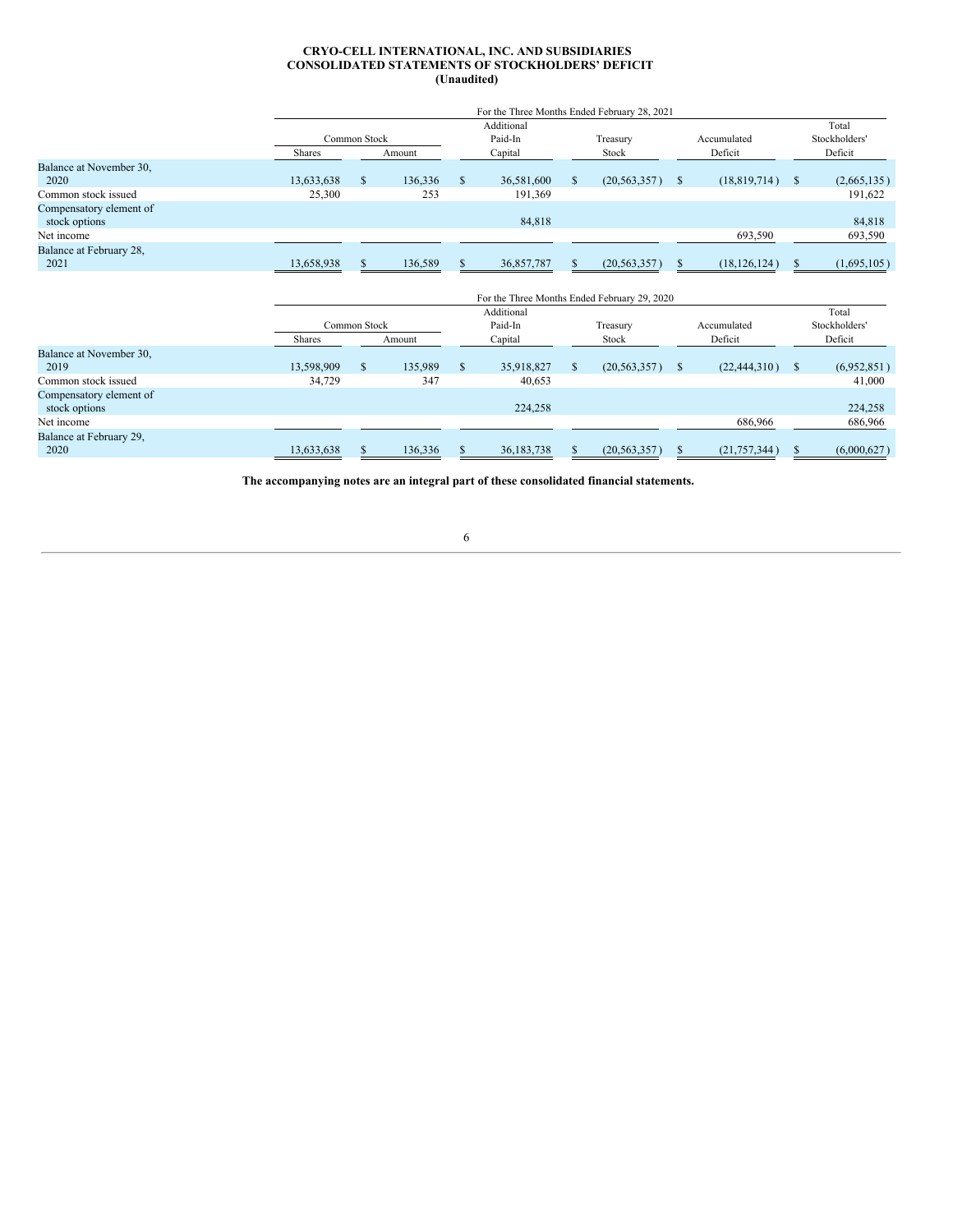#### <span id="page-6-0"></span>**CRYO-CELL INTERNATIONAL, INC. AND SUBSIDIARIES NOTES TO CONSOLIDATED FINANCIAL STATEMENTS February 28, 2021 (Unaudited)**

### **Note 1 – Description of Business, Basis of Presentation and Significant Accounting Policies**

Cryo-Cell International, Inc. ("the Company" or "Cryo-Cell") was incorporated in Delaware on September 11, 1989 and is headquartered in Oldsmar, Florida. The Company is organized in three reportable segments, cellular processing and cryogenic cellular storage, with a current focus on the collection and preservation of umbilical cord blood stem cells for family use, the manufacture of PrepaCyte® CB Processing System ("PrepaCyte CB") units, the processing technology used to process umbilical cord blood stem cells and cellular processing and cryogenic storage of umbilical cord blood stem cells for public use. Revenues recognized for the cellular processing and cryogenic cellular storage represent sales of the umbilical cord blood stem cells program to customers and income from licensees selling the umbilical cord blood stem cells program to customers outside the United States. Revenues recognized for the manufacture of PrepaCyte CB units represent sales of the PrepaCyte CB units to customers. Revenue recognized for the cryogenic storage of umbilical cord blood stem cells for public use is generated from the sale of the cord blood units to the National Marrow Donor Program ("NMDP"), which distributes the cord blood units to transplant centers located in the United States and around the world. The Company's headquarters facility in Oldsmar, Florida handles all aspects of its U.S.-based business operations including the processing and storage of specimens, including specimens obtained from certain of its licensees' customers. The specimens are stored in commercially available cryogenic storage equipment.

The unaudited consolidated financial statements including the Consolidated Balance Sheet as of February 28, 2021, the related Consolidated Statements of Income, Cash Flows and Stockholders' Deficit for the three months ended February 28, 2021 and February 29, 2020 have been prepared by Cryo-Cell International, Inc. and its subsidiaries pursuant to the rules and regulations of the Securities and Exchange Commission for interim financial reporting. Certain financial information and note disclosures, which are normally included in annual financial statements prepared in accordance with accounting principles generally accepted in the United States of America, have been condensed or omitted pursuant to those rules and regulations. It is suggested that these consolidated financial statements be read in conjunction with the financial statements and notes thereto included in the Company's November 30, 2020 Annual Report on Form 10-K. In the opinion of management, all adjustments (which include only normal recurring adjustments) necessary to present fairly the financial position, results of operations, and changes in cash flows for all periods presented have been made. The results of operations for the three months ended February 28, 2021 are not necessarily indicative of the results expected for any interim period in the future or the entire year ending November 30, 2021.

## **Revenue Recognition**

The Company recognizes revenue in accordance with Accounting Standards Codification ("ASC") Topic 606, Revenue from Contracts with Customers ("ASC 606"). ASC 606 applies to all contracts with customers, except for contracts that are within the scope of other standards, such as leases, insurance, collaboration arrangements and financial instruments. ASC 606 also impacts certain other areas, such as the accounting for costs to obtain or fulfill a contract. ASC 606 also requires disclosure of the nature, amount, timing, and uncertainty of revenue and cash flows arising from contracts with customers.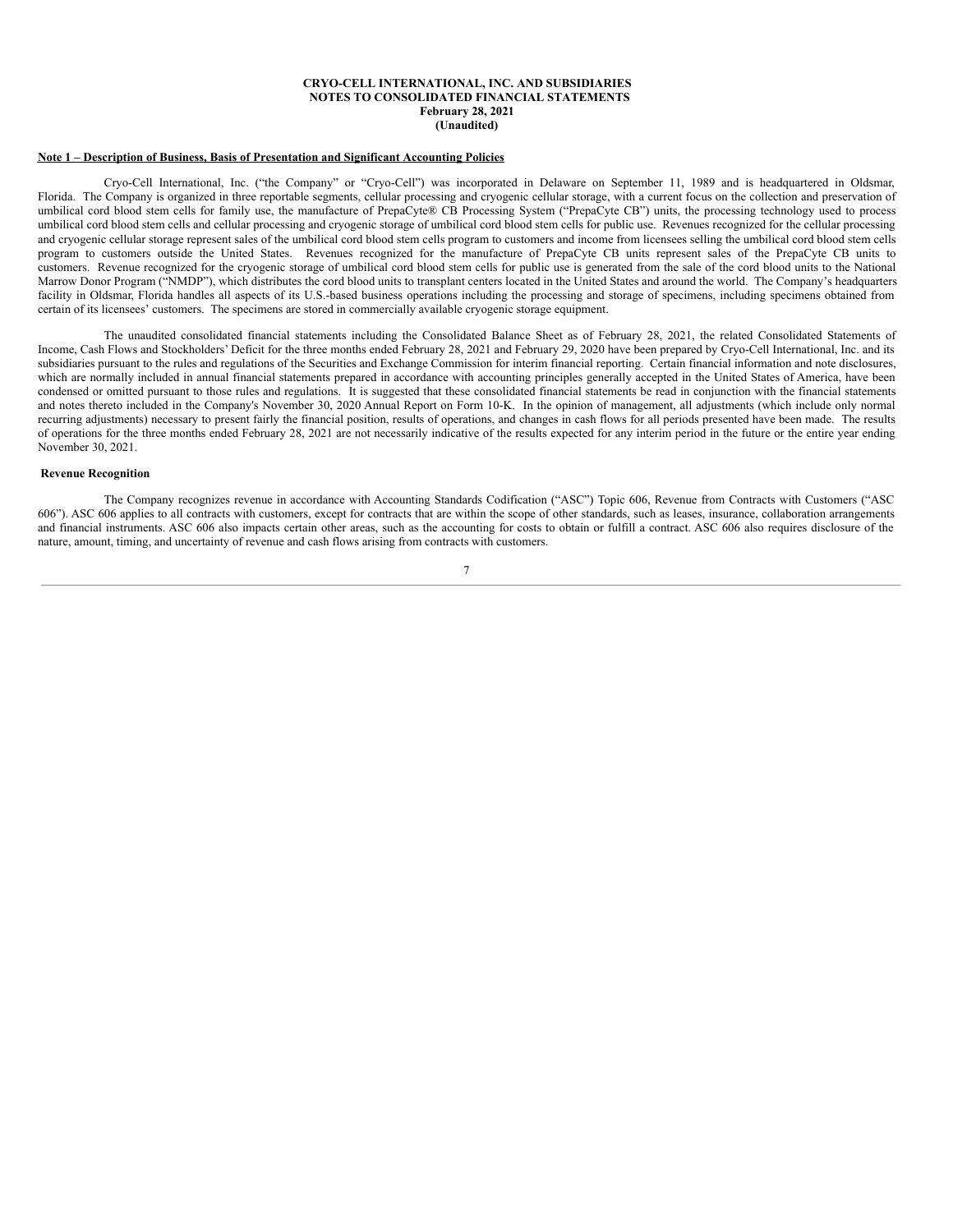Under ASC 606, revenue is recognized when, or as, obligations under the terms of a contract are satisfied, which occurs when control of the promised services are transferred to the customers. Revenue is measured as the amount of consideration the Company expects to receive in exchange for transferring services to a customer ("transaction price").

At contract inception, if the contract is determined to be within the scope of ASC 606, the Company evaluates its contracts with customers using the five-step model: (1) identify the contract with the customer; (2) identify the performance obligations in the contract; (3) determine the transaction price; (4) allocate the transaction price to separate performance obligations; and (5) recognize revenue when (or as) each performance obligation is satisfied. The Company evaluates its contracts for legal enforceability at contract inception and subsequently throughout the Company's relationship with its customers. If legal enforceability with regards to the rights and obligations exist for both the Company and the customer, then the Company has an enforceable contract and revenue recognition is permitted subject to the satisfaction of the other criteria. If, at the outset of an arrangement, the Company determines that a contract with enforceable rights and obligations does not exist, revenues are deferred until all criteria for an enforceable contract are met. The Company only applies the five-step model to contracts when it is probable that collection of the consideration that the Company is entitled to in exchange for the goods or services being transferred to the customer, will occur.

Contract modifications exist when the modification either creates new or changes in the existing enforceable rights and obligations. The Company's contracts are occasionally modified to account for changes in contract terms and conditions, which the Company refers to as an upgrade or downgrade. An upgrade occurs when a customer wants to pay for additional years of storage. A downgrade occurs when a customer originally entered into a long-term contract (such as twenty-one year or lifetime plan) but would like to change the term to a one-year contract. Upgrade modifications qualify for treatment as a separate contract as the additional services are distinct and the increase in contract price reflects the Company's stand-alone selling price for the additional services and will be accounted for on a prospective basis. Downgrade modifications do not qualify for treatment as a separate contract as there is no increase in price over the original contract, thus failing the separate contract criteria. As such, the Company separately considers downgrade modifications to determine if these should be accounted for as a termination of the existing contract and creation of a new contract (prospective method) or as part of the existing contract (cumulative catch-up adjustment). ASC 606 requires that an entity account for the contract modification as if it were a termination of the existing contract, and the creation of a new contract, if the remaining goods or services are distinct from the goods or services transferred on or before the date of the contract modification. As the services after the modification were previously determined to be distinct, the Company concluded that downgrade modifications qualify under this method and will be accounted for on a prospective basis. Although contract modifications do occur, they are infrequent.

## **Performance Obligations**

At contract inception, the Company assesses the goods and services promised in the contracts with customers and identifies a performance obligation for each promise to transfer to the customer a good or service (or bundle of goods or services) that is distinct. The Company then recognizes as revenue the amount of the transaction price that is allocated to the respective performance obligation when (or as) the performance obligation is satisfied. To identify the performance obligations, the Company considers all of the goods or services promised in the contract regardless of whether they are explicitly stated or are implied by customary business practices. The Company determined that the following distinct goods and services represent separate performance obligations involving the sale of its umbilical cord blood product:

- Collection and processing services
- Storage services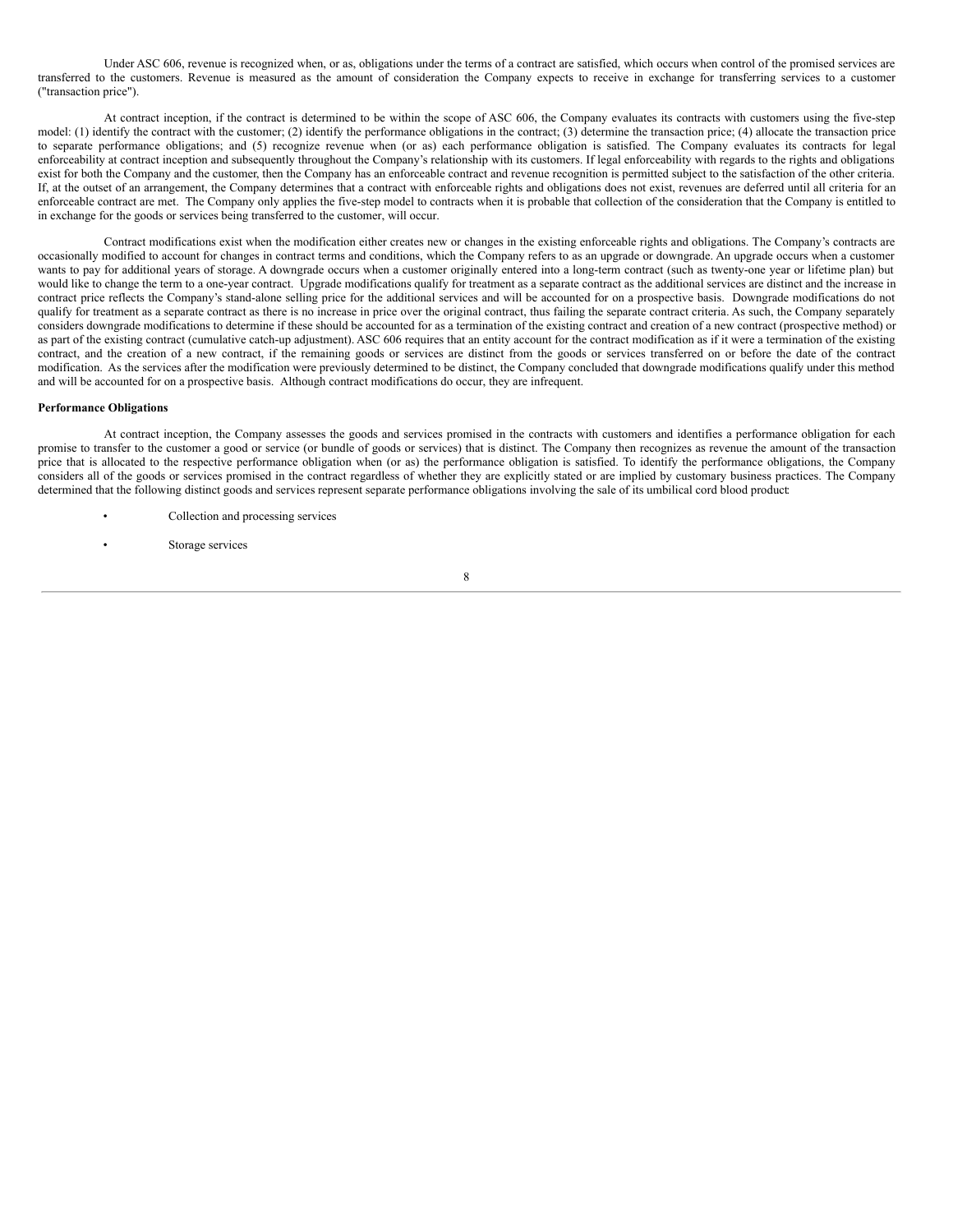- Public cord blood banking
- License and royalties
- Sale of PrepaCyte CB product

### **a) Collection, Processing and Storage Services**

Processing and storage fees include the Company providing umbilical cord blood and tissue cellular processing and cryogenic cellular storage for private use. Revenues recognized for the cellular processing and cryogenic cellular storage represent sales of the umbilical cord blood stem cells program to customers and income from licensees who are selling the umbilical cord blood stem cells program to customers outside the United States.

The Company recognizes revenue from processing fees at the point in time of the successful completion of processing and recognizes storage fees over time, which is ratably over the contractual storage period as well as other income from royalties paid by licensees related to long-term storage contracts which the Company has under license agreements. Contracted storage periods are annual, twenty-one years and lifetime. The life-time storage plan is based on a life expectancy of 81 years, which is the current estimate by the Center for Disease Control for United States women's life expectancy and concluded that additional data analysis would result in an immaterial difference in revenue. Deferred revenue on the accompanying consolidated balance sheets includes the portion of the annual, the twenty-one-year and the life-time storage fees that are being recognized over the contractual storage period as well as royalties received from foreign licensees relating to long-term storage contracts for which the Company has future obligations under the license agreement. The Company classifies deferred revenue as current if the Company expects to recognize the related revenue over the next 12 months from the balance sheet date.

### *Significant financing*

When determining the transaction price of a contract, an adjustment is made if payment from a customer occurs either significantly before or significantly after performance, resulting in a significant financing component. For all plans being annual, twenty-one years and lifetime, the storage fee is paid at the beginning of the storage period (prepaid plans). Alternatively, the Company offers payment plans (including a stated service fee) for customers to pay over time for a period of one to twenty-four plus months. The one-time plan includes the collection kit, processing and testing, return medical courier service and twenty-one years of pre-paid storage fees. The life-time plan includes the collection kit, processing and testing, return medical courier service and pre-paid storage fees for the life of the customer. The Company concluded that a significant financing component is not present within either the prepaid or overtime payment plans. The Company has determined that the twenty-one year and life-time prepayment options do not include a significant financing component as the payment terms were structured primarily for reasons other than the provision of financing and to maximize profitability.

The Company has determined that the majority of plans that are paid over time are paid in less than a year. When considered over a twenty-four-month payment plan, the difference between the cash selling price and the consideration paid is nominal. As such, the Company believes that its payment plans do not include significant financing components as they are not significant in the aggregate when considered in the context of all contracts entered into nor significant at the individual contract level.

The Company elected to apply the practical expedient where the Company does not need to assess whether a significant financing component exists if the period between when it performs its obligations under the contract and when the customer pays is one year or less.

 $\circ$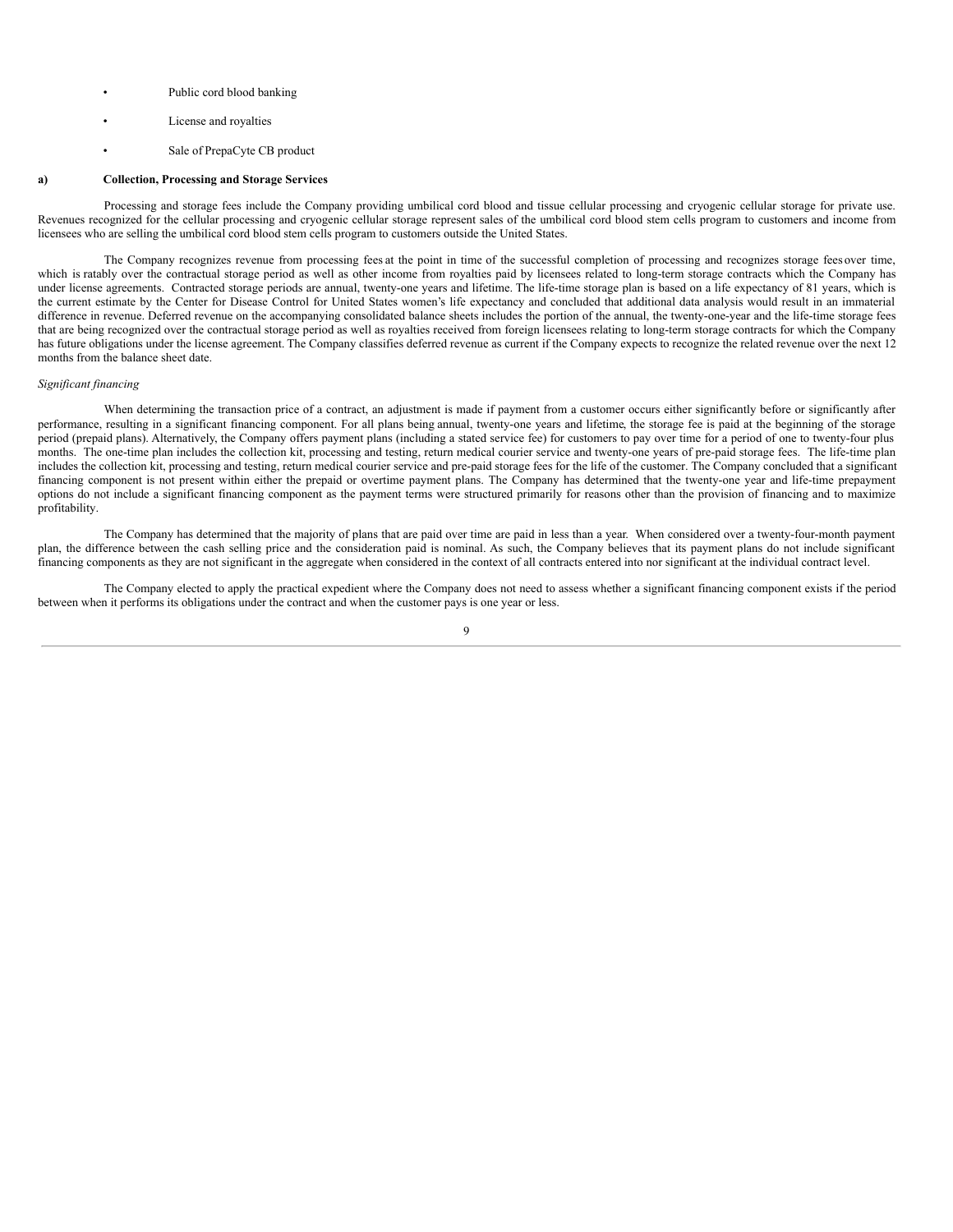As of February 28, 2021, the total aggregate transaction price allocated to the unsatisfied performance obligations was recorded as deferred revenue amounting to \$36,831,740, which will be recognized ratably on astraight-line basis over the contractual period of which \$8,880,930 will be recognized over the nexttwelve months.

# *Variable consideration*

In December 2005, the Company began providing its customers that enrolled after December 2005 a payment warranty under which the Company agrees to pay \$50,000 to its client if the umbilical cord blood product retrieved is used for a stem cell transplant for the donor or an immediate family member and fails to engraft, subject to various restrictions. Effective February 1, 2012, the Company increased the \$50,000 payment warranty to a \$75,000 payment warranty to all of its new clients. Effective June 1, 2017, the Company increased the payment warranty to \$100,000 to all new clients who choose the premium processing method, PrepaCyte CB. The product warranty is available to clients who enroll under this structure for as long as the specimen is stored with the Company. In the processing and storage agreements, the Company provides limited rights which are offered to customers automatically upon contract execution. The Company has determined that the payment warranty represents variable consideration payable to the customer.

Based on the Company's historical experience to date, the Company has determined the payment warranty to be fully constrained under the most likely amount method. Consequently, the transaction price does not currently reflect any expectation of service level credits. At the end of each reporting period, the Company will update the estimated transaction price related to the payment warranty including updating its assessment of whether an estimate of variable consideration is constrained to represent faithfully the circumstances present at the end of the reporting period and the changes in circumstances during the reporting period.

### *Allocation of transaction price*

As the Company's processing and storage agreements contain multiple performance obligations, ASC 606 requires an allocation of the transaction price based on the estimated relative standalone selling prices of the promised services underlying each performance obligation. The Company has selected an adjusted market assessment approach to estimate the stand-alone selling prices of the processing services and storage services and concluded that the published list price is the price that a customer in that market would be willing to pay for those goods or services. The Company also considered the fact that all customers are charged the list prices current at the time of their enrollment where the Company has separately stated list prices for processing and storage.

# *Costs to Obtain a Contract*

The Company capitalizes commissions that are incremental in obtaining customer contracts and the costs incurred to fulfill a customer contract if those costs are not within the scope of another topic within the accounting literature and meet the specified criteria. These costs are deferred in other current or long-term assets and are expensed to selling, general and administrative expenses as the Company satisfies the performance obligations by transferring the service to the customer. These assets will be periodically assessed for impairment. As a practical expedient, the Company elected to recognize the incremental costs of obtaining its annual contracts as an expense when incurred, as the amortization period of the asset recognized would have been one year.

The Company has determined that payments under the Company's refer-a-friend program ("RAF program") are incremental costs of obtaining a contract as they provide an incentive for existing customers to refer new customers to the Company and is referred to as commission. The amount paid under the RAF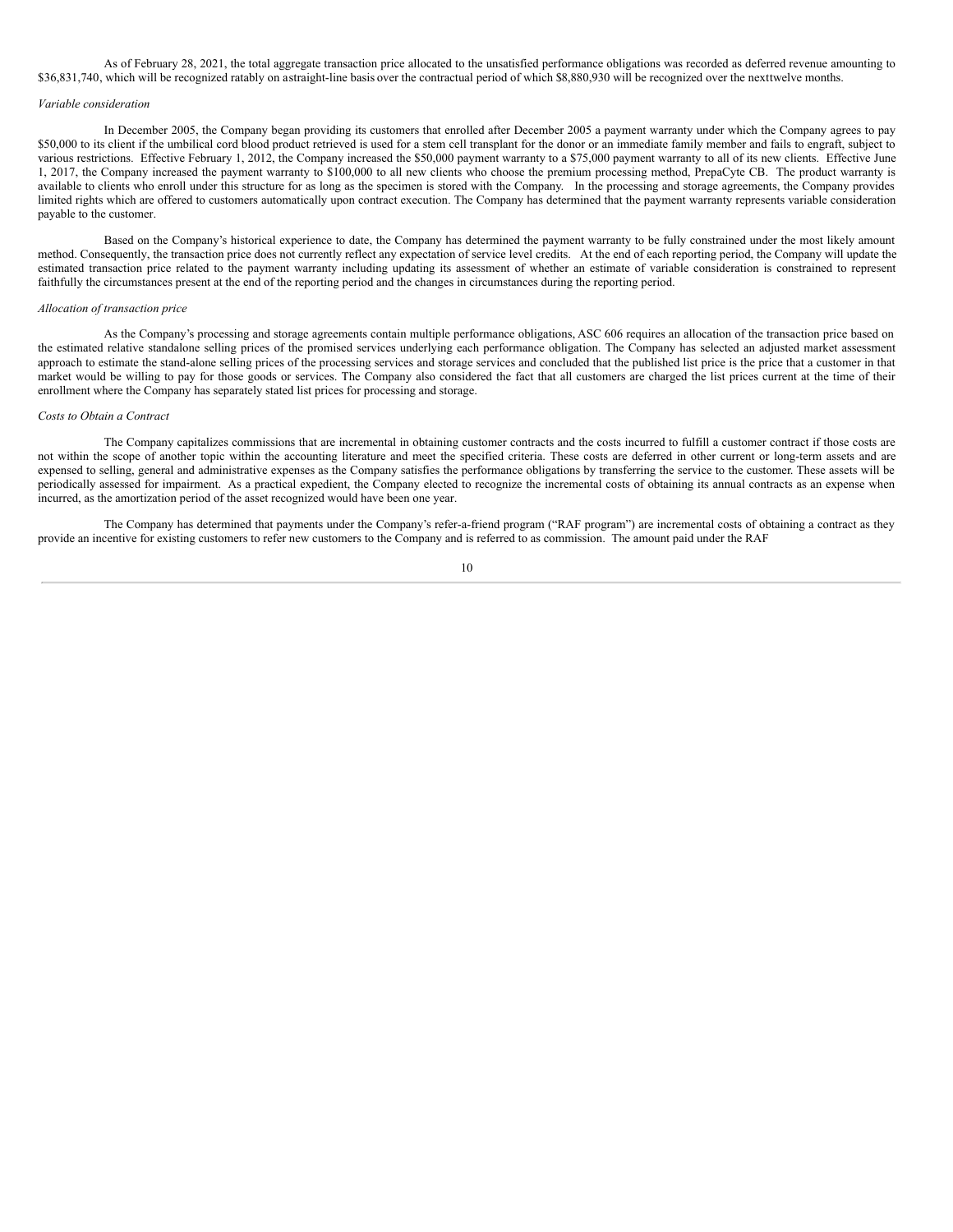program (either through issuance of credits to customers or check payments) which exceeds the typical commission payment to a sales representative is recorded as a reduction to revenue under ASC 606. During the three months ended February 28, 2021 and February 29, 2020, the Company has recorded \$13,507 and \$11,535, respectively, commission payments to customers under the RAF program as a reduction to revenue. For the three months ended February 28, 2021 and February 29, 2020, the Company capitalized additional contract acquisition costs of \$18,262 and \$23,320, respectively, net of amortization expense.

#### **b) Public Banking Revenue**

The Company sells and provides units not likely to be of therapeutic use for research to qualified organizations and companies operating under Institutional Review Board approval. Control is transferred at the point in time when the shipment has occurred, at which time, the Company records revenue.

### **c) Licensee and Royalty Income**

Licensee and royalty income consist of royalty income earned on the processing and storage of cord blood stem cell specimens by an affiliate where the Company has a License and Royalty Agreement. The Company records revenue from processing and storage of specimens and pursuant to agreements with licensees. The Company records the royalty revenue in same period that the related processing and storage is being completed by the affiliate.

#### **d) Product Revenue**

The Company records revenue from the sale of the PrepaCyte CB product line upon shipment of the product to the Company's customers.

### **e) Shipping and Handling**

The Company elected to apply the practical expedient to account for shipping and handling activities performed after the control of a good has been transferred to the customer as a fulfillment cost. Shipping and handling costs that the Company incurs are therefore expensed and included in cost of sales.

#### **Disaggregation of Revenue**

The revenue as reflected in the statements of income is disaggregated by products and services.

The following table provides information about assets and liabilities from contracts with customers:

|                                                    | February 28, 2021 |            |  | November 30, 2020 |
|----------------------------------------------------|-------------------|------------|--|-------------------|
| Contract assets (sales commissions)                |                   | 478,370    |  | 466.141           |
| Accounts receivables                               |                   | 5.638.992  |  | 6.322.960         |
| Short-term contract liabilities (deferred revenue) |                   | 8.880.930  |  | 9.183.450         |
| Long-term contract liabilities (deferred revenue)  |                   | 27,950,810 |  | 27,200,910        |

The Company, in general, requires the customer to pay for processing and storage services at the time of processing. Contract assets include deferred contract acquisition costs, which will be amortized along with the associated revenue. Contract liabilities include payments received in advance of performance under the contract and are realized with the associated revenue recognized under the contract. Accounts receivable consists of amounts due from clients that have enrolled and processed in the umbilical cord blood stem cell processing and storage programs related to renewals of annual plans and amounts due from license affiliates, and sublicensee territories. The Company did not have asset impairment charges related to contract assets in the three months ended February 28, 2021 and February 29, 2020.

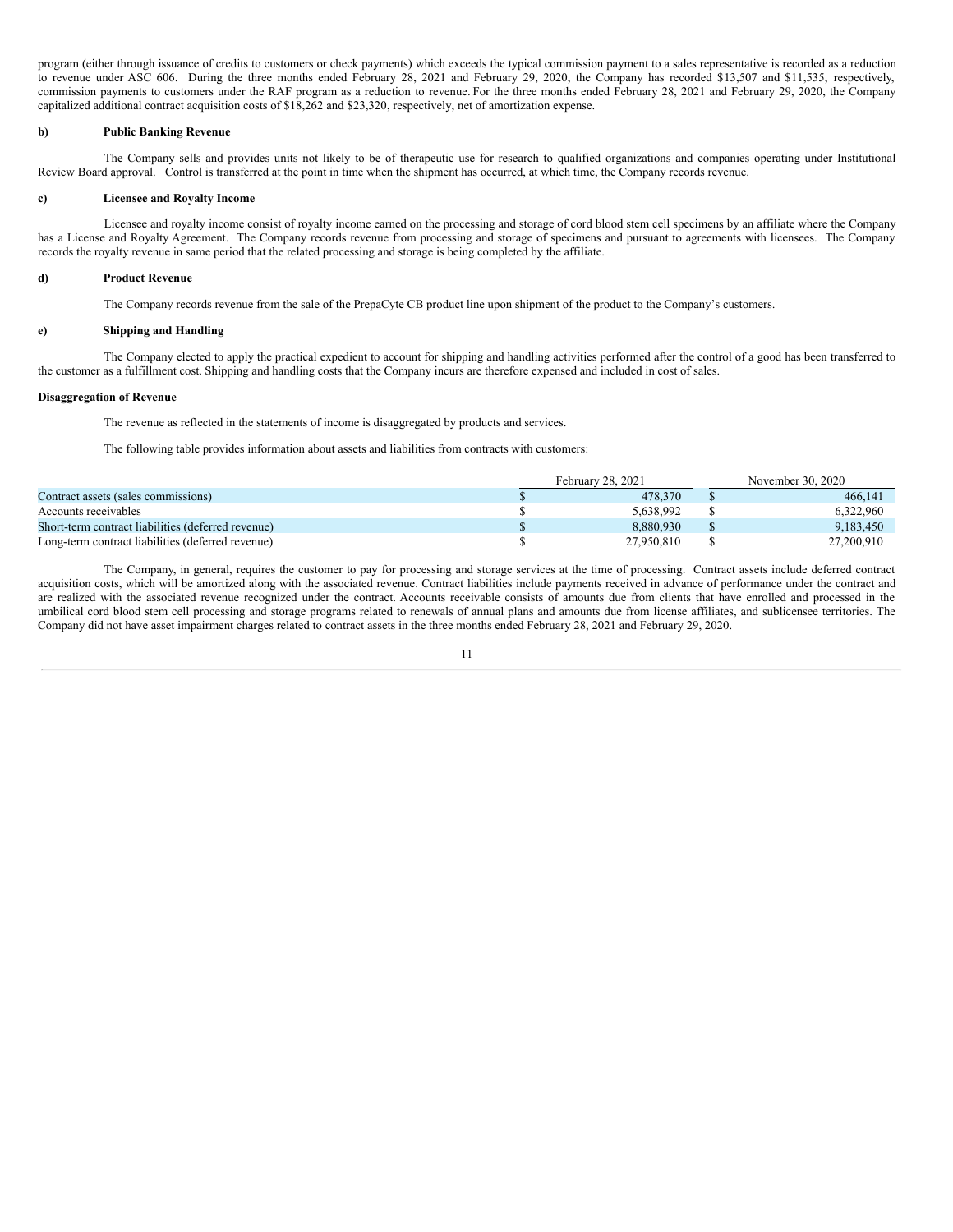The following table presents changes in the Company's contract assets and liabilities during the three months ended February 28, 2021:

|                                         | Balance at  |           |             | Balance at   |
|-----------------------------------------|-------------|-----------|-------------|--------------|
|                                         | December 1. |           |             | February 28, |
|                                         | 2020        | Additions | Deductions  | 2021         |
| Contract assets (sales commissions)     | 466.141     | 18.262    | (6.033)     | 478,370      |
| Accounts receivables                    | 6.322.960   | 8.402.508 | (9.086.476) | 5,638,992    |
| Contract liabilities (deferred revenue) | 36,384,360  | 3,711,251 | (3,263,871) | 36,831,740   |

# **Accounts Receivable**

Accounts receivable consist of uncollateralized amounts due from clients that have enrolled and processed in the umbilical cord blood stem cell processing and storage programs and amounts due from license affiliates, and sublicensee territories. Accounts receivable are due within 30 days and are stated at amounts net of an allowance for doubtful accounts. Accounts outstanding longer than the contractual payment terms are considered past due. The Company determines its allowance by considering the length of time accounts receivable are past due, the Company's previous loss history, and the client's current ability to pay its obligations. Therefore, if the financial condition of the Company's clients were to deteriorate beyond the estimates, the Company may have to increase the allowance for doubtful accounts which could have a negative impact on earnings. The Company writes-off accounts receivable when they become uncollectible, and payments subsequently received on such receivables are credited to the allowance for doubtful accounts.

#### **Inventories**

On June 11, 2018, Cryo-Cell completed its acquisition of substantially all of the assets of Cord:Use Cord Blood Bank, Inc. a Florida corporation ("Cord:Use"), in accordance with the definitive Asset Purchase Agreement between Cryo-Cell and Cord:Use (the "Purchase Agreement"). As part of the Cord:Use Purchase Agreement, the Company has an agreement with Duke University ("Duke") expiring on January 31, 2025 for Duke to receive, process, and store cord blood units for the Public Cord Blood Bank ("Duke Services"). As of February 28, 2021, the Company had approximately 6,000 cord blood units in inventory. These units are valued at the lower of cost or net realizable value. Costs include the cost of collecting, transporting, processing and storing the unit. Costs charged by Duke for their Duke Services are based on a monthly fixed fee for processing and storing 12 blood units per month. The Company computes the cost per unit for these Duke Services and capitalizes the unit cost on all blood units shipped and stored in a year at Duke. If the Company ships and stores less than 144 blood units with Duke in a one-year period, a portion of these fixed costs are expensed and included in facility operating costs. Certain costs of collection incurred, such as the cost of collection staff and transportation costs incurred to ship Public Bank units from hospitals to the stem cell laboratory are allocated to banked units based on an average cost method. The change in the number of expected units to be sold could have a significant impact on the estimated net realizable value of banked units which could have a material effect on the value of the inventory. Costs incurred related to cord blood units that cannot be sold are expensed in the period incurred and are included in facility operating costs in the accompanying statements of operations. The Company records a reserve against inventory for units which have been processed and frozen but may not ultimately become distributable (see Note 3). Due to changes in sales trends and estimated recoverability of cost capitalized into inventory, an impairment charge of \$1,284,238 was recognized during the fourth quarter of fiscal 2020 to reduce inventory from cost to net realizable value.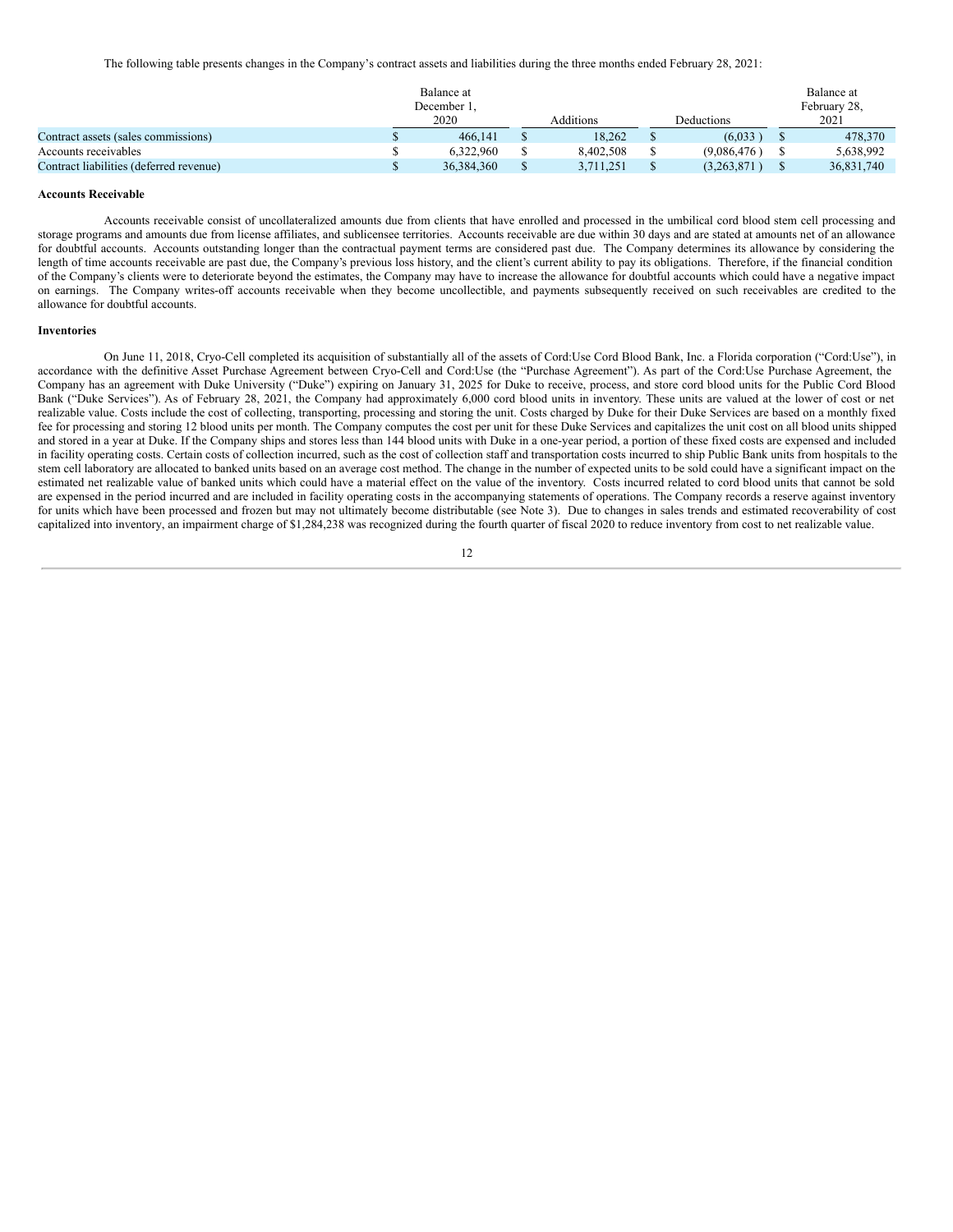#### **Income Taxes**

Deferred income tax assets and liabilities are recognized for the estimated future tax consequences attributable to differences between financial statement carrying amounts of existing assets and liabilities and their respective tax bases. Deferred income tax assets and liabilities are measured using enacted tax rates expected to be recovered or settled. The Company records a valuation allowance when it is "more likely than not" that all of the future income tax benefits will not be realized. When the Company changes its determination as to the amount of deferred income tax assets that can be realized, the valuation allowance is adjusted with a corresponding impact to income tax expense in the period in which such determination is made. The ultimate realization of the Company's deferred income tax assets depends upon generating sufficient taxable income prior to the expiration of the tax attributes. In assessing the need for a valuation allowance, the Company projects future levels of taxable income. This assessment requires significant judgment. The Company examines the evidence related to the recent history of losses, the economic conditions in which the Company operates and forecasts and projections to make that determination.

The Company recognizes the financial statement benefit of a tax position only after determining that the relevant tax authority would more likely than not sustain the position following an audit. For tax positions meeting the more-likely-than-not threshold, the amount recognized in the financial statements is the largest benefit that has a greater than 50 percent likelihood of being realized upon ultimate settlement with the relevant tax authority. Increases or decreases to the unrecognized tax benefits could result from management's belief that a position can or cannot be sustained upon examination based on subsequent information or potential lapse of the applicable statute of limitation for certain tax positions.

The Company recognizes interest and penalties related to uncertain tax positions in income tax expense. For the three months ended February 28, 2021 and February 29, 2020, the Company had no provisions for interest or penalties related to uncertain tax positions.

# **Long-Lived Assets**

The Company evaluates the realizability of its long-lived assets, which requires impairment losses to be recorded on long-lived assets used in operations when indicators of impairment, such as reductions in demand or when significant economic slowdowns are present. Reviews are performed to determine whether the carrying value of an asset is impaired, based on comparisons to undiscounted expected future cash flows. If this comparison indicates that there is impairment and carrying value is in excess of fair value, the impaired asset is written down to fair value, which is typically calculated using: (i) quoted market prices or (ii) discounted expected future cash flows utilizing a discount rate. The Company did not note any impairment for the three months ended February 28, 2021 and February 29, 2020.

#### **Goodwill**

Goodwill represents the excess of the purchase price of the assets acquired from Cord:Use over the estimated fair value of the net tangible, intangible and identifiable assets acquired. The annual assessment of the reporting unit is performed as of September 1st, and an assessment is performed at other times if an event occurs or circumstances change that would more likely than not reduce the fair value of the asset below its carrying value. The Company first performs a qualitative assessment to test goodwill for impairment and concludes if it is more likely than not that the fair value of the reporting unit is less than its carrying value. If the qualitative assessment concludes that it is not more likely than not that the fair value is less than the carrying value, the two-step goodwill impairment test is not required. If the qualitative assessment concludes that it is more likely than not that the fair value of the reporting unit is less than the carrying value, then the two-step goodwill impairment test is required. Step one of the impairment assessment compares the fair value of the reporting unit to its carrying value and if the fair

13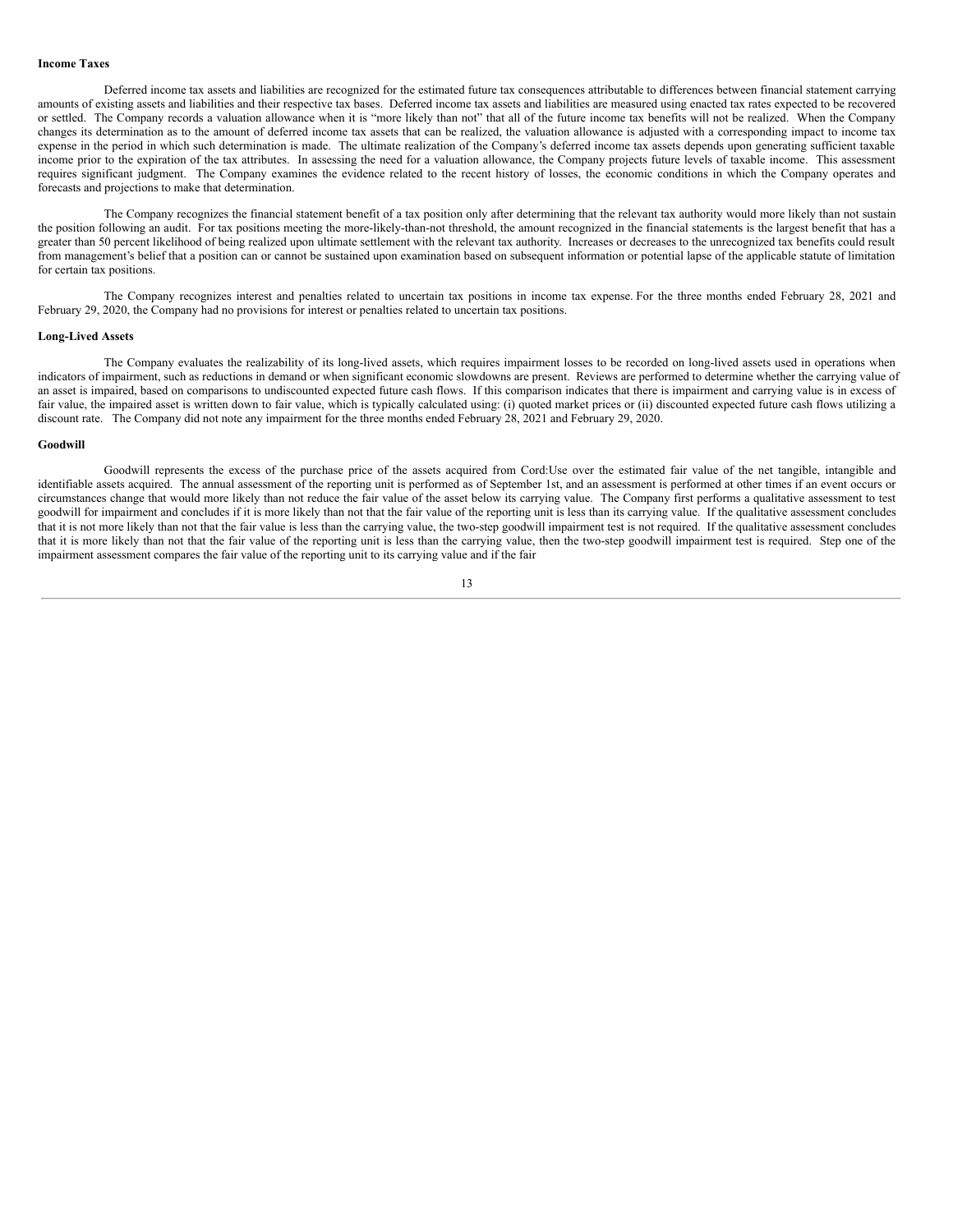value exceeds its carrying value, goodwill is not impaired. If the carrying value exceeds the fair value, the implied fair value of goodwill is compared to the carrying value of goodwill. If the implied fair value exceeds the carrying value then goodwill is not impaired; otherwise, an impairment loss would be recorded by the amount the carrying value exceeds the implied fair value.

# **Leases**

Effective December 1, 2019, the Company adopted ASU 2016-02, Leases (Topic 842), using the modified retrospective approach and utilizing the effective date as its date of initial application. As a result, prior periods are presented in accordance with the previous guidance in ASC 840, Leases ("ASC 840"). The Company has elected to apply the 'package of practical expedients' which allows the Company to not reassess i) whether existing or expired arrangements contain a lease, ii) the lease classification of existing or expired leases, or iii) whether previous initial direct costs would qualify for capitalization under the new lease standard.

At the inception of an arrangement, the Company determines whether the arrangement is or contains a lease based on the unique facts and circumstances present in the arrangement. Leases with a term greater than one year are recognized on the balance sheet as a right-of-use (ROU) assets and as short-term and long-term lease liabilities, as applicable. The Company does not have any financing leases.

Operating lease liabilities and their corresponding right-of-use assets are initially recorded based on the present value of lease payments over the expected remaining lease term. The interest rate implicit in lease contracts is typically not readily determinable. As a result, the Company utilizes its incremental borrowing rate to discount lease payments, which reflects the fixed rate at which the Company believes it could borrow on a collateralized basis the amount of the lease payments in the same currency, for a similar term, in a similar economic environment.

The Company has elected not to recognize leases with an original term of one year or less on the balance sheet. The Company typically only includes an initial lease term in its assessment of a lease arrangement. Options to renew a lease are not included in the Company's assessment unless there is reasonable certainty that the Company will renew.

# **Stock Compensation**

As of February 28, 2021, the Company has two stock-based compensation plans, which are described in Note 7 to the consolidated financial statements. The Company's stock-based employee compensation plan that became effective December 1, 2011 was approved by the Board of Directors and approved by the stockholders at the 2012 Annual Meeting. The Company recognized approximately \$85,000 and \$224,000 for the three months ended February 28, 2021 and February 29, 2020, respectively, of stock-based compensation expense.

The Company recognizes stock-based compensation based on the fair value of the related awards. Under the fair value recognition guidance of stock-based compensation accounting rules, stock-based compensation expense is estimated at the grant date based on the fair value of the award and is recognized as expense over the requisite service period of the award. The fair value of service-based vesting condition and performance-based vesting condition stock option awards is determined using the Black-Scholes valuation model. For stock option awards with only service-based vesting conditions and graded vesting features, the Company recognizes stock compensation expense based on the graded-vesting method. To value awards with market-based vesting conditions the Company uses a binomial valuation model. The Company recognizes compensation cost for awards with market-based vesting conditions on a graded-vesting basis over the derived service period calculated by the binomial valuation model. The use of these valuation models involves assumptions that are judgmental and highly sensitive in the determination of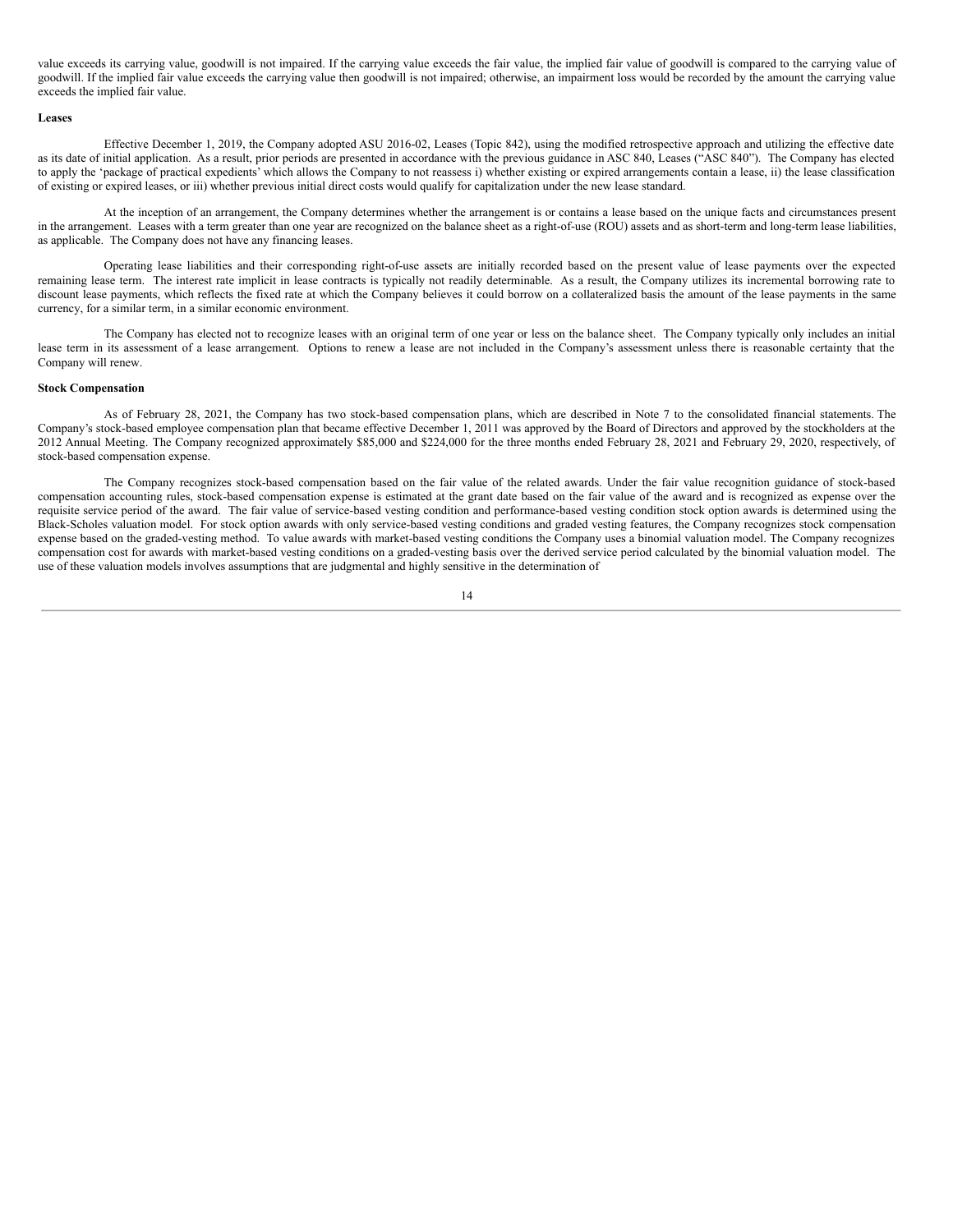compensation expense and include the expected life of the option, stock price volatility, risk-free interest rate, dividend yield, exercise price, and forfeiture rate. Forfeitures are estimated at the time of valuation and reduce expense ratably over the vesting period.

The estimation of stock awards that will ultimately vest requires judgment and to the extent that actual results or updated estimates differ from current estimates, such amounts will be recorded as a cumulative adjustment in the period they become known. The Company considered many factors when estimating forfeitures, including the recipient groups and historical experience. Actual results and future changes in estimates may differ substantially from current estimates.

The Company issues performance-based equity awards which vest upon the achievement of certain financial performance goals, including revenue and income targets. Determining the appropriate amount to expense based on the anticipated achievement of the stated goals requires judgment, including forecasting future financial results. The estimate of the timing of the expense recognition is revised periodically based on the probability of achieving the required performance targets and adjustments are made as appropriate. The cumulative impact of any revision is reflected in the period of the change. If the financial performance goals are not met, the award does not vest, so no compensation cost is recognized and any previously stock-recognized stock-based compensation expense is reversed.

The Company issues equity awards with market-based vesting conditions which vest upon the achievement of certain stock price targets. If the awards are forfeited prior to the completion of the derived service period, any recognized compensation is reversed. If the awards are forfeited after the completion of the derived service period, the compensation cost is not reversed, even if the awards never vest.

#### **Fair Value of Financial Instruments**

Management uses a fair value hierarchy, which gives the highest priority to quoted prices in active markets. The fair value of financial instruments is estimated based on market trading information, where available. Absent published market values for an instrument or other assets, management uses observable market data to arrive at its estimates of fair value. Management believes that the carrying amount of cash and cash equivalents, accounts receivable, accounts payable and accrued expenses approximate fair value due to the short-term nature of these instruments. The Company believes that the fair value of its Revenue Sharing Agreements ("RSA") liability recorded on the balance sheet is between the recorded book value and up to the Company's previous settlement experience, due to the various terms and conditions associated with each RSA

The Company uses an accounting standard that defines fair value as an exit price, representing the amount that would be received to sell an asset or paid to transfer a liability in an orderly transaction between market participants at the measurement date. As such, fair value is a market-based measurement that should be determined based on assumptions that market participants would use in pricing an asset or liability. As a basis for considering such assumptions, the standard establishes a three-level fair value hierarchy that prioritizes the inputs used to measure fair value. The three levels of inputs used to measure fair value are as follows:

- Level 1 Quoted prices in active markets for identical assets or liabilities.
- Level 2 Observable inputs other than quoted prices included in Level 1, such as quoted prices for similar assets and liabilities in active markets; quoted prices for identical or similar assets and liabilities in markets that are not active; or other inputs that are observable or can be corroborated by observable market data.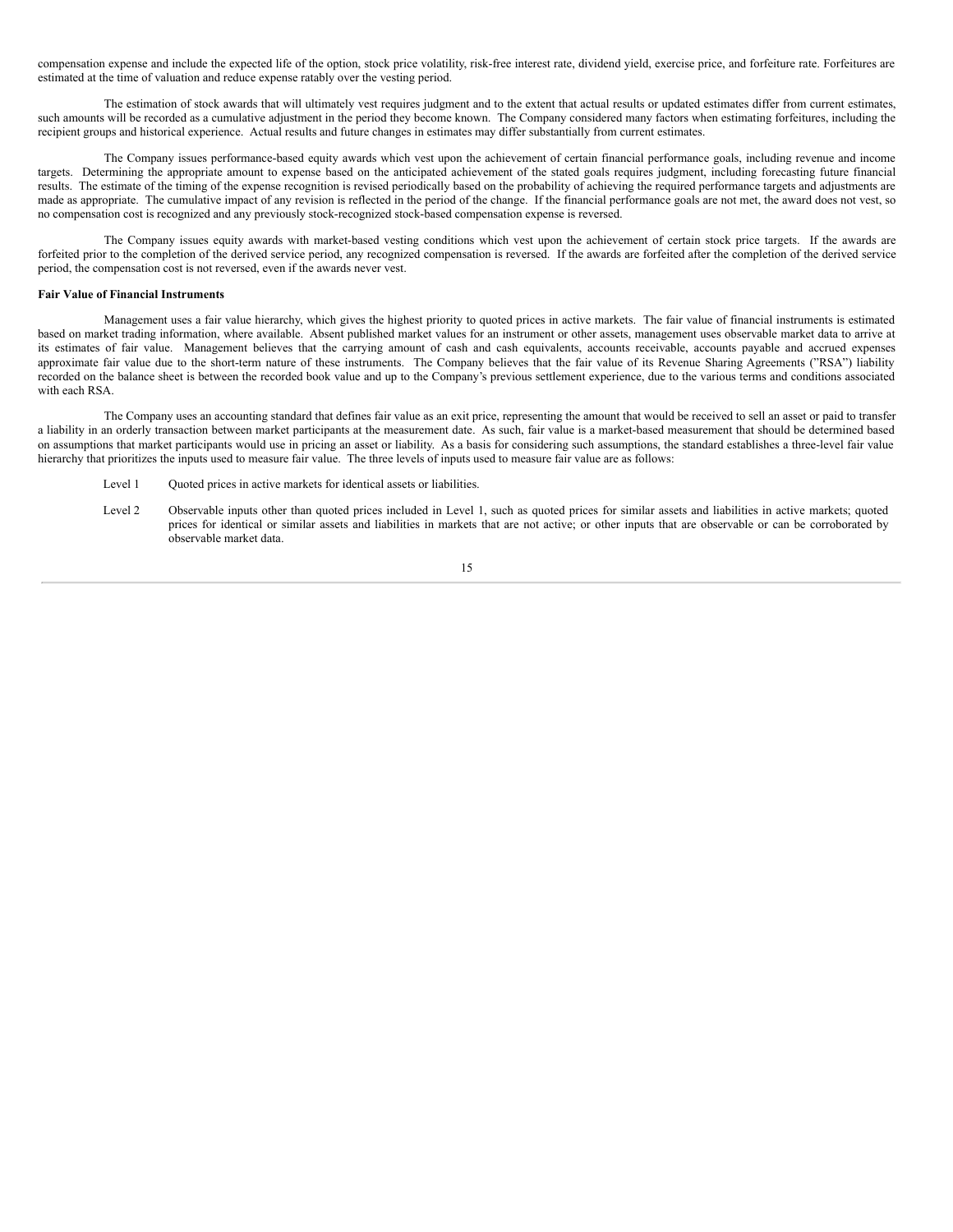Level 3 Unobservable inputs that are supported by little or no market activity and that are significant to the fair value of the assets or liabilities. This includes certain pricing models, discounted cash flow methodologies and similar techniques that use significant unobservable inputs.

The following table summarizes the financial assets and liabilities measured at fair value on a recurring basis as of February 28, 2021 and November 30, 2020, respectively, segregated among the appropriate levels within the fair value hierarchy:

|                                               | Fair Value at<br>February 28, | Fair Value Measurements<br>at February 28, 2021 Using |         |         |  |           |  |
|-----------------------------------------------|-------------------------------|-------------------------------------------------------|---------|---------|--|-----------|--|
| Description                                   | 2021                          |                                                       | Level 1 | Level 2 |  | Level 3   |  |
| Assets:                                       |                               |                                                       |         |         |  |           |  |
| Marketable Securities                         | 85,900                        |                                                       | 85,900  |         |  |           |  |
|                                               | 85,900                        |                                                       | 85,900  |         |  |           |  |
| Liabilities:                                  |                               |                                                       |         |         |  |           |  |
| Contingent consideration                      | 1,662,246                     |                                                       |         |         |  | 1,662,246 |  |
| Total                                         | 1,662,246                     |                                                       |         |         |  | 1,662,246 |  |
| <b>Contingent Consideration:</b>              |                               |                                                       |         |         |  |           |  |
| Beginning Balance as of November 30, 2020     | 1,509,852                     |                                                       |         |         |  |           |  |
| Additions – Cord: Use earnout                 |                               |                                                       |         |         |  |           |  |
| Fair value adjustment as of February 28, 2021 | 152,394                       |                                                       |         |         |  |           |  |
| Ending balance as of February 28, 2021        | 1,662,246                     |                                                       |         |         |  |           |  |
|                                               |                               |                                                       |         |         |  |           |  |

|                          | Fair Value at<br>November 30, | Fair Value Measurements<br>at November 30, 2020 Using |                                 |                          |  |           |  |  |
|--------------------------|-------------------------------|-------------------------------------------------------|---------------------------------|--------------------------|--|-----------|--|--|
| Description              | 2020                          |                                                       | Level 1                         | Level 2                  |  | Level 3   |  |  |
| Assets:                  |                               |                                                       |                                 |                          |  |           |  |  |
| Marketable securities    | 88,476                        |                                                       | 88,476                          | $\overline{\phantom{a}}$ |  |           |  |  |
|                          | 88,476                        |                                                       | 88,476                          |                          |  |           |  |  |
| Liabilities:             |                               |                                                       |                                 |                          |  |           |  |  |
| Contingent consideration | 1,509,852                     |                                                       | $\hspace{0.1mm}-\hspace{0.1mm}$ | $-$                      |  | 1,509,852 |  |  |
| Total                    | 1,509,852                     |                                                       | $\overline{\phantom{a}}$        | $\overline{\phantom{a}}$ |  | 1,509,852 |  |  |

The following is a description of the valuation techniques used for these items, as well as the general classification of such items pursuant to the fair value hierarchy:

*Marketable securities* - Equity securities with readily determinable fair values are measured at fair value with the changes in fair value recognized through net income. There was approximately (\$3,000) and \$55,000 in unrealized holding (losses) gains recorded in other income and expense on the accompanying consolidated statements of income for the three months ended February 28, 2021 and February 29, 2020, respectively.

*Contingent consideration -* The contingent consideration is the earnout that Cord:Use is entitled to from the Company's sale of the public cord blood inventory from and after closing. The estimated fair value of the contingent earnout was determined using a Monte Carlo analysis examining the frequency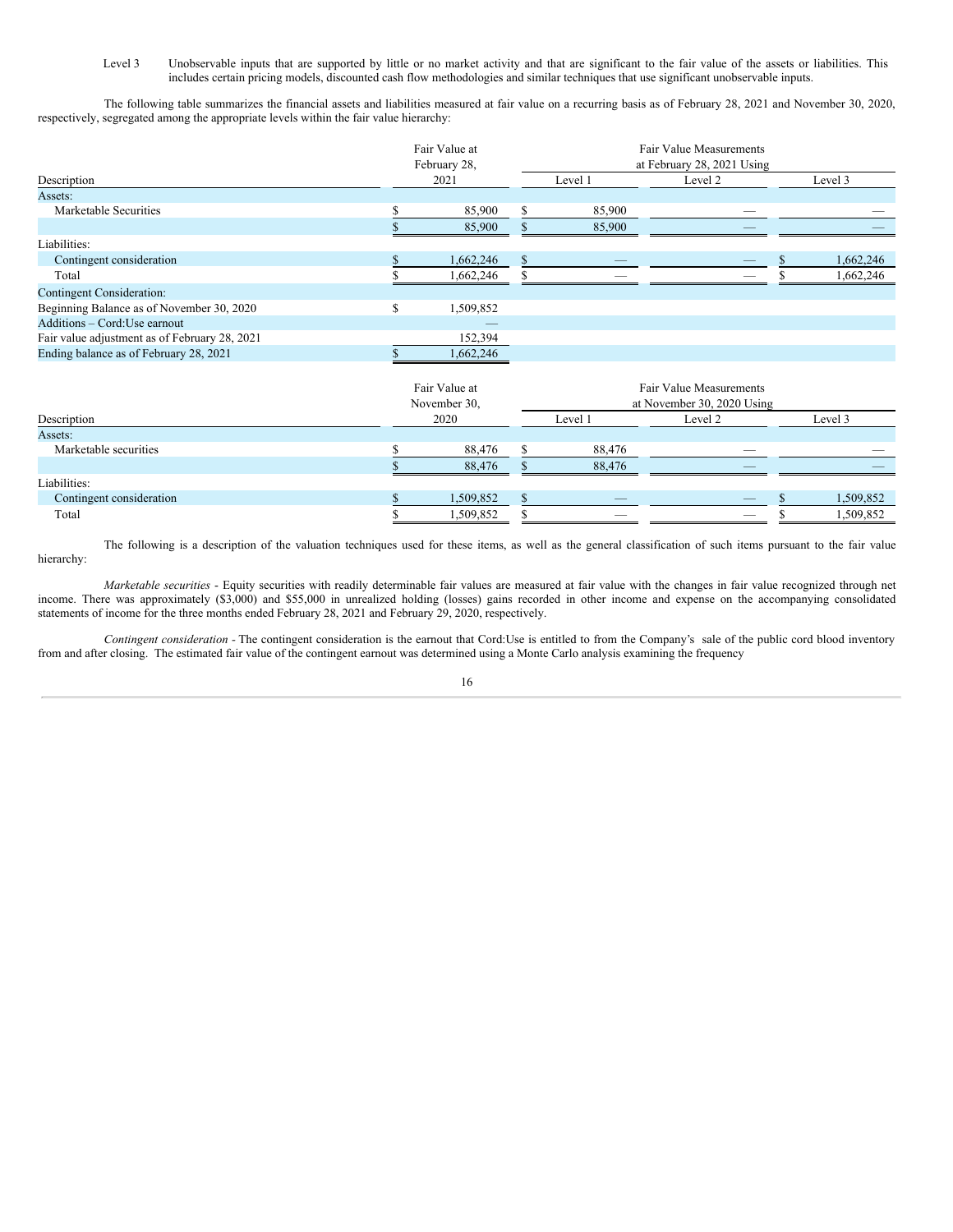and mean value of the resulting earnout payments. The analysis includes estimated annual sales of 18 units declining 3% annually and utilizes a risk adjusted discount rate of 5.50%, which are unobservable inputs. The resulting value captures the risk associated with the form of the payout structure. The risk-neutral method is applied, resulting in a value that captures the risk associated with the form of the payout structure and the projection risk. The carrying amount of the liability may fluctuate significantly and actual amounts paid may be materially different from the estimated value of the liability.

# **Product Warranty and Cryo-Cell CaresTM Program**

In December 2005, the Company began providing its customers that enrolled after December 2005 a payment warranty under which the Company agrees to pay \$50,000 to its client if the umbilical cord blood product retrieved is used for a stem cell transplant for the donor or an immediate family member and fails to engraft, subject to various restrictions. Effective February 1, 2012, the Company increased the \$50,000 payment warranty to a \$75,000 payment warranty to all of its new clients. Effective June 1, 2017, the Company increased the payment warranty to \$100,000 to all new clients who choose the premium processing method, PrepaCyte CB. The product warranty is available to clients who enroll under this structure for as long as the specimen is stored with the Company. The Company has not experienced any claims under the warranty program nor has it incurred costs related to these warranties.

As discussed above, the Company has determined that the payment warranty represents variable consideration payable to the customer. The Company has concluded the payment warranty be fully constrained under the most likely amount method, therefore, the transaction price does not reflect any expectation of service level credits. At the end of each reporting period, the Company shall update the estimated transaction price related to the payment guarantee including updating its assessment of whether an estimate of variable consideration is constrained to represent faithfully the circumstances present at the end of the reporting period and the changes in circumstances during the reporting period.

# **Recently Issued Accounting Pronouncements**

In June 2016, the FASB issued ASU No. 2016-13, Financial Instruments-Credit Losses (Topic 326): Measurement of Credit Losses on Financial Instruments. ASU 2016-13 provides guidance for estimating credit losses on certain types of financial instruments, including trade receivables, by introducing an approach based on expected losses. The expected loss approach will require entities to incorporate considerations of historical information, current information and reasonable and supportable forecasts. ASU 2016-13 also amends the accounting for credit losses on available-for-sale debt securities and purchased financial assets with credit deterioration. The guidance requires a modified retrospective transition method and early adoption is permitted. In November 2019, FASB issued ASU No. 2019-10, *Financial Instruments – Credit Losses, Derivatives and Hedging, and Leases* ("ASU 2019-10"), which defers the adoption of ASU 2016-13 for smaller reporting companies until periods beginning after December 15, 2022. The Company will continue to evaluate the impact of ASU 2016-13 on its consolidated financial statements.

# **Note 2** – **Segment Reporting**

The Company is organized in three reportable segments:

1. The cellular processing and cryogenic storage of umbilical cord blood and cord tissue stem cells for family use. Revenue is generated from the initial processing and testing fees and the annual storage fees charged each year for storage (the "Umbilical cord blood and cord tissue stem cell service").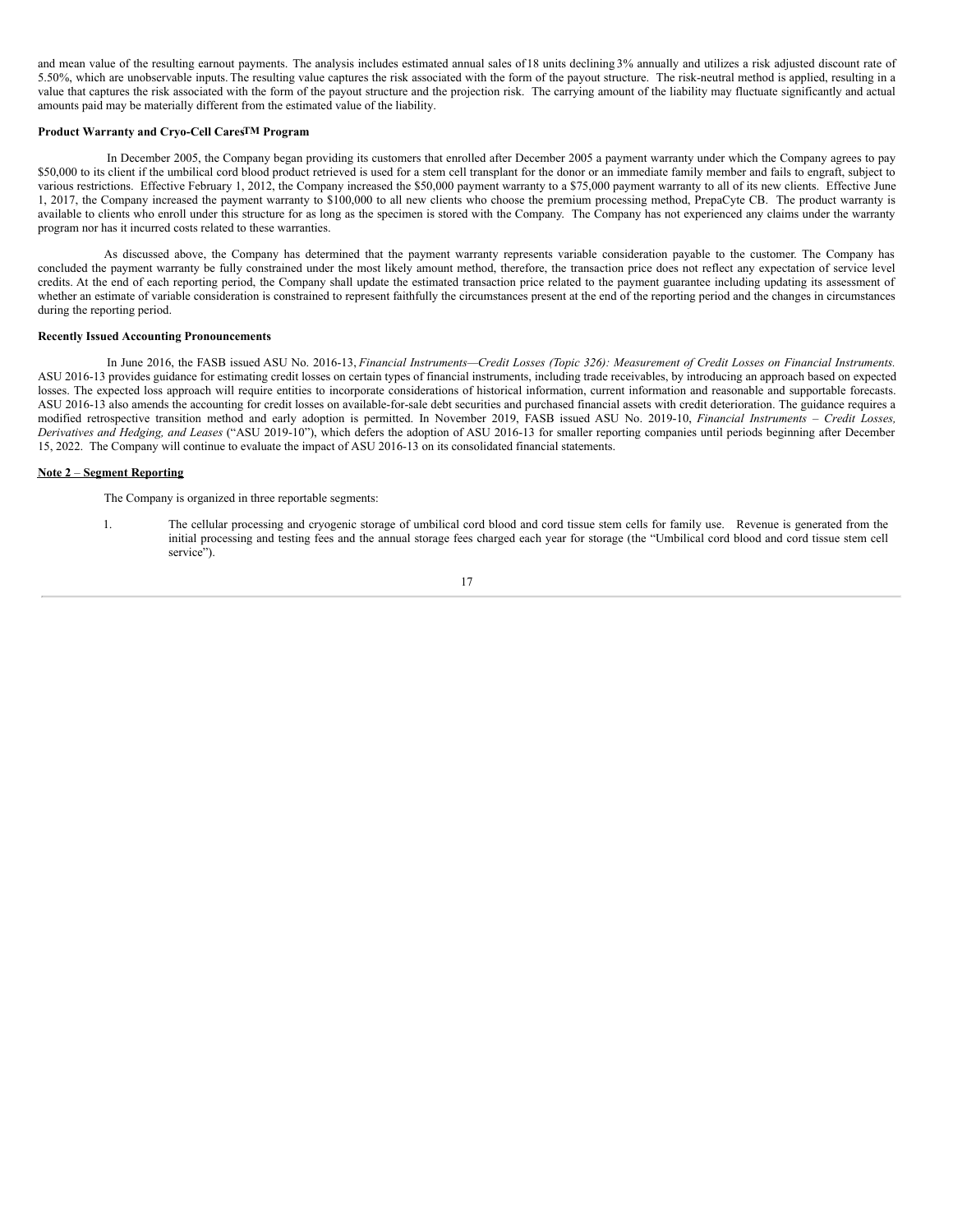- 2. The manufacture of PrepaCyte® CB units, the processing technology used to process umbilical cord blood stem cells. Revenue is generated from the sales of the PrepaCyte® CB units (the "PrepaCyte®-CB").
- 3. The cellular processing and cryogenic storage of umbilical cord blood stem cells for public use. Revenue is generated from the sale of the cord blood units to the National Marrow Donor Program ("NMDP"), which distributes the cord blood units to transplant centers located in the United States, and around the world.

The following table shows, by segment: net revenue, cost of sales, depreciation and amortization, operating profit, interest expense, and income tax expense for the three months ended February 28, 2021 and February 29, 2020:

|                                                        | months ended<br>February 28, | For the three<br>months ended<br>February 29,<br>2020 |               |            |
|--------------------------------------------------------|------------------------------|-------------------------------------------------------|---------------|------------|
| Net revenue                                            |                              |                                                       |               |            |
| Umbilical cord blood and cord tissue stem cell service | S                            | 6,738,631                                             | S             | 7,406,288  |
| PrepaCyte®-CB                                          |                              | 38,000                                                |               | 60,407     |
| Public cord blood banking                              |                              | 83,986                                                |               | 154,079    |
| Total net revenue                                      | \$                           | 6,860,617                                             | \$            | 7,620,774  |
| Cost of sales                                          |                              |                                                       |               |            |
| Umbilical cord blood and cord tissue stem cell service | $\mathbf S$                  | 1,640,015                                             | <sup>\$</sup> | 2,055,075  |
| PrepaCyte®-CB                                          |                              | 34,880                                                |               | 41,117     |
| Public cord blood banking                              |                              | 337,302                                               |               | 406,952    |
| Total cost of sales                                    |                              | 2,012,197                                             | S             | 2,503,144  |
| Depreciation and amortization                          |                              |                                                       |               |            |
| Umbilical cord blood and cord tissue stem cell service | \$                           | 14,368                                                | \$            | 37,327     |
| PrepaCyte®-CB                                          |                              | 6,895                                                 |               | 6,894      |
| Public cord blood banking                              |                              |                                                       |               |            |
| Total depreciation and amortization                    | \$                           | 21,263                                                | $\mathbb{S}$  | 44,221     |
| Operating income                                       |                              |                                                       |               |            |
| Umbilical cord blood and cord tissue stem cell service | <sup>\$</sup>                | 1,492,353                                             | <sup>\$</sup> | 1,489,548  |
| PrepaCyte®-CB                                          |                              | (3,777)                                               |               | 12,396     |
| Public cord blood banking                              |                              | (253, 315)                                            |               | (252, 874) |
| Total operating income                                 |                              | 1,235,261                                             | \$            | 1,249,070  |
| Interest expense                                       |                              |                                                       |               |            |
| Umbilical cord blood and cord tissue stem cell service | S                            | 280,219                                               | S             | 365,299    |
| PrepaCyte®-CB                                          |                              |                                                       |               |            |
| Public cord blood banking                              |                              |                                                       |               |            |
| Total interest expense                                 | \$                           | 280,219                                               | <sup>\$</sup> | 365,299    |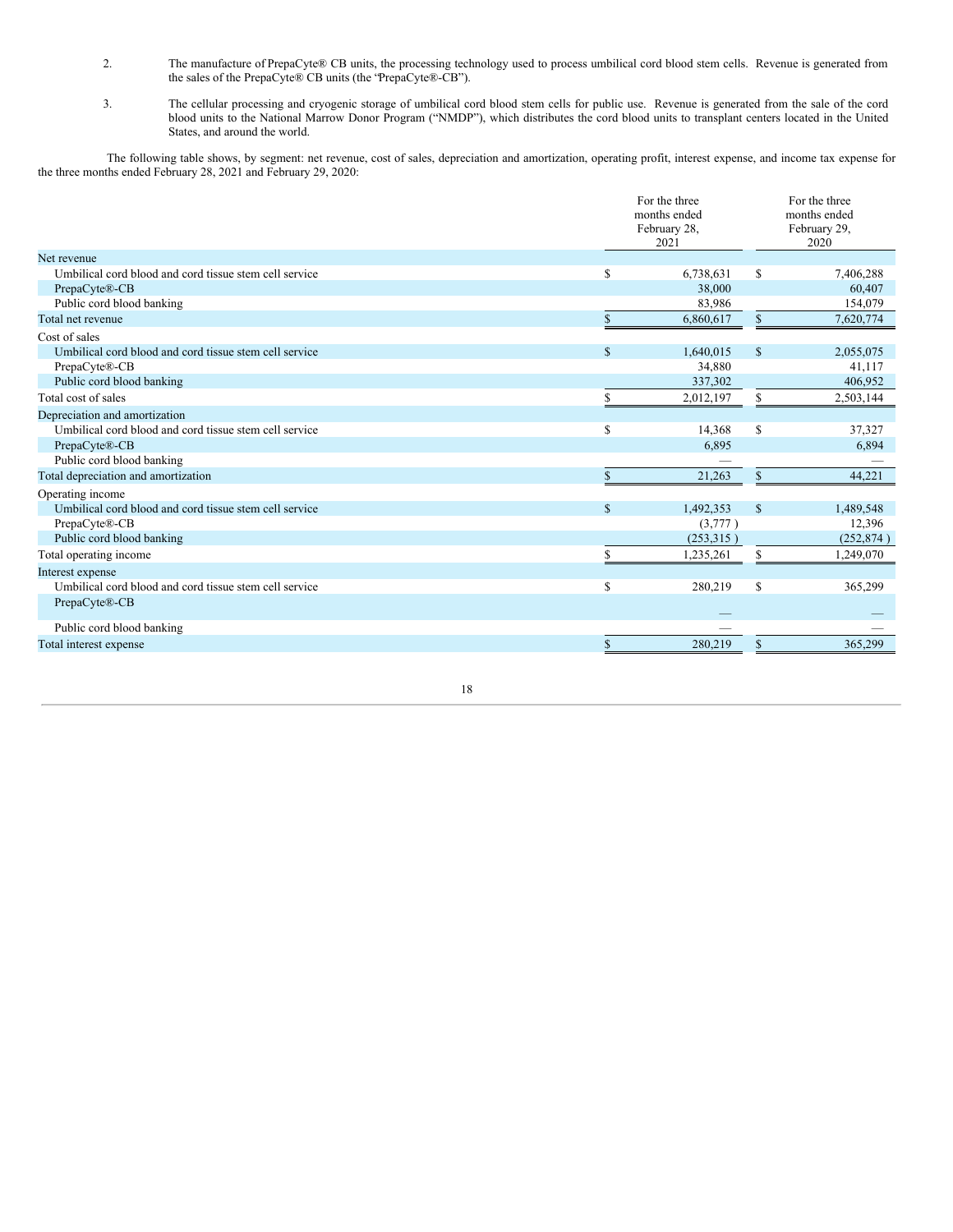The following table shows the assets by segment as of February 28, 2021 and November 30, 2020:

|                                                        | As of<br>February 28,<br>2021 | As of<br>November 30,<br>2020 |            |  |
|--------------------------------------------------------|-------------------------------|-------------------------------|------------|--|
| Assets                                                 |                               |                               |            |  |
| Umbilical cord blood and cord tissue stem cell service | 93,405,068                    |                               | 34,215,780 |  |
| PrepaCyte®-CB                                          | 235,248                       |                               | 302,683    |  |
| Public cord blood banking                              | 11,624,145                    |                               | 11,681,631 |  |
| Total assets                                           | 105.264.461                   |                               | 46,200,094 |  |

# **Note 3 – Inventory**

Inventory is comprised of public cord blood banking specimens, collection kits, finished goods, work-in-process and raw materials. Collection kits are used in the collection and processing of umbilical cord blood and cord tissue stem cells, finished goods include products purchased or assumed for resale and for the use in the Company's processing and storage service. Inventory in the Public Cord Blood Bank includes finished goods that are specimens that are available for resale. The Company considers inventory in the Public Cord Blood Bank that has not completed all testing to determine viability to be work in process. Due to changes in sales trends and estimated recoverability of cost capitalized into inventory, an impairment charge of \$1,284,238 was recognized during the fourth quarter of fiscal 2020 to reduce inventory from cost to net realizable value. The components of inventory at February 28, 2021 and November 30, 2020 are as follows:

|                               | February 28,<br>2021            | November 30,<br>2020 |            |  |
|-------------------------------|---------------------------------|----------------------|------------|--|
| Raw materials                 | $\hspace{0.1mm}-\hspace{0.1mm}$ |                      |            |  |
| Work-in-process               | 238,616                         |                      | 273,430    |  |
| Work-in-process – Public Bank | $-$                             |                      |            |  |
| Finished goods                | 33,067                          |                      | 63,327     |  |
| Finished goods – Public Bank  | 11,578,525                      |                      | 11,629,307 |  |
| Collection kits               | 38,934                          |                      | 33,006     |  |
| Inventory reserve             | (7,718)                         |                      | (7,718)    |  |
| Total inventory               | 11,881,424                      |                      | 11,991,352 |  |

# **Note 4 – Intangible Assets**

The Company incurs certain legal and related costs in connection with patent and trademark applications. If a future economic benefit is anticipated from the resulting patent or trademark or an alternate future use is available to the Company, such costs are capitalized and amortized over the expected life of the patent or trademark. The Company's assessment of future economic benefit involves considerable management judgment. A different conclusion could result in the reduction of the carrying value of these assets.

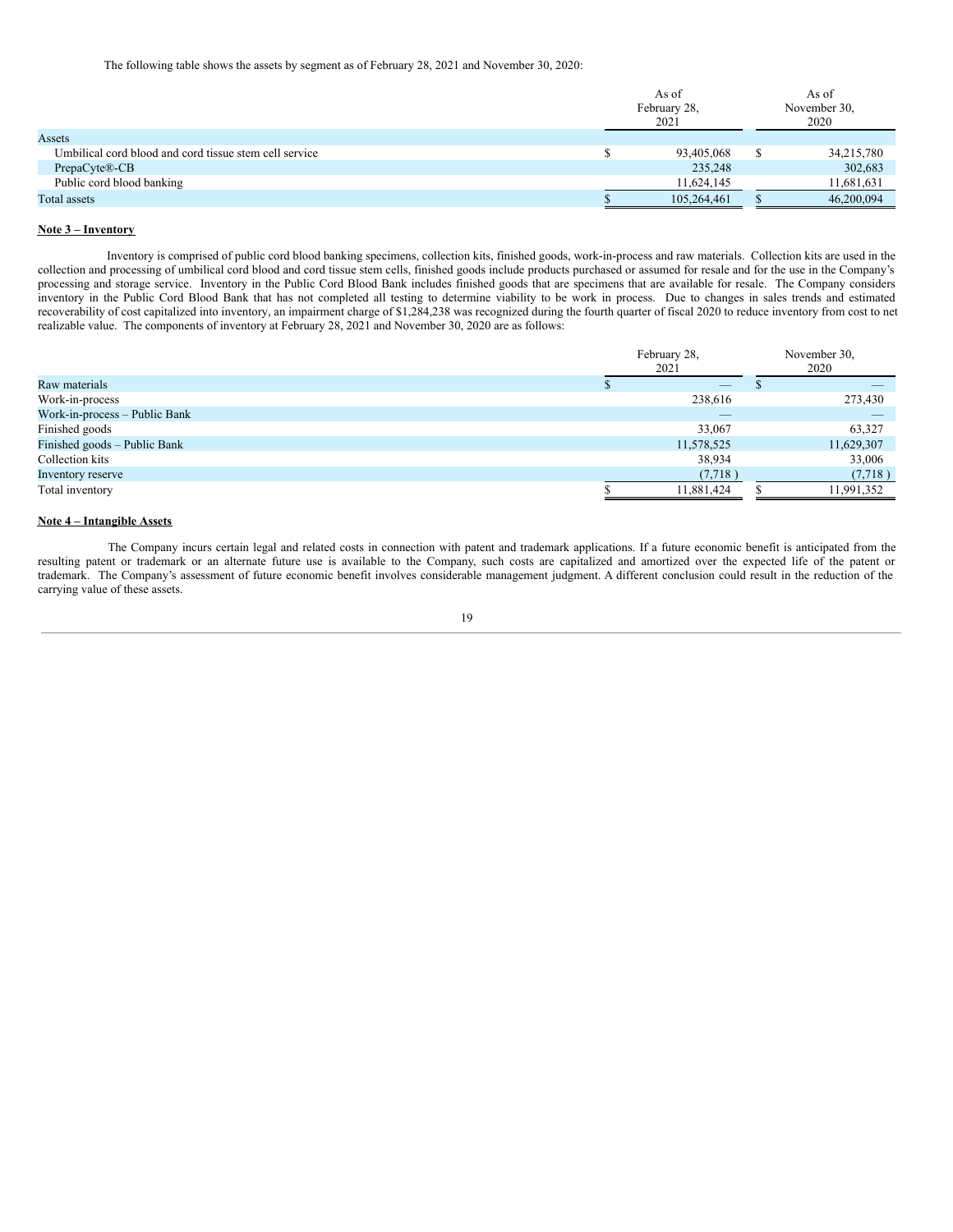Intangible assets were as follows as of February 28, 2021 and November 30, 2020:

|                                     | Useful<br>lives   | February 28,<br>2021 |    | November 30,<br>2020 |
|-------------------------------------|-------------------|----------------------|----|----------------------|
| Patents and Domain Names            | 10-20 years $\$\$ | 623,980              | S. | 234,570              |
| Less: Accumulated amortization      |                   | (50,055)             |    | (47,150)             |
| License agreement                   | 10 years          | 470,000              |    | 470,000              |
| Less: Intangible asset impairment   |                   | (185,000)            |    | (185,000)            |
| Less: Accumulated amortization      |                   | (184, 255)           |    | (178, 443)           |
| Customer relationships-PrepaCyte®CB | 15 years          | 41,000               |    | 41,000               |
| Less: Intangible asset impairment   |                   | (26, 267)            |    | (26, 267)            |
| Less: Accumulated amortization      |                   | (7,322)              |    | (7,122)              |
| <b>Brand</b>                        | 1 year            | 31,000               |    | 31,000               |
| Less: Accumulated amortization      |                   | (31,000)             |    | (31,000)             |
| Customer relationships - Cord: Use  | 30 years          | 960,000              |    | 960,000              |
| Less: Accumulated amortization      |                   | (88,000)             |    | (80,000)             |
| Net Intangible Assets               |                   | 1,554,081            |    | 1,181,588            |

Amortization expense of intangibles was approximately \$17,000 and \$17,000 for the three months ended February 28, 2021 and February 29, 2020, respectively.

# **Note 5 – Note Payable**

On May 20, 2016, the Company entered into a Credit Agreement ("Agreement") with Texas Capital Bank, National Association ("TCB") for a term loan of \$8.0 million in senior credit facilities. The proceeds of the term loan were used by the Company to fund repurchases of the Company's common stock. Subject to the terms of the Agreement, on May 20, 2016, TCB advanced the Company \$100. On July 1, 2016, TCB advanced the remaining principal amount of \$7,999,900 per a promissory note dated May 20, 2016 between the Company and TCB, at a rate of 3.35% per annum plus LIBOR, payable monthly with a maturity date of July 2021 extended to June 2023 with Second Amendment. On August 26, 2016, the Company entered into a First Amendment to Credit Agreement with TCB. Pursuant to terms of the First Amendment to Credit Agreement, on August 26, 2016, TCB made an additional advance to the Company in principal amount of \$2,133,433 per an Amended and Restated Promissory Note dated August 26, 2016 between the Company and TCB. The additional proceeds of the term loan were used by the Company to fund the extinguishment of revenue sharing agreements. On June 11, 2018, the Company entered into a Second Amendment to Credit Agreement with TCB. Pursuant to the terms of the Second Amendment to Credit Agreement, TCB increased the current outstanding principal amount of the loan from TCB by \$9,000,000 to finance a portion of the purchase price of the Cord:Use Purchase. In connection therewith, Cryo-Cell executed and delivered to TCB a Second Amended and Restated Promissory Note, in the principal amount of \$15,500,000. As of the three months ended February 28, 2021 and February 29, 2020, the Company paid interest of \$40,538 and \$109,780, respectively, which is reflected in interest expense on the accompanying consolidated statements of income.

Collateral of the term and subordinated loans includes all money, securities and property of the Company.

The Company incurred debt issuance costs related to the term and subordinated loans in the amount of \$548,085 which is recorded as a direct reduction of the carrying amount of the note payable and amortized over the life of the loan. As of the three months ended February 28, 2021 and February 29, 2020,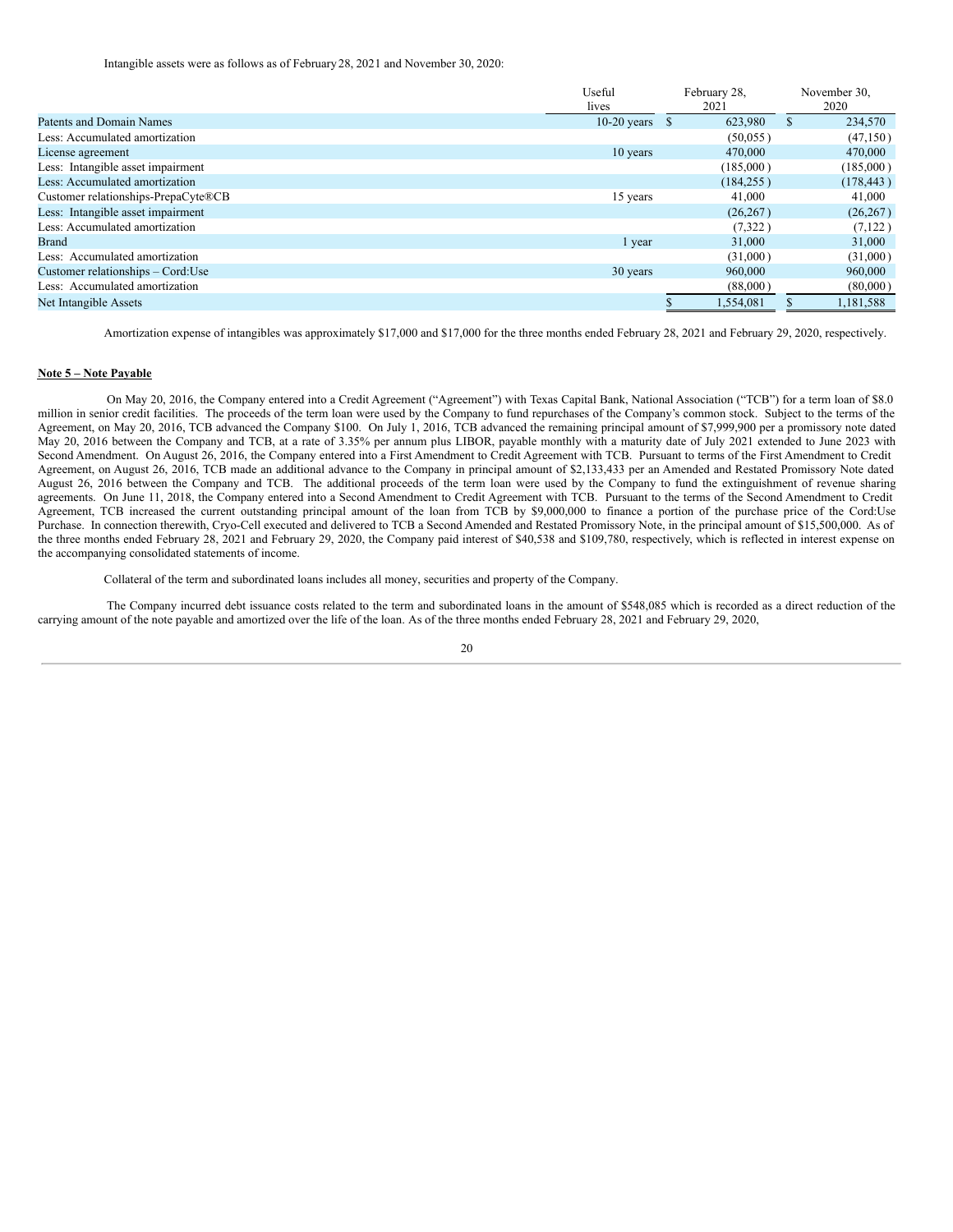\$19,682 and \$24,481, respectively, of the debt issuance costswere amortized and are reflected in interest expense on the accompanying consolidated statements of income.

As of February 28, 2021, and November 30, 2020, the note payable obligation was as follows:

|                                                    |  | February 28, 2021 |           | November 30, 2020 |  |
|----------------------------------------------------|--|-------------------|-----------|-------------------|--|
| Note payable                                       |  |                   | 4,233,433 | 6,008,433         |  |
| Unamortized debt issuance costs                    |  |                   | (47, 537) | (67,219)          |  |
| Net note payable                                   |  |                   | 4.185.896 | 5,941,214         |  |
| Current portion of note payable                    |  |                   | 3.100.000 | 3,100,000         |  |
| Long-term note payable, net of debt issuance costs |  |                   | 1.085.896 | 2,841,214         |  |
| Total                                              |  |                   | 4,185,896 | 5,941,214         |  |

Interest expense on the note payable for the three months ended February 28, 2021 and February 29, 2020 was as follows:

|                                   | February 28, 2021 |        | February 29, 2020 |         |  |
|-----------------------------------|-------------------|--------|-------------------|---------|--|
| Interest expense on notes payable |                   | 40.538 |                   | 109.780 |  |
| Debt issuance costs               |                   | 19.682 |                   | 24.481  |  |
| Total interest expense            |                   | 60.220 |                   | 134.261 |  |

# **Note 6 – Income per Common Share**

The following table sets forth the calculation of basic and diluted earnings per share:

|                                                                | For the three<br>months ended<br>February 28, 2021 |   | For the three<br>months ended<br>February 29, 2020 |  |  |
|----------------------------------------------------------------|----------------------------------------------------|---|----------------------------------------------------|--|--|
| Numerator:                                                     |                                                    |   |                                                    |  |  |
| Net Income                                                     | 693,590                                            | S | 686,966                                            |  |  |
| Denominator:                                                   |                                                    |   |                                                    |  |  |
| Weighted-average shares outstanding-basic                      | 7,570,913                                          |   | 7,541,113                                          |  |  |
| Dilutive common shares issuable upon exercise of stock options | 627,678                                            |   | 587,144                                            |  |  |
| Weighted-average shares-diluted                                | 8,198,591                                          |   | 8,128,257                                          |  |  |
| Earnings (Loss) per share:                                     |                                                    |   |                                                    |  |  |
| Basic                                                          | 0.09                                               |   | 0.09                                               |  |  |
| Diluted                                                        | 0.08                                               |   | 0.08                                               |  |  |

For the three months ended February 28, 2021, the Company excluded the effect of 39,000 outstanding stock options from the computation of diluted earnings per share, as the effect of potentially dilutive shares from the outstanding stock options would be anti-dilutive. For the three months ended February 29, 2020, the Company excluded the effect of 232,737 outstanding stock options from the computation of diluted earnings per share, as the effect of potentially dilutive shares from the outstanding stock options would be anti-dilutive.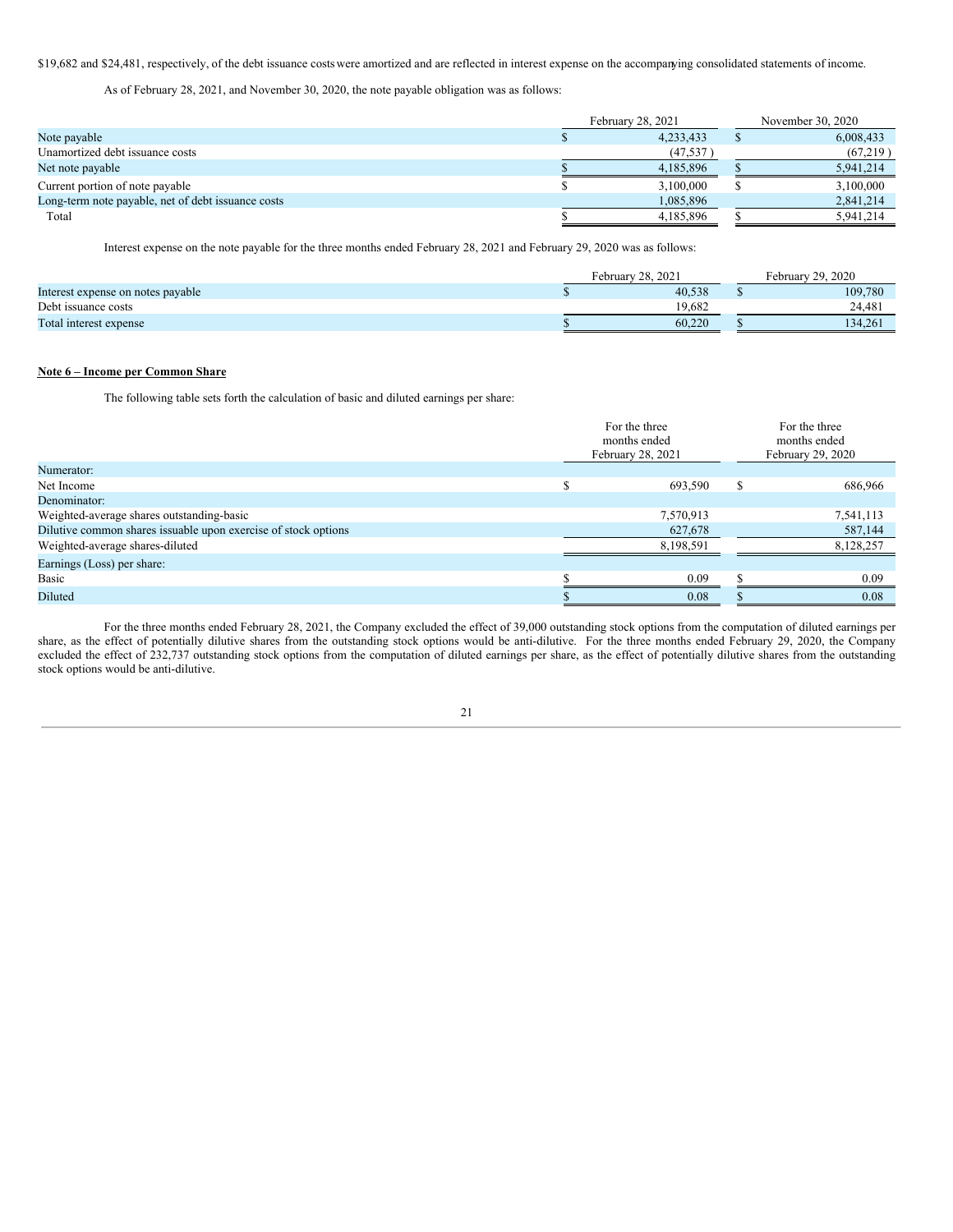# **Note 7 – Stockholders' Equity**

The Company maintains the 2006 Stock Incentive Plan (the "2006 Plan") under which it has reserved 1,000,000 shares of the Company's common stock for issuance pursuant to stock options, restricted stock, stock-appreciation rights (commonly referred to as "SARs") and stock awards (i.e. performance options to purchase shares and performance units). As of February 28, 2021, and November 30, 2020, there were 305,000 and 305,000 options issued, but not yet exercised, under the 2006 Plan, respectively. As of February 28, 2021, there were 0 shares available for future issuance under the 2006 Plan.

The Company maintains the 2012 Equity Incentive Plan (the "2012 Plan") which became effective December 1, 2011 as approved by the Board of Directors and approved by the stockholders at the 2012 Annual Meeting on July 10, 2012. The 2012 Plan originally reserved 1,500,000 shares of the Company's common stock for issuance pursuant to stock options, restricted stock, SARs, and other stock awards (i.e. performance shares and performance units). In May 2012, the Board of Directors approved an amendment to the 2012 Plan to increase the number of shares of the Company's common stock reserved for issuance to 2,500,000 shares. In October 2019, the Board of Directors approved amendments to the plan, subject to ratification by the stockholders, which occurred at the Company's 2019 Annual Meeting of Stockholders on November 21, 2019. As of February 28, 2021, there were 843,143 service-based options issued, 129,729 service-based restricted common shares granted, 530,851 performance-based and 116,218 market-based restricted common shares granted under the 2012 Plan. As of November 30, 2020, there were 868,443 service-based options issued, 129,729 servicebased restricted common shares granted, 530,851 performance-based and 116,218 market-based restricted common shares granted under the 2012 Plan. As of February 28, 2021, there were 562,310 shares available for future issuance under the 2012 Plan.

#### *Service-based vesting condition options*

The fair value of each option award is estimated on the date of the grant using the Black-Scholes valuation model that uses the assumptions noted in the following table. Expected volatility is based on the historical volatility of the Company's stock over the most recent period commensurate with the expected life of the Company's stock options. The Company uses historical data to estimate option exercise and employee termination within the valuation model. The risk-free rate for periods within the contractual life of the option is based on the U.S. Treasury yield curve in effect at the time of grant. The expected term of options granted to employees is based upon historical exercise data. Expected dividends are based on the historical trend of the Company not issuing dividends.

There were 0 and 44,969 options granted during the three months ended February 28, 2021 and February 29, 2020, respectively.

Variables used to determine the fair value of the options granted for the three months ended February 29, 2020 are as follows:

|                          | Three months ended February 29, 2020 |
|--------------------------|--------------------------------------|
| Weighted average values: |                                      |
| Expected dividends       | $0\%$                                |
| Expected volatility      | 64.25%                               |
| Risk free interest rate  | 1.90%                                |
| Expected life            | 9.0 years                            |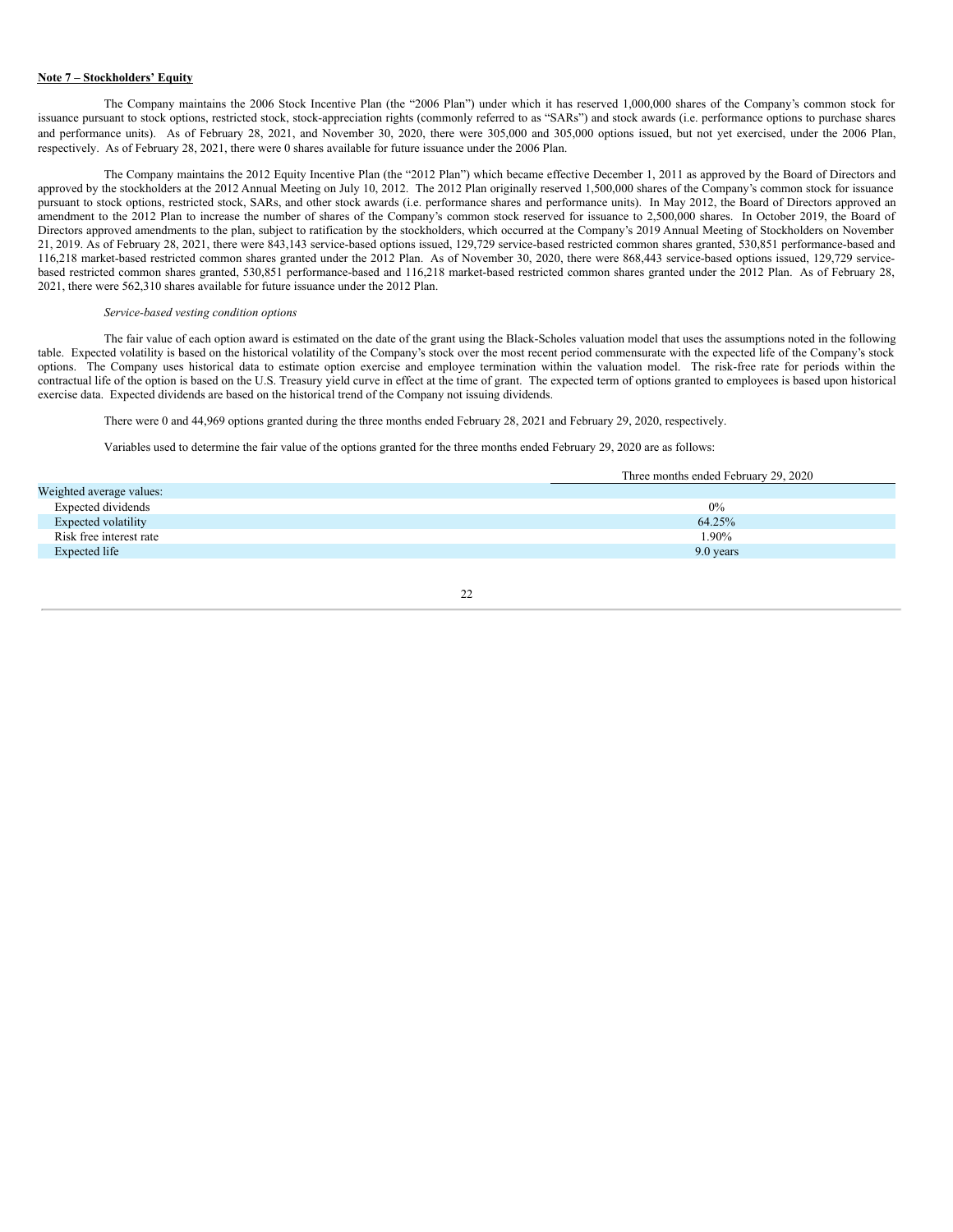Stock option activity for the three months ended February 28, 2021, was as follows:

|                                  |                          |    |          | Weighted     |           |
|----------------------------------|--------------------------|----|----------|--------------|-----------|
|                                  |                          |    | Weighted | Average      |           |
|                                  |                          |    | Average  | Remaining    | Aggregate |
|                                  |                          |    | Exercise | Contractual  | Intrinsic |
|                                  | Options                  |    | Price    | Life (Years) | Value     |
| Outstanding at November 30, 2020 | 1,174,943                | ж  | 3.72     | 3.42         | 4,502,324 |
| Granted                          |                          |    |          |              |           |
| Exercised                        | (25,300)                 |    | 7.57     |              |           |
| Expired/forfeited                | $\overline{\phantom{a}}$ |    | _        |              |           |
| Outstanding at February 28, 2021 | 1,149,643                | \$ | 3.64     | 3.08         | 7,315,667 |
| Exercisable at February 28, 2021 | 1,079,983                |    | 3.36     | 2.78         | 7,167,172 |

The aggregate intrinsic value represents the total value of the difference between the Company's closing stock price on the last trading day of the period and the exercise price of the options, multiplied by the number of in-the-money stock options that would have been received by the option holders had all option holders exercised their options on either February 28, 2021 or November 30, 2020, as applicable. The intrinsic value of the Company's stock options changes based on the closing price of the Company's stock.

For the three months ended February 28, 2021, the Company issued 25,300 common shares to an option holder who exercised options for \$191,622.

For the three months ended February 29, 2020, the Company issued 20,000 common shares to an option holder who exercised options for \$41,000.

Significant option groups exercisable at February 28, 2021 and related price and contractual life information are as follows:

|                          |             | Outstanding  |    |          | Exercisable |               |          |
|--------------------------|-------------|--------------|----|----------|-------------|---------------|----------|
|                          |             | Weighted     |    |          |             |               |          |
|                          |             | Average      |    | Weighted |             |               | Weighted |
|                          |             | Remaining    |    | Average  |             |               | Average  |
|                          |             | Contractual  |    | Exercise |             |               | Exercise |
| Range of Exercise Prices | Outstanding | Life (Years) |    | Price    | Outstanding |               | Price    |
| \$1.01 to \$2.00         | 422,500     | .85          | ъ  | 1.73     | 422,500     | <b>S</b>      | 1.73     |
| \$2.01 to \$3.00         | 245,000     | .86          | S  | 2.78     | 245,000     | S             | 2.78     |
| \$3.01 to \$4.00         | 204,729     | 4.99         | S. | 3.14     | 204,729     | \$.           | 3.14     |
| \$6.01 to \$7.00         | 3,833       | 5.35         | S  | 6.52     | 3,388       | S             | 6.51     |
| \$7.01 to \$8.00         | 266,581     | 7.06         | S  | 7.64     | 203,666     | <sup>\$</sup> | 7.61     |
| \$9.01 to \$10.00        | 7,000       | 6.45         | S  | 9.10     | 700         | S.            | 9.10     |
|                          | 1,149,643   | 3.08         | S  | 3.64     | 1,079,983   |               | 3.36     |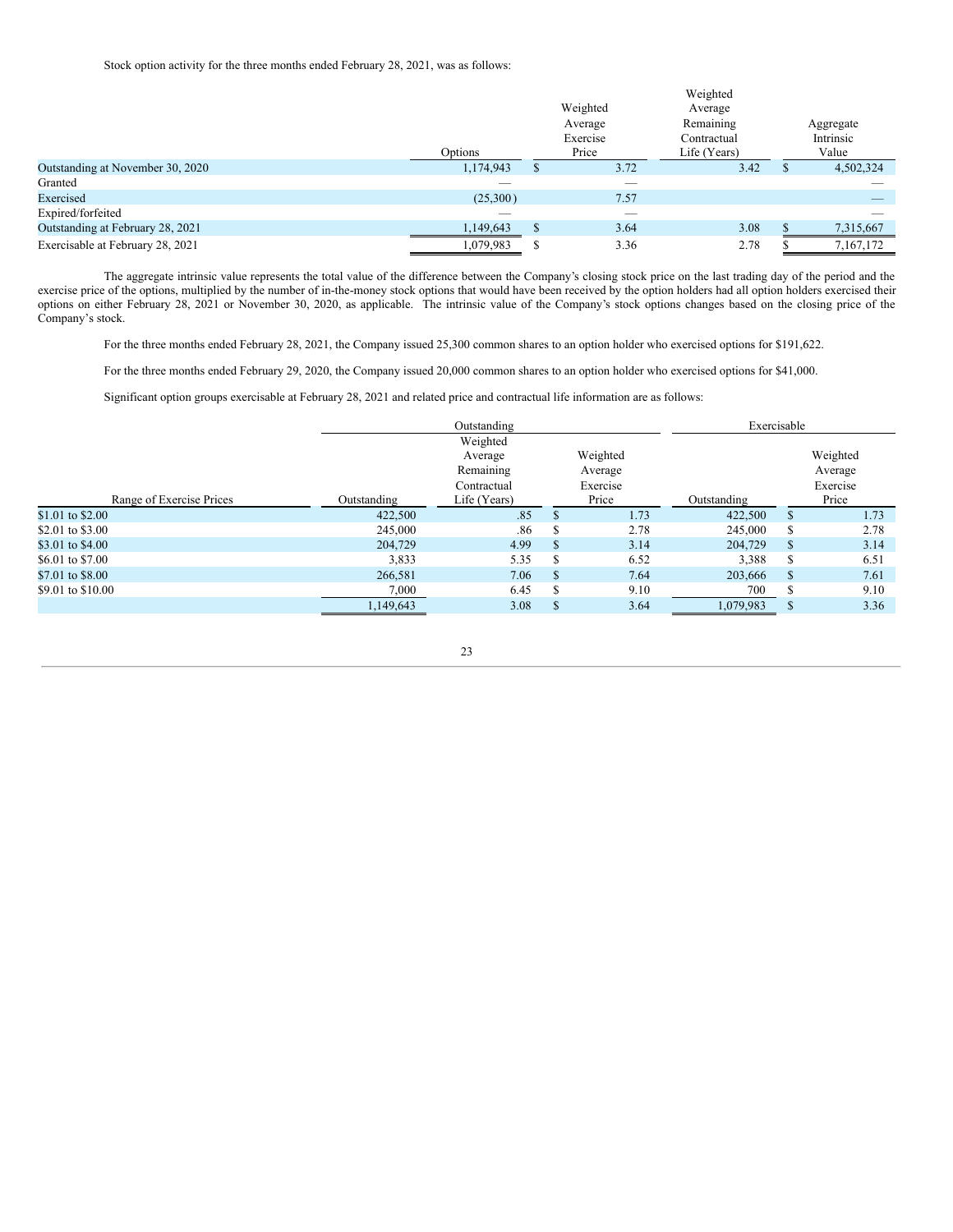A summary of the status of the Company's non-vested options as of February 28, 2021, and changes during the three months ended February 28, 2021, is presented below:

|                                 | Options                  | Weighted<br>Average<br>Grant-Date<br>Fair Value |                          |
|---------------------------------|--------------------------|-------------------------------------------------|--------------------------|
| Non-vested at November 30, 2020 | 93,380                   |                                                 | 4.65                     |
| Granted                         | $\overline{\phantom{a}}$ |                                                 | __                       |
| Vested                          | (23,720)                 |                                                 | 4.99                     |
| Forfeited                       | $\qquad \qquad$          |                                                 | $\overline{\phantom{a}}$ |
| Non-vested at February 28, 2021 | 69,660                   |                                                 | 4.53                     |

As of February 28, 2021, there was approximately \$269,000 of total unrecognized compensation cost related to non-vested service-related share-based compensation arrangements granted under the 2006 Plan and the 2012 Plan. The cost is expected to be recognized over a weighted-average period of 2.16 years as of February 28, 2021. The total fair value of shares vested during the three months ended February 28, 2021 was approximately \$118,000.

During the second fiscal quarter of 2018, the Company entered into Amended and Restated Employment Agreements ("2018 Employment Agreements") with each of the Company's Co-CEOs. Per the Employment Agreements, each of the Co-CEOs is to receive base grant equity awards in the form of qualified stock options of the Company's common stock. As of December 20, 2019, David Portnoy and Mark Portnoy were granted 23,636 and 20,000 stock options of the Company's common stock, respectively. The options were issued under the Company's 2012 Stock Plan and will vest 1/3 upon grant, 1/3 on December 1, 2020 and the remaining 1/3 on November 30, 2021. The fair value of the options vested for the three months ended February 28, 2021 was approximately \$40,000 and is reflected as selling, general and administrative expenses in the accompanying statement of income. As of February 28, 2021, there was approximately \$73,000 of total unrecognized compensation cost related to the nonvested options of common stock.

### *Performance and market-based vesting condition options*

Per the 2018 Employment Agreements, based upon certain performance criteria, the Company shall grant David Portnoy and Mark Portnoy a percentage of up to 47,273 and 40,000, respectively, of qualified stock options of the Company's common stock. For market-based vesting condition options, accounting principles do not require that the market condition be met in order for the compensation cost to be recognized. Fair value of these options is determined using a Monte Carlo valuation approach. There were no market-based vesting condition options for the three months ended February 28, 2021 or February 29, 2020. For performance-based vesting condition options, the Company estimates the fair value of the qualified stock options that met certain performance targets by the end of the fiscal 2018 requisite service period using a Black-Scholes valuation model. As of August 30, 2019, the Company granted David Portnoy and Mark Portnoy 26,243 and 22,222 of non-qualified stock options of the Company's common stock based upon certain performance criteria met by the end of the fiscal 2018 service period. These options were issued under the Company's 2012 Stock Plan and vested 1/3 upon date of grant, 1/3 on December 1, 2019 and 1/3 on November 30, 2020. The fair value of the options that vested through the three months ended February 28, 2021 and February 29, 2020 was approximately \$0 and \$86,000, respectively, and is reflected as selling, general and administrative expenses in the accompanying consolidated statements of income. As of February 28, 2021, there was \$0 of total unrecognized compensation cost as the options were fully vested.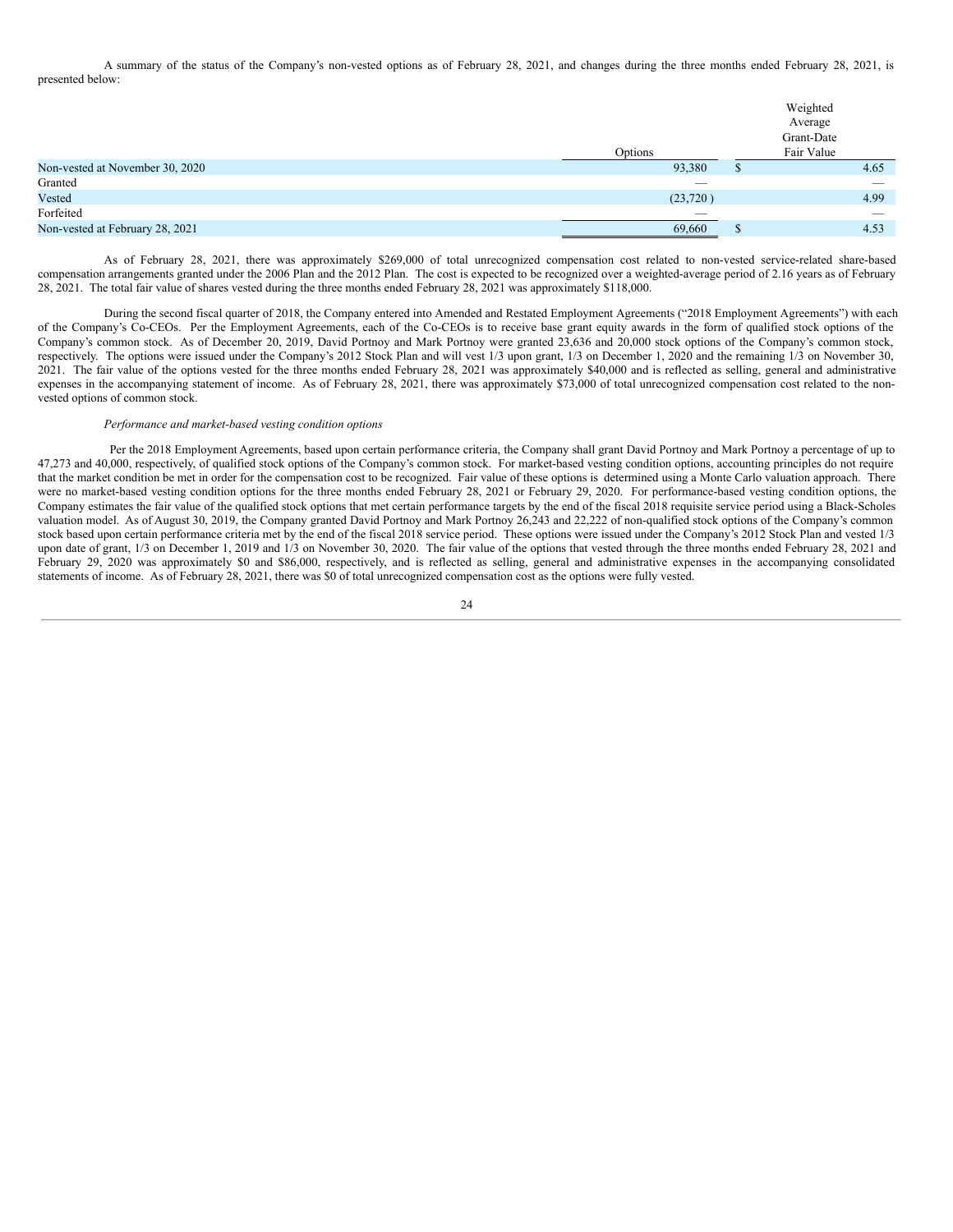Per the Amendment Agreement, based upon certain performance criteria, the Company shall grant Oleg Mikulinsky a percentage of up to8,000 of qualified stock options of the Company's common stock. For market-based vesting condition options, accounting principles do not require that the market condition be met in order for the compensation cost to be recognized. Fair value of these options is determined using a Monte Carlo valuation approach. There were no market-based vesting condition options for the three months ended February 28, 2021 or February 29, 2020. For performance-based vesting condition options, the Company estimates the fair value of the qualified stock options that met certain performance targets by the end of the requisite service period using a Black-Scholes valuation model. As of September 4, 2019, the Company granted Oleg Mikulinsky 4,444 of qualified stock options of the Company's common stock based upon certain performance criteria met by the end of the fiscal 2018 service period and per the Amendment Agreement. These options were issued under the Company's 2012 Stock Plan and vested 1/3 upon date of grant, 1/3 on December 1, 2019 and 1/3 on November 30, 2020. The fair value of the options that vested through the three months ended February 28, 2021 and February 29, 2020 was approximately \$200 and \$7,600, respectively and is reflected as selling, general and administrative expenses in the accompanying consolidated statements of income. As of February 28, 2021, there was \$0 of total unrecognized compensation cost as the options were fully vested. As of February 27, 2020, the Company granted Oleg Mikulinsky1,333 of qualified stock options of the Company's common stock based upon certain performance criteria met by the end of the fiscal 2019 service period and per the Amendment Agreement. These options were issued under the Company's 2012 Stock Plan and will vest 1/3 upon date of grant, 1/3 on December 1, 2020 and 1/3 on November 30, 2021. The fair value of the options that vested through the three months endedFebruary 28, 2021 and February 29, 2020 was approximately \$1,000 and \$2,000, respectively, and is reflected as selling, general and administrative expenses in the accompanying consolidated statements of income. As of February 28, 2021, there was approximately \$2,000 of total unrecognized compensation cost related to the non-vested options of common stock.

### **Note 8 – License Agreements**

The Company enters into two types of licensing agreements and in both types, the Company earns revenue on the initial license fees. Under the technology agreements, the Company earns processing and storage royalties from the affiliates that process in their own facility. Under the marketing agreements, the Company earns processing and storage revenues from affiliates that store specimens in the Company's facility in Oldsmar, Florida.

#### **Technology Agreements**

The Company has entered into a definitive License and Royalty Agreement with LifeCell International Private Limited, formerly Asia Cryo-Cell Private Limited, ("LifeCell") to establish and market its umbilical cord blood and menstrual stem cell programs in India.

Per the License and Royalty Agreement with LifeCell, there is a \$1,000,000 cap on the amount of royalties due to the Company per year and a \$10,000,000 cap on the amount of royalties due to the Company for the term of the License and Royalty Agreement. The cap(s) are calculated based on LifeCell's fiscal year end, March 31 st. As of November 30, 2020, the Company had reached the \$10,000,000 cap and recorded all royalties that were due. Since inception of the License and Royalty Agreement, the Company has recorded \$10,000,000 in royalty income due under the terms of the License and Royalty Agreement, of which, LifeCell has paid the Company \$9,200,000 as of February 28, 2021. The balance of \$800,000 is reflected as Accounts Receivable on the accompanying consolidated balance sheets.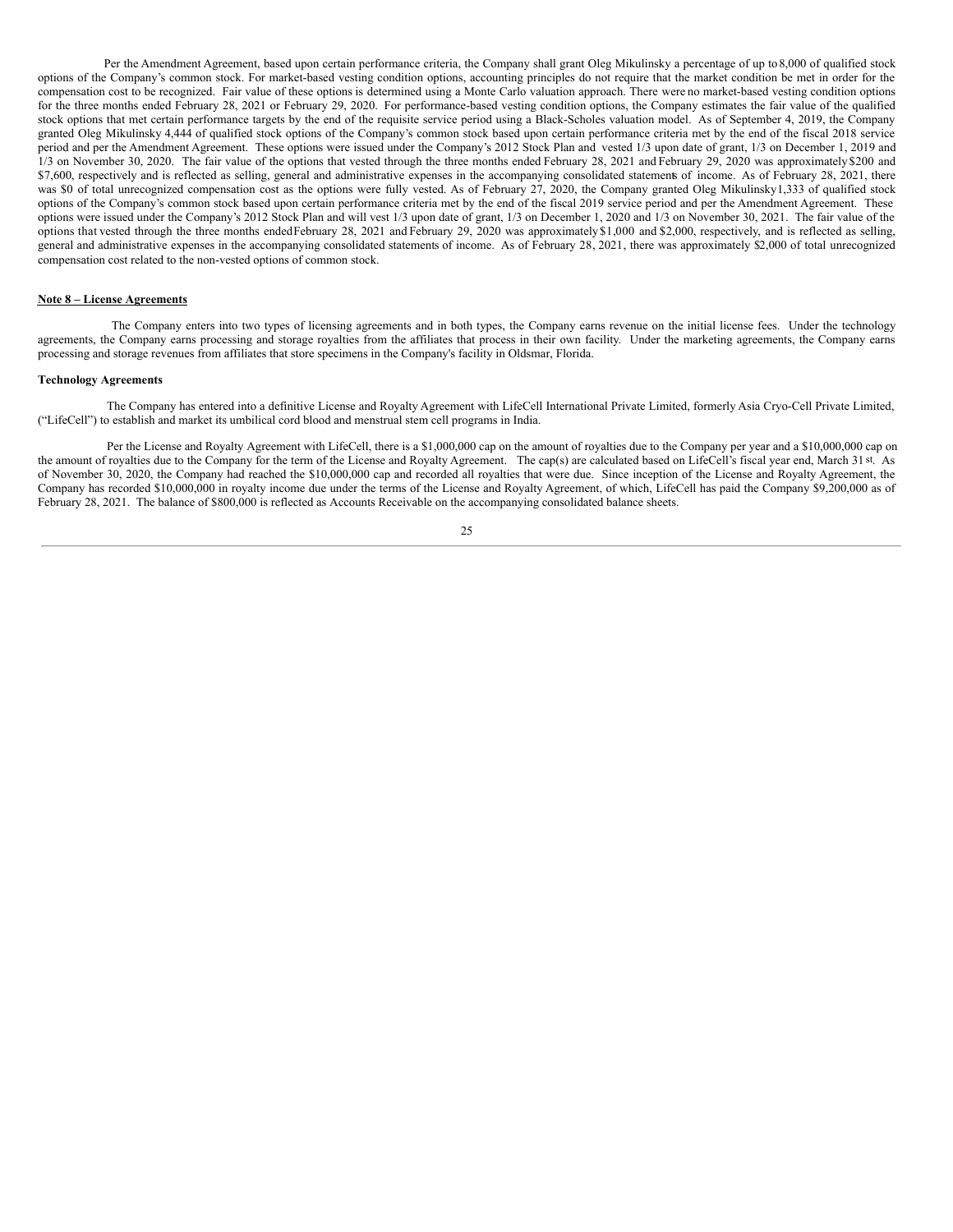#### **Marketing Agreements**

The Company has definitive license agreements to market the Company's umbilical cord blood stem cell programs in Costa Rica, El Salvador, Guatemala, Honduras, Nicaragua, Panama and Pakistan.

For the three months ended February 28, 2021 and February 29, 2020, the Company recognized \$0 and \$0, respectively, for initial license fees and processing and storage royalties.

### **Note 9 – Legal Proceedings**

From time to time the Company is subject to proceedings, lawsuits, contract disputes and other claims in the normal course of its business. The Company believes that the ultimate resolution of current matters should not have a material adverse effect on the Company's business, consolidated financial position or results of operations. It is possible, however, that there could be an unfavorable ultimate outcome for or resolution which could be material to the Company's results of operations for a particular quarterly reporting period. Litigation is inherently uncertain and there can be no assurance that the Company will prevail. The Company does not include an estimate of legal fees and other related defense costs in its estimate of loss contingencies.

#### **Note 10 – Share Repurchase Plan**

In December 2011, the Company's Board of Directors authorized management at its discretion to repurchase up to 1,000,000 shares of the Company's outstanding common stock. On June 6, 2012, the Board of Directors of the Company increased the number of shares of the Company's outstanding common stock that management is authorized to repurchase to up to 3,000,000. On April 8, 2015, the Board of Directors of the Company increased the number of shares of the Company's outstanding common stock that management is authorized to repurchase to up to 6,000,000 shares. On October 6, 2016, the Board of Directors of the Company increased the number of shares of the Company's outstanding common stock that management is authorized to repurchase to up to 8,000,000 shares. The repurchases must be effectuated through open market purchases, privately negotiated block trades, unsolicited negotiated transactions, and/or pursuant to any trading plan that may be adopted in accordance with Rule 10b5-1 of the Securities and Exchange Commission or in such other manner as will comply with the provisions of the Securities Exchange Act of 1934.

As of February 28, 2021, the Company had repurchased an aggregate of 6,093,535 shares of the Company's common stock at an average price of \$3.37 per share through open market and privately negotiated transactions. The Company did not repurchase any of the Company's common stock during the first quarter of fiscal 2021 and fiscal 2020.

The repurchased shares will be held as treasury stock at cost and have been removed from common shares outstanding as of February 28, 2021 and November 30, 2020 . As of February 28, 2021, and November 30, 2020, 6,093,535 and 6,093,535 shares, respectively, were held as treasury stock.

Subsequent to the balance sheet date, the Company has not repurchased any additional shares of the Company's common stock.

# **Note 11 – Leases**

Effective December 1, 2019, the Company adopted ASU 2016-02, Leases (Topic 842), using the modified retrospective approach and utilizing the effective date as its date of initial application. As a result, prior periods are presented in accordance with the previous guidance in ASC 840, Leases ("ASC 840"). The Company has elected to apply the 'package of practical expedients' which allows the Company to not reassess i) whether existing or expired arrangements contain a lease, ii) the lease classification of existing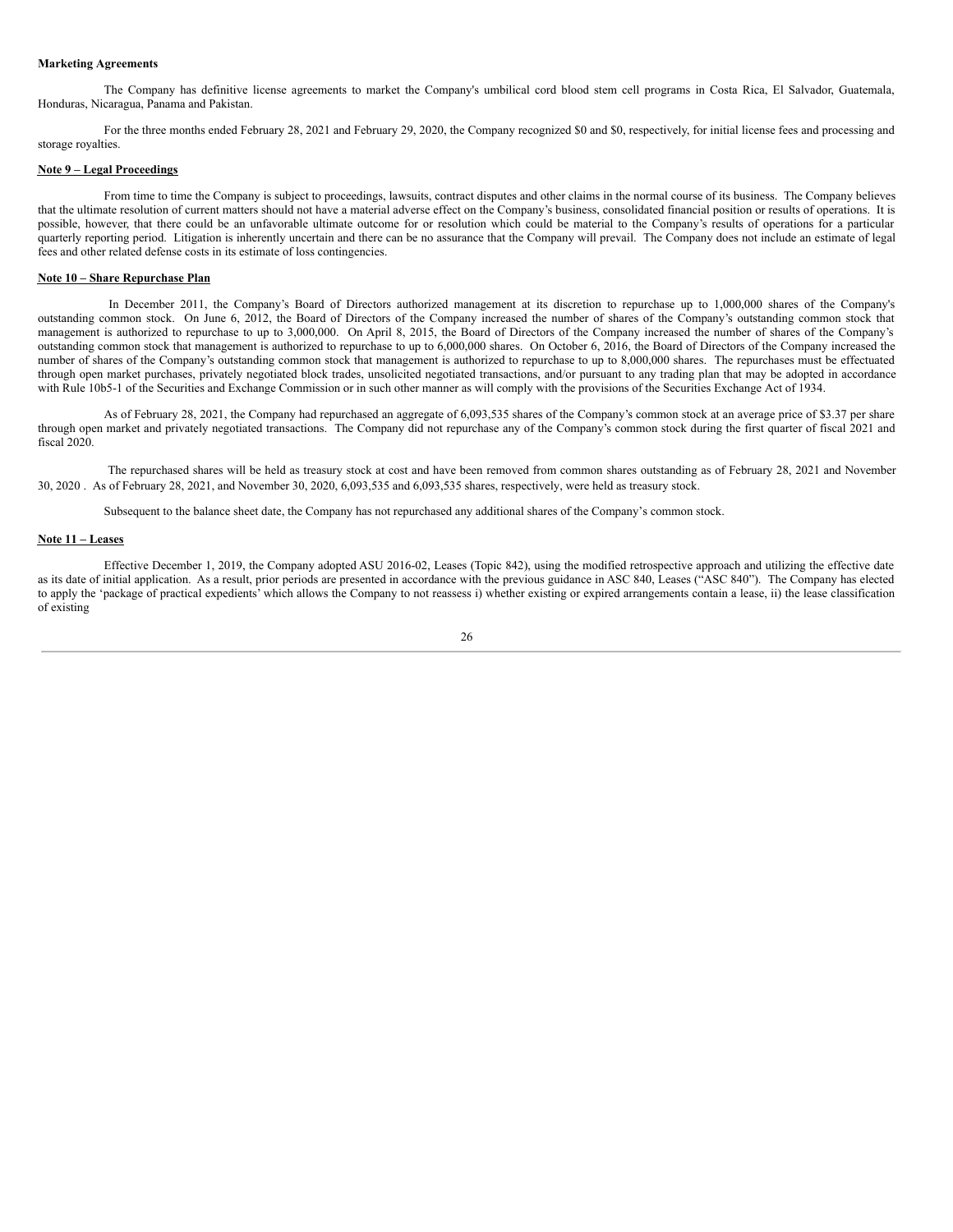or expired leases, or iii) whether previous initial direct costs would qualify for capitalization under the new lease standard.

At the inception of an arrangement, the Company determines whether the arrangement is or contains a lease based on the unique facts and circumstances present in the arrangement. Leases with a term greater than one year are recognized on the balance sheet as a right-of-use (ROU) assets and as short-term and long-term lease liabilities, as applicable. The Company does not have any financing leases.

Operating lease liabilities and their corresponding right-of-use assets are initially recorded based on the present value of lease payments over the expected remaining lease term. The interest rate implicit in lease contracts is typically not readily determinable. As a result, the Company utilizes its incremental borrowing rate to discount lease payments, which reflects the fixed rate at which the Company believes it could borrow on a collateralized basis the amount of the lease payments in the same currency, for a similar term, in a similar economic environment.

The Company has elected not to recognize leases with an original term of one year or less on the balance sheet. The Company typically only includes an initial lease term in its assessment of a lease arrangement. Options to renew a lease are not included in the Company's assessment unless there is reasonable certainty that the Company will renew.

In January 2021, the Company exercised its right to extend a lease for 36 months that resulted in an increase of \$780,070 to operating lease right-of-use asset and of \$780,070 to operating lease liabilities.

The following table presents the right-of-use asset and short-term and long-term lease liabilities amounts recorded on the consolidated balance sheets as of February 28, 2021 and November 30, 2020:

|                                                | February 28,<br>2021 |           | November 30,<br>2020 |         |
|------------------------------------------------|----------------------|-----------|----------------------|---------|
| <b>Assets</b>                                  |                      |           |                      |         |
| Operating lease right-of-use asset             |                      | 1,012,539 |                      | 299,089 |
| Liabilities                                    |                      |           |                      |         |
| Current portion of operating lease liabilities |                      | 239,330   |                      | 275,570 |
| Operating lease long term liabilities          |                      | 774,438   |                      | 23,632  |
| Total lease liability                          |                      | 1.013.768 |                      | 299,202 |

The maturity of the Company's lease liabilities at February 28, 2021 were as follows:

|                                    | <b>Future Operating</b> |                |  |  |  |
|------------------------------------|-------------------------|----------------|--|--|--|
| Fiscal Year Ending November 30,    |                         | Lease Payments |  |  |  |
| 2021 (remaining 9 months)          |                         | 214,567        |  |  |  |
| 2022                               |                         | 294,336        |  |  |  |
| 2023                               |                         | 295,086        |  |  |  |
| 2024                               |                         | 295,086        |  |  |  |
| 2025                               |                         | 24,590         |  |  |  |
| Less: Imputed interest             |                         | (109, 897)     |  |  |  |
| Present value of lease liabilities |                         | 1,013,768      |  |  |  |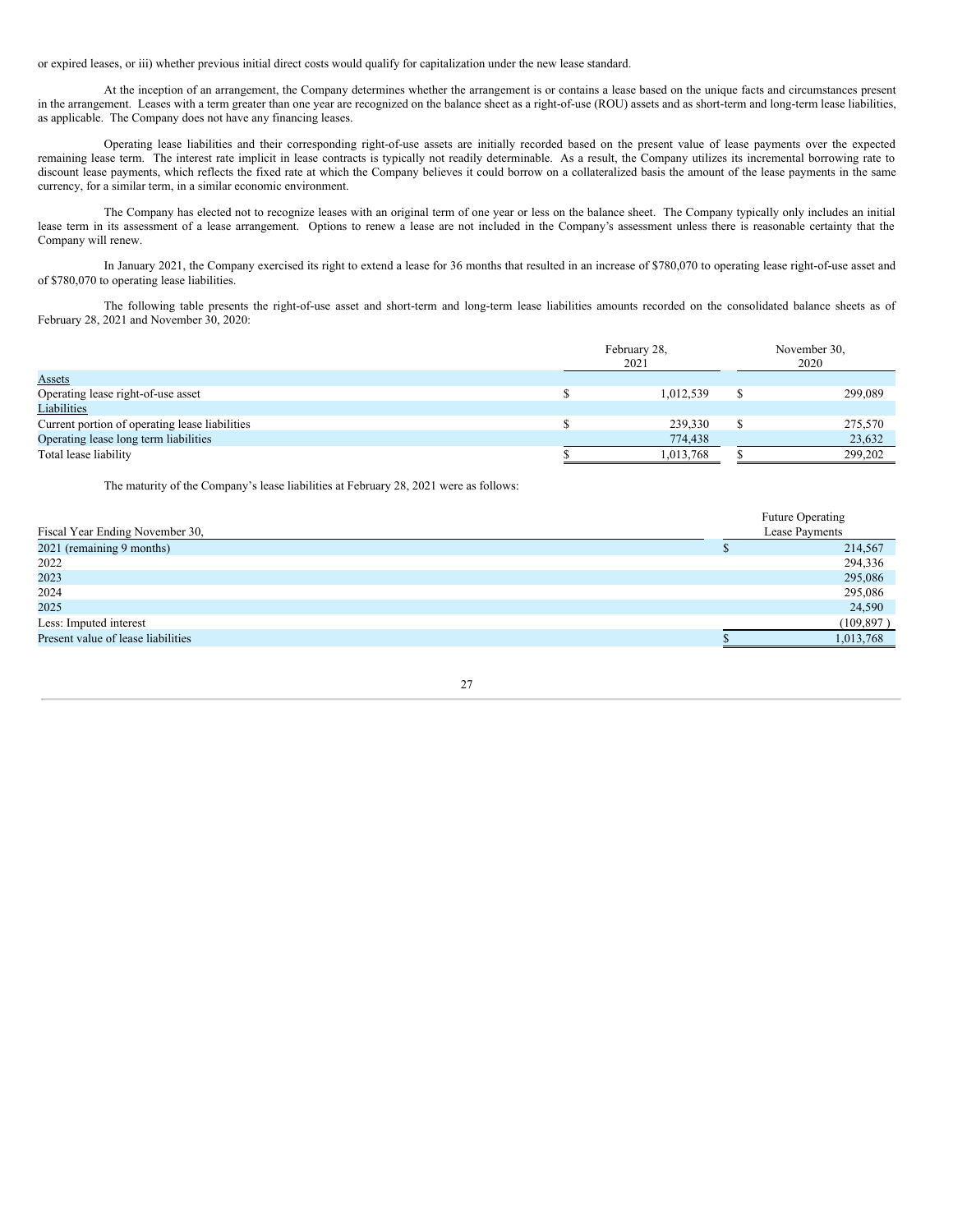|                                     | February 28, 2021 |         |
|-------------------------------------|-------------------|---------|
| <b>Lease Term and Discount Rate</b> |                   |         |
| Remaining lease term (years)        |                   |         |
| Operating lease                     |                   | 3.8     |
| Discount rate (percentage)          |                   |         |
| Operating lease                     |                   | 5.3 $%$ |

February 28, 2021

Supplemental cash flow information related to leases is as follows:

|                                               |  | Three Months<br>Ended |  | Three Months<br>Ended |  |
|-----------------------------------------------|--|-----------------------|--|-----------------------|--|
|                                               |  |                       |  |                       |  |
|                                               |  | February 28, 2021     |  | February 29, 2020     |  |
| Operating cash outflows from operating leases |  | 71.566                |  | 66,300                |  |

# **Note 12 – COVID-19**

In March 2020, the World Health Organization declared a pandemic related to the rapidly spreading coronavirus ("COVID-19") outbreak. The Company faces various risks related to health epidemics, pandemics and similar outbreaks, including the global outbreak of COVID-19. The Company believes it has taken appropriate steps to minimize the risk to our employees and to maintain normal business operations and continues to actively monitor the global outbreak and spread of COVID-19 and continues to take steps to mitigate the potential risks to us posed by its spread and related circumstances and impacts. Due to the change in consumer buying patterns as a result of COVID-19, the Company has experienced a decline in new client sales resulting in a decrease in revenues for the three months ended February 28, 2021 compared to the three months ended February 29, 2020. While the ultimate health and economic impact of COVID-19 remains highly uncertain, we expect that our business operations and results of operations, including our net sales, earnings and cash flows, may continue to be impacted by decreases in new client sales. We cannot predict the timing and speed of the recovery, and any delay in the recovery could significantly impact our future results.

### **Note 13 – Patent Option and Technology License Agreement**

Effective June 9, 2020, the Company entered into a Patent Option Agreement (the "Option") with Duke University ("Duke"). The Option grants Cryo-Cell the exclusive option to obtain an exclusive license to certain of Duke's patent rights to make, have made, use, import, offer for sale, sell and otherwise commercially exploit (with the right to sublicense) certain licensed products and to practice certain licensed processes, and the exclusive right to use certain regulatory data and technical information in connection with such licensed patent rights, in the treatment, prevention, cure, reduction, mitigation or other management of diseases in humans, except, with regard to certain patent rights, in certain excluded fields of use and in certain territories, as well as a limited license to make, have made or use certain products, processes, data and information for the purpose of evaluating the market potential for such products and processes in the designated field of use, subject to Duke's reserved rights to practice the licensed rights for all research, public service, internal (including clinical) and/or educational purposes. This exclusive Option is for a period of six months from the effective date of the Option. As consideration for the Option, the Company paid Duke a non-refundable, option fee of \$350,000 during June 2020. The Option was subject to extension by the Company for an additional six months by payment of \$150,000 on or before the expiration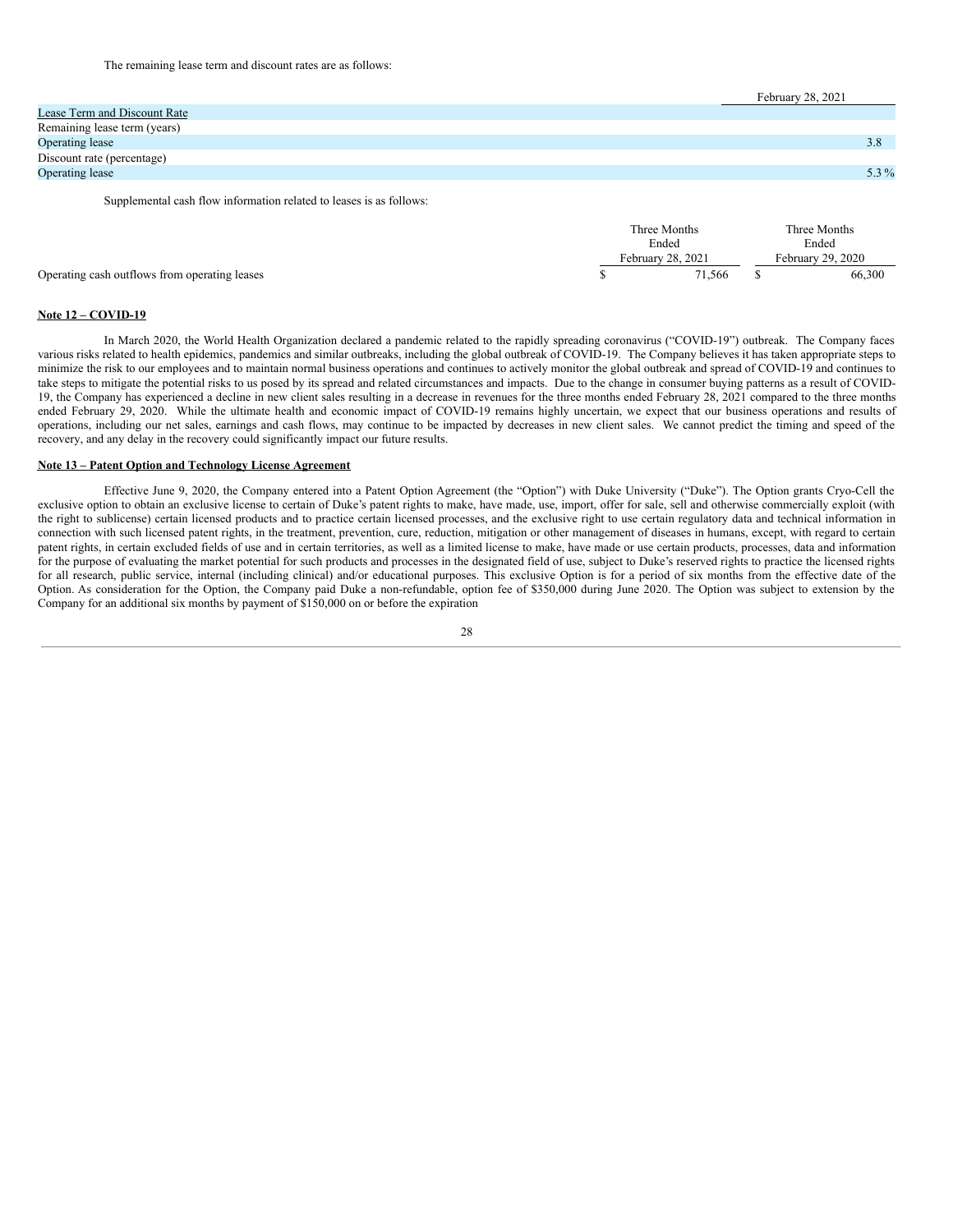of the initial six-month option period. On December 1, 2020, the Company made the extension payment of \$150,000. Such option fee, plus the extension fee, was fully credited against the license fee under the future license agreement. In connection with the option, Cryo-Cell anticipates opening a clinic to help patients have greater access to cord blood treatments established by Duke University under the FDA granted Expanded Access Program.

On February 23, 2021, the Company entered into a Patent and Technology License Agreement (the "Agreement") with Duke, pursuant to which Duke has granted to the Company an exclusive license to make, have made, use, import, offer for sale, sell and otherwise commercially exploit (with the right to sublicense) certain licensed products and to practice certain licensed processes, and the exclusive right to use certain regulatory data and technical information in connection with such licensed patent rights, in the treatment, prevention, cure, reduction, mitigation or other management of certain diseases in humans, except, with regard to certain patent rights, in certain excluded fields of use and in certain territories, subject to Duke's reserved rights to practice the licensed rights for all research, public service, internal (including clinical) and/or educational purposes.

The Agreement extends until expiration of the last Royalty Term, unless sooner terminated as provided in the Agreement. Royalty Term generally means the period beginning on the first commercial sale of each licensed product or licensed process and ending 15 years thereafter. Upon expiration of the applicable Royalty Term with respect to a particular licensed product or licensed processes, the licenses and rights granted by Duke to the Company under the Agreement with respect to such product or process become fully paid-up, royalty-free, perpetual and irrevocable.

The Company is required to pay Duke a license fee equal to \$12,000,000, of which \$5,000,000 was due within 14 days of February 23, 2021 (of which \$500,000 has previously been paid through the crediting of the previously paid \$350,000 option fee plus \$150,000, extension fee, as described above), \$5,000,000 must be paid on the first anniversary of February 23, 2021, and \$2,000,000 must be paid on the second anniversary of February 23, 2021. In addition, during the Royalty Term, subject to certain minimum royalties, the Company is required to pay Duke royalties based on a portion of net sales varying from 7% - 12.5% based on volume. On March 8, 2021, the Company transferred \$4,889,410 to Duke which included the first payment due of \$5,000,000, less \$500,000 previously paid and \$389,410 in costs related to the patents.

The Company is also required to pay Duke minimum annual royalties beginning on the second anniversary of the effective date. The minimum annual royalties are as follows:

- Year 2: \$500,000
- Year 3: \$1,000,000
- Year 4: \$2,500,000
- Year 5 and each year thereafter during the term of this Agreement: \$5,000,000

In addition, the Company is required to pay Duke certain milestone payments, as follows:

- \$2,000,000 upon initiation of the first Phase III clinical trial for an indication other than Autism Spectrum Disorder, for a licensed product comprising cord tissue; and
- A number of shares of the Company's common stock equal to the corresponding percentage of the Company's fully-diluted equity ownership outstanding as of February 23, 2021 as follows:
- (1) 5.0% upon execution of the Agreement;

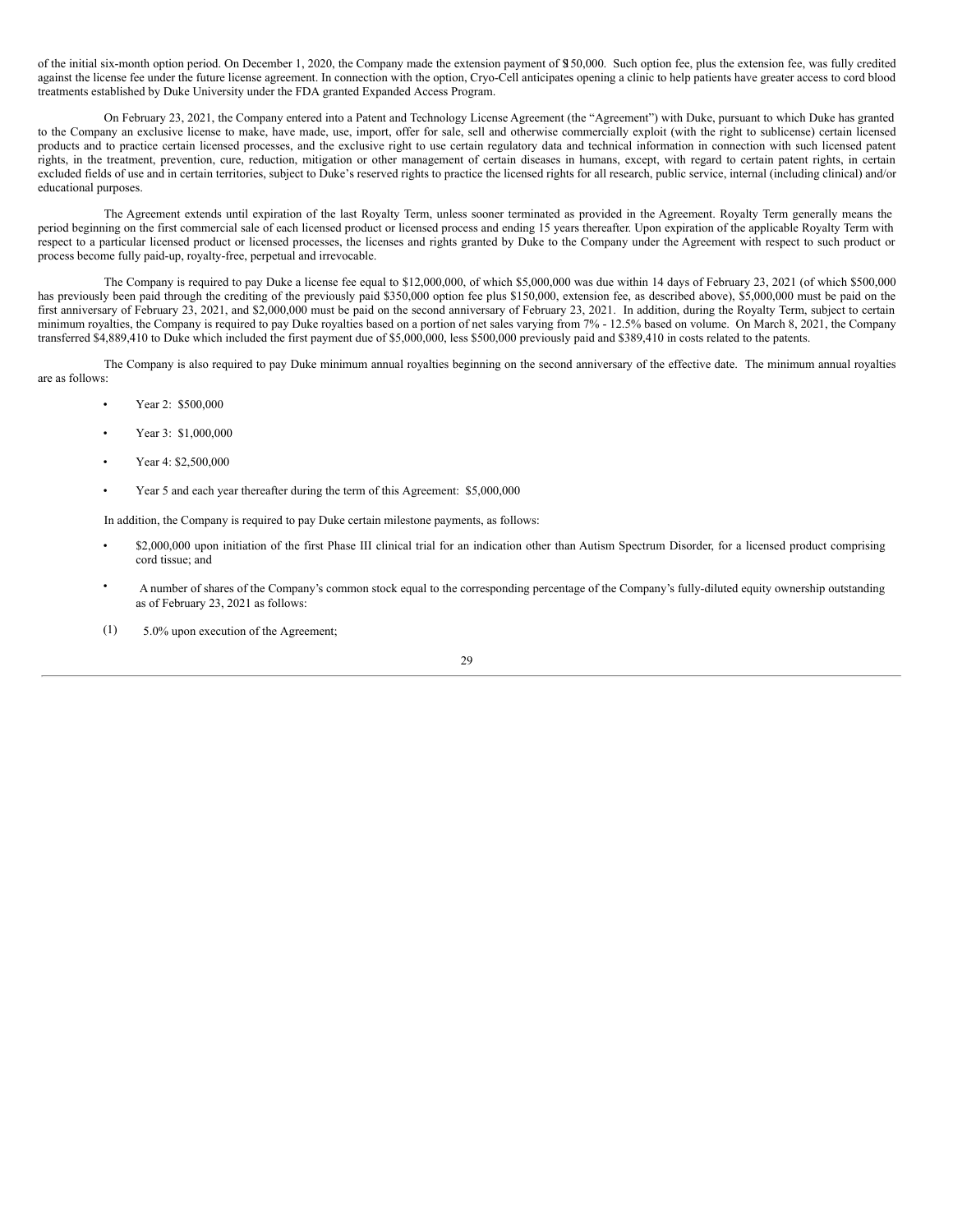- (2) 2.5% upon cumulative net sales of licensed product and licensed process of \$10,000,000;
- (3) 2.5% upon cumulative net sales of licensed product and licensed process of \$ 75,000,000
- (4) 2.5 % at each of the following market cap of the Company (based on a rolling 30-day average closing market cap) triggers:
	- o Equal to or greater than \$300,000,000, provided such trigger occurs within 18 months of February 23, 2021; and
	- o Equal to or greater than \$500,000,000, provided such trigger occurs within 24 months of February 23, 2021.

As of February 23, 2021, the Company capitalized \$58,073,486 as a Duke license agreement which represents the costs to obtain the Agreement. These costs include the present value of the \$12,000,000 license fee, \$3,585,170 of the Company's common stock transferred to Duke, the present value of the future minimum royalty payments and certain acquisition costs. The Company anticipates amortizing these costs over 15 years.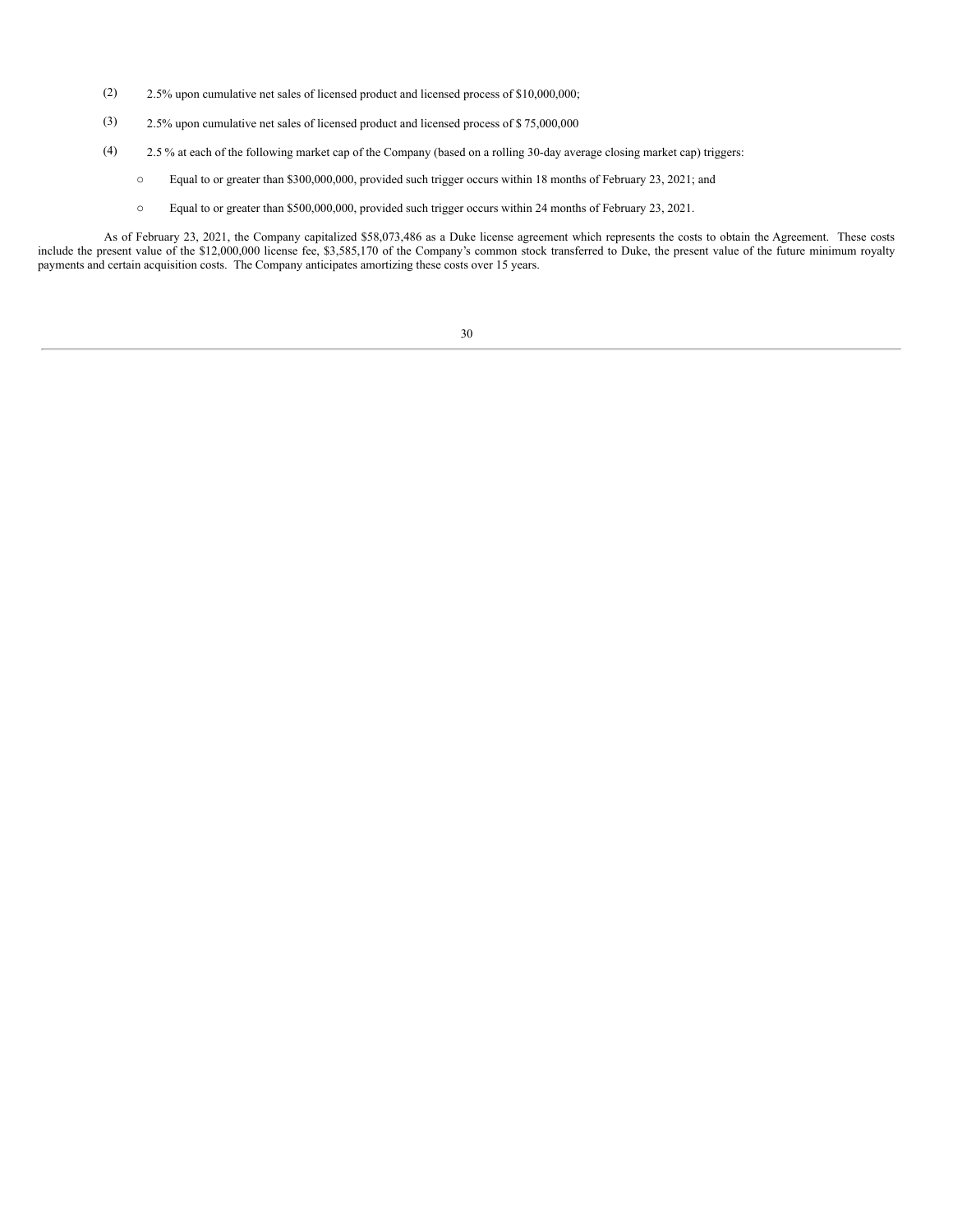## <span id="page-30-0"></span>**Item 2. Management's Discussion and Analysis of Financial Condition and Results of Operations.**

# **Forward Looking Statements**

This Form 10-Q, press releases and certain information provided periodically in writing or orally by the Company's officers or its agents may contain statements which constitute "forward-looking statements". The terms "Cryo-Cell International, Inc.," "Cryo-Cell," "Company," "we," "our" and "us" refer to Cryo-Cell International, Inc. The words "expect," "anticipate," "believe," "goal," "strategy," "plan," "intend," "estimate" and similar expressions and variations thereof, if used, are intended to specifically identify forward-looking statements. Those statements appear in a number of places in this Form 10-Q and in other places, and include statements regarding the intent, belief or current expectations of the Company, its directors or its officers with respect to, among other things:

- (i) our future performance and operating results;
- (ii) our future operating plans;
- (iii) our liquidity and capital resources; and
- (iv) our financial condition, accounting policies and management judgments.

Investors and prospective investors are cautioned that any such forward‑looking statements are not guarantees of future performance and involve risks and uncertainties, and that actual results may differ materially from those projected in the forward‑looking statements as a result of various factors. The factors that might cause such differences include:

- (i) any adverse effect or limitations caused by recent increases in government regulation of stem cell storage facilities;
- (ii) any increased competition in our business including increasing competition from public cord blood banks particularly in overseas markets but also in the U.S.;
- (iii) any decrease or slowdown in the number of people seeking to store umbilical cord blood stem cells or decrease in the number of people paying annual storage fees;
- (iv) any new services relating to other types of stem cells that have not yet been offered commercially, and there is no assurance that other stem cell services will be launched or will gain market acceptance;
- (v) any adverse impacts on revenue or operating margins due to the costs associated with increased growth in our business, including the possibility of unanticipated costs relating to the operation of our facility and costs relating to the commercial launch of new types of stem cells;
- (vi) any unique risks posed by our international activities, including but not limited to local business laws or practices that diminish our affiliates' ability to effectively compete in their local markets;
- (vii) any technological or medical breakthroughs that would render our business of stem cell preservation obsolete;
- (viii) any material failure or malfunction in our storage facilities; or any natural disaster or act of terrorism that adversely affects stored specimens;

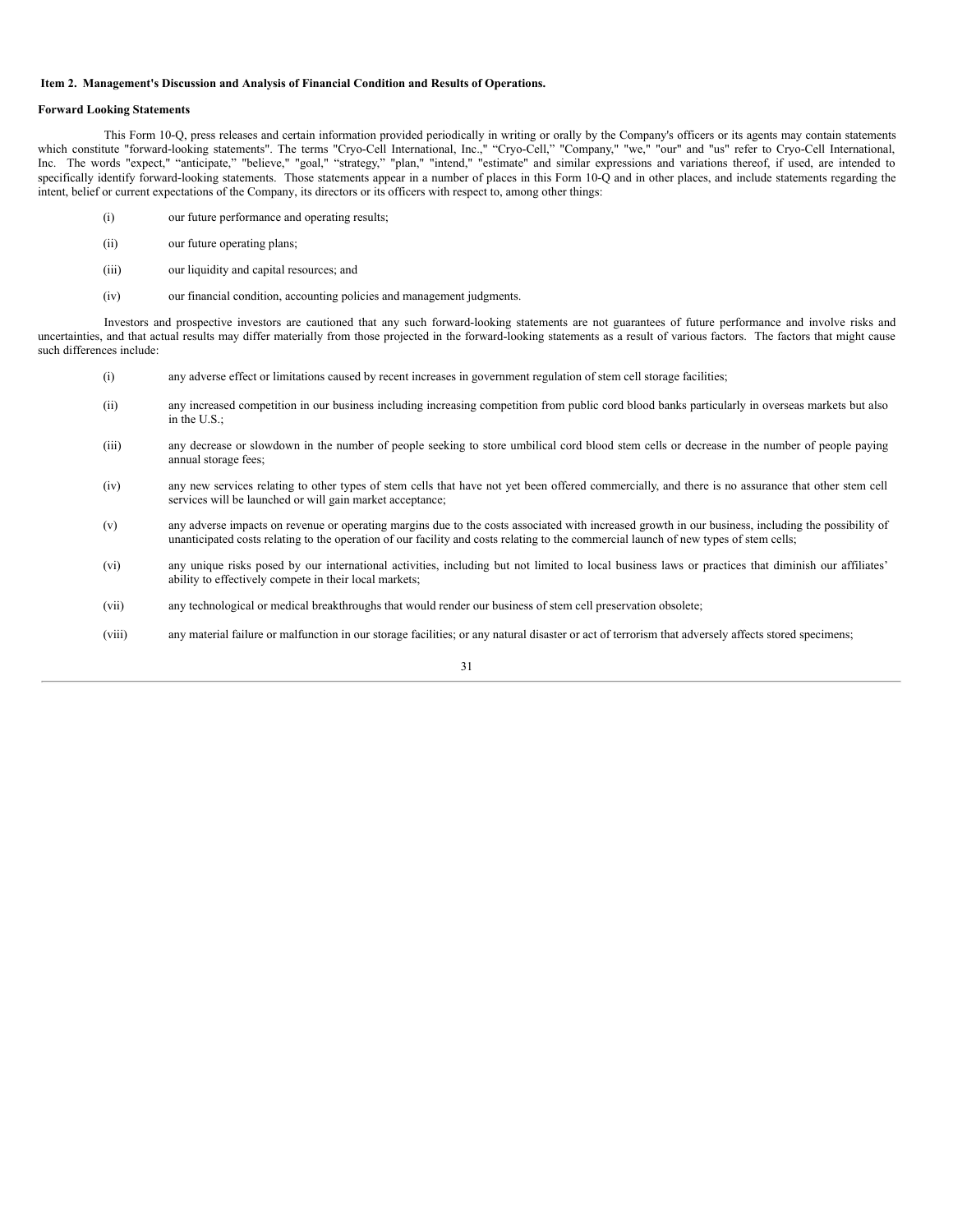- (ix) any adverse results to our prospects, financial condition or reputation arising from any material failure or compromise of our information systems;
- (x) the costs associated with defending or prosecuting litigation matters, particularly including litigation related to intellectual property, and any material adverse result from such matters;
- (xi) the success of our licensing agreements and their ability to provide us with royalty fees;
- (xii) any difficulties and increased expense in enforcing our international licensing agreements;
- (xiii) any adverse performance by or relations with any of our licensees;
- (xiv) any inability to enter into new licensing arrangements including arrangements with non-refundable upfront fees;
- (xv) any inability to realize cost savings as a result of recent acquisitions;
- (xvi) any inability to realize a return on an investment;
- (xvii) any increased U.S. income tax expense as a result of inability to utilize or exhaustion of net operating losses;
- (xviii) any adverse impact on our revenues and operating margins as a result of discounting of our services in order to generate new business in tough economic times where consumers are selective with discretionary spending;
- (xix) the success of our global expansion initiatives;
- (xx) our actual future ownership stake in future therapies emerging from our collaborative research partnerships;
- (xxi) our ability to minimize our future costs related to R&D initiatives and collaborations and the success of such initiatives and collaboration;s
- (xxii) any inability to successfully identify and consummate strategic acquisitions;
- (xxiii) any inability to realize benefits from any strategic acquisitions;
- (xxiv) the Company's ability to realize a profit on the acquisition of PrepaCyte-CB;
- (xxv) the Company's ability to realize a profit on the acquisition of Cord:Use,
- (xxvi) the Company's ability to expand its core business units to include biopharmaceutical manufacturing and operating clinics,
- (xxvii) any uncertainties of profitability from its biopharmaceutical manufacturing and operating clinics,
- (xxviii) the costs associated with proxy contests and its impact on our business,
- (xxix) the impact of the COVID-19 pandemic on our sales, operations and supply chain and
- (xxx) other factors many of which are beyond our control.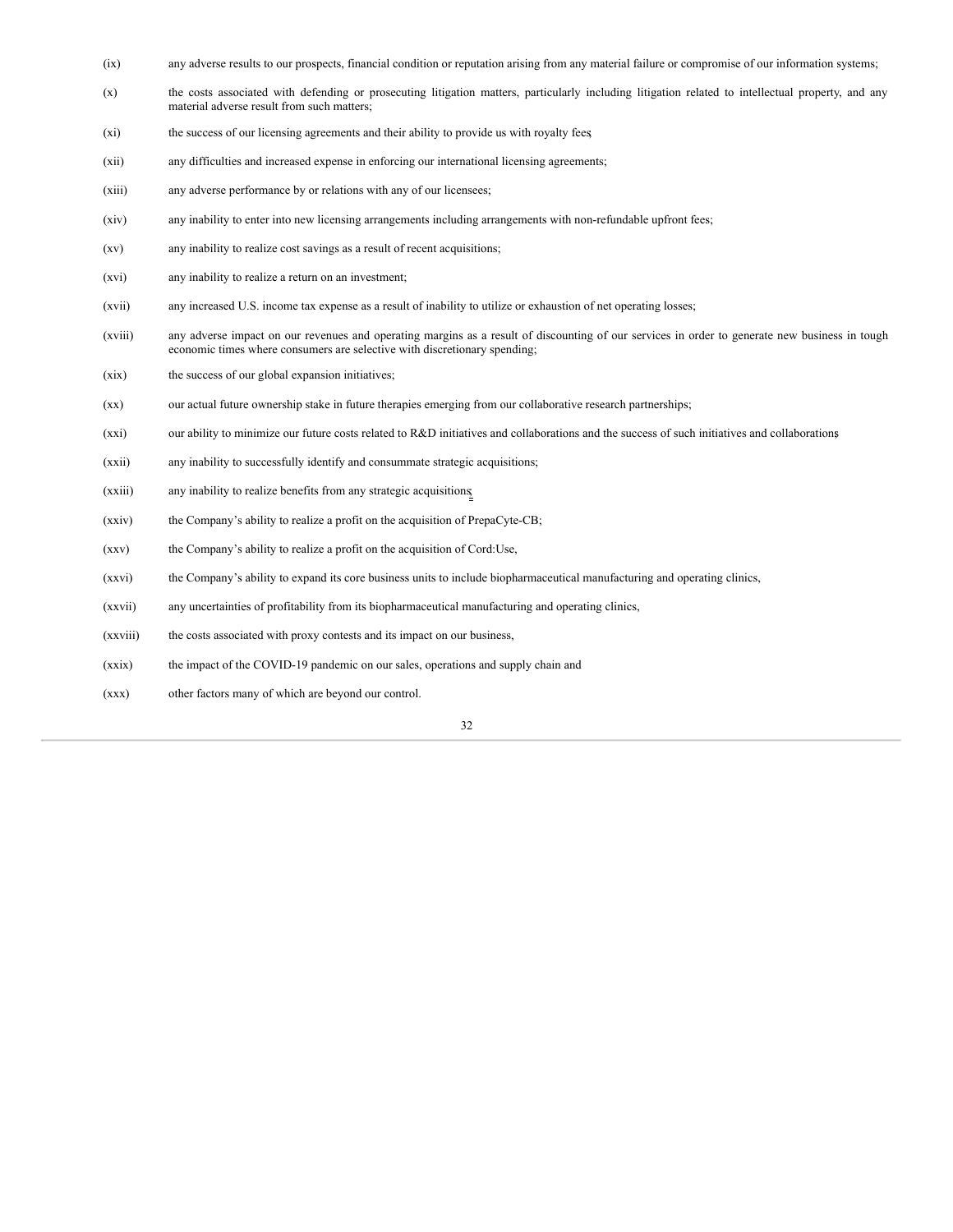We undertake no obligation to publicly update or revise the forward-looking statements made in this Form 10-Q to reflect events or circumstances after the date of this Form 10‑Q or to reflect the occurrence of unanticipated events.

Readers are cautioned not to place undue reliance on these forward-looking statements, which reflect management's analysis only as of the date hereof. Cryo-Cell International, Inc. undertakes no obligation to publicly revise these forward-looking statements to reflect events or circumstances that arise after the date hereof. Readers should carefully review the risk factors described in other documents the Company files from time to time with the Securities and Exchange Commission, including the Annual Report on Form 10-K filed by the Company and any Current Reports on Form 8-K filed by the Company.

#### **Overview**

The Company is engaged in cellular processing and cryogenic storage, with a current focus on the collection and preservation of umbilical cord blood stem cells for family use. The Company's principal sources of revenues are service fees for cord blood processing and preservation for new customers and recurring annual storage fees. Effective April 2016, the Company offers two pricing models, a standard plan and premium plan. The Company charges fees of \$1,675 for the standard plan and \$2,025 for the premium plan to new clients for the collection kit, processing, testing and return medical courier service, with discounts in the case of multiple children from the same family and in other circumstances. The Company charges an annual storage fee of \$175 for new clients that enroll in the standard and premium plans; storage fees for existing customers depend on the contracts with such customers. The Company continues to offer a one-time payment plan for 18 years of storage and a lifetime payment plan, pursuant to which the client is charged \$4,650 for the standard plan and \$5,000 for the premium plan and approximately \$5,800 for the standard plan and approximately \$6,100 for the premium plan, respectively, less discounts in the case of multiple children from the same family and in other circumstances. The one-time plan includes the collection kit, processing and testing, return medical courier service and 18 years of prepaid storage fees. The lifetime plan includes the collection kit, processing and testing, return medical courier service and prepaid storage fees for the life of the client. The Company also receives other income from licensing fees and royalties from global affiliates.

On June 11, 2018, Cryo-Cell completed its acquisition of substantially all of the assets (the "Cord Purchase") of Cord:Use Cord Blood Bank, Inc., a Florida corporation ("Cord:Use"), in accordance with the definitive Asset Purchase Agreement between Cryo-Cell and Cord:Use (the "Purchase Agreement"), including without limitation Cord:Use's inventory of public cord blood units existing as of the closing date (the "Public Cord Blood Inventory") and Cord:Use's shares of common stock of Tianhe Stem Cell Biotechnologies, Inc., an Illinois corporation (the "Tianhe Capital Stock"). Cord:Use was in the business of public and private cord blood and tissue, collection, processing, storage and banking. The aggregate consideration payable at closing under the Purchase Agreement was \$14,000,000, with \$10,500,000 paid in cash and the balance paid through the delivery to Seller of 465,426 shares of Cryo-Cell's common stock, par value \$0.01 per share ("Common Stock"), at \$7.52 per share. In addition, Cryo-Cell assumed certain limited liabilities incurred by Cord:Use in connection with its business that were unpaid as of the closing date and that directly relate to the services to be provided after closing by Cryo-Cell. Cryo-Cell also assumed certain of Cord:Use's contracts and the obligations arising therefrom after the closing. Additionally, Cord:Use is entitled to an earnout from Cryo-Cell's sale of the Public Cord Blood Inventory from and after closing. Each calendar year after the closing, Cryo-Cell is required to pay to Cord:Use 75% of all gross revenues, net of any returns, received from the sale of public cord blood inventory in excess of \$500,000. Such payments are to be made quarterly, within 30 days of the end of the last month of each calendar quarter, until the public cord blood inventory is exhausted. In addition, each calendar year after closing, until the public cord blood inventory is exhausted, for every \$500,000 of retained gross revenues, net of any returns, received and retained by Cryo-Cell in excess of the initial \$500,000 retained by Cryo-Cell during such year,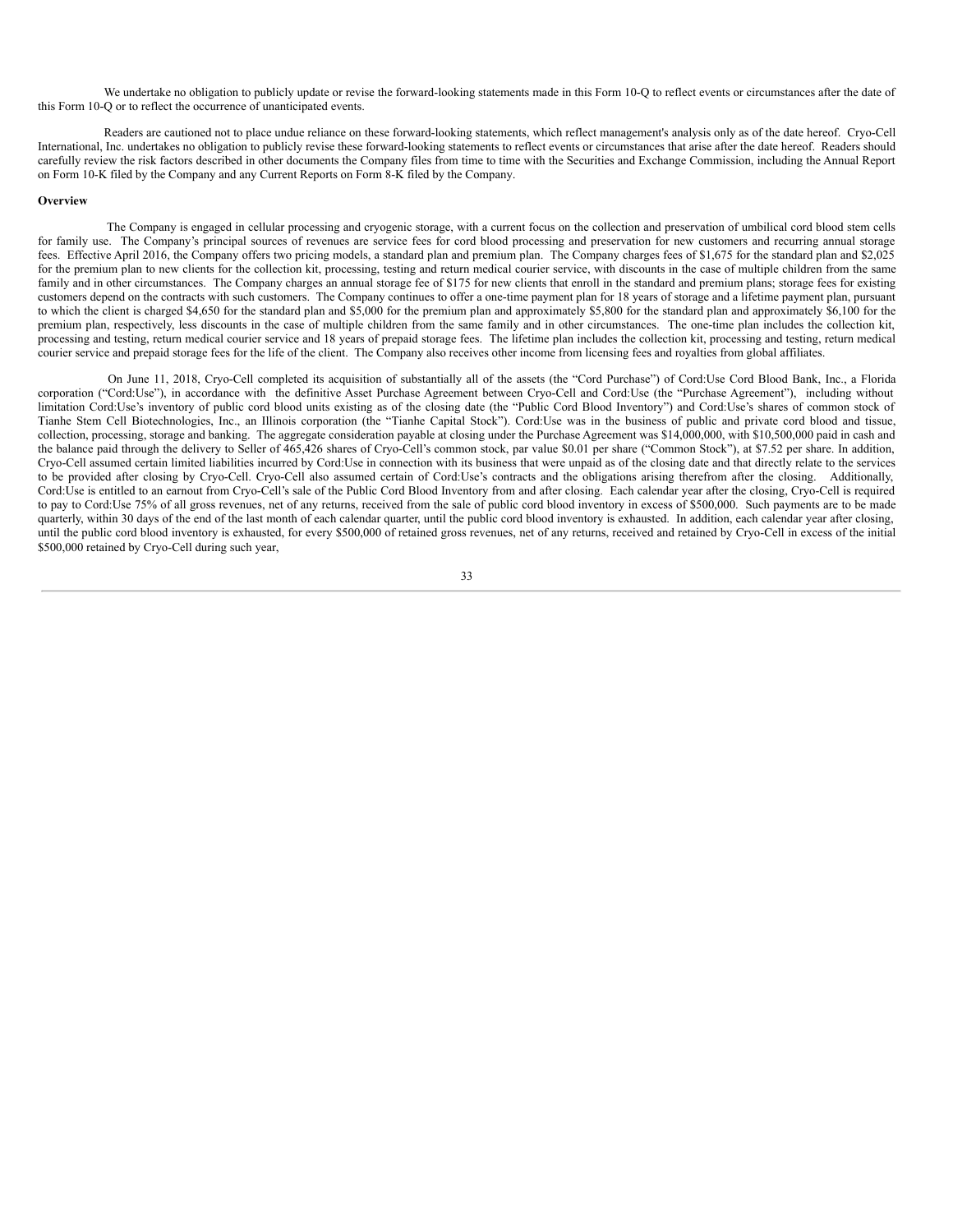Cryo-Cell is to deliver \$200,000 worth of Cryo-Cell Common stock toCord:Use, up to an aggregate value of \$5,000,000. Cord:Use is also entitled to a portion of the gross profits generated, or deemed to have been generated, by Cryo-Cell from its ownership of the Tianhe Capital Stock.

As disclosed in Note 13, on February 23, 2021, the Company entered into a Patent and Technology License Agreement (the "Agreement") with Duke University ("Duke"). The Agreement grants the Company the rights to proprietary processes and regulatory data related to cord blood and cord tissue developed at Duke. The Company plans to explore, test, and administer these treatments to patients with conditions for which there are limited FDA approved therapies, including cerebral palsy, autism, multiple sclerosis and COVID-19. These treatments utilize the unique immunomodulatory and potential regenerative properties derived from cord blood and cord tissue. Per the Agreement, the Company has been granted exclusive commercial rights to Duke's intellectual property assets, FDA regulatory data, clinical expertise and manufacturing protocols associated with various applications of cord blood and cord tissue stem cells. Through this Agreement, the Company intends to expand to a triad of core business units to include its cord blood bank, biopharmaceutical manufacturing (once BLA(s) or Emergency Use Authorization(s) are approved by the FDA), and infusion clinic(s) services, initially under the rights granted to Duke through the FDAs Expanded Access Program.

During the three months ended February 28, 2021, the Company's revenues decreased 10% as compared to the same period in 2020. The Company reported net income of approximately \$694,000 or \$0.09 per basic common share for the three months ended February 28, 2021 compared to net income of approximately \$687,000, or \$0.09 per basic common share for the three months ended February 29, 2020. Net income for the three months ended February 28, 2021 principally resulted from a 20% decrease in cost of sales, an 11% decrease in selling, general and administrative expenses, and by a 10% decrease in revenue.

At February 28, 2021, the Company had cash and cash equivalents of 11,277,811. The Company's cash increased by approximately \$917,000 during the first three months of fiscal 2021. Cash provided by operations was approximately \$2,662,000 which was offset by approximately \$1,775,000 used to repay the note payable.

In March 2020, the World Health Organization declared a pandemic related to the rapidly spreading coronavirus ("COVID-19") outbreak. The Company faces various risks related to health epidemics, pandemics and similar outbreaks, including the global outbreak of COVID-19. The Company believes it has taken appropriate steps to minimize the risk to our employees and to maintain normal business operations and continues to actively monitor the global outbreak and spread of COVID-19 and continues to take steps to mitigate the potential risks to us posed by its spread and related circumstances and impacts. Due to the change in consumer buying patterns as a result of COVID-19, the Company has experienced a decline in new client sales resulting in a decrease in revenues for the three months ended February 28, 2021 compared to the three months ended February 29, 2020. While the ultimate health and economic impact of COVID-19 remains highly uncertain, we expect that our business operations and results of operations, including our net sales, earnings and cash flows, may continue to be impacted by decreases in new client sales. We cannot predict the timing and speed of the recovery, and any delay in the recovery could significantly impact our future results.

Consistent with its fiduciary duties, the board of directors and management has reviewed and will continue to review strategic options and opportunities for the Company, in order to maximize shareholder value. These options may include, but are not limited to, strategic mergers or acquisitions, investments in other public and/or private companies, repurchases of revenue sharing agreements ("RSA") interests, a deregistration of the Company's common stock under the Securities Exchange Act of 1934 or a going-private transaction. These options may or may not be related to the Company's current business. In order to undertake any of the aforementioned activities, the Company may take on substantial debt or equity capital which could increase the risk of investment in the Company.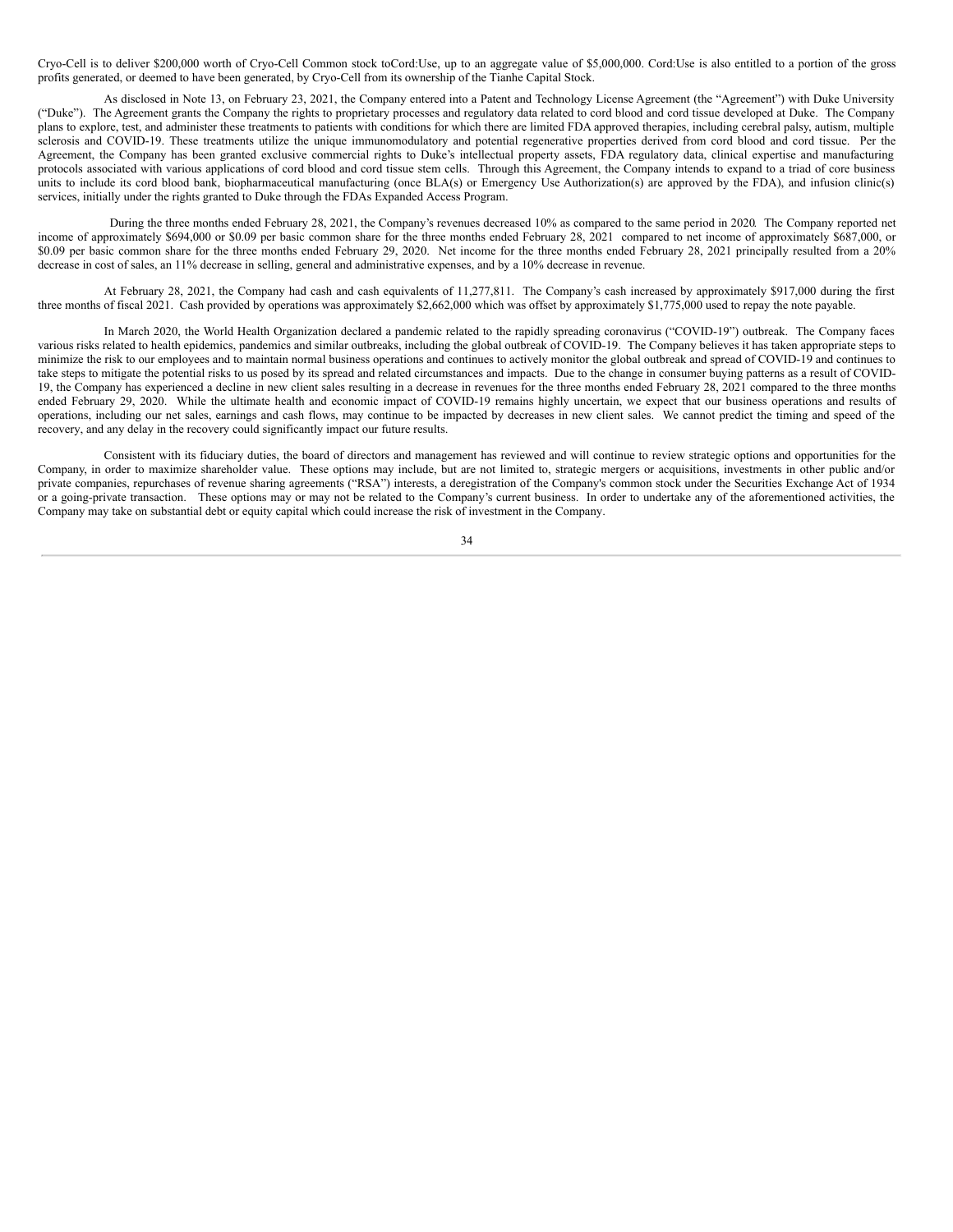#### **Results of Operations**

*Revenues.* Revenues for the three months ended February 28, 2021 were \$6,860,617 compared to \$7,620,774 for the same period in 2020, a 10% decrease. The decrease in revenue was primarily attributable to a 9% decrease in processing and storage fees.

*Processing and Storage Fees.* The decrease in processing and storage fee revenue is attributable to a decrease in the number of new domestic cord blood specimens offset by a 9% increase in recurring annual storage fee revenue.

*Public Banking Revenue*. For the three months ended February 28, 2021, revenue from public banking was \$83,986 compared to \$154,079 for the three months ended February 29, 2020.

*Product Revenue*. For the three months ended February 28, 2021, revenue from the PrepaCyte CB product sales was \$38,000 compared to \$60,407 for the three months ended February 29, 2020.

*Cost of Sales.* Cost of sales for the three months ended February 28, 2021 was \$2,012,197 as compared to \$2,503,144 for the same period in 2020, representing a 20% decrease. Cost of sales includes wages and supplies associated with process enhancements to the existing production procedures and quality systems in the processing of cord blood specimens at the Company's facility in Oldsmar, Florida and depreciation expense of approximately \$51,000 and \$52,000 for the three months ended February 28, 2021 and February 29, 2020, respectively. Also included in Cost of Sales is \$34,880 and \$41,117 related to the costs associated with production of the PrepaCyte®-CB processing and storage system for the three months ended February 28, 2021 and February 29, 2020, respectively. Also included in Cost of Sales is \$337,301 and \$406,953 for the three months ended February 28, 2021 and February 29, 2020, respectively, related to the public banking due to the Purchase Agreement with Cord:Use. The decrease in cost of sales for the three months ended February 28, 2021 versus February 29, 2020 is due to the decrease in the number of new domestic cord blood specimens processed during the three months ended February 28, 2021 versus the three months ended February 29, 2020.

*Selling, General and Administrative Expenses.* Selling, general and administrative expenses for the three months ended February 28, 2021 were \$3,433,312 as compared to \$3,870,029 for the 2020 period, representing an 11% decrease. These expenses are primarily comprised of expenses for consumer advertising, salaries and wages for personnel and professional fees. The decrease in selling, general and administrative expenses is primarily attributable to an 11% decrease in selling expenses.

*Research, Development and Related Engineering Expenses.* Research, development and related engineering expenses for the three months ended February 28, 2021 were \$6,190 as compared to \$5,722 for the three months ended February 29, 2020.

*Depreciation and Amortization*. Depreciation and Amortization (not included in Cost of Sales) for the three months ended February 28, 2021 was \$21,263 compared to \$44,221 for the 2020 period.

*Change in the Fair Value of Contingent Consideration.* Change in the fair value of the contingent consideration for the three months ended February 28, 2021 was an increase of \$152,394 compared to a decrease of \$51,412 for the 2020 period. The contingent consideration is the earnout that Cord:Use is entitled to from the Company's sale of the public cord blood inventory from and after closing, described above. The contingent consideration was remeasured to fair value as of February 28, 2021. The estimated fair value of the contingent earnout was determined using a Monte Carlo analysis examining the frequency and mean value of the resulting earnout payments. The resulting value captures the risk associated with the form of the payout structure. The risk-neutral method is applied, resulting in a value that captures the risk associated with the form of the payout structure and the projection risk. The carrying amount of the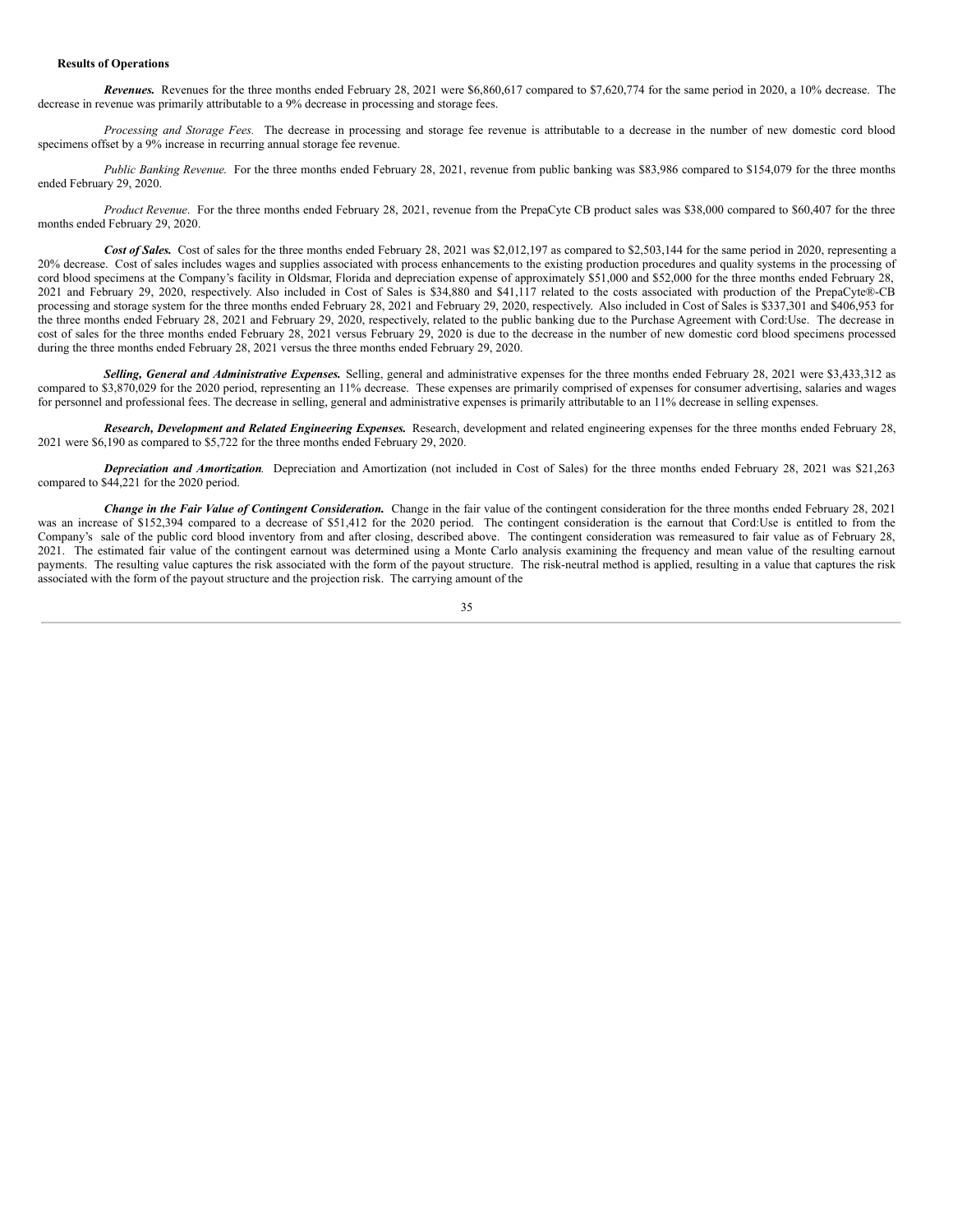liability may fluctuate significantly and actual amounts paid may be materially different from the estimated value of the liability.

*Interest Expense.* Interest expense for the three months ended February 28, 2021 was \$280,219 compared to \$365,299 for the three months ended February 29, 2020, of which, \$60,220 and \$134,261, respectively, related to the credit and subordination agreements with Texas Capital Bank, National Association as described in Note 5. The remaining interest expense is mainly comprised of amounts due to the parties to the Company's RSA based on the Company's storage revenue collected.

*Income Taxes***.** Income tax expense for the three months ended February 28, 2021 was \$258,901 compared to \$252,380 for the three months ended February 29,

2020.

Deferred tax assets and liabilities are measured using enacted tax rates expected to be recovered or settled. The ultimate realization of our deferred tax assets depends upon generating sufficient future taxable income prior to the expiration of the tax attributes. In assessing the need for a valuation allowance, we must project future levels of taxable income. This assessment requires significant judgment. We examine the evidence related to the recent history of tax losses, the economic conditions in which we operate and our forecasts and projections to make that determination.

## **Liquidity and Capital Resources**

On May 20, 2016, the Company entered into a Credit Agreement ("Agreement") with Texas Capital Bank, National Association ("TCB") for a term loan of \$8.0 million in senior credit facilities. The proceeds of the term loan were used by the Company to fund repurchases of the Company's common stock. Subject to the terms of the Agreement, on May 20, 2016, TCB advanced the Company \$100. On July 1, 2016, TCB advanced the remaining principal amount of \$7,999,900 per a promissory note dated May 20, 2016 between the Company and TCB.

On August 26, 2016, the Company entered into a First Amendment to Credit Agreement with TCB. Pursuant to terms of the First Amendment to Credit Agreement, on August 26, 2016, TCB made an additional advance to the Company in principal amount of \$2,133,433 per an Amended and Restated Promissory Note dated August 26, 2016 between the Company and TCB. The additional proceeds of the term loan were used by the Company to fund the extinguishment of revenue sharing agreements.

On June 11, 2018, the Company entered into a Second Amendment to Credit Agreement with TCB. Pursuant to the terms of the Second Amendment to Credit Agreement, TCB made an additional advance to the Company in principal amount of \$9,000,000 per an Amended and Restated Promissory Note dated June 11, 2018 between the Company and TCB in the principal amount of \$15,500,000. The proceeds were used to finance a portion of the purchase price of the Cord:Use Purchase.

Prior to the loans, the Company's principal source of cash has been from sales of its umbilical cord blood program to customers and royalties from licensees.

At February 28, 2021, the Company had cash and cash equivalents of \$11,277,811 as compared to \$10,361,125 at November 30, 2020. The increase in cash and cash equivalents during the three months ended February 28, 2021 was primarily attributable to the following:

Net cash provided by operating activities for the three months ended February 28, 2021 was \$2,662,042 which was primarily attributable to the Company's operating results and a portion of the Company's new clients choosing the prepaid storage plans versus the annual storage fee plan.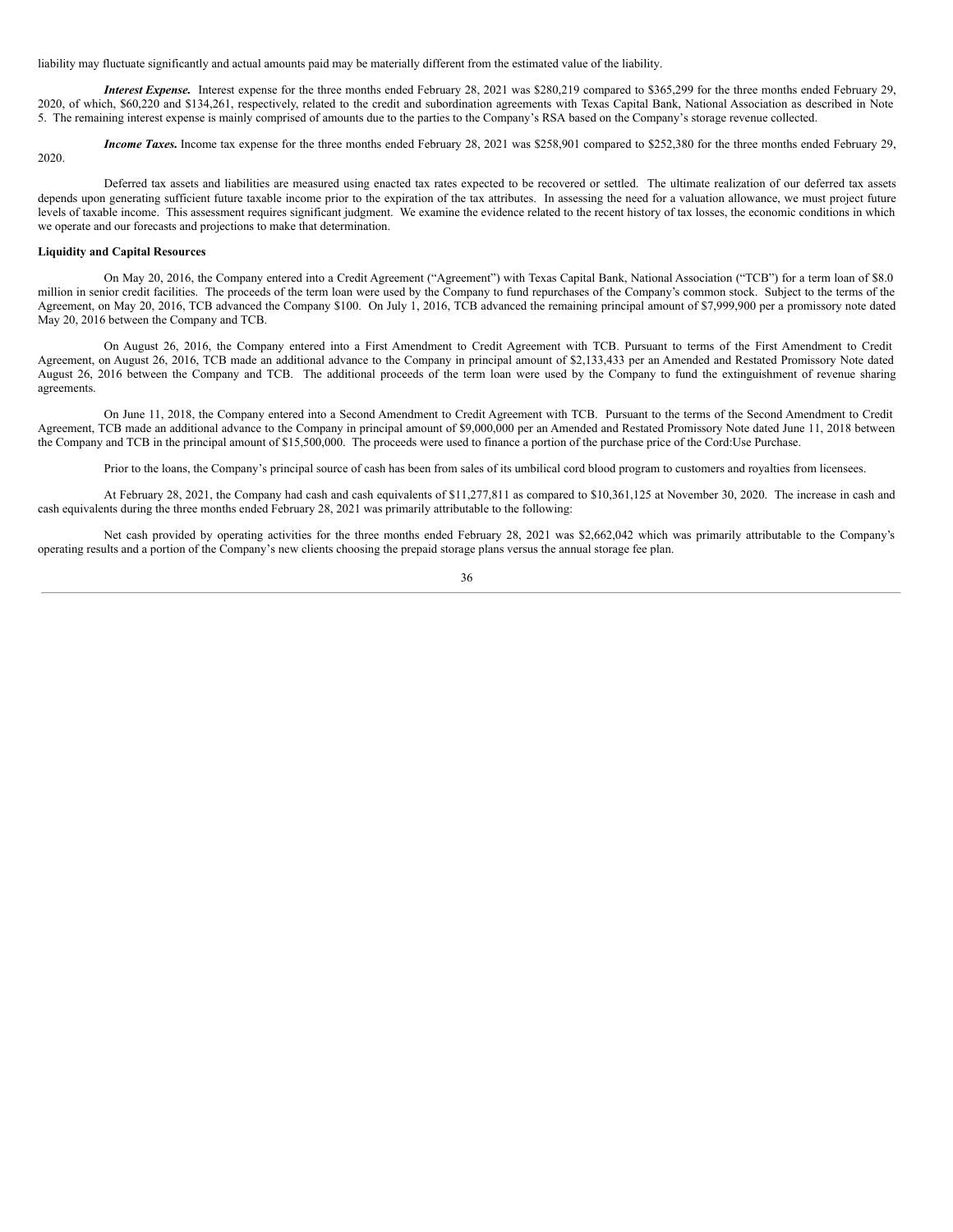Net cash provided by operating activities for the three months ended February 29, 2020 was \$2,615,563 which was primarily attributable to the Company's operating results and an increase in the Company's new clients choosing the prepaid storage plans versus the annual storage fee plan.

Net cash used in investing activities for the three months ended February 28, 2021 was \$161,978, which was primarily attributable \$11,978 used to the purchase property, equipment and software and \$150,000 used as part of the Patent Option and Technology License Agreement with Duke (See Note 13).

Net cash used in investing activities for the three months ended February 29, 2020 was \$6,961, which was primarily attributable to the purchases of property and equipment.

Net cash used by financing activities for the three months ended February 28, 2021 was \$1,583,378 which was primarily attributable to the payments of \$1,775,000 to repay the note payable described above offset by the receipt of \$191,622 from the exercise of stock options.

Net cash used by financing activities for the three months ended February 29, 2020 was \$734,000 which was primarily attributable to the payments of \$775,000 to repay the note payable described above offset by the receipt of \$41,000 from the exercise of stock options.

The Company does not have a line of credit.

The Company will closely monitor its liquidity and capital resources due to any potential impact that the COVID-19 pandemic may have on operations.

As disclosed in Note 13, a payment of \$5,000,000 is due on February 23, 2022 per the Agreement with Duke.

The Company anticipates making discretionary capital expenditures of approximately \$1,000,000 over the next twelve months for software enhancements and purchases of property and equipment. The Company anticipates funding future property and equipment purchases with cash-on-hand and cash flows from future operations.

The Company anticipates that its cash and cash equivalents, marketable securities and cash flows from future operations will be sufficient to fund its known cash needs for at least the next 12 months. Cash flows from operations will depend primarily upon increasing revenues from sales of its umbilical cord blood and cord tissue cellular storage services and managing discretionary expenses. If expected increases in revenues are not realized, or if expenses are higher than anticipated, the Company may be required to reduce or defer cash expenditures or otherwise manage its cash resources during the next 12 months so that they are sufficient to meet the Company's cash needs for that period. In addition, the Company may consider seeking equity or debt financing if deemed appropriate for its plan of operations, and if such financing can be obtained on acceptable terms. There is no assurance that any reductions in expenditures, if necessary, will not have an adverse effect on the Company's business operations, including sales activities and the development of new services and technology.

#### **Critical Accounting Policies**

This discussion and analysis of our financial condition and results of operations is based on our consolidated financial statements, which have been prepared in accordance with U.S. generally accepted accounting principles. The preparation of these financial statements requires us to make judgments, estimates, and assumptions that affect the reported amounts of assets, liabilities, revenues, expenses and disclosures of contingent assets and liabilities. For a full discussion of our accounting policies please refer to Note 1 to the Consolidated Financial Statements included in our 2020 Annual Report on Form 10-K filed with the SEC on March 1, 2021. Our most critical accounting policies and estimates include: recognition of revenue and the related allowance for doubtful accounts, stock-based compensation, income taxes and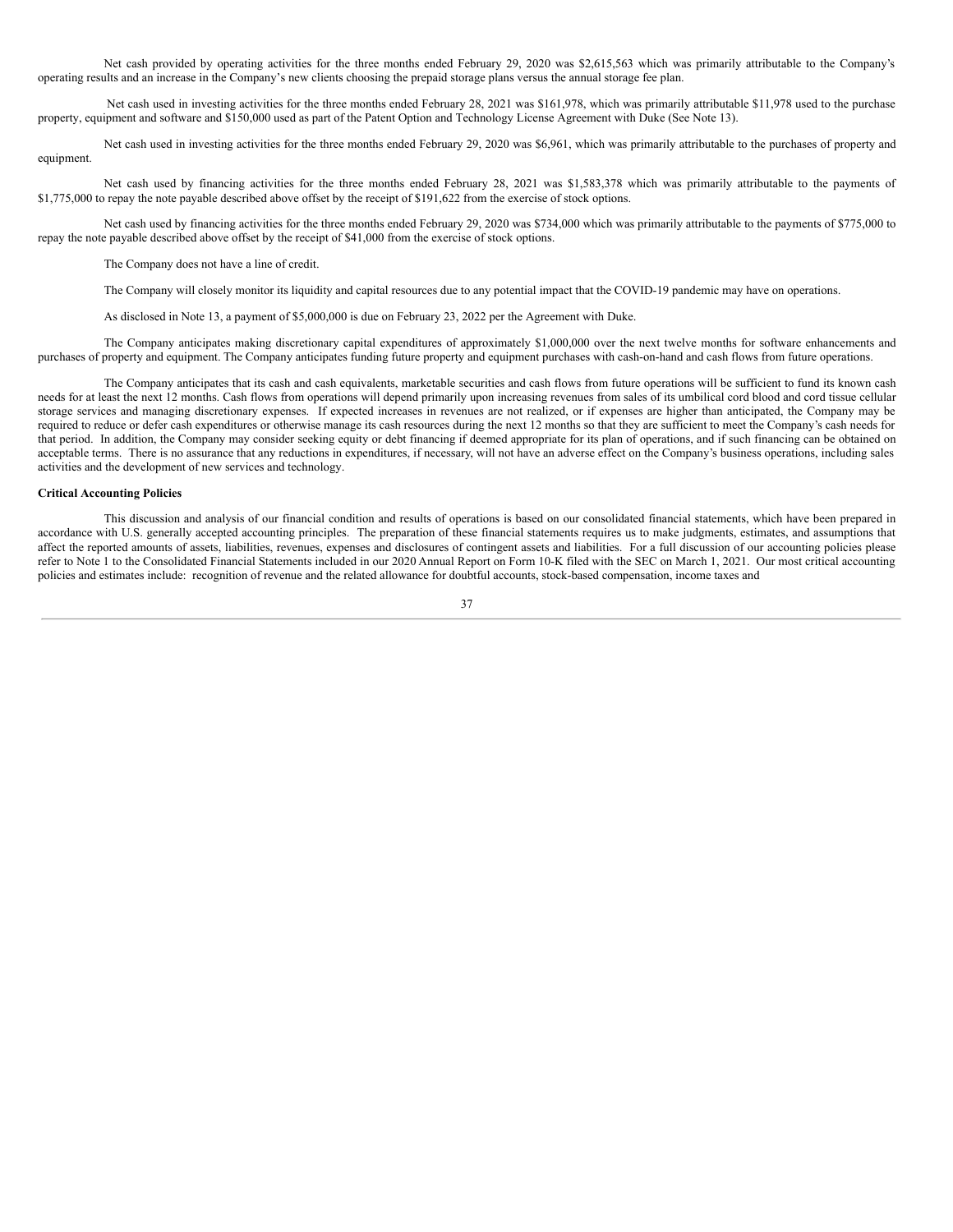license and revenue sharing agreements. We continually evaluate our judgments, estimates and assumptions. We base our estimates on the terms of underlying agreements, historical experience and other factors that we believe are reasonable based on the circumstances, the results of which form our management's basis for making judgments about the carrying value of assets and liabilities that are not readily apparent from other sources. Actual results may differ from these estimates. There have been changes to our critical accounting policies and estimates from the information provided in Item 7, Management's Discussion and Analysis of Financial Condition and Results of Operations included in our 2020 Annual Report on Form 10-K. Please refer to Note 1 to the Consolidated Financial Statements.

# **Recently Issued Accounting Pronouncements**

See Note 1 to the Consolidated Financial Statements.

#### **Off-Balance Sheet Arrangements**

The Company has no off-balance sheet arrangements that have or are reasonable likely to have a current or future effect on its financial condition, changes in financial condition, revenues or expenses, results of operations, liquidity, capital expenditures or capital resources that is material to investors.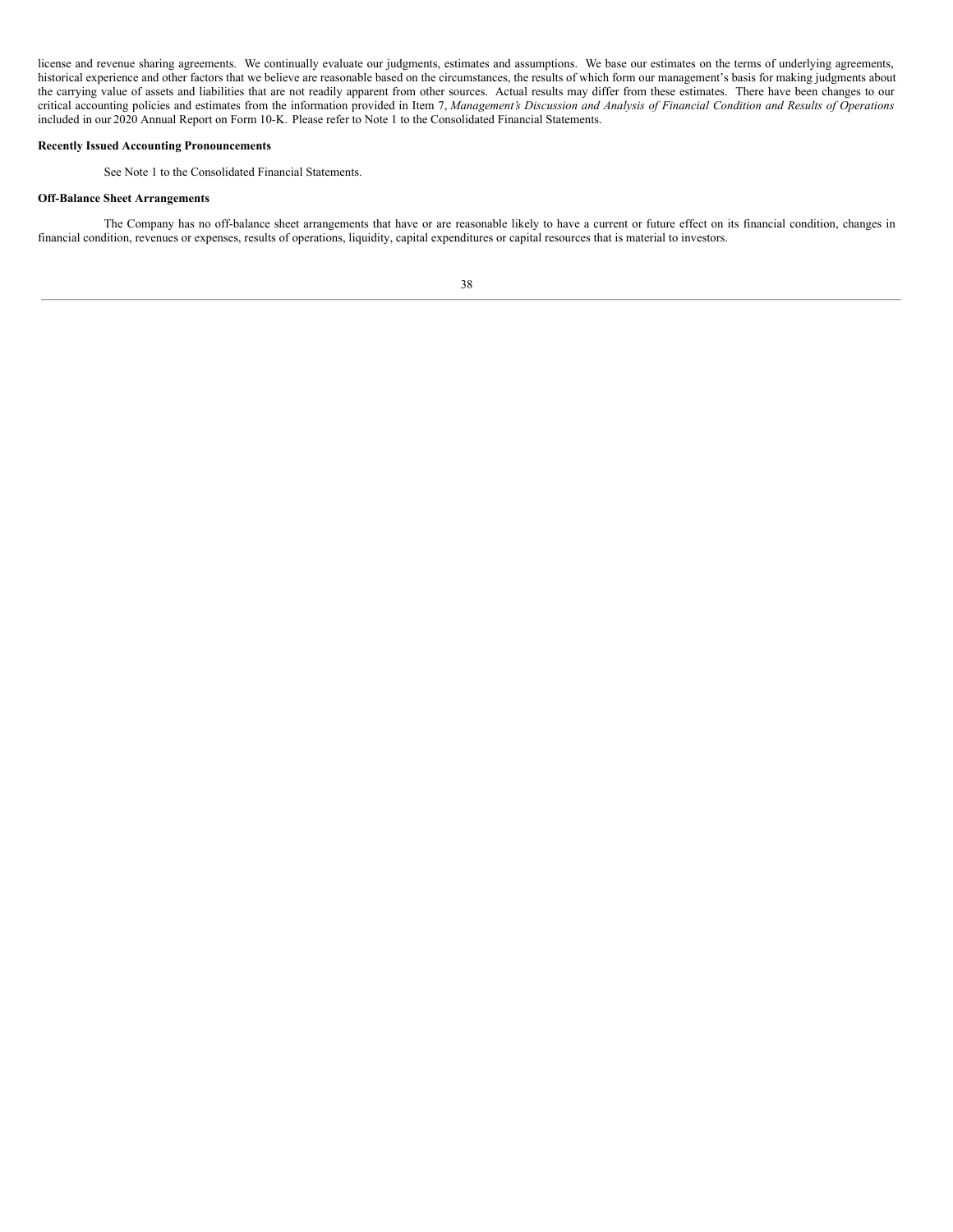#### **Item 3. Quantitative and Qualitative Disclosures About Market Risk.**

Not applicable.

#### **Item 4 . Controls and Procedures**

#### **Evaluation of Disclosure Controls and Procedures**

Based on their most recent review, as of the end of the period covered by this report, the Company's principal executive officer and principal financial officer have concluded that the Company's disclosure controls and procedures are effective, and that information required to be disclosed by the Company in the reports that it files or submits under the Securities Exchange Act of 1934, as amended, is accumulated and communicated to the Company's management, including its principal executive officer and principal financial officer, as appropriate to allow timely decisions regarding required disclosure and are effective to ensure that such information is recorded, processed, summarized and reported within the time periods specified in the SEC's rules and forms.

#### **Changes in Internal Control Over Financial Reporting**

There were no changes in the Company's internal controls over financial reporting during the three months ended February 28, 2021 that have materially affected, or are reasonably likely to materially affect, the Company's internal control over financial reporting.

#### **Limitations on the Effectiveness of Controls**

Our management, including our Co-CEOs and CFO, does not expect that our disclosure controls and internal controls will prevent all error and all fraud. A control system, no matter how well conceived and operated, can provide only reasonable, not absolute, assurance that the objectives of the control system are met. Further, the design of a control system must reflect the fact that there are resource constraints, and the benefits of controls must be considered relative to their costs. Because of the inherent limitations in all control systems, no evaluation of controls can provide absolute assurance that all control issues and instances of fraud, if any, within the Company have been detected. These inherent limitations include the realities that judgments in decision-making can be faulty, and that breakdowns can occur because of simple error or mistake. Additionally, controls can be circumvented by the individual acts of some persons, by collusion of two or more people, or by management or board override of the control.

The design of any system of controls also is based in part upon certain assumptions about the likelihood of future events, and there can be no assurance that any design will succeed in achieving its stated goals under all potential future conditions; over time, control may become inadequate because of changes in conditions, or the degree of compliance with the policies or procedures may deteriorate. Because of the inherent limitations in a cost-effective control system, misstatements due to error or fraud may occur and not be detected.

#### **CEO and CFO Certifications**

Appearing as exhibits 31.1, 31.2 and 31.3 to this report there are Certifications of the Co-CEOs and the CFO. The Certifications are required in accordance with Section 302 of the Sarbanes-Oxley Act of 2002 (the Section 302 Certifications). This Item of this report is the information concerning the evaluation referred to in the Section 302 Certifications and this information should be read in conjunction with the Section 302 Certifications for a more complete understanding of the topics presented.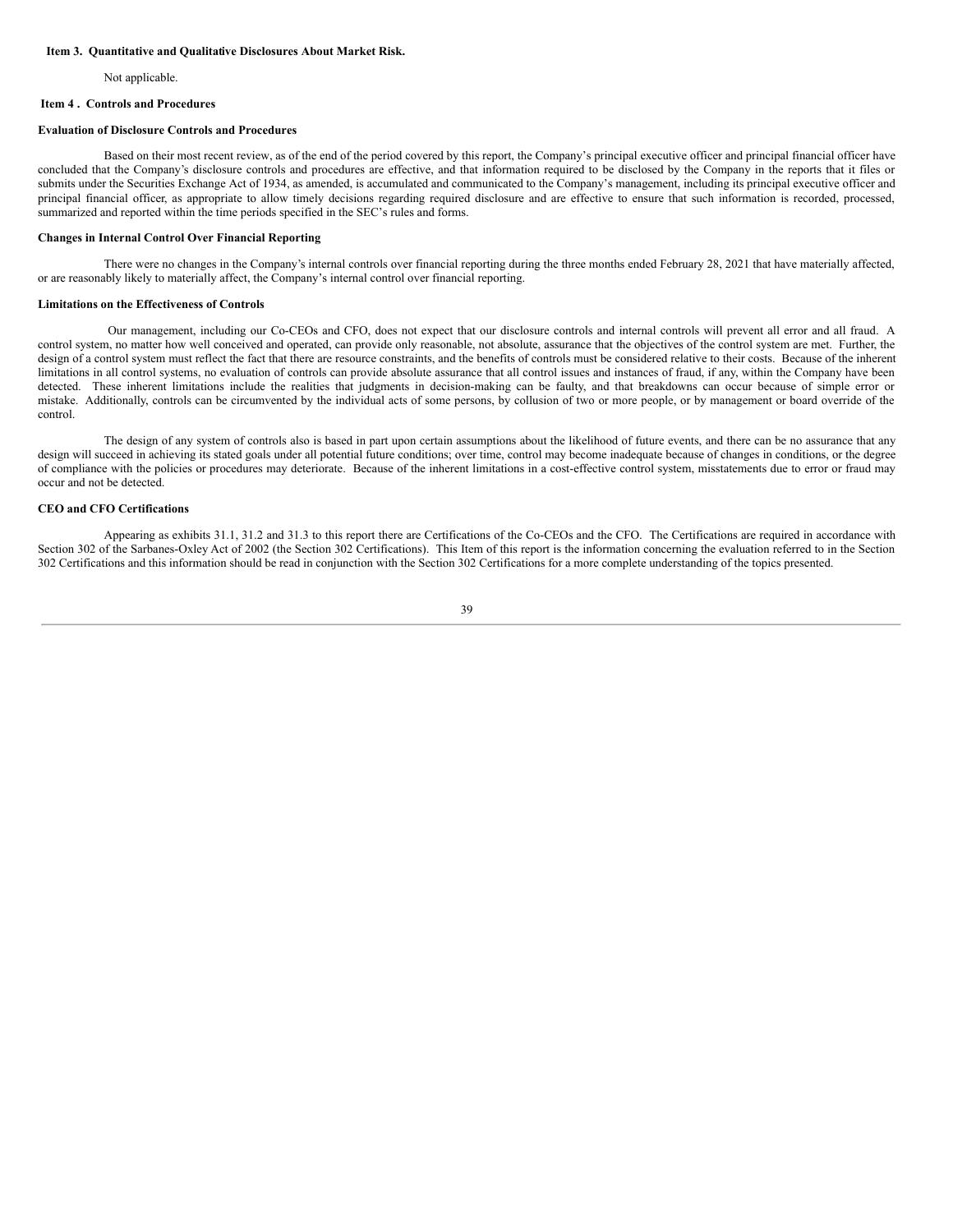# **PART II - OTHER INFORMATION**

#### **ITEM 1. LEGAL PROCEEDINGS**

From time to time the Company is subject to proceedings, lawsuits, contract disputes and other claims in the normal course of its business. The Company believes that the ultimate resolution of current matters should not have a material adverse effect on the Company's business, consolidated financial position or results of operations. It is possible, however, that there could be an unfavorable ultimate outcome for or resolution which could be material to the Company's results of operations for a particular quarterly reporting period. Litigation is inherently uncertain and there can be no assurance that the Company will prevail. The Company does not include an estimate of legal quarterly reporting period. Litigation is inhere fees and other related defense costs in its estimate of loss contingencies.

#### **ITEM 1A. RISK FACTORS**

Not applicable.

#### **ITEM 2. UNREGISTERED SALES OF EQUITY SECURITIES AND USE OF PROCEEDS**

#### **ISSUER PURCHASE OF EQUITY SECURITIES**

|                          |                 |                          |   |                |                          | Maximum          |
|--------------------------|-----------------|--------------------------|---|----------------|--------------------------|------------------|
|                          |                 |                          |   |                | Total Number of          | Number           |
|                          |                 |                          |   |                | <b>Shares</b>            | (or Approximate) |
|                          |                 |                          |   |                | Purchased                | Dollar Value) of |
|                          |                 |                          |   |                | as Part of               | Shares that May  |
|                          |                 |                          |   |                | Publicly                 | Yet Be           |
|                          | Total Number of |                          |   |                | Announced                | Purchased        |
|                          | <b>Shares</b>   |                          |   | Average Price  | Plans                    | Under the Plans  |
| Period                   | Purchased       |                          |   | Paid per Share | or Programs              | or Programs      |
| December $1 - 31$ , 2020 |                 | $\overline{\phantom{a}}$ |   | $-$            | $\overline{\phantom{a}}$ | 1,906,465        |
| January $1 - 31$ , 2021  |                 | -                        | D | _              | $\sim$                   | 1,906,465        |
| February $1-28$ , 2021   |                 | $-$                      | Φ | $-$            | $\overline{\phantom{a}}$ | 1,906,465        |

### **ITEM 3. DEFAULTS UPON SENIOR SECURITIES**

None.

### **ITEM 4. MINE SAFETY DISCLOSURES**

Not Applicable.

#### **ITEM 5. OTHER INFORMATION**

None.

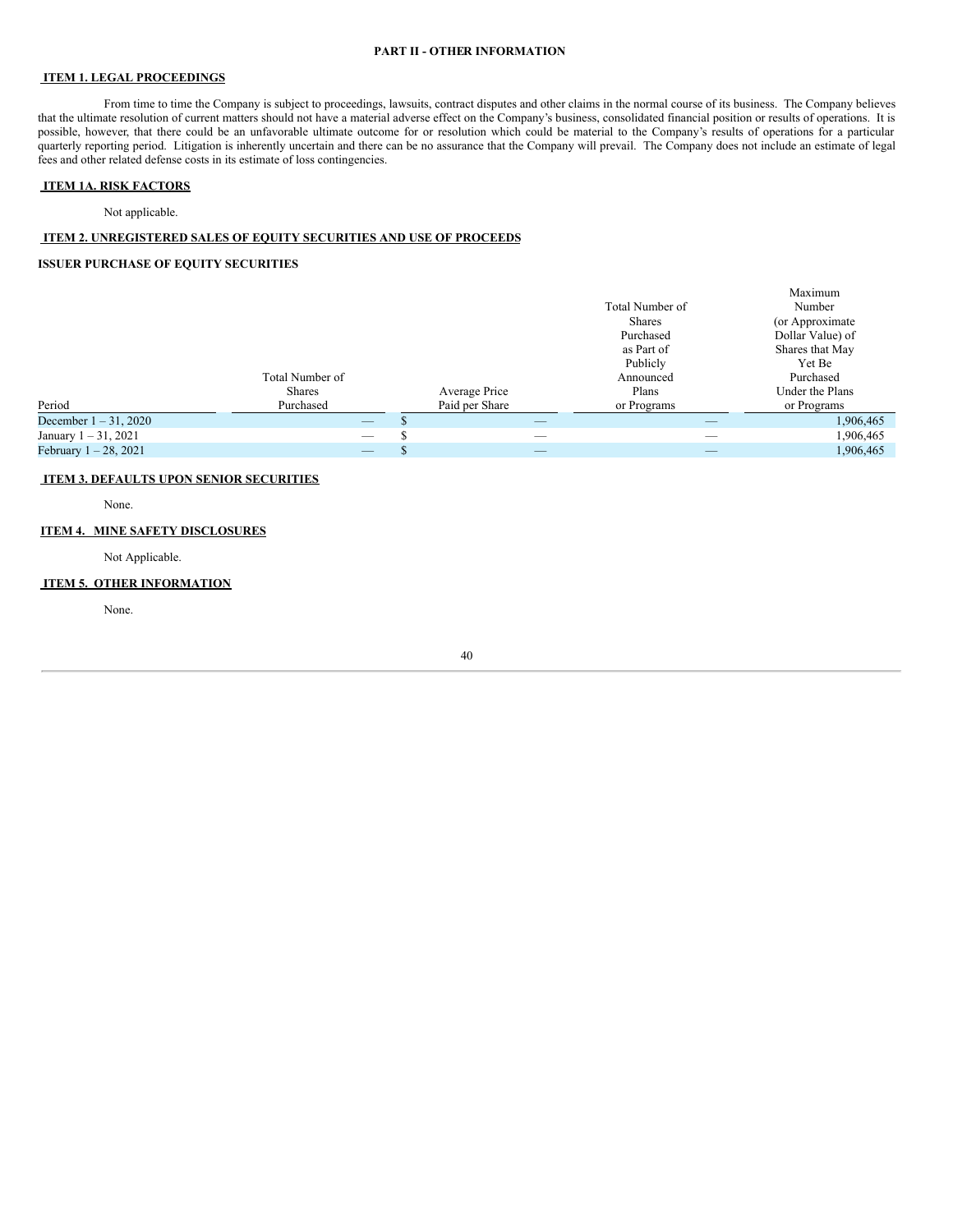### **ITEM 6. EXHIBITS**

- (a) Exhibits
	- 10.2 Patent and License [Technology](#page-59-0) Agreement
	- 31.1 Certification of Co-CEO Pursuant to Section 302 of the [Sarbanes-Oxley](#page-77-0) Act of 2002*(filed herewith)*.
	- 31.2 Certification of Co-CEO Pursuant to Section 302 of the [Sarbanes-Oxley](#page-78-0) Act of 2002*(filed herewith)*.
	- 31.3 Certification of CFO Pursuant to Section 302 of the [Sarbanes-Oxley](#page-79-0) Act of 2002*(filed herewith)*.
	- 32 Certification Pursuant to 18 U.S.C. Section 1350, as Adopted Pursuant to Section 906 of the [Sarbanes-Oxley](#page-80-0) Act of 2002.
	- 101.INS XBRL Instance Document
	- 101.SCH XBRL Taxonomy Extension Schema Document
	- 101.CAL XBRL Taxonomy Extension Calculation Linkbase Document
	- 101.DEF XBRL Taxonomy Extension Definition Linkbase Document
	- 101.LAB XBRL Taxonomy Extension Label Linkbase Document
	- 101.PRE XBRL Taxonomy Extension Presentation Linkbase Document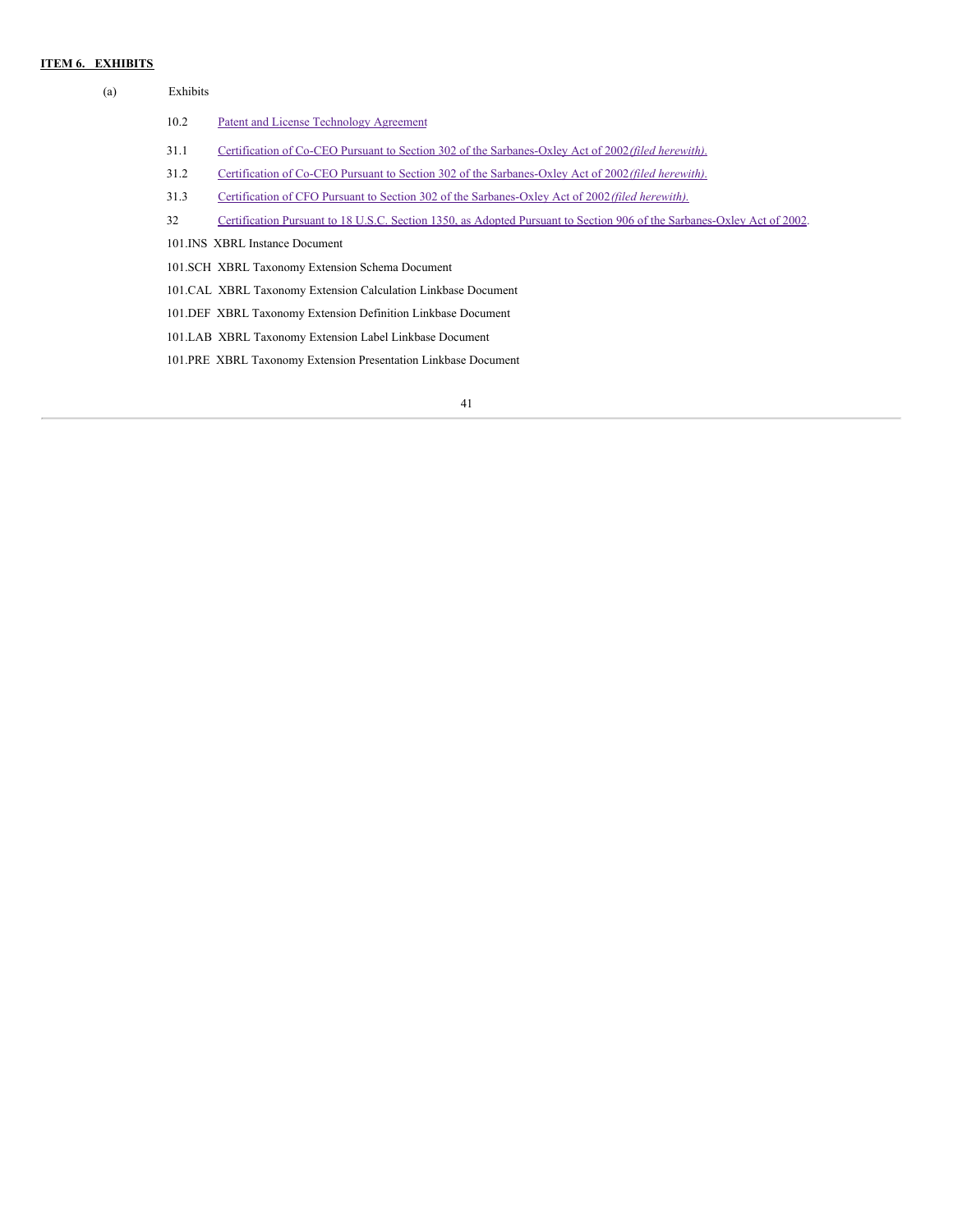#### **SIGNATURES**

In accordance with Section 13 or 15(d) of the Securities Exchange Act of 1934, the registrant has duly caused this report to be signed on its behalf by the undersigned thereunto duly authorized.

Cryo-Cell International, Inc.

/s/ DAVID PORTNOY

David Portnoy Co-Chief Executive Officer

Cryo-Cell International, Inc.

/s/ MARK PORTNOY

Mark Portnoy Co-Chief Executive Officer

Cryo-Cell International, Inc.

/s/ JILL M. TAYMANS Jill M. Taymans Vice President, Finance, Chief Financial Officer

Date: April 14, 2021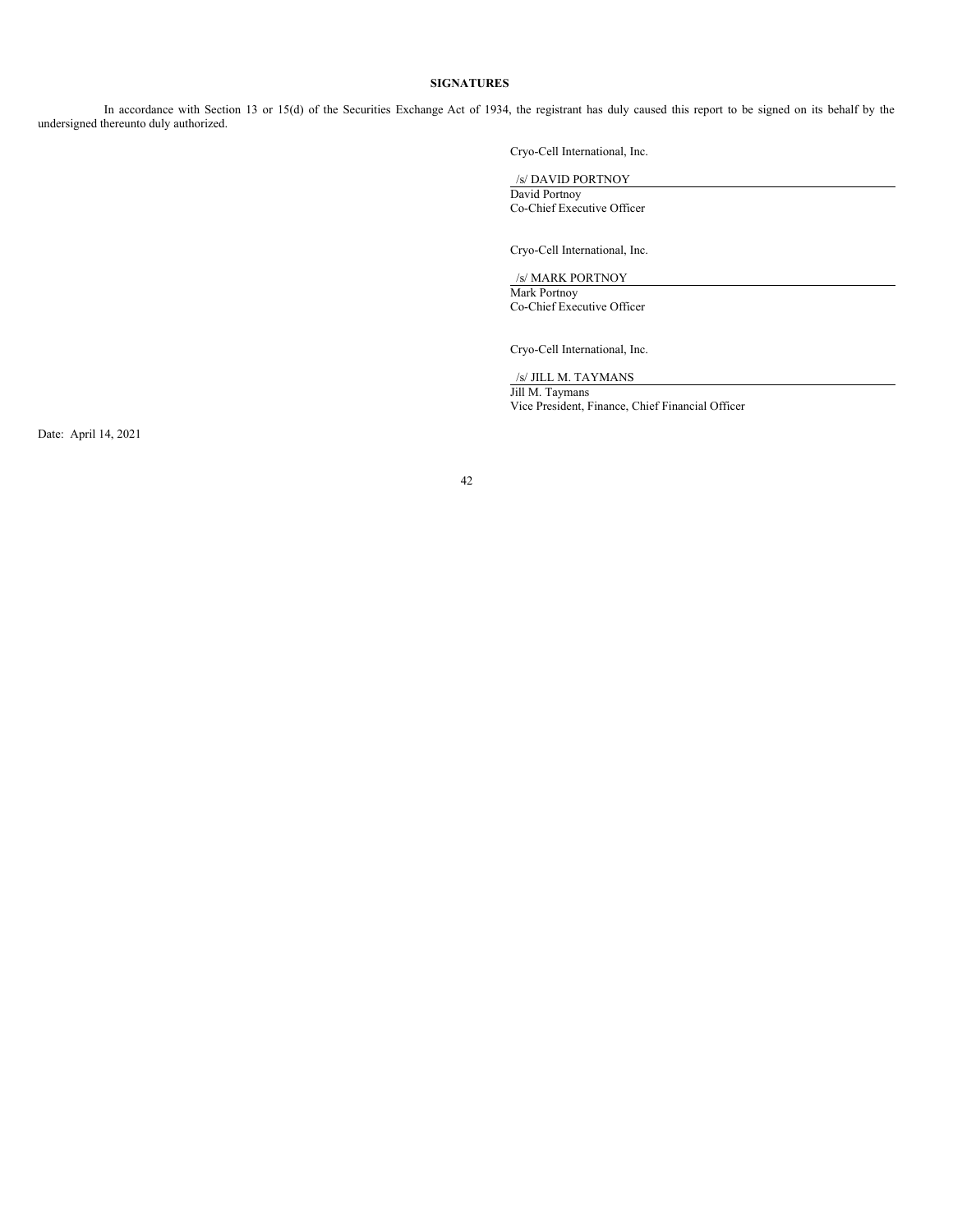# **PATENT AND TECHNOLOGY LICENSE AGREEMENT**

**DUKE UNIVERSITY AND CRYO-CELL INTERNATIONAL, INC.**

**EFFECTIVE February 23, 2021**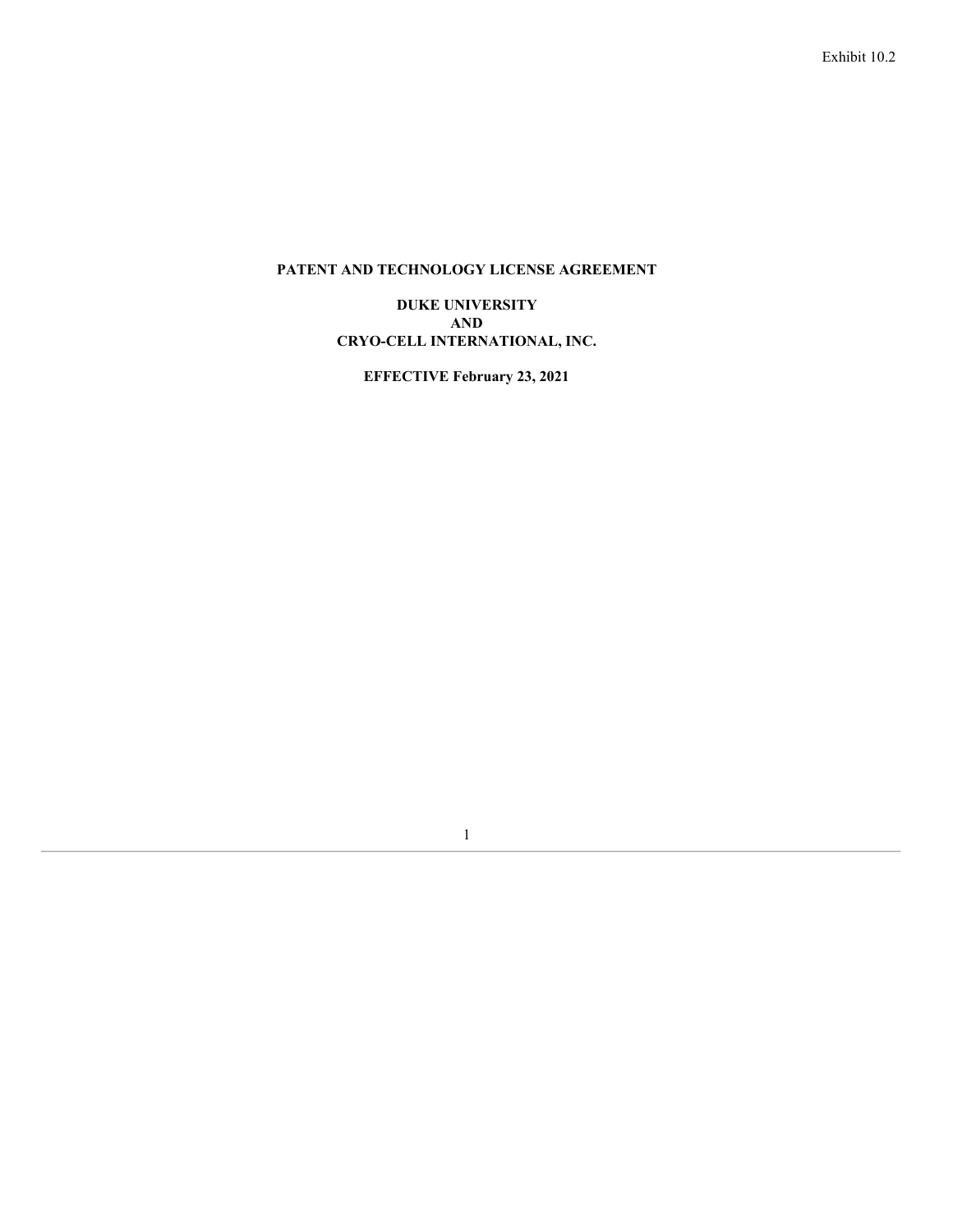| <b>ARTICLE 1 - DEFINITIONS</b>                     | 3  |
|----------------------------------------------------|----|
|                                                    | 7  |
| <b>ARTICLE 2 - GRANT OF LICENSE</b>                |    |
| <b>ARTICLE 3 - CONSIDERATION</b>                   | 9  |
| <b>ARTICLE 4 - REPORTS</b>                         | 14 |
| <b>ARTICLE 5 - DILIGENCE</b>                       | 16 |
| <b>ARTICLE 6 - SUBLICENSING</b>                    | 19 |
| ARTICLE 7 - PATENT APPLICATIONS AND MAINTENANCE    | 20 |
| <b>ARTICLE 8 - ENFORCEMENT</b>                     | 21 |
| ARTICLE 9 - NO WARRANTIES; LIMITATION ON LIABILITY | 23 |
| ARTICLE 10 - INDEMNITY; INSURANCE                  | 24 |
| <b>ARTICLE 11 - TERM AND TERMINATION</b>           | 25 |
| <b>ARTICLE 12 - NOTICES</b>                        | 26 |
| <b>ARTICLE 13 - CONFIDENTIALITY</b>                | 27 |
| <b>ARTICLE 14 - DISPUTE RESOLUTION</b>             | 28 |
| <b>ARTICLE 15 - MISCELLANEOUS PROVISIONS</b>       | 9  |
| APPENDIX A - EQUITY TRANSFER AGREEMENT             |    |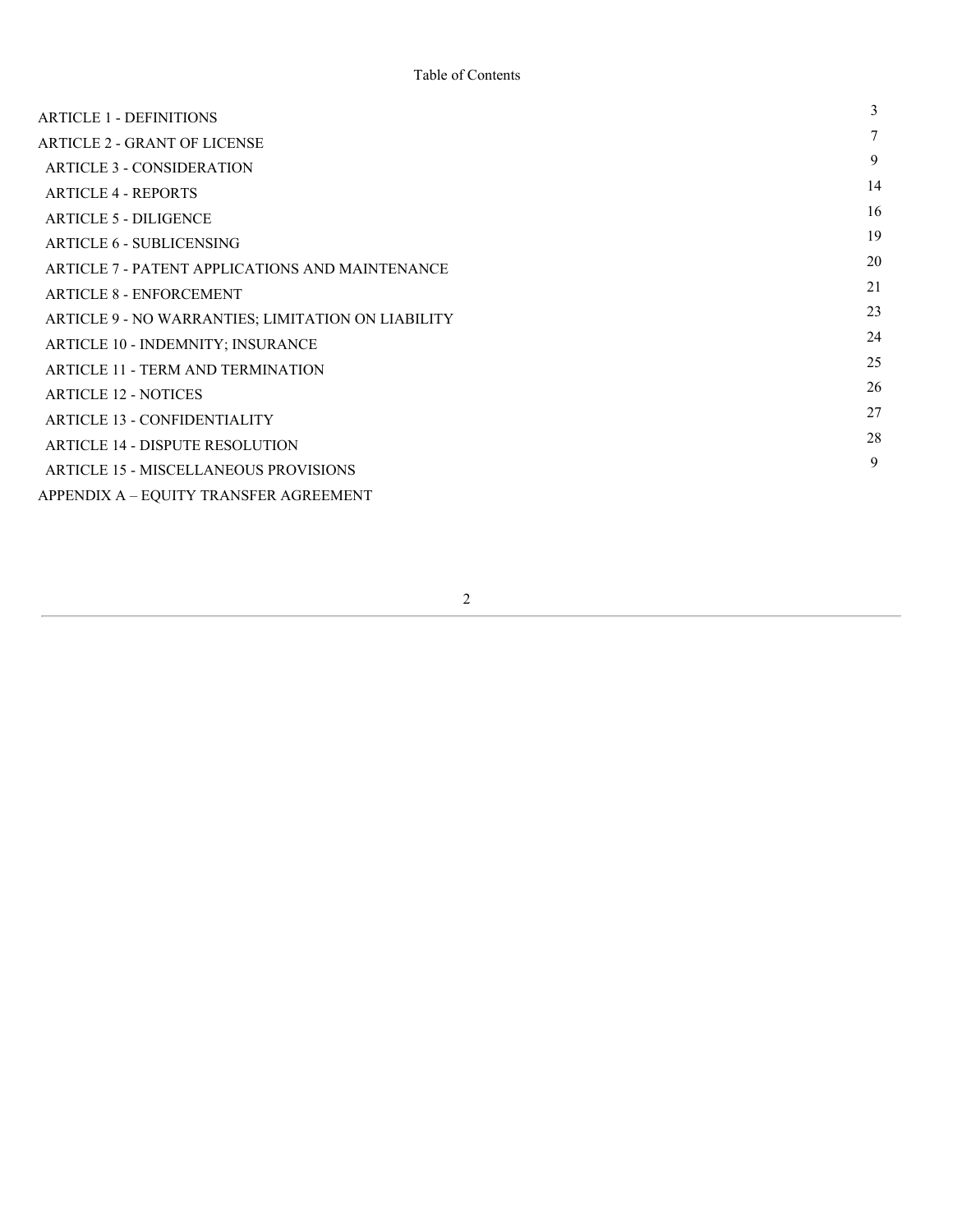# PATENT AND TECHNOLOGY LICENSE AGREEMENT

This Patent and Technology License Agreement (this "Agreement") is effective as of February 23, 2021 (the "EFFECTIVE DATE"), between Cryo-Cell International, Inc. ("LICENSEE") having the address in Article 14 below, and Duke University, a nonprofit educational and research institution organized under the laws of North Carolina ("DUKE"). LICENSEE and DUKE hereby agree as follows:

# ARTICLE 1 -DEFINITIONS

1.1 "AFFILIATE" means any corporation or non-corporate entity that controls, is controlled by or is under the common control with a party. A corporation or a non-corporate entity, as applicable, is deemed to be in control of another corporation if (a) it owns or directly or indirectly controls at least 50% of the voting stock of the other corporation or (b) in the absence of ownership of at least 50% of the voting stock of a corporation, or in the case of a non-corporate entity, if it possesses directly or indirectly, the power to direct or cause the direction of the management and policies of such corporation or non-corporate entity, as applicable.

1.2 "DUKE," as used in Articles 9 and 10, shall include its trustees, officers, employees, students, and agents.

1.3 "FDA" means the United States Food and Drug Administration, or any successor agency thereto.

1.4 "EXCLUDED FIELD OF USE" means the treatment of cerebral palsy in a patient using cells initially derived from such patient in Taiwan.

1.5 "FIELD OF USE" means the treatment, prevention, cure, reduction, mitigation or other management of any and all diseases and conditions in humans.

1.6 "FIRST COMMERCIAL SALE" means the first SALE through a bona fide arm's length transaction of any LICENSED PRODUCT or first commercial use of any LICENSED PROCESS by LICENSEE or a SUBLICENSEE, excluding the SALE of a LICENSED PRODUCT or use of a LICENSED PROCESS for use in trials, as a sample, or that is of temporary availability.

1.7 "IND" means an Investigational New Drug Application as defined in the United States Food, Drug and Cosmetic Act and the regulations promulgated thereunder, or similar application (e.g., a filing that must be made prior to commencing clinical testing of a biologic product in human subjects) filed with the relevant regulatory authority in any other jurisdiction.

1.8 "LICENSED FIELD OF USE" means all fields except for the EXCLUDED FIELD OF USE. "LICENSED PROCESS(ES)" means any process or method employed by LICENSEE or SUBLICENSEE that: (a) but for the license under this Agreement, comprises an infringement of (including contributory or inducement), or is covered by, a VALID CLAIM contained in the PATENT RIGHTS in the country in which such process or method or service is performed; or (b) employs a LICENSED PRODUCT; or (c) the REGULATORY APPROVAL for which uses, includes or references RELEVANT DATA.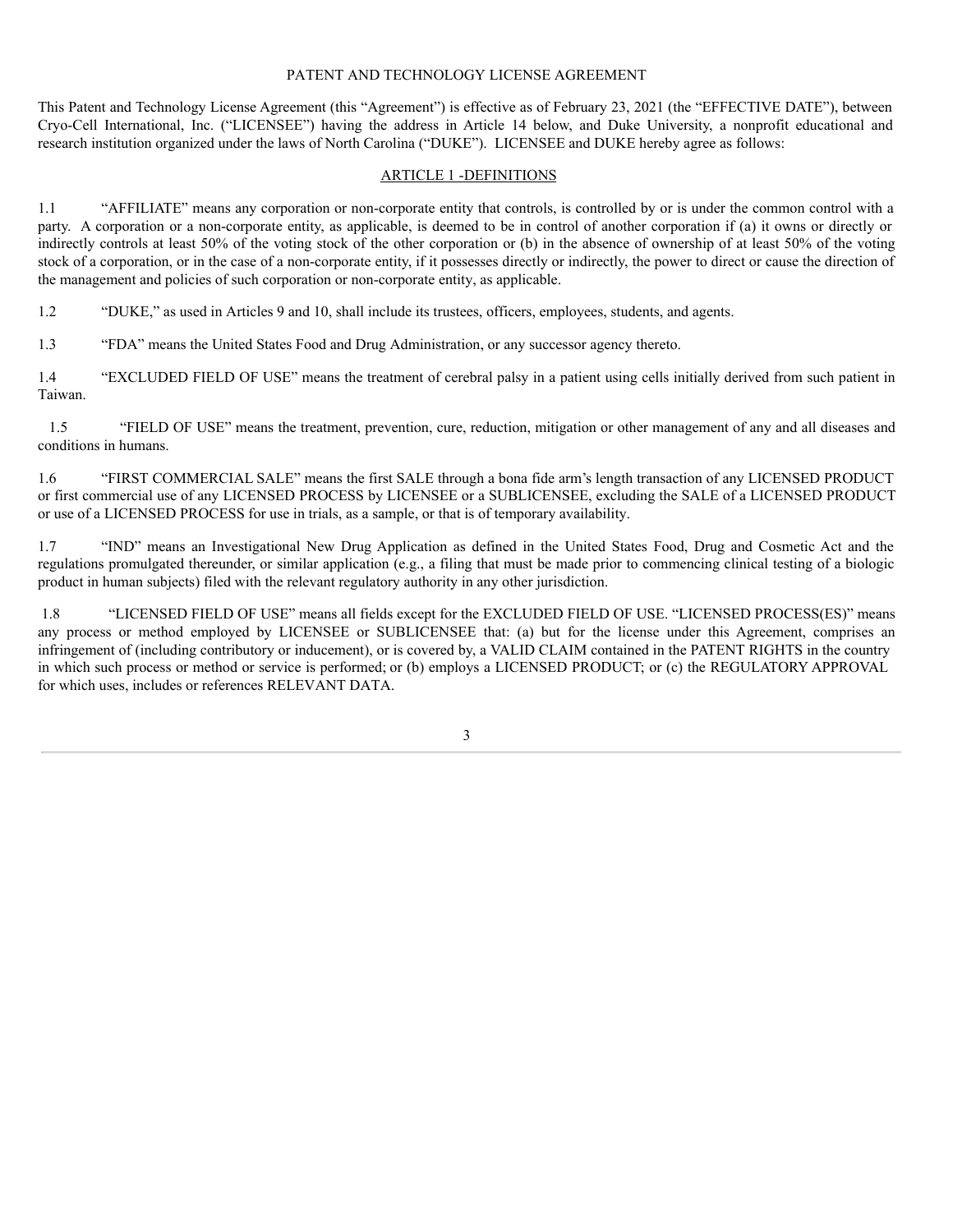1.9 "LICENSED PRODUCT(S)" means any product sold by LICENSEE or SUBLICENSEE that: (a) but for the license under this Agreement comprises an infringement of (including contributory or inducement), or is covered by, a VALID CLAIM contained in the PATENT RIGHTS in the country in which any such product or product part is made, used, imported, offered for SALE or sold; or (b) is manufactured or is required to be administered to a patient in the process of conducting a LICENSED PROCESS or is required to be employed to practice a LICENSED PROCESS; or (c) the REGULATORYAPPROVAL for which uses, includes or references RELEVANT DATA. For clarity, any product lawfully sold by a third party without license or authorization from LICENSEE or a SUBLICENSEE shall not be a LICENSED PRODUCT.

1.10 "LICENSED RIGHTS" means, individually and collectively, any and all RELEVANT DATA, and PATENT RIGHTS in the LICENSED FIELD OF USE in the LICENSED TERRITORY.

1.11 "LICENSED TERRITORY" means: (a) with respect to RELEVANT DATA, worldwide except for Taiwan, and (b) with respect to PATENT RIGHTS, worldwide.

1.12 "NET SALES" means the amounts received, on SALES, by LICENSEE, its AFFILIATES and/or SUBLICENSEES (each, a "SELLING PARTY") of LICENSED PRODUCTS and uses of LICENSED PROCESSES to third-party customers, less the following deductions (but only to the extent such deductions are received by LICENSEE on such SALES by a SELLING PARTY):

(a) trade, quantity and cash discounts, rebates and chargebacks actually granted to customers, but only in amounts customary in the trade;

(b) sales taxes, tariff duties and/or use taxes separately stated in such bills or invoices with reference to particular SALES and actually paid by the SELLING PARTY to a governmental unit;

(c) actual freight and other transportation expenses, and other charges or fees directly related to the handling or distribution of LICENSED PRODUCTS or LICENSED PROCESSES between the SELLING PARTY and customers, to the extent such expenses are not charged to or reimbursed by customers;

(d) amounts actually refunded or credited on returns, recalls, retroactive price reductions, or billing errors; and

(e) amounts reasonably reserved for uncollectable accounts with respect to such invoiced amounts determined in a manner consistent with the SELLING PARTY's internal accounting practices, consistently applied, unless and until collected.

Notwithstanding the foregoing, the provision of LICENSED PRODUCT or LICENSED PROCESS as samples, compassionate use or for the purposes of conducting research or development activities will not be deemed to be a SALE giving rise to NET SALES. NET SALES will not include sales or other transfers of LICENSED PRODUCT or LICENSED PROCESS between or among LICENSEE or its AFFILIATES or SUBLICENSEES, provided that if a SELLING PARTY further sells such LICENSED PRODUCT or LICENSED PROCESS to a third party, NET SALES shall include the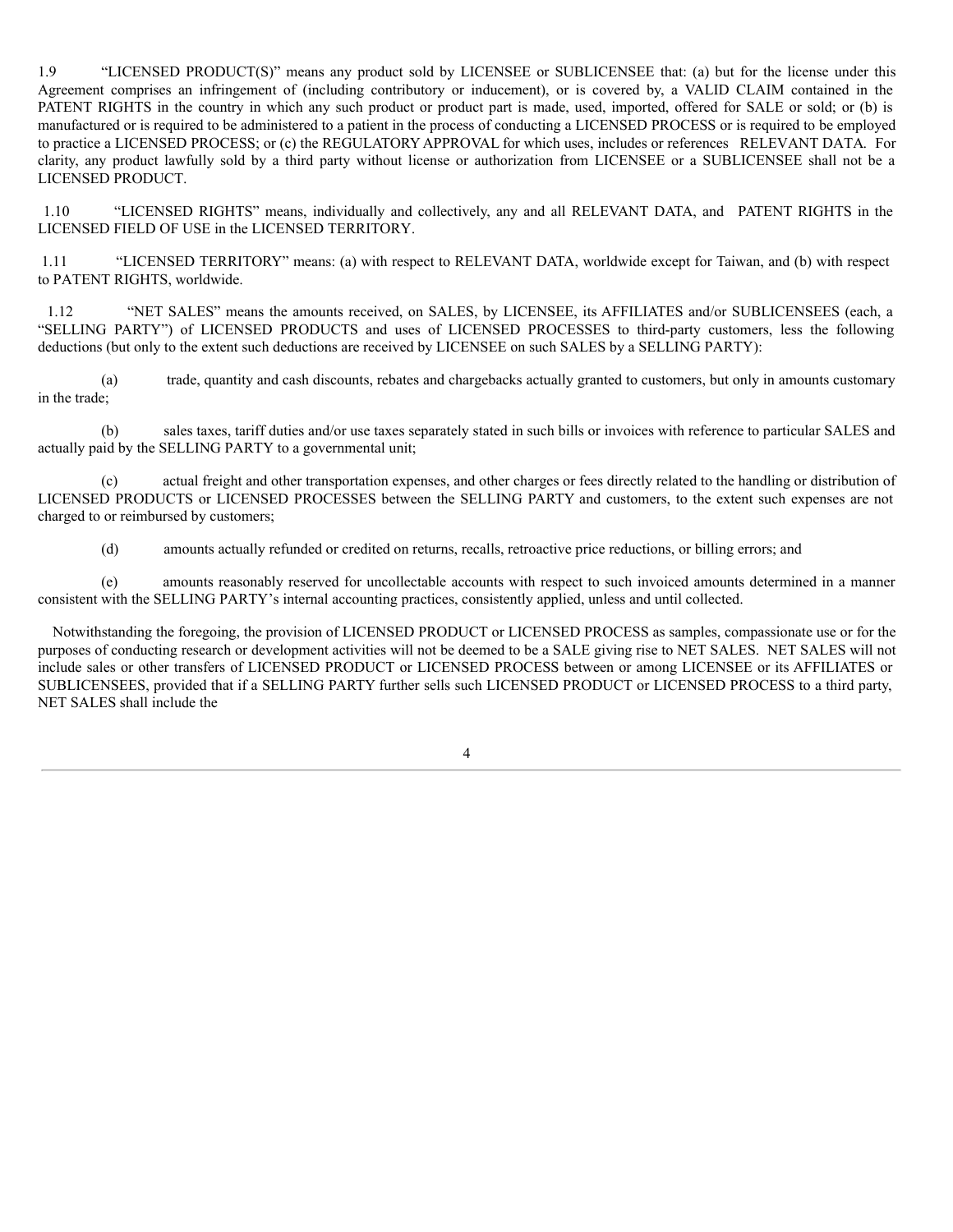amounts invoiced by such SELLING PARTY for such LICENSED PRODUCT or LICENSED PROCESS. In the event that a LICENSED PRODUCT or LICENSED PROCESS is sold in combination with another product, component or service for which no royalty would be due hereunder if sold separately, NET SALES from such combination sales for purposes of calculating the amounts due under Article 5 shall be calculated by multiplying the NET SALES of the combination product by the fraction  $A/(A+B)$ , where A is the average gross selling price during the previous calendar quarter of the LICENSED PRODUCT or LICENSED PROCESS sold separately and B is the gross selling price during the previous calendar quarter of the combined product(s), component(s) and/or service(s). In the event that a substantial number of such separate SALES were not made during the previous calendar quarter then the NET SALES shall be as reasonably allocated by LICENSEE between such LICENSED PRODUCT or LICENSED PROCESS and such other product(s), component(s) or service(s) based upon their relative importance and proprietary protection. In no event shall the royalty paid to DUKE be reduced by more than fifty percent (50%).

1.13 "PATENT RIGHTS" means DUKE'S legal rights under the patent laws of the United States or relevant foreign countries for all of the following: the following United States and foreign patent(s) and/or patent application(s), and substitutions, divisionals, continuations (including continuations-in-part only to the extent such continuations-in-part are entitled to claim priority to such patents or patent applications), and foreign counterparts of the same:

(a) METHODS OF TREATING BRAIN INJURY USING CORD BLOOD OR A COMPONENT THEREOF, US Application 16/477,110 (4719)

COMPOSITIONS AND METHODS OF THE TREATMENT OF DEMYLINATING CONDITIONS, US Application 16/477,167, EP 18738872.3 (5000/5191) - CN 201880016427.7 and HK 62020009171.3)

METHODS FOR THE TREATMENT OF AUTISM SPECTRUM DISORDERS, PCT/US2018/022174, US Application 16/493,754 (5204)

METHODS OF TREATING CEREBRAL PALSY USING HIGH DOSE ALLOGENEIC UMBILICAL CORD BLOOD, US Application 16/510,387 (6479)

METHODS OF TREATING CEREBRAL PALSY AND HYPOXIC-ISCHEMIC ENCEPHALOPATHY USING HUMAN UMBILICAL CORD TISSUE-DERIVED MESENCHYMAL STROMAL CELLS, PCT/US2019/025796 (6381)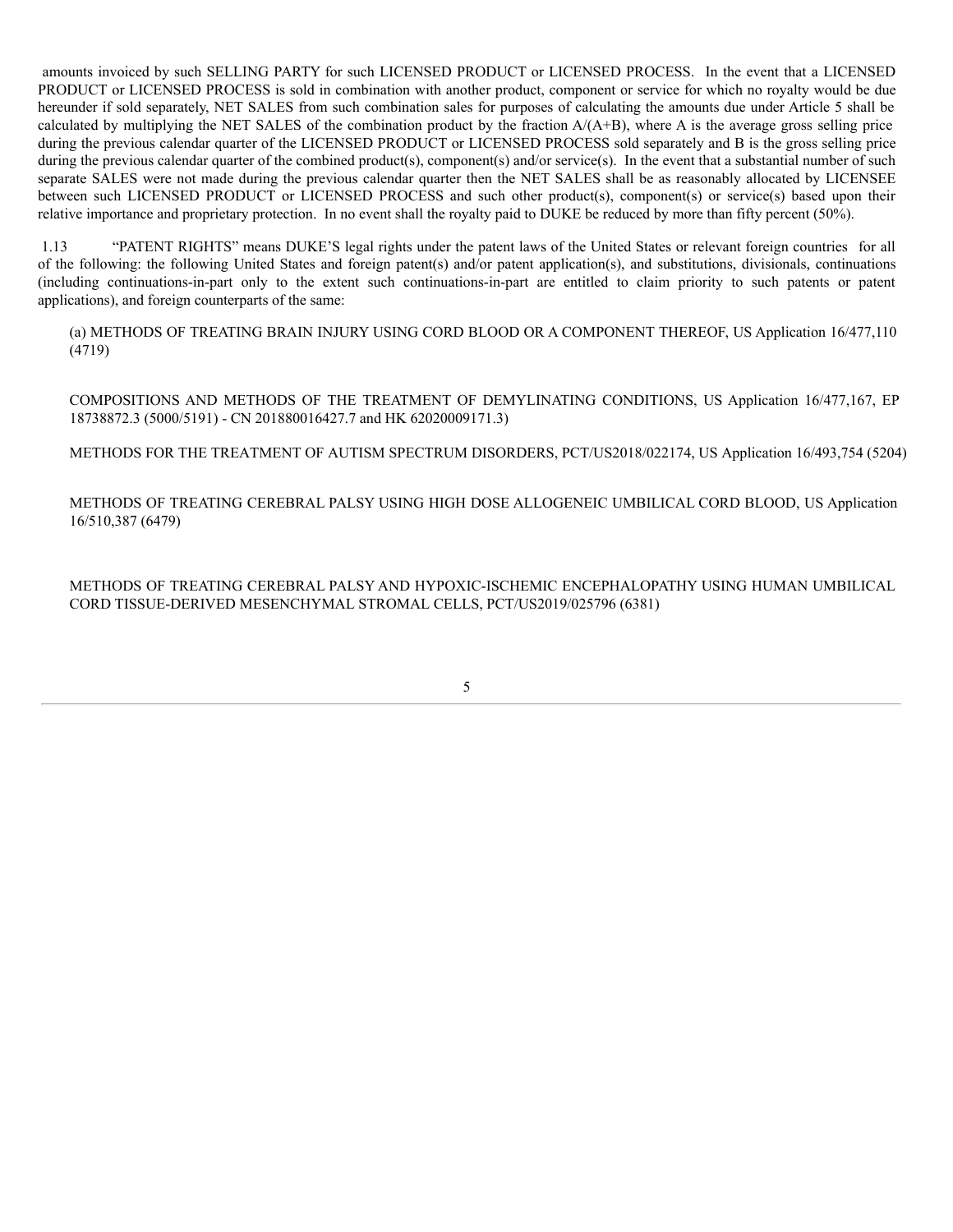# METHODS FOR THE TREATMENT OF AUTISM SPECTRUM DISORDERS USING HUMAN UMBILICAL CORD TISSUE-DERIVED MESENCHYMAL STROMAL CELLS, PCT/US2019/025716 (6382)

COMPOSITIONS AND METHODS FOR THE TREATMENT OF DEMYELINATING CONDITIONS US Application 16/510,395 (6478)

COMPOSITIONS COMPRISING MESENCHYMAL STROMAL CELLS FOR THE TREATMENT OF VIRAL INFECTIONS US application 63/017,290 (7094); and

(b) United States and foreign patents issued from the applications listed in subparagraph 1.13 (a) above, including any reviewed, reissued or reexamined patents based upon the same

(c) and all extensions, renewals, restorations and supplementary protection or any equivalent thereof.

### 1.14 "PRINCIPAL INVESTIGATOR" means Dr. Joanne Kurtzberg.

1.15 "REGULATORY APPROVAL" means all approvals, licenses, registrations or authorizations necessary for the commercialization of the LICENSED PRODUCT or LICENSED PROCESS in a particular jurisdiction.

1.16 "RELEVANT DATA" means the underlying data, information and REGULATORY MATERIAL with respect to the subject matter claimed in the PATENT RIGHTS only, to the extent owned or controlled by and/or (if any) licensed (with the right to license to LICENSEE) to DUKE as of the EFFECTIVE DATE under United States and international law, in any protocols, Standard Operating Procedures, and case report forms, collected or created in connection with DUKE's pre-clinical studies, regulatory submissions, and clinical trials (specifically IND numbers 14360, 16615, 15949, 17313, 17921, 16274, 14753, 19968, 23378 and 15338) related to studies with Protocol Numbers 00017801, 00065043, 00052449, 00070514, 000792421 00059284, 00077580, 00000412, 00066647, 00105410, 00106044, 00050198, 00089362, 00100253, 00102894, 00104460, and 00104691 including related reports, manuscripts and correspondence and other records of regulatory interactions, with initial reference in DUKE Office of Licensing and Ventures File Nos: 6480, 6622, 6623, 6624, and 6625. RELEVANT DATA shall not include the private medical records of individuals and shall not include any data or information that allows such individuals to be directly identified.

1.13 "REGULATORY MATERIAL" means regulatory applications and authorizations or clearances (including INDs), correspondence, records, filings, submissions, registrations or other filings made to, received from or otherwise conducted with the FDA (including minutes of meetings with the FDA) or any other regulatory authority.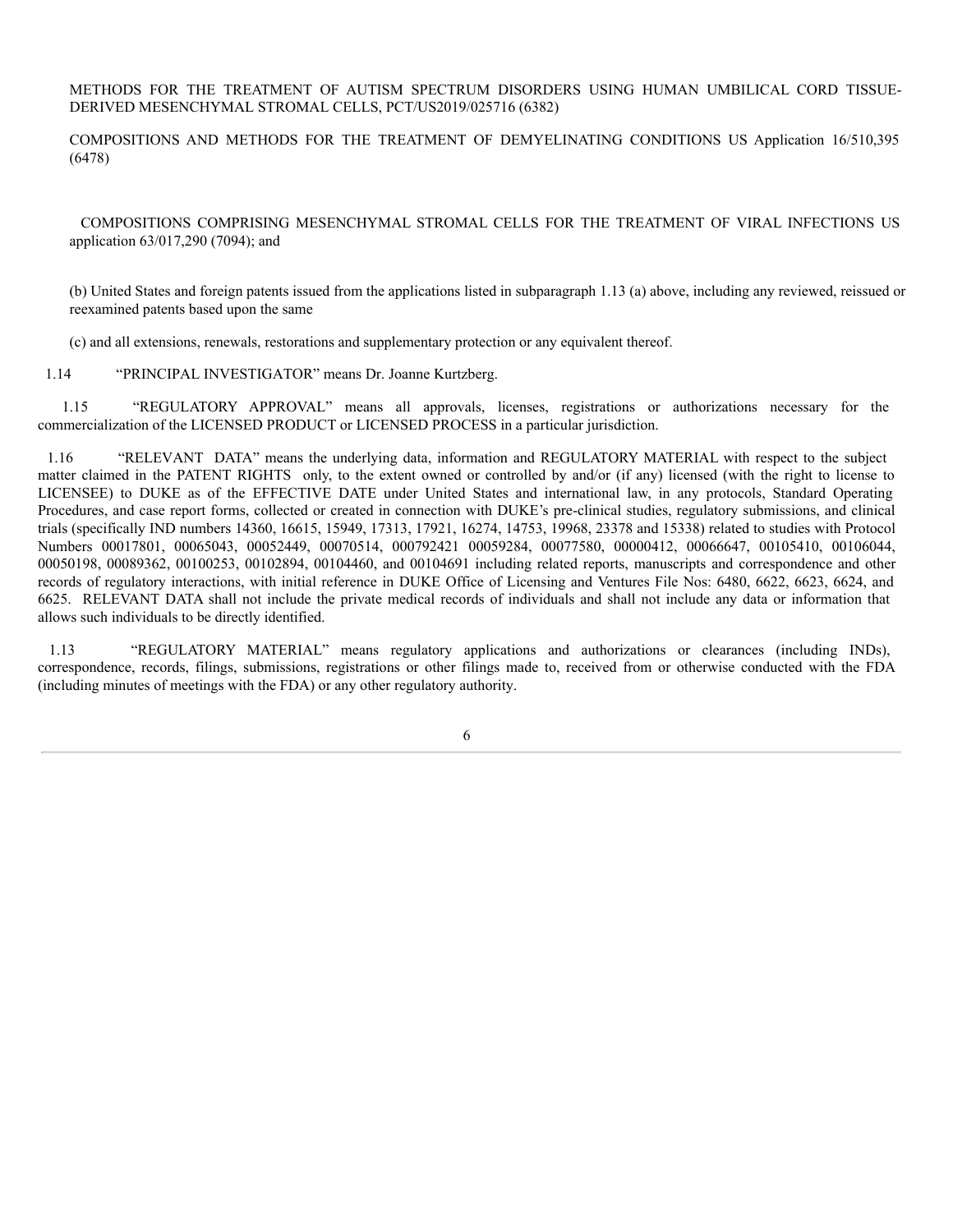1.14 "ROYALTY PERIOD(S)" means the six-month periods ending on the last days of June and December each year.

1.16 "ROYALTY TERM" means the period beginning on the FIRST COMMERCIAL SALE of each LICENSED PRODUCT or LICENSED PROCESS and ending at the later of fifteen (15) years after such FIRST COMMERCIAL SALE or expiration of the last VALID CLAIM.

1.17 "SALE" means sale, or invoice for goods or services, and SOLD means the past tense of SALE.

1.18 "SPINOUT" means an entity that is formed at least in part by LICENSEE to commercialize the PATENT RIGHTS and/or RELEVANT DATA which are sublicensed from LICENSEE to such entity in a transaction in which a majority of the assets of LICENSEE are not also transferred to the entity. For the purposes of this Agreement, a SPINOUT is also a SUBLICENSEE.

1.19 "SUBLICENSEE(S)" means any non-AFFILIATE, third-party person or entity granted in writing an option to sublicense or sublicense by LICENSEE under the LICENSED RIGHTS, but excluding third party contractors performing services for, or supplying products to, LICENSEE, its AFFILIATES, and SUBLICENSEES.

1.20 "VALID CLAIM" means: (a) a claim in an issued patent within the PATENT RIGHTS which has not (i) expired, (ii) been finally adjudicated or admitted by DUKE as invalid or unenforceable, or (iii) been abandoned; or (b) a claim in a pending application within the PATENT RIGHTS which is still under prosecution; provided that if a claim of a pending patent application has not issued as a claim of an issued patent within seven (7) years after the filing date from which such claim takes priority, such claim shall not be a VALID CLAIM for purposes of this Agreement from the seven (7) year anniversary date of such priority date until such time as such claim does issue (at which point such claim shall be a VALID CLAIM for purposes of this Agreement). It is understood and agreed that a claim in a pending application that is subject to a restriction requirement during prosecution and is not yet being prosecuted as part of a divisional patent application will still be considered a VALID CLAIM until it is finally rejected or abandoned and subject to the prior sentence.

# ARTICLE 2 -GRANT OF LICENSE; TRANSFER OF RELEVANT DATA

2.1 DUKE hereby grants to LICENSEE an exclusive license, with the right to sublicense under PATENT RIGHTS and RELEVANT DATA to make, have made, use, import, offer for sale, sell and otherwise commercially exploit LICENSED PRODUCTS and to practice or otherwise commercially exploit, or cause to be commercially exploited, LICENSED PROCESSES in the LICENSED FIELD OF USE. For clarity, LICENSEE shall not have the right to sell LICENSED PRODUCTS or LICENSED PROCESSES for treatment of cerebral palsy in a patient using cells initially derived from such patient in the country of Taiwan. DUKE retains the right to practice the LICENSED RIGHTS for research, public service, internal (including clinical) and/or educational purposes (the "RETAINED RIGHTS"); provided that DUKE shall keep LICENSEE reasonably informed with respect to any such practice and the results thereof and the LICENSEE agrees to such activities, not to be unreasonably withheld . DUKE shall notify LICENSEE in the event DUKE desires to exercise its RETAINED RIGHTS in connection with a non-academic third party, and LICENSEE shall have a right of first negotiation with respect to such exercise of DUKE's RETAINED RIGHTS. If during the sixty (60) months after the EFFECTIVE DATE, LICENSEE notifies DUKE that DUKE's PRINCIPAL INVESTIGATOR has generated data or other subject matter in connection with its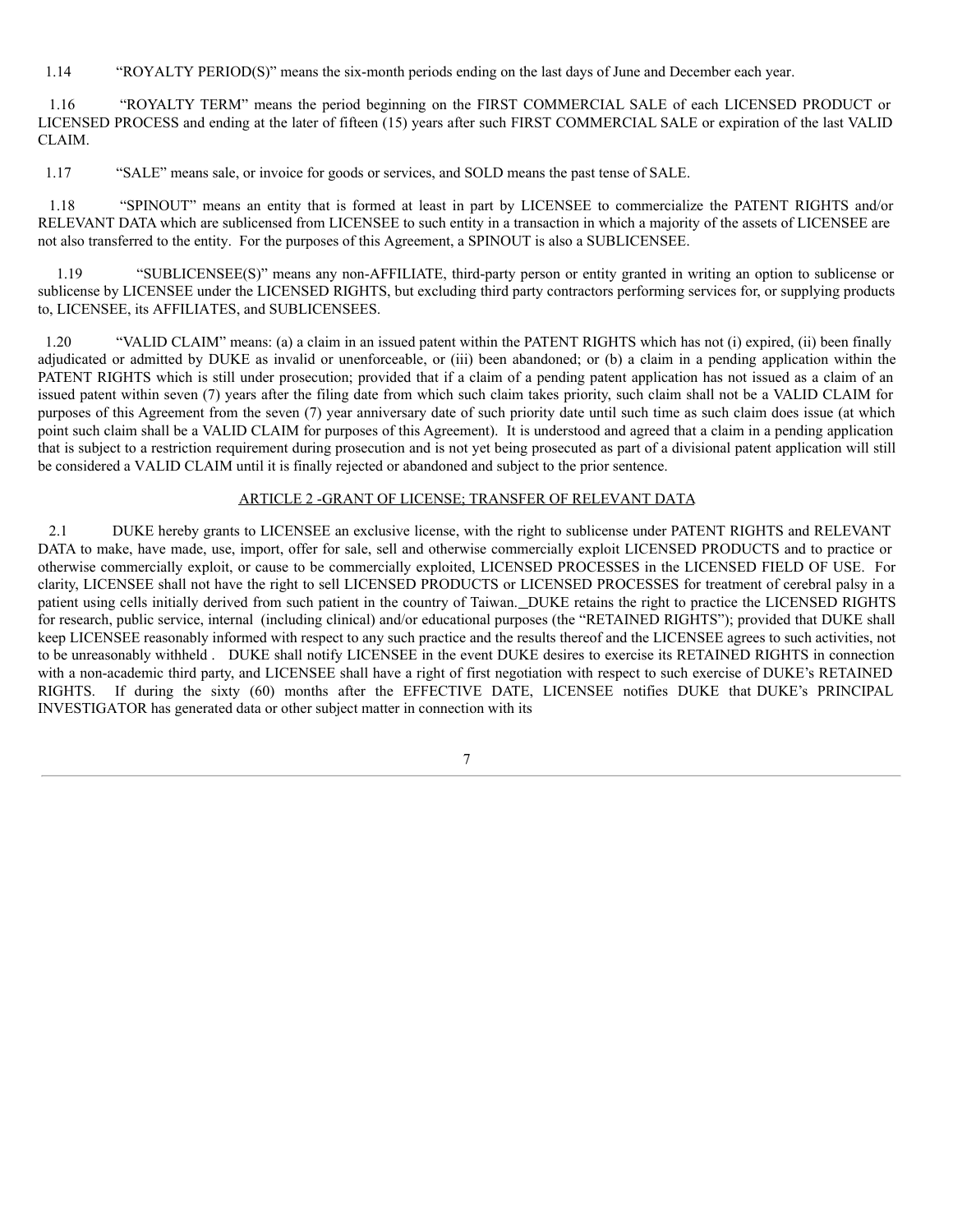practice of the RETAINED RIGHTS, together with all intellectual property related to or comprising the LICENSED PROCESS, the LICENSED PRODUCT, or both, and DUKE is not obligated to any third party at the time of generation with respect thereto, then the parties shall negotiate in good faith terms and conditions pursuant to which DUKE would grant a license to LICENSEE with respect to such data and subject matter. If the parties, despite such good faith negotiation, do not enter into a license agreement for such data and subject matter, then DUKE may enter into an arrangement with third parties therefor, provided that the terms offered to any third party are not more favorable to any third party than those last offered to LICENSEE without first offering such more favorable terms to LICENSEE.

2.2 This Agreement shall extend until expiration of the last ROYALTY TERM, unless sooner terminated as provided in another specific provision of this Agreement. Upon expiration of the applicable ROYALTY TERM with respect to a particular LICENSED PRODUCT or LICENSED PROCESS, the licenses and rights granted by DUKE to LICENSEE under this Agreement with respect to such LICENSED PRODUCT or LICENSED PROCESS will become fully paid-up, royalty-free, perpetual and irrevocable.

2.3 The licenses granted in this Agreement are subject to any rights required to be retained by the U.S. government, for example in accordance with Chapter 18 of Title 35 of U.S.C. 200-212 and the regulations thereunder (37 CFR Part 401), when applicable. LICENSEE agrees that, to the extent required by law and subject to any applicable waivers, LICENSED PRODUCTS used, leased or sold in the United States shall be manufactured substantially in the United States. DUKE shall reasonably cooperate and assist LICENSEE to obtain at LICENSEE's request and expense waivers to such requirement. To the extent required by law, or if the failure to mark would reduce the rights of DUKE or LICENSEE to enforce the PATENT RIGHTS against infringers, LICENSEE agrees to mark (a) the LICENSED PRODUCTS sold in the United States with all applicable United States patent numbers as necessary to meet the requirements of 35 U.S.C. 287 so that the full benefits of patent enforcement may be realized, and (b) all LICENSED PRODUCTS shipped to or sold in other countries to comply with the patent laws and practices of the countries of manufacture, use and sale, in each case, to the extent commercially feasible.

2.4 In a good faith and diligent manner DUKE and LICENSEE shall establish a written plan (the TECH TRANSFER PLAN) applying commercially reasonable terms setting forth the timeline and manner of DUKE's transfer to LICENSEE of the RELEVANT DATA sufficient to enable LICENSEE or its designee(s) to exploit such RELEVANT DATA consistent with the licenses granted to LICENSEE in Paragraph 2.1, including to manufacture cells for such purpose. DUKE shall transfer to LICENSEE true and complete copies of the RELEVANT DATA in accordance with the TECH TRANSFER PLAN. Further, DUKE shall provide LICENSEE an exclusive right of reference to its INDs and other filings to regulatory authorities (including the FDA) contained within the RELEVANT DATA. Upon reasonable advance notice to DUKE, LICENSEE (itself or through a designee) or any regulatory authority shall have the right to audit any facilities used in the development of the LICENSED PROCESS and LICENSED PRODUCT and copy any data related thereto; provided that any access to personally identifiable information shall be subject to the parties (or their designees) entering into appropriate arrangements to protect the same in accordance with applicable law. Further, if DUKE receives notice from any regulatory authority of an audit of its facilities used in the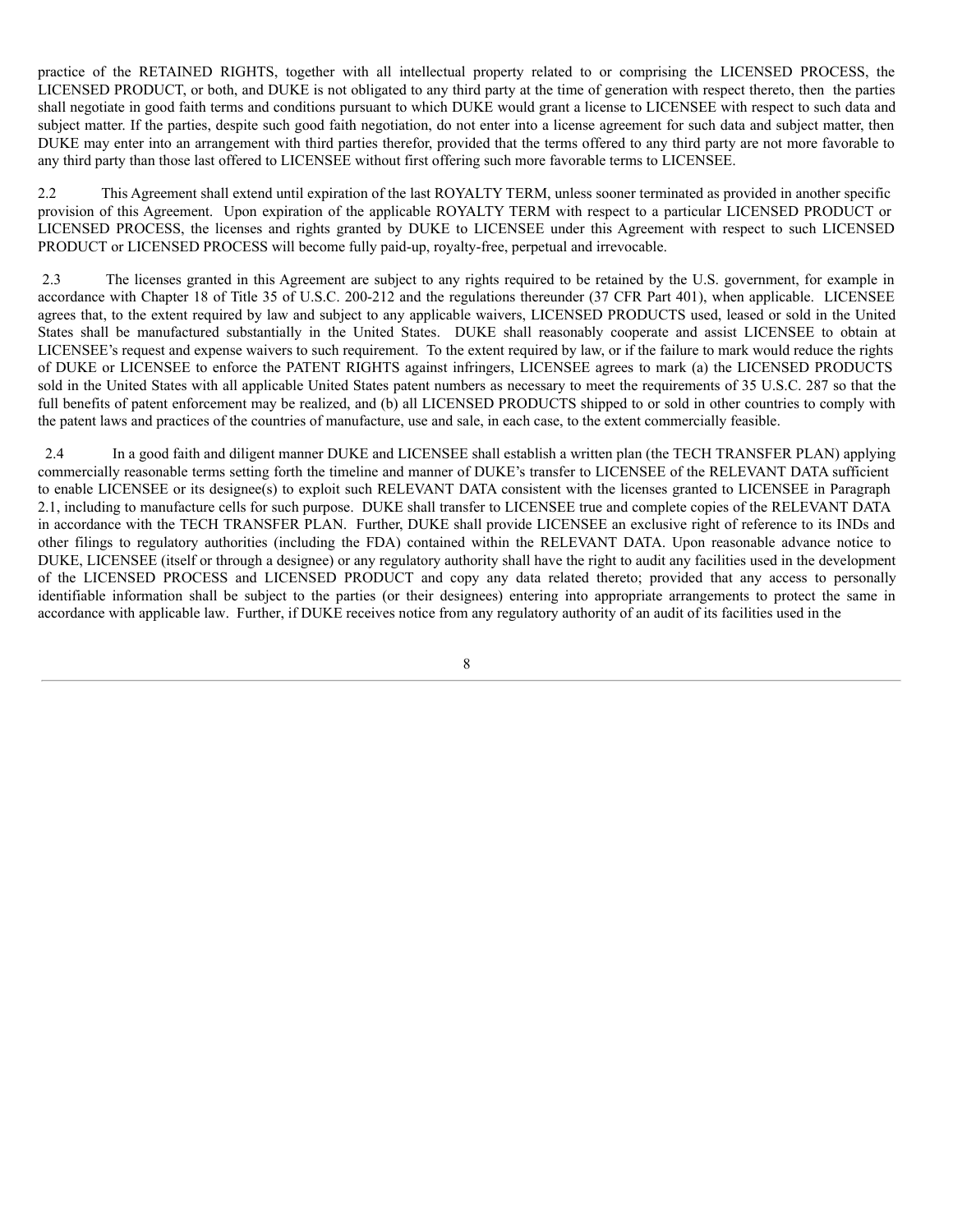development of the LICENSED PROCESS or LICENSED PRODUCT, DUKE shall so notify LICENSEE, reasonably cooperate with LICENSEE in preparing for such audit and, to the extent permissible under applicable law, allow LICENSEE to be present during such audit. It is understood that LICENSEE will reimburse DUKE for its associated costs associated with fulfilling DUKE's obligations relate d to the TECH TRANSFER PLAN to be negotiated and established under a separate agreement.

2.5 Upon LICENSEE's request, DUKE agrees to promptly negotiate in good faith and enter into with LICENSEE a written agreement on commercially reasonable terms providing for the supply of cells manufactured using the LICENSED PROCESS in such quantities as LICENSEE requests and DUKE can reasonably manufacture to exercise LICENSEE's rights under the LICENSED RIGHTS (the "MANUFACTURING AND SUPPLY AGREEMENT"). DUKE shall supply such cells to LICENSEE pursuant to the MANUFACTURING AND SUPPLY AGREEMENT. It is understood that LICENSEE would reimburse DUKE's costs for the supply of such cells to LICENSEE pursuant to the MANUFACTURING AND SUPPLY AGREEMENT.

2.6 If within five (5) years of the EFFECTIVE DATE LICENSEE identifies additional RELEVANT DATA, DUKE agrees to use good faith efforts to promptly make available the same to LICENSEE or its designee.

# ARTICLE 3 -CONSIDERATION

3.1 LICENSEE shall pay the following to DUKE:

(a) A License Issue Fee equal to Twelve Million Dollars (\$12,000,000), of which Five Million Dollars (\$5,000,000) will be paid within fourteen (14) days of the EFFECTIVE DATE, Five Million Dollars (\$5,000,000) will be paid on the first anniversary of the EFFECTIVE DATE, and Two Million Dollars (\$2,000,000) will be paid on the second anniversary of the EFFECTIVE DATE. The License Issue Fee is non-refundable and non-creditable. If LICENSEE terminates this Agreement prior to the second anniversary of the EFFECTIVE DATE, LICENSEE will pay DUKE the balance of the License Issue Fee within thirty (30) days of the effective date of termination and receipt of invoice therefor.

# (b) During the ROYALTY TERM, Running Royalties equal to the amounts set forth in the table below:

| <b>LICENSED PROCESS*</b>                                               | <b>LICENSED PRODUCT*</b>                                |  |
|------------------------------------------------------------------------|---------------------------------------------------------|--|
| 7% of annual NET SALES < \$75M                                         |                                                         |  |
| 10% of annual NET SALES $\geq$ \$75M and up to \$200M                  | 7.5% of annual NET SALES                                |  |
| 12.5% of annual NET SALES $\geq$ \$200M                                |                                                         |  |
| *Royalties shall be reduced to 75% of the above rates after expiration | *Royalty reduced to 2.5% after expiration of all PATENT |  |
| of all PATENT RIGHTS covering the applicable LICENSED                  | RIGHTS covering the applicable LICENSED PRODUCT but     |  |
| PROCESS but prior to expiration of the ROYALTY TERM.                   | prior to expiration of the ROYALTY TERM.                |  |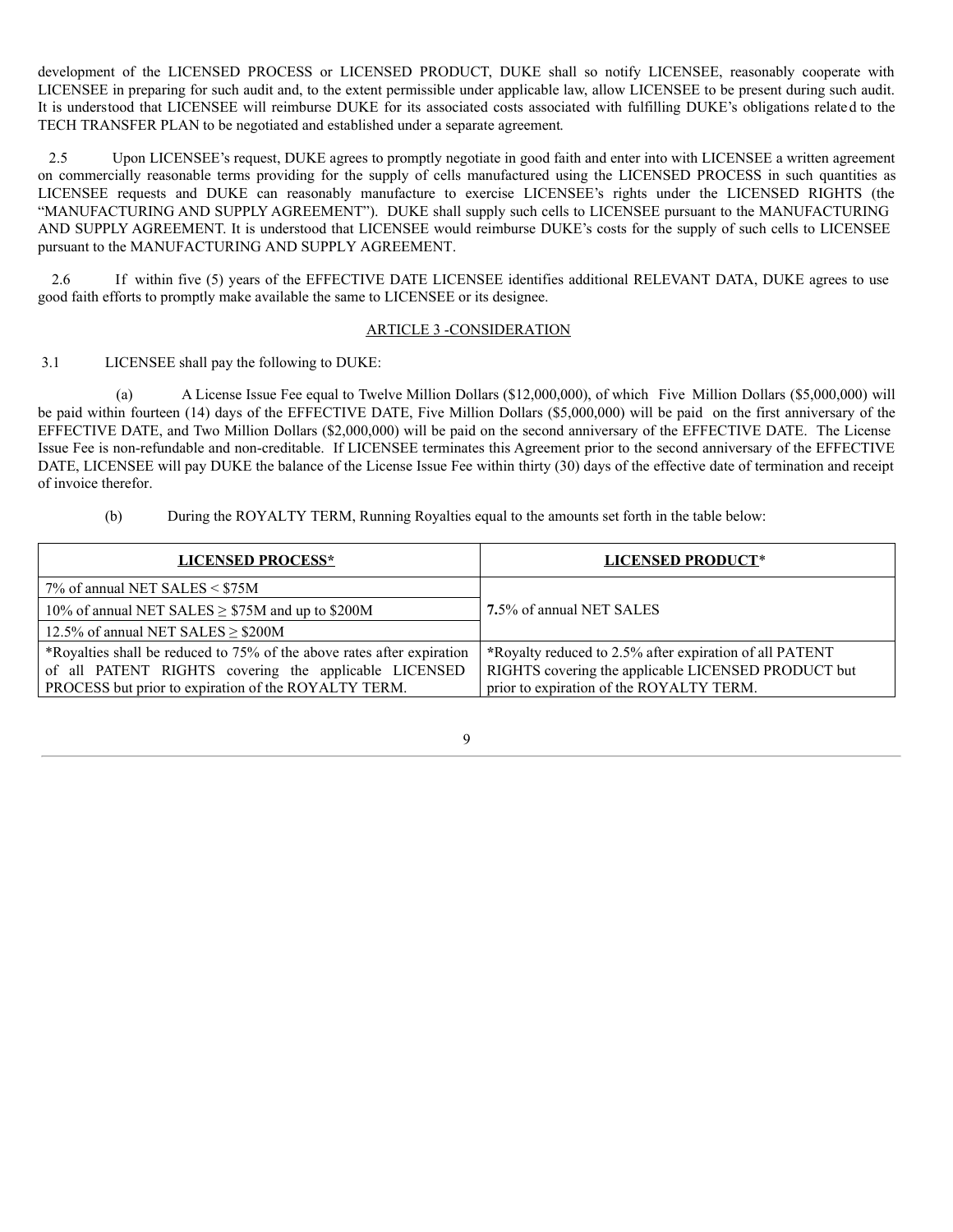If, in the performance of a LICENSED PROCESS, a LICENSED PRODUCT is administered by LICENSEE or its AFFILIATES, the NET SALES of such LICENSED PROCESS shall be in addition to the use or administration of such LICENSED PRODUCT. For purposes of calculating royalties for the use or administration of a LICENSED PRODUCT by LICENSEE or its AFFILIATES in the performance of said LICENSED PROCESS, the use or administration of such LICENSED PRODUCT shall constitute a third-party SALE of such LICENSED PRODUCT. NET SALES with respect to such LICENSED PRODUCT in such an instance shall be calculated using the average selling price of like quantities of LICENSED PRODUCTS sold in the United States during the reporting period in which such LICENSED PRODUCT was used or administered in the performance of such LICENSED PROCESS.

If LICENSEE, its AFFILIATE or a SUBLICENSEE is obligated or reasonably determines it necessary to pay consideration to any third party that holds a patent(s) or other intellectual property right with respect to a LICENSED PRODUCT or LICENSED PROCESS, then LICENSEE shall be entitled to deduct fifty percent (50%) of such consideration paid to such third party from the royalties payable to DUKE. However, in no event shall the royalty payable to DUKE be reduced to less than fifty percent (50%) of the royalty that would otherwise be payable hereunder. LICENSEE shall provide DUKE with a copy of any agreement with a third party that triggers the royalty reduction, provided that LICENSEE may redact from such copy any provisions LICENSEE considers confidential or proprietary that are not necessary to verify the accuracy of such deductions. When LICENSEE finalizes the formulation of any LICENSED PRODUCT during the product development cycle, LICENSEE shall promptly inform DUKE of any third party patent rights required for the LICENSED PRODUCT and the applicable royalty rates therefore. In addition, should LICENSEE subsequently determine that any additional third party patent rights are required, LICENSEE shall promptly inform DUKE.

(c) "Sublicensing Fees" means any revenue actually received by LICENSEE from a SUBLICENSEE less taxes (other than income taxes) paid or payable on such revenue, in the form of cash or securities, not based on SALES of LICENSED PRODUCT or LICENSED PROCESS by LICENSEE or SUBLICENSEES (or a designee) and in consideration for a grant of rights under the LICENSED RIGHTS (e.g., license issue fees, maintenance or annual minimum fees, milestone payments), excluding: (i) amounts paid by such SUBLICENSEE as bona fide reimbursement for costs incurred with respect to the applicable sublicense agreement; (ii) bona fide loans (unless and until forgiven); (iii) amounts paid for supplies of product or other tangible materials; (iv) amounts paid for securities sold to such SUBLICENSEE at fair market value provided that any such amounts paid in excess of fair market value shall be deemed Sublicensing Fees; (v) running royalties (including any amounts paid based upon sales or profits from the SALES of a LICENSED PRODUCT or LICENSED PROCESS); and (vi) amounts received in connection with a merger, consolidation or sale of substantially all of the business or assets of LICENSEE or any of its AFFILIATES. LICENSEE shall pay DUKE a share equal to thirty-five percent (35%) of such Sublicensing Fees within sixty (60) days of each sublicense agreement entered into with a SUBLICENSEE.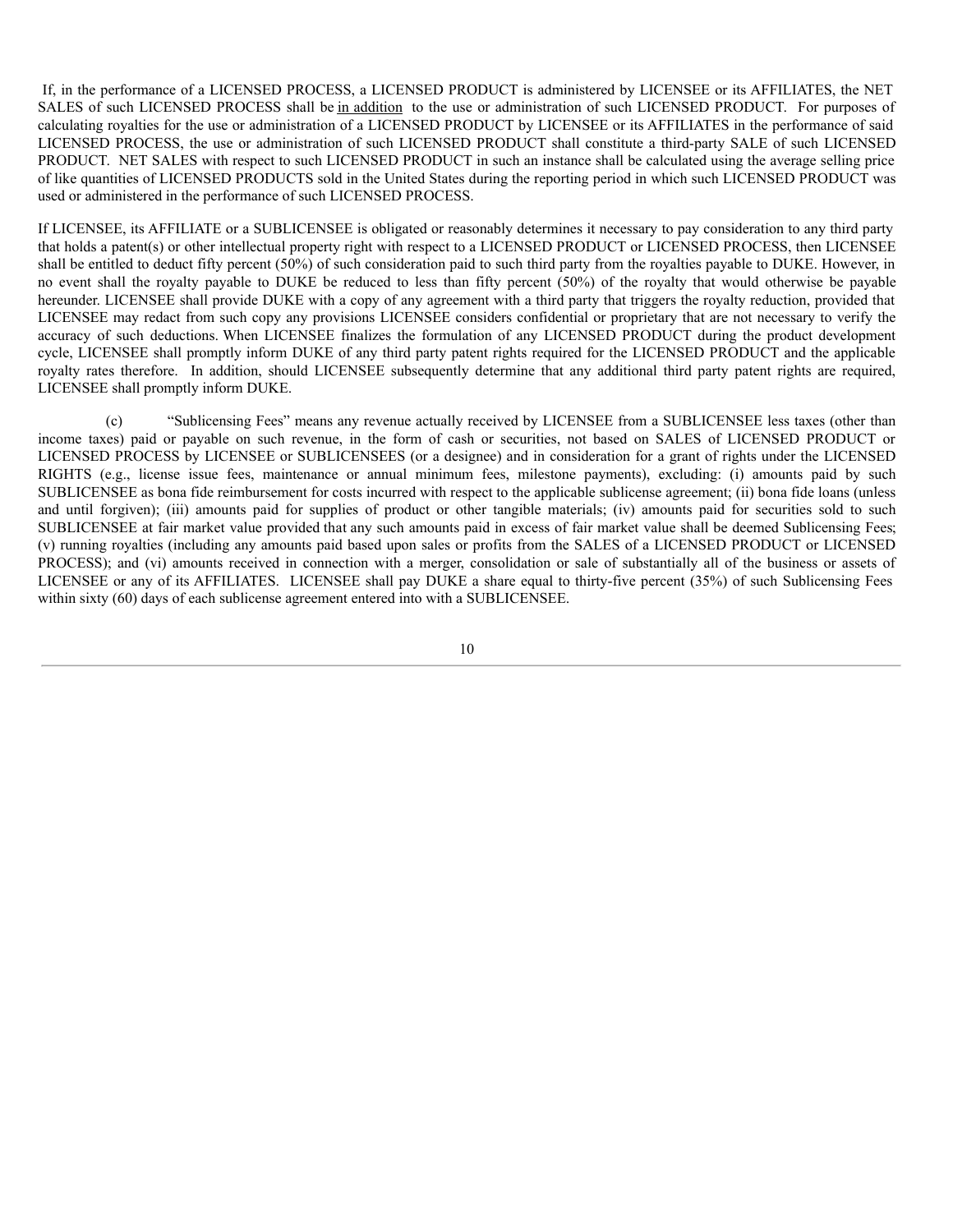To the extent Sublicensing Fees represents an unallocated combined payment for both a sublicense under the PATENT RIGHTS as well as other intellectual property, undertakings or subject matter, the Sublicensing Fees from such sublicensing arrangement shall be reasonably allocated by mutual agreement of the parties between such PATENT RIGHTS and such other intellectual property, undertakings or subject matter, based on their relative value. If the parties do not agree as to the amount of Sublicensing Fees in a particular case, then, upon written notice by either party to the other, such dispute may be submitted for resolution pursuant to Article 16 below. Neither party shall be deemed in breach of this Agreement by reason of a failure to agree on such amount (or with respect to LICENSEE, to pay the disputed amount); provided in the case of LICENSEE, that it has paid the undisputed portion of such Sublicensing Fees and, following resolution pursuant to Article 14 promptly pays any amount determined to be due thereunder.

(d) In addition to payment of ongoing patent expenses pursuant to Article 7 hereof, LICENSEE shall reimburse DUKE for expenses incurred by DUKE for filing and prosecution of PATENT RIGHTS as of the EFFECTIVE DATE ("Past Patent Expenses") within thirty (30) days of receipt of invoice therefor.

(e) Minimum Annual Royalties. Beginning on the second anniversary of the EFFECTIVE DATE ("Year 2," and each subsequent year, "Year 3," "Year 4," "Year 5," etc.), Minimum Annual Royalties are due for each such calendar year on each following January 31. Minimum Annual Royalties shall be credited against Running Royalties due on NET SALES made during the calendar year for which the Minimum Annual Royalties apply. Minimum Annual Royalties paid in excess of running royalties shall be creditable to amounts due for future years. The Minimum Annual Royalties are:

- (1) Year 2: \$500,000;
- (2) Year 3: \$1.0M;
- (3) Year 4: \$2.5M; and
- (4) Year 5 and in each year thereafter during the term of this Agreement: \$5.0M.

(f) Milestone payments are due within thirty (30) days of the first achievement of the corresponding milestone set forth below by or under authority of LICENSEE. Milestone fees are non-refundable and non-creditable.

Financial Milestone Payments:

(1) Two Million Dollars (\$2,000,000) upon initiation of the first Phase III clinical trial for an indication other than Autism Spectrum Disorder, for a LICENSED PRODUCT comprising cord tissue derived MSC.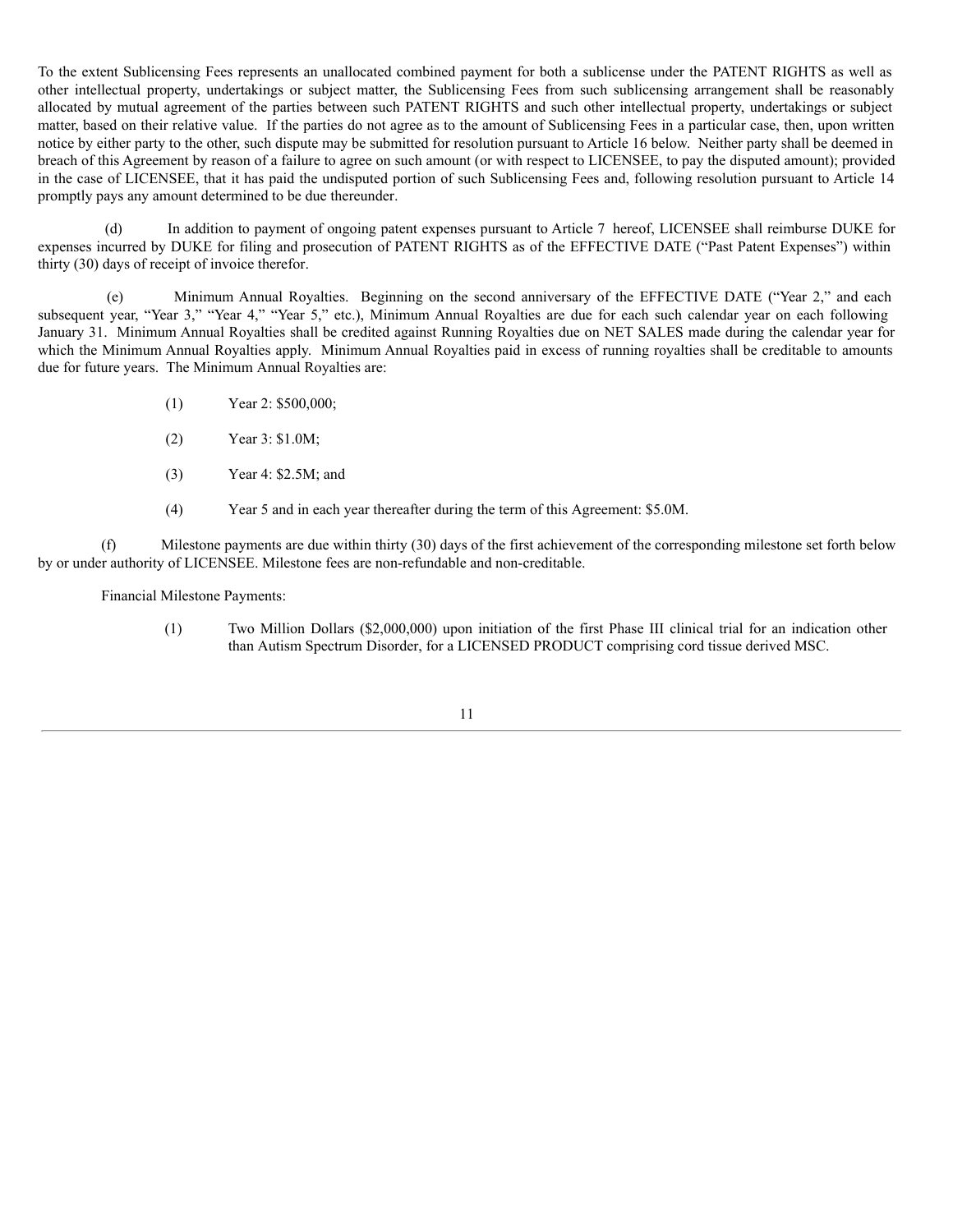Equity Milestone Payments , pursuant to the terms of the Equity Transfer Agreement attached to this Agreement as Appendix A, a number of shares of LICENSEE's common stock equal to the corresponding percentage of LICENSEE's fully-diluted equity ownership outstanding as of the EFFECTIVE DATE as follows:

- (1) 5.0% upon execution of this Agreement
- (2) 2.5% upon cumulative NET SALES of LICENSED PRODUCT and LICENSED PROCESS of Ten Million Dollars (\$ 10,000,000)\*
- (3) 2.5% upon cumulative NET SALES of LICENSED PRODUCT and LICENSED PROCESS of Seventy-Five Million Dollars (\$ 75,000,000)\*
- (4) 2.5% at each of the following market cap of LICENSEE (based on a rolling 30-day average closing market cap) triggers:
	- o Equal to or greater than Three Hundred Million Dollars (\$300,000,000), provided such trigger occurs within eighteen (18) months of the EFFECTIVE DATA
	- o Equal to or greater than Five Hundred Million Dollars (\$500,000,000), provided such trigger occurs within twenty-four (24) months of the EFFECTIVE DATE

If all or substantially all of LICENSEE's securities are sold or acquired by a non-AFFILIATE third party (such event, a "Change of Control") prior to the completion of all of the above Equity Milestone Payments, LICENSEE shall, in lieu of Equity Milestone Payment #4, issue to DUKE the following Change of Control equity payments pursuant to the terms of the Equity Transfer Agreement, as follows: (x) 2.5% of the fully-diluted ownership of LICENSEE if such Change of Control occurs within eighteen (18) months of the EFFECTIVE DATE and acquisition price of LICENSEE's total equity at the closing of the Change of Control is at least \$300,000,000 or (y) 5.0% of the fully-diluted ownership of LICENSEE if such Change of Control occurs within twenty-four (24) months of the EFFECTIVE DATE and the acquisition price of LICENSEE's total equity at the closing of the Change of Control is equal to or greater than \$500,000,000. If Equity Milestone Payments #2 and #3 above have not yet been achieved and paid before the Change of Control, LICENSEE will require the successor entity to be responsible for paying the equity milestone consideration to DUKE within thirty (30) days after the achievement of each of the Equity Milestones #2 and/or #3 as a condition of the Change in Control; however, the successor entity may instead pay DUKE the remaining Equity Milestone Payments within thirty (30) days of the Change in Control in an amount of cash calculated using the specified number of LICENSEE shares and share price at the time of the Change of Control.

For purposes of the foregoing, common stock means fully-paid, unregistered common stock of the LICENSEE and the percentages are based on the fully diluted common stock immediately prior to the applicable issuance.

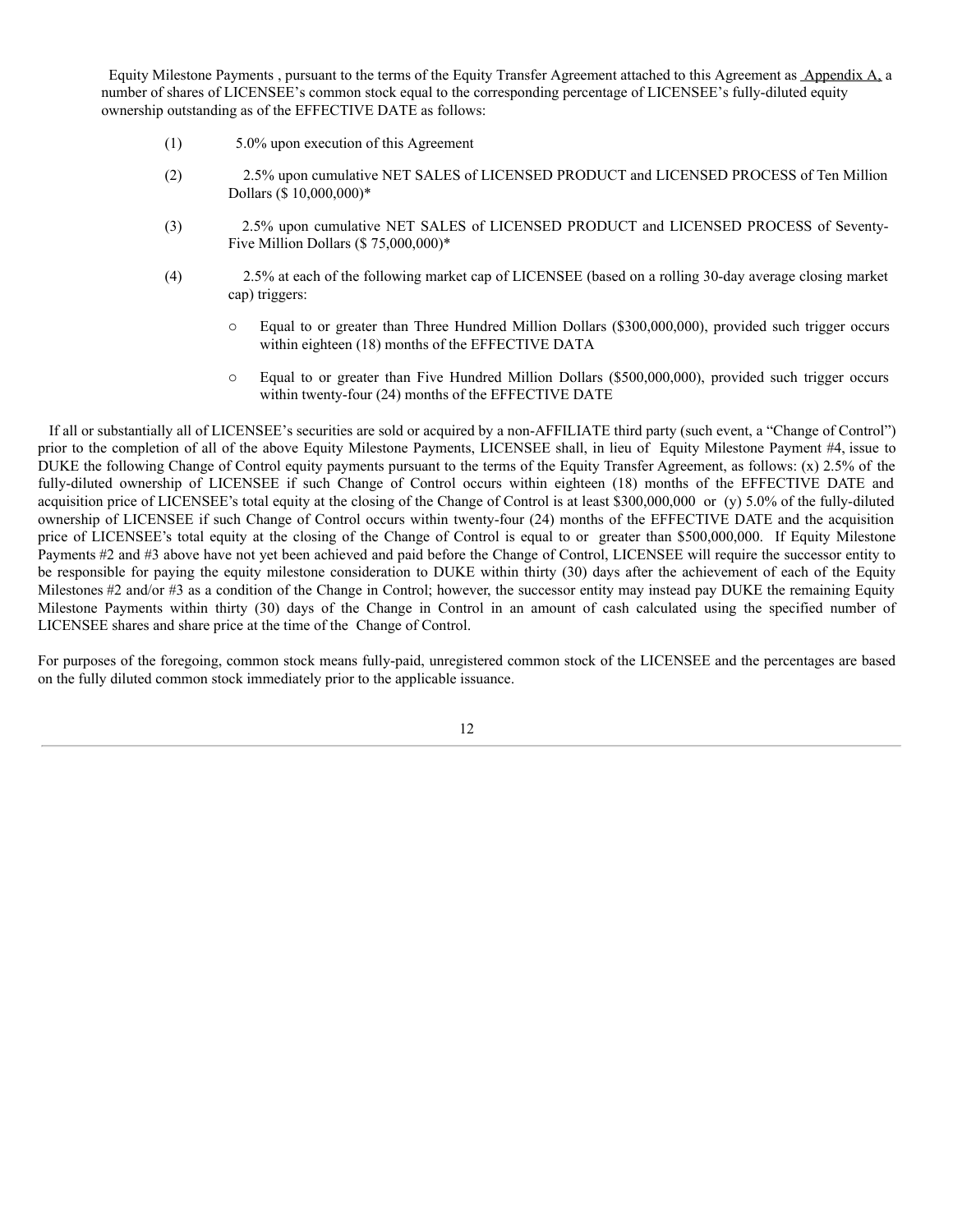3.2 If LICENSEE takes part in the formation of a SPINOUT for purposes of exploiting the license granted to LICENSEE, LICENSEE shall cause the SPINOUT to transfer to DUKE by the later of (a) sixty (60) days after a sublicense to the PATENT RIGHTS becomes effective between LICENSEE and the SPINOUT, or (b) the SPINOUT is first capitalized with at least \$5 million by a Third Party investor(s), equity commensurate to the percentage held by DUKE in LICENSEE at the time of such SPINOUT. The equity received by DUKE in the SPINOUT shall be of the same type (e.g., class of stock) received by LICENSEE under the relevant sublicense transaction. If the SPINOUT is a corporation, then the parties agree that LICENSEE, or the SPINOUT, shall make such transfer of equity pursuant to, and subject to the terms of, an agreement substantially in the form of an Equity Transfer Agreement as attached in Appendix A. If the SPINOUT is of another legal form, then the parties shall negotiate in good faith as to the terms of the transfer of equity. In the event of a SPINOUT and for the purposes of Paragraph 3.1, LICENSEE will remain responsible for any remaining Equity Milestone Payments and will include SPINOUT's full market value in LICENSEE's market cap.

In the event of the occurrence of the applicable milestone event, DUKE will consider, and if agreed, will accept payment in cash of the amount of money equivalent to the closing value of the corresponding equity on the last trading day of the quarter during which such event occurred.

3.3 LICENSEE is not obligated to pay multiple royalties with respect to a SALE of a particular LICENSED PRODUCT or LICENSED PROCESS if any LICENSED PRODUCT or LICENSED PROCESS is covered by more than one VALID CLAIM of PATENT RIGHTS or the same LICENSED PRODUCT or LICENSED PROCESS is covered by a VALID CLAIM in two or more countries.

3.4 All payments due to DUKE under this Agreement shall be made payable to "Duke University." Payments drawn directly on a U.S. bank may be made by either check to the address in Article ARTICLE 12 - or by wire transfer. Any payment drawn on a foreign bank or foreign branch of a U.S. bank shall be made only by wire transfer. Wire transfers shall be made in accordance with the following or any other instructions as may be specified by DUKE by advanced written notice. If payments are made by wire, the wiring instructions below must be followed.

| Bank:  | Wells Fargo Bank, N.A.                                                    |
|--------|---------------------------------------------------------------------------|
|        | 420 Montgomery Street                                                     |
|        | San Francisco, CA 94101. USA                                              |
| ABA #: | 121000248 (Domestic wires only)                                           |
|        | Swift Code: WFBIUS6S (Foreign wires only)                                 |
|        | Beneficiary: Duke University Concentration Account                        |
|        | Account #: 202374-0253053                                                 |
|        | Attention: Office of Licensing & Ventures, 919-681-7583* FILE NUMBER:4719 |
| Email: | agreements-olv@duke.edu                                                   |

All payments due to DUKE under this Agreement must be paid in United States Dollars in Durham, North Carolina, or at such place as DUKE may reasonably designate consistent with the laws and regulations controlling in any foreign country. If any currency conversion is required in connection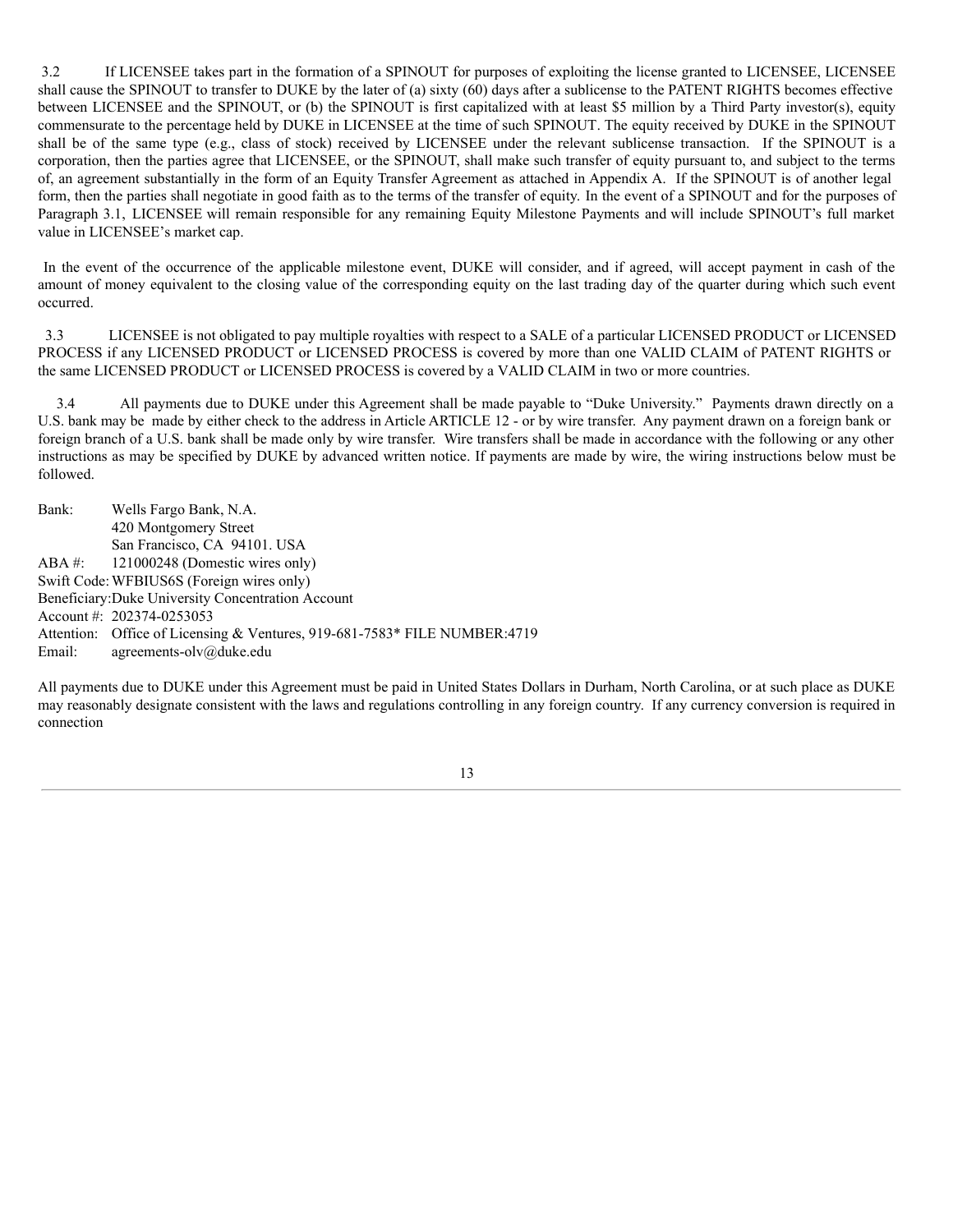with such payments due, such conversion must be made by using the exchange rate prevailing at Wells Fargo Bank (N.A.) (or its successor, as the case may be) on the last business day of the reporting period to which such payments relate.

3.5 Royalty payments due pursuant to Paragraph 3.1(b) shall be made on a semi-annual basis with submission of the reports required by Article 3. All amounts due under this Agreement, including amounts due for the payment of patent expenses, shall, if overdue, be subject to a charge of interest compounded monthly until payment, at a per annum rate of three percent (3%) above the prime rate in effect at the JP Morgan Chase Bank, N.A. or its successor bank on the due date (or at the highest allowed rate if a lower rate is required by law). The payment of such interest shall not foreclose DUKE from exercising any other rights it may have resulting from any late payment. LICENSEE shall reimburse DUKE for the costs, including reasonable attorney fees, for expenses paid in order to collect any amounts overdue more than 120 days.

3.6 Except as otherwise set forth in this Agreement, all payments and fees, including all milestone fees, made under this Agreement are and shall be non-refundable and non-creditable. DUKE shall have no obligation whatsoever to pay, return, credit, or refund any amounts paid hereunder, except as may be specifically provided herein. By way of example only, notwithstanding the deductions permitted to NET SALES, DUKE shall have no obligation to pay any amounts to LICENSEE even if such deductions should result in a negative amount for NET SALES in any given ROYALTY PERIOD.

3.7 Should LICENSEE be required under any law or regulation of any government entity or authority to withhold or deduct any portion of the payments on royalties due to DUKE, then the sum payable to DUKE shall be increased by the amount necessary to yield to DUKE an amount equal to the sum it would have received had no withholdings or deductions been made. DUKE shall cooperate reasonably with LICENSEE in the event LICENSEE elects to assert, at its own expense, any exemption from any such tax or deduction.

# ARTICLE 4 -REPORTS

4.1 Until the FIRST COMMERCIAL SALE, by July 31 of each year LICENSEE shall provide to DUKE a written annual report that includes reports on progress with respect to LICENSED PRODUCTS and LICENSED PROCESSES since the prior annual report and general future plans regarding: research and development, REGULATORY APPROVALS, manufacturing, sublicensing, marketing and SALES, in each case, with respect to LICENSED PRODUCTS and LICENSED PROCESSES. Further, LICENSEE shall specifically report to DUKE the FIRST COMMERCIAL SALE within thirty days thereof, and identify the LICENSED PRODUCT or LICENSED PROCESS subject of the FIRST COMMERCIAL SALE.

4.2 After the FIRST COMMERCIAL SALE, LICENSEE shall provide semi-annual reports to DUKE during the ROYALTY TERM for such LICENSED PRODUCT or LICENSED PROCESS. Specifically, by each such July 31 and January 31 (i.e., within one month after each ROYALTY PERIOD closes, including the close of the ROYALTY PERIOD immediately following any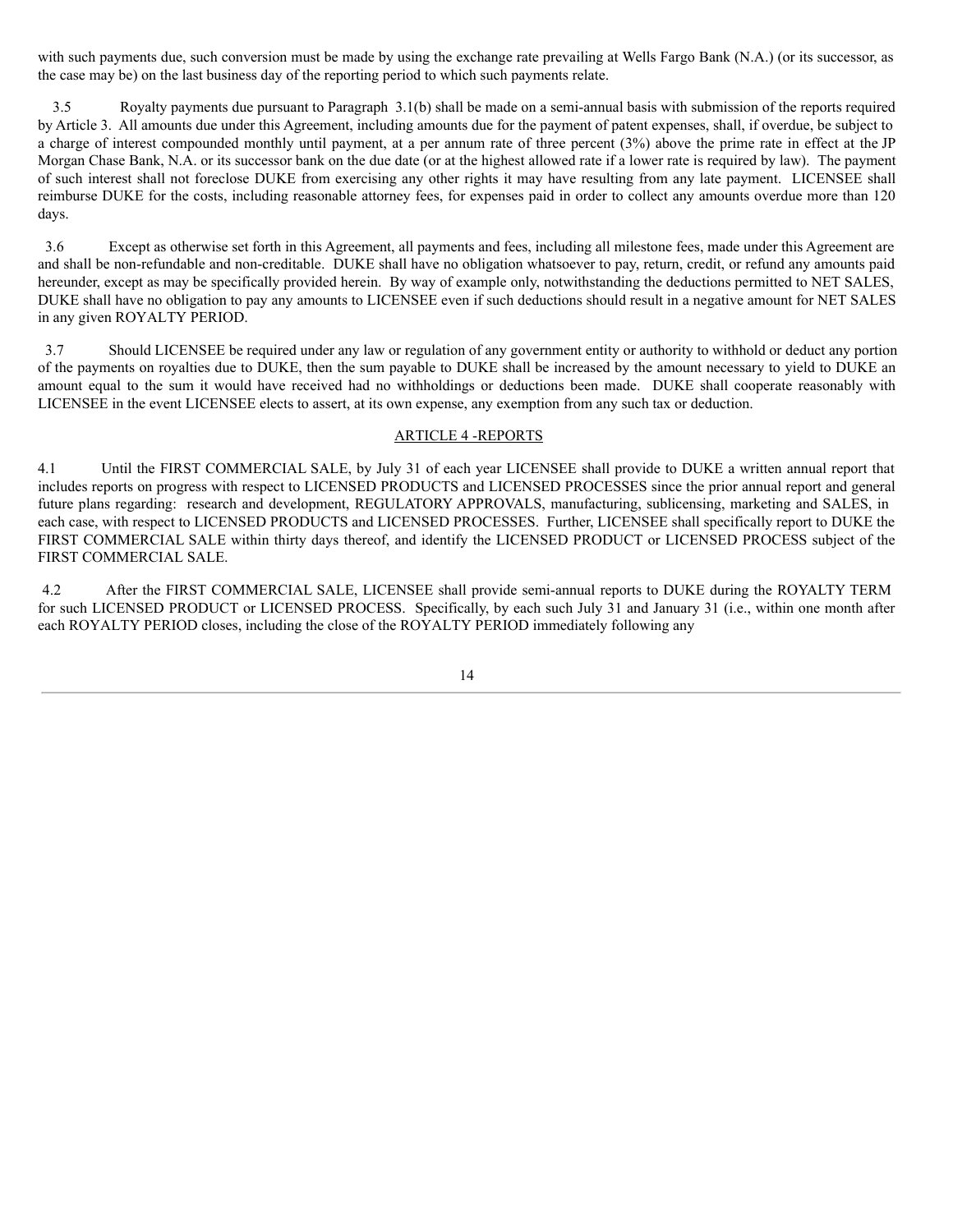termination of this Agreement), LICENSEE shall report to DUKE for the applicable ROYALTY PERIOD:

(a) number of LICENSED PRODUCTS and LICENSED PROCESSES SOLD, by LICENSEE, its AFFILIATES and each SUBLICENSEE.

(b) NET SALES, excluding the deductions provided therefor, of LICENSED PRODUCTS and LICENSED PROCESSES SOLD by LICENSEE, its AFFILIATES and all SUBLICENSEES.

(c) aggregate deductions applicable as provided in the definition for NET SALES above.

(d) Sublicensing Fees due on payments from SUBLICENSEES under Paragraph 3.1 above, including supporting figures.

(e) foreign currency conversion rate and calculations (if applicable) and total royalties due.

(f) each milestone under Article ARTICLE 3 - or Article ARTICLE 5 - having a deadline during the ROYALTY PERIOD, and a specific identification of whether or not it was achieved.

for each sublicense to a SUBLICENSEE or amendment thereto completed in the particular ROYALTY PERIOD: names, addresses, and U.S.P.T.O. Entity Status (as discussed in Paragraph 8.1) of such SUBLICENSEE; the date of each such agreement and amendment; the territory of the sublicense; the scope of the sublicense; and the nature, timing and amounts of all fees, royalties to be paid thereunder.

(h) progress on research and development, REGULATORY APPROVALS, manufacturing, sublicensing, marketing and SALES, and general plans for the future, in each case, with respect to LICENSED PRODUCTS and LICENSED PROCESSES.

(i) the date of FIRST COMMERCIAL SALE of LICENSED PRODUCTS in each country or of LICENSED PROCESSES.

LICENSEE shall include in each such report the amount of all payments due to DUKE hereunder, and the various calculations used to arrive at those amounts, including the quantity, description (nomenclature and type designation as described in Paragraph 4.3 below), country of manufacture and country of SALE of LICENSED PRODUCTS and LICENSED PROCESSES sold in the applicable ROYALTY PERIOD.

If no payment is due, LICENSEE shall so report to DUKE that no payment is due. Failure to provide reports as required under this Article 4 shall be a material breach of this Agreement subject to the provisions of Paragraph 11.2 below. LICENSEE agrees to reasonably cooperate with DUKE regarding any questions it may have relating to the information in reports. LICENSEE agrees to reasonably cooperate with DUKE regarding any questions it may have relating to the information in reports.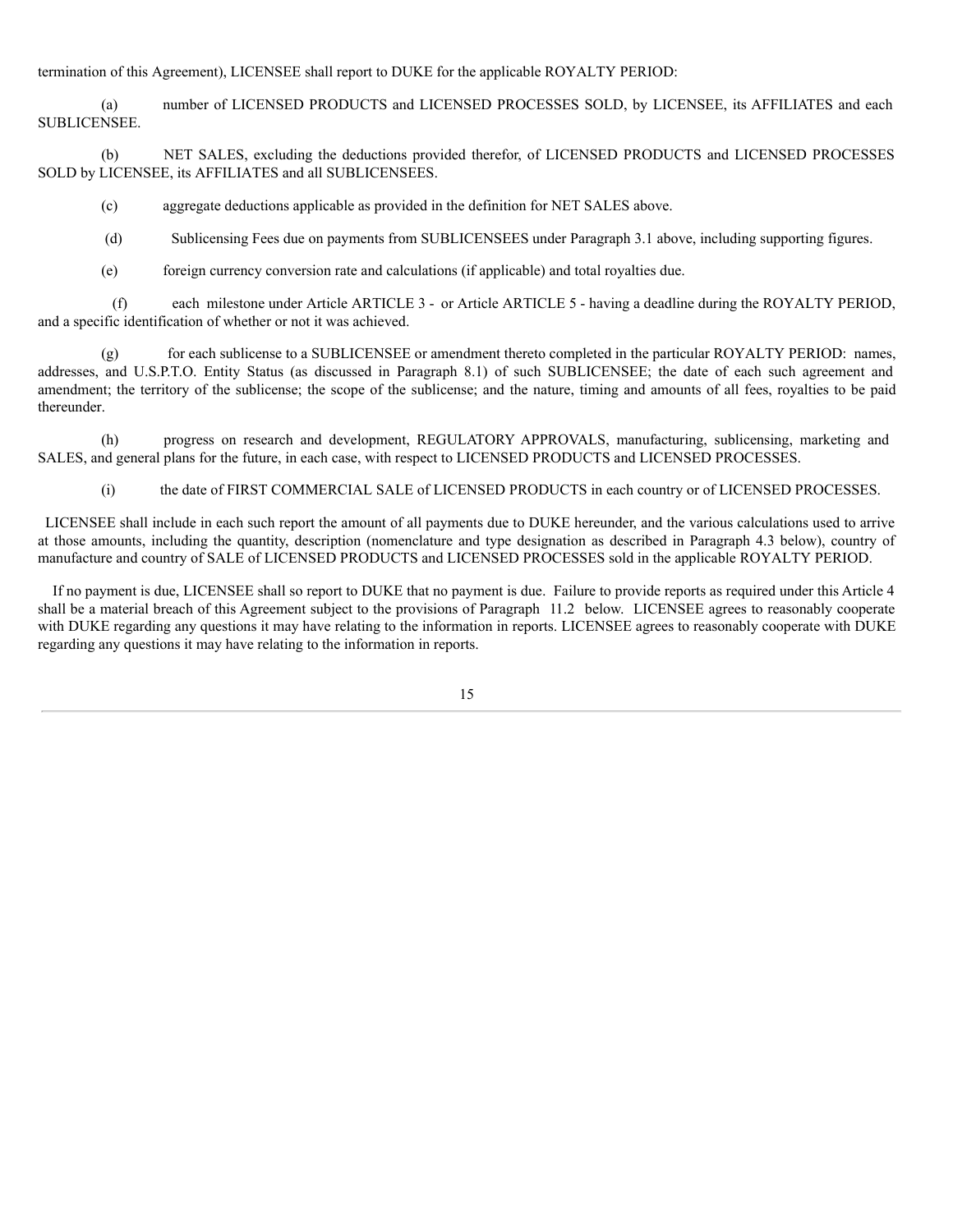4.3 LICENSEE shall promptly establish and consistently employ a system of specific nomenclature and type designations for LICENSED PRODUCTS and LICENSED PROCESSES to permit identification and segregation of various types where necessary, and shall use commercially reasonable efforts to coordinate with SUBLICENSEES the use of nomenclature and type designations.

4.4 LICENSEE shall keep, and shall require its AFFILIATES and SUBLICENSEES to keep, true and accurate records containing data reasonably required for the computation and verification of payments due under this Agreement. LICENSEE and its AFFILIATES shall use reasonable efforts to require all SUBLICENSEES to: (a) open such records for inspection upon reasonable advance notice during business hours, and no more than once per calendar year, by an independent certified accountant selected by DUKE and reasonably acceptable to LICENSEE or such AFFILIATE or SUBLICENSEE, for the purpose of verifying the amount of payments due hereunder, and shall provide reasonably requested information to DUKE to facilitate such inspection; and (b) retain such records for three (3) years from date of origination. Such audits may not be conducted for any calendar year ending more than thirty-six (36) months prior to the date of such request, or be repeated for any particular audited period. If LICENSEE is unable to obtain from any SUBLICENSEE a right for DUKE to audit the books of account and records of such SUBLICENSEE, LICENSEE shall obtain the right to inspect and audit such SUBLICENSEE's books and records for itself and shall exercise such audit rights on behalf of and at the expense of DUKE upon DUKE's written request and disclose the results of any such audit to DUKE.

The terms of this Article shall survive any termination of this Agreement. DUKE is responsible for all expenses of such inspection, except that if any such inspection reveals an underpayment greater than five percent of royalties and other amounts due DUKE for the audited period, then LICENSEE shall pay the reasonable fees, and documented expenses actually charged by the accounting firm for such inspection and the amount of the underpayment and interest (calculated in accordance with Paragraph 0 ) to DUKE within thirty (30) days of receipt by LICENSEE of the final audit report and associated invoice. In the event any such audit establishes that amounts were overpaid by LICENSEE during such period, the amount of such overpayment shall be credited against future amounts owed by LICENSEE to DUKE. DUKE shall treat all financial information subject to review under this Article ARTICLE 4 - as Confidential Information of LICENSEE, and shall cause its accountant to retain all such financial information in confidence.

#### ARTICLE 5 - DILIGENCE

5.1 LICENSEE shall use commercially reasonable efforts to, directly or, in whole or in part, through one or more of its AFFILIATES, SUBLICENSEES or other third parties, develop (including to file for and obtain REGULATORY APPROVAL for) and, following receipt of REGULATORY APPROVAL therefor, to commercialize one or more LICENSED PRODUCTS or LICENSED PROCESSES within the LICENSED TERRITORY. As between the parties and except as provided in the MANUFACTURING AND SUPPLY AGREEMENT , LICENSEE (itself or through a designee) has the sole and exclusive right and responsibility to prepare, file, obtain and retain any and all REGULATORY APPROVALS required to manufacture and/or sell LICENSED PRODUCTS and/or use LICENSED PROCESSES for all relevant activities of LICENSEE and SUBLICENSEES. If the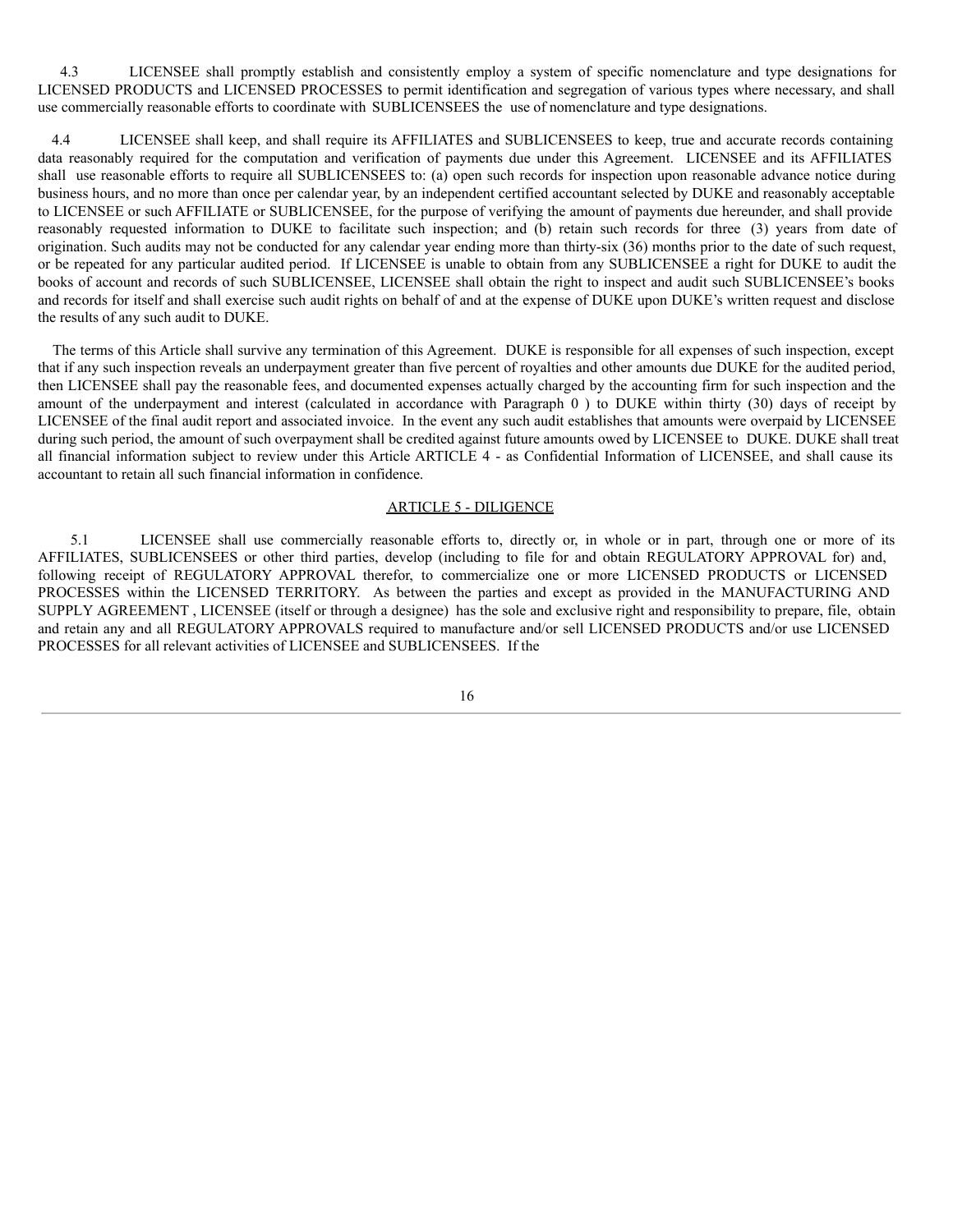commercialization of multiple LICENSED PRODUCTS or LICENSED PROCESSES is commercially reasonable, then the requirements of this paragraph shall apply to all such LICENSED PRODUCTS and/or LICENSED PROCESSES. In determining commercial reasonableness, LICENSEE may consider all relevant factors including cost of development, likelihood of obtaining necessary REGULATORY APPROVALS, size of market, availability and enforceability of market exclusivity (whether by patent or otherwise), available pricing, profit margin and likelihood of gray-market goods. Further, for the sake of clarity, after receipt of REGULATORY APPROVAL therefor in a jurisdiction, LICENSEE must make commercially reasonable amounts or levels of LICENSED PRODUCTS and/or LICENSED PROCESSES available for purchase by third parties in the country of such REGULATORY APPROVAL.

5.2 Without limiting Paragraph 5.1 , LICENSEE agrees through one or more of its AFFILIATES, SUBLICENSEES or other third parties, to reach the following commercialization and research and development milestones for the LICENSED PRODUCTS and LICENSED PROCESSES (together the "MILESTONES") by the following dates:

# **DUOC Milestones**

| <b>Diligence Milestone</b><br>Demonstration of a viable clinical and manufacturing plan for<br>Cryopreserved DUOC-01 (phase II ready) | Due Date<br>12 months after EFFECTIVE DATE                                           |
|---------------------------------------------------------------------------------------------------------------------------------------|--------------------------------------------------------------------------------------|
| FPI phase II clinical trial for a neurodegenerative or neurological<br>injury                                                         | Within 1 year after successful phase I trial                                         |
| File an IND for a phase III registration trial                                                                                        | Within 1 year after successful phase II trial                                        |
| FPI on a phase III registration trial                                                                                                 | Within 6 months of FDA clearance                                                     |
| Submit BLA<br>First Sale of Licensed Product                                                                                          | Within 18 months after successful phase III trial<br>Within 3 months of FDA approval |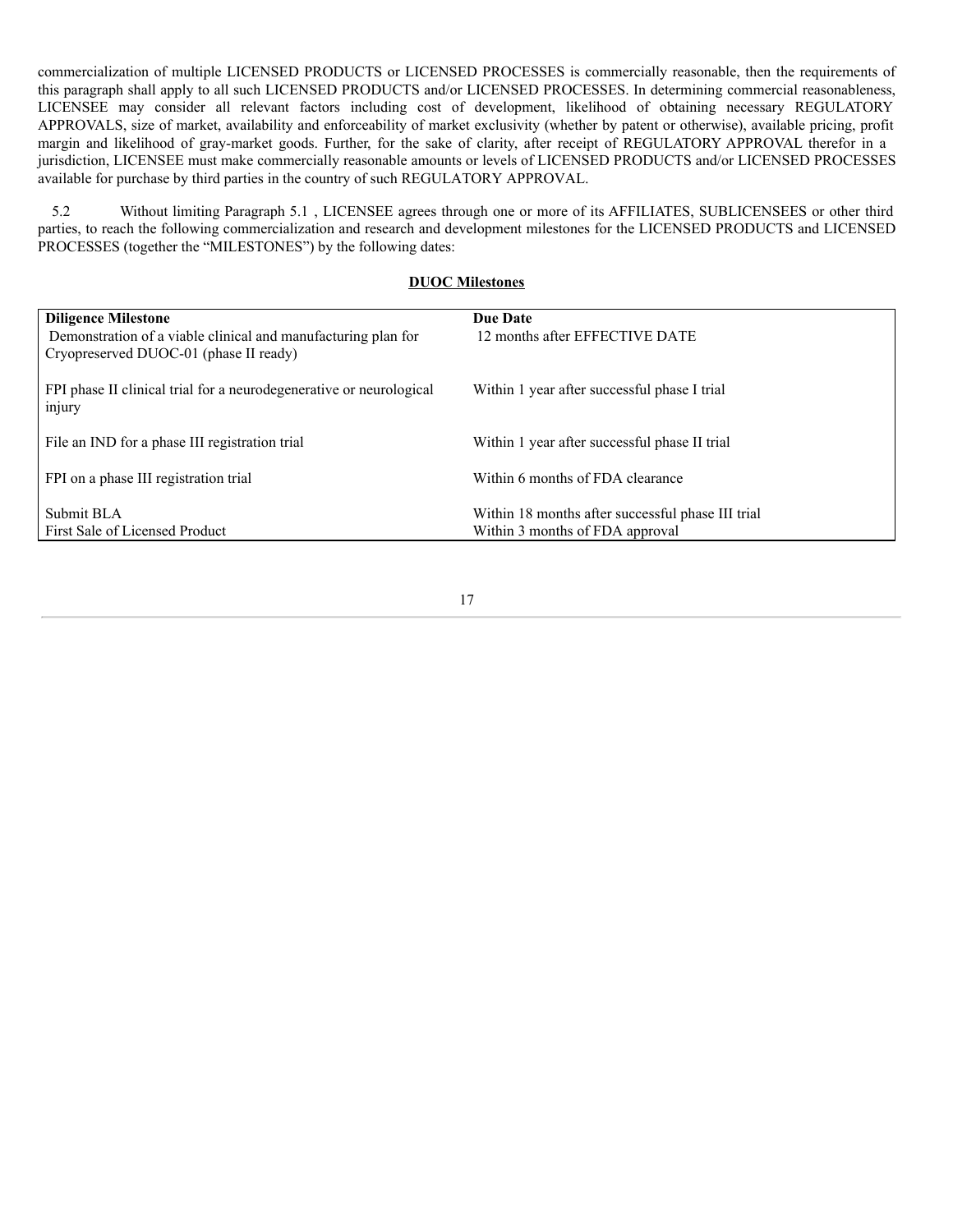### <span id="page-59-0"></span>**ctMSC Milestones**

| <b>Diligence Milestone</b><br>Provide a plan for the manufacture of LICENSED PRODUCT to<br>achieve FDA submission | Due Date<br>Within 12 months of the EFFECTIVE DATE |
|-------------------------------------------------------------------------------------------------------------------|----------------------------------------------------|
| File IND for Phase III registration for ASD treatment                                                             | Within one year after a phase II success in ASD    |
| Submit a plan for alternative indication upon phase II failure in<br>ASD                                          | Within 6 months after ASD phase II failure         |
| FPI for phase III ASD registration                                                                                | Within 6 months of FDA clearance                   |
| FPI for phase II for alternative indication                                                                       | Within 12 months after ASD phase II failure        |
| Submit BLA for ASD                                                                                                | Within 18 months of successful Phase III trial     |
| Submit BLA for alternative indication                                                                             | Within 18 months after successful Phase III        |

5.3 LICENSEE must achieve each MILESTONE on or before the deadline dates indicated. LICENSEE shall notify DUKE within thirty (30) days after each such deadline as to whether or not such MILESTONE was met. If LICENSEE fails to meet any MILESTONE under this Article by the date of any MILESTONE deadline, DUKE may terminate this Agreement, solely with respect to the LICENSED PRODUCT or LICENSED PROCESS for which the MILESTONE deadline was missed, in accordance with Paragraph 11.2 , unless LICENSEE achieves the MILESTONE prior to the effective date of such termination . Notwithstanding anything to the contrary herein, the parties acknowledge and agree that LICENSEE's ability to meet its MILESTONES under Paragraph 5.2 is in some instances contingent upon DUKE meeting its obligations under this Agreement, including with respect to the RELEVANT DATA, TECH TRANSFER PLAN and the MANUFACTURING AND SUPPLY AGREEMENT. If, despite using commercially reasonable efforts, LICENSEE is unable to meet any of the MILESTONES, DUKE will grant to LICENSEE one time during the term of this License Agreement, upon LICENSEE's request, a twelve (12)-month extension of time to meet the missed MILESTONE.

5.4 If DUKE receives from an adequately capitalized and experienced third party a bona fide offer to license and commercialize a particular LICENSED PRODUCT or LICENSED PROCESS in the LICENSED FIELD OF USE in the LICENSED TERRITORY ("Third-Party Product"), then DUKE shall refer such offer to LICENSEE. In the event that: (a) LICENSEE, directly or through an AFFILIATE or SUBLICENSEE, has not established or begun a product or business development program for such Third-Party Product, (b) LICENSEE, its AFFILIATES and SUBLICENSEES are unable or unwilling to do so, and (c) such proposed development and commercialization by such third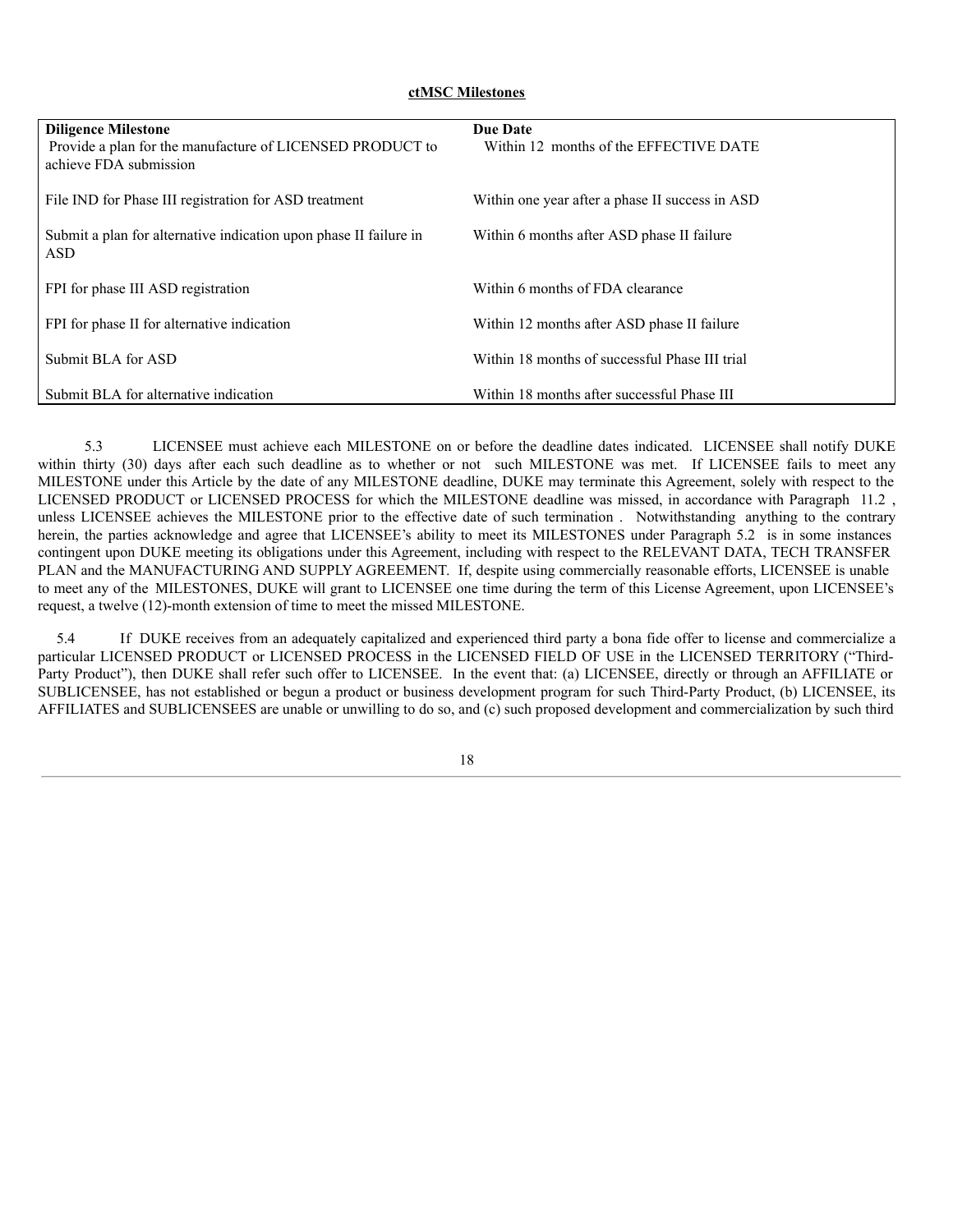party is not competitive with or otherwise commercially detrimental to LICENSEE's or its AFFILIATE's or SUBLICENSEE's current or prospective LICENSED PRODUCTS or LICENSED PROCESSES and LICENSEE notifies DUKE that it does not want to commercialize or sublicense that Third-Party Product, LICENSEE will negotiate a grant of rights to said third party to commercialize that Third-Party Product for a period of up to one hundred eighty (180) days after receipt of DUKE's referral. If LICENSEE does want to develop or commercialize that Third-Party Product, LICENSEE will provide DUKE with a commercialization plan and timeline ("Plan") for that Third-Party Product and that Plan will be added by amendment to the License as part of the commercial milestones described below under Commercialization. For the purposes of this Agreement, sublicensing rights to a third party will be considered commercialization.

### ARTICLE 6 -SUBLICENSING

6.1 LICENSEE shall notify DUKE in writing of every sublicense agreement with a SUBLICENSEE and each amendment thereto within thirty days after their execution, and indicate the name of the SUBLICENSEE, the territory of the sublicense, the scope of the sublicense, and the nature, timing and amounts of all fees and royalties to be paid thereunder, and whether or not the SUBLICENSEE has greater or fewer than 500 employees. Upon request, LICENSEE shall provide DUKE with a copy of such sublicense agreements , which may be redacted to the extent the terms thereof are not necessary to determine compliance with this Agreement.

6.2 LICENSEE shall not receive from SUBLICENSEES anything of value other than cash payments in consideration for any sublicense under this Agreement, without the express prior written permission of DUKE, not to be unreasonably withheld, conditioned or delayed; provided that for purposes of the foregoing, diligence, data and regulatory, intellectual property assignment or licenses, audit rights and other similar contractual obligations shall not be "of value." LICENSEE shall require that all sublicenses granted to a SUBLICENSEE: (a) be consistent with the terms and conditions of this Agreement; (b) contain the SUBLICENSEE'S acknowledgment of the disclaimer of warranty and limitation on DUKE's liability, as provided by Article ARTICLE 9 - below; and (c) contain provisions under which the SUBLICENSEE accepts duties at least equivalent to those accepted by the LICENSEE in the following Paragraphs: 4.4 (duty to keep records), 10.1 (duty to defend, hold harmless, and indemnify DUKE), 10.3 (duty to maintain insurance), 2.3 (duty to properly mark LICENSED PRODUCTS with patent notices), and 15.5 (duty to restrict the use of DUKE's name).

6.3 Upon termination of this Agreement, any sublicenses granted by LICENSEE under the LICENSED RIGHTS shall survive if the relevant SUBLICENSEE agrees in writing to be bound by the terms of this Agreement as such terms apply to such SUBLICENSEE (in which event, such SUBLICENSEE will be deemed a direct licensee of DUKE); provided that any such SUBLICENSEE shall only be responsible for any payments that become due as a result solely of such SUBLICENSEE's activities after the effective date of termination of this Agreement. For the avoidance of doubt, SUBLICENSEES who agree to be bound by the terms of this Agreement pursuant to this Paragraph 6.3 will not be responsible for any milestone payments already paid by LICENSEE prior to the effective date of termination, nor any milestone payments that may accrue as a result of the activities of any other SUBLICENSEE after the effective date of any such termination of this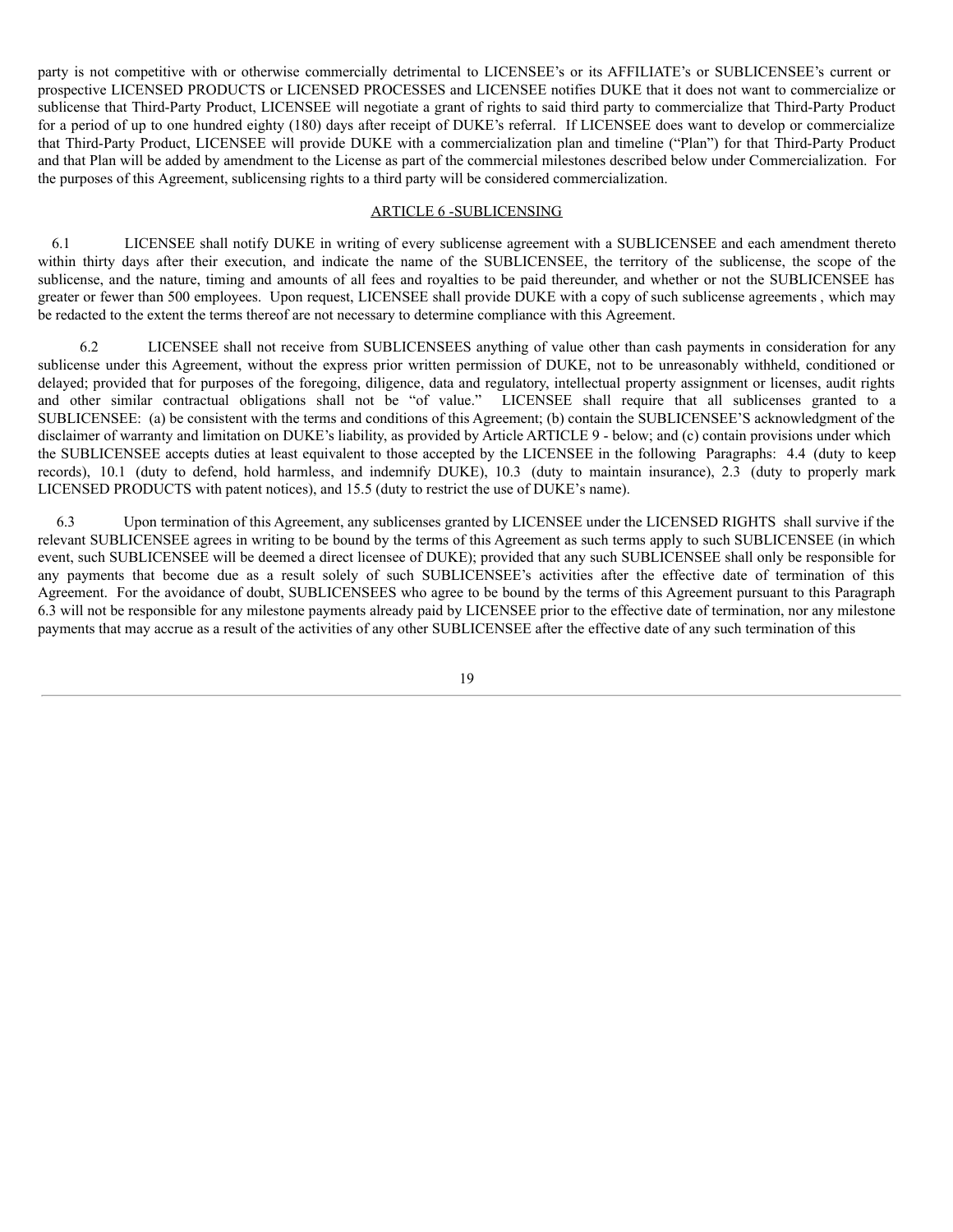Agreement. Any sublicense executed by LICENSEE must contain language sufficient to implement this Paragraph 6.3.

# ARTICLE 7 -PATENT APPLICATIONS AND MAINTENANCE

7.1 DUKE shall have the right to control all aspects of filing, prosecuting, and maintaining, and shall diligently file, prosecute and maintain, all of the patents and patent applications that form the basis for the PATENT RIGHTS in the United States and each Designated Foreign Country (as defined below), including (a) administrative reexaminations and reviews, and (b) disputes (including litigation) regarding inventorship and derivation, and interferences; in each case of (a) and (b) using counsel reasonably acceptable to LICENSEE. LICENSEE shall fully cooperate with DUKE in activities relating to the filing, prosecuting and maintaining the PATENT RIGHTS. LICENSEE shall have the sole right and discretion whether to apply for and prosecute a patent term extension for patents included in the PATENT RIGHTS, and DUKE will provide any assistance reasonably requested by LICENSEE for such patent term extension. Notwithstanding the foregoing, DUKE will not undertake re-examinations, reissues, requests for patent term adjustments or extensions, or appeals unless the parties mutually agree to do so.

7.2 DUKE shall promptly notify LICENSEE of all information and provide documentation received or learned by DUKE relating to the filing, prosecution and maintenance of the PATENT RIGHTS, and shall allow LICENSEE (or its counsel) to review, comment, and advise upon such information or documentation prior to filing or submission of the same. DUKE will consider and incorporate such comments and advice in good faith. LICENSEE shall hold such information confidential and use the information provided by DUKE only as provided in Article ARTICLE 13 -.

7.3 With the exception of foreign filing fees as detailed below, LICENSEE shall reimburse DUKE for its pro-rata share (based on the number of licensees under the PATENT RIGHTS) of fees and costs relating to the activities described in this Article ARTICLE 7 - . Such reimbursement shall be made within thirty days of receipt of DUKE's invoice and shall be subject to the interest and other requirements specified in Article ARTICLE 3 - above. LICENSEE agrees that unless it fully complies with all Paragraphs in this Agreement relating to entity status, LICENSEE shall be obligated to reimburse DUKE for "Large Entity" patent fees.

7.4 LICENSEE must inform DUKE in writing of any foreign countries in which LICENSEE desires DUKE to file PATENT RIGHTS (each, a "Designated Foreign Country"), and this Agreement will be amended in writing to reflect those designations. LICENSEE will pay to DUKE one-half of its pro-rata share (based on the number of licensees under the PATENT RIGHTS) of the estimated foreign filing fees for each requested country at least thirty (30) days in advance of any filing. DUKE and/or its other licensees of the PATENT RIGHTS may elect to seek patent protection for PATENT RIGHTS in countries not so designated by LICENSEE, in which case DUKE shall notify LICENSEE of each such election. Within ten (10) business days after receipt of any such notice from DUKE, LICENSEE shall have the right to include any of the countries identified in such notice as Designated Foreign Countries by providing written notice of such election to DUKE. If LICENSEE does not elect to include one or more of the countries identified in such notice as a Designated Foreign Country with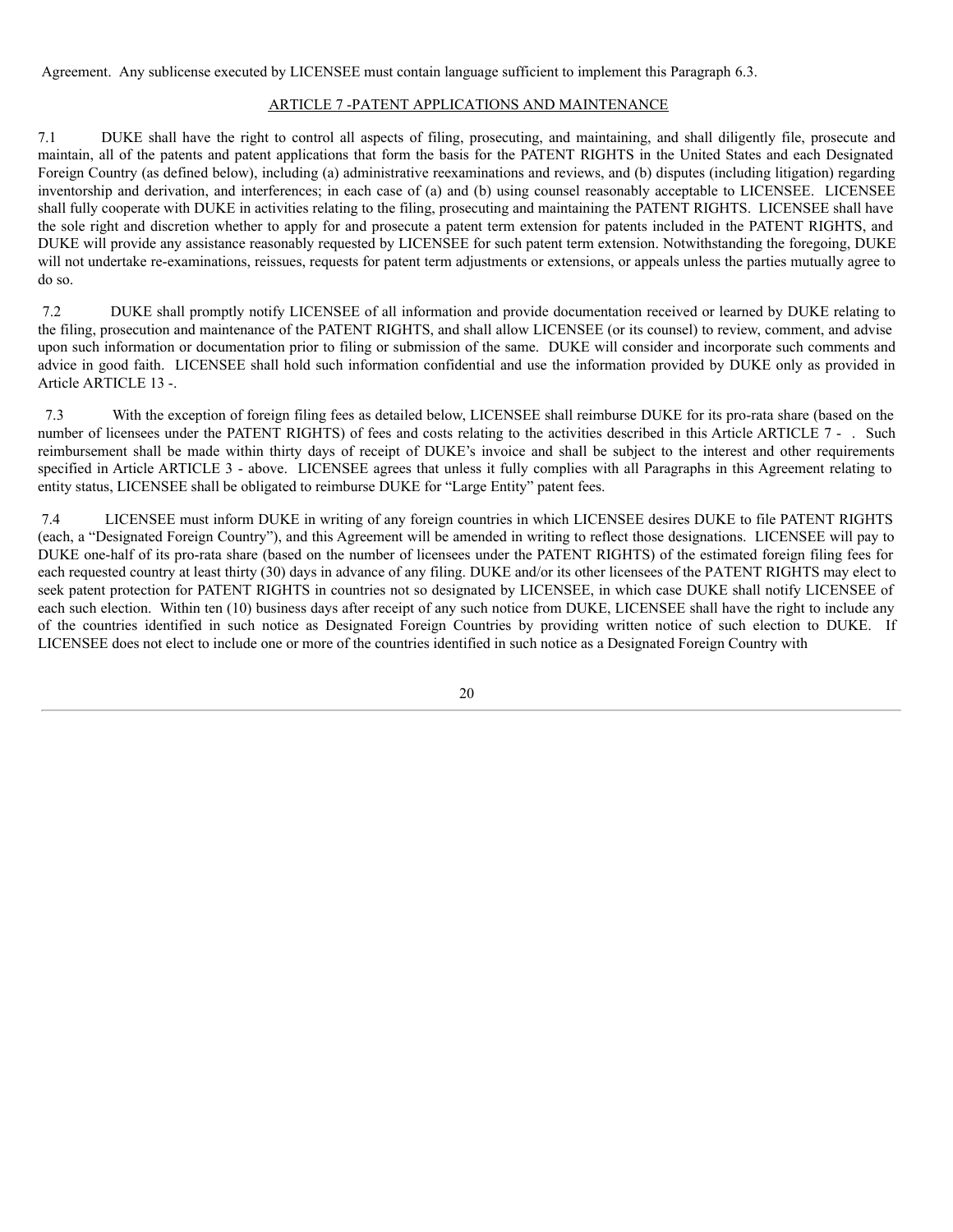respect to one or more of the PATENT RIGHTS, such other licensees of the PATENT RIGHTS are responsible for all expenses pertaining to the filing, prosecution and maintenance of such patent applications in such country(ies). In such instances, such patent applications will not be PATENT RIGHTS in such country( ies) (this Agreement shall be amended accordingly, if necessary), and LICENSEE forfeits all rights under this Agreement to such patent applications and any resulting patents in such country(ies ) (each, a "Released Patent"). Notwithstanding the foregoing, to the extent such Released Patent is in a minor market country, and LICENSEE notifies DUKE in writing that LICENSEE elects to retain rights with respect to such patent or patent application in such country, such patent or patent application shall continue to be within the PATENT RIGHTS in such country (unless and until LICENSEE elects to terminate its license to such patent or patent application in such country by further written notice to DUKE) but the license under Paragraph 2.1 above shall thereafter be non-exclusive with respect to such Released Patent in such country, and the royalties payable with respect to VALID CLAIMS of such Released Patent in such country shall be reduced by fifty percent (50%). For purposes of the preceding sentence, a "minor market country" means any country other than the United States, the United Kingdom, Japan, China, or a country within the European Union.

7.5 If LICENSEE provides DUKE with written notification that it will no longer support the filing, prosecution, or maintenance of a specified patent(s) and/or patent application(s) within the PATENT RIGHTS in one or more particular countries, then LICENSEE's responsibility for fees and costs related to the filing, prosecution, and maintenance of such subject PATENT RIGHTS in such countries will terminate sixty (60) days after DUKE's receipt of such written notification. At that time, such patents and/or patent applications in such countries will no longer be included in the PATENT RIGHTS (and this Agreement is deemed to be so amended accordingly), and LICENSEE surrenders all rights under this Agreement to such patents, patent applications, and any patent or patent applications arising therefrom in such countries.

7.6 LICENSEE shall notify DUKE promptly if, at any time during the term of this Agreement, LICENSEE, its Affiliates or any of its SUBLICENSEES does not qualify as a "small entity" as that term is defined under section 1.27, as amended, of the Consolidated Patent Rules of the United States Patent and Trademark Office.

7.7 In the event DUKE elects to abandon any patent or patent application within the PATENT RIGHTS, it shall notify LICENSEE at least sixty (60) days in advance of the next applicable deadline with the applicable patent office, in which case LICENSEE shall have the right (but not the obligation) to control the prosecution and maintenance of such patents and patent applications (including any patent issuing therefrom), at LICENSEE's expense.

### ARTICLE 8 -ENFORCEMENT

8.1 Each party shall promptly advise the other in writing of any known or suspected acts of potential infringement of the PATENT RIGHTS by a third party. LICENSEE, itself or through its designee, has the first right, but not the obligation, to police and control any legal proceeding subject to Paragraph 8.3 relating to infringement of the PATENT RIGHTS by third parties within the LICENSED TERRITORY and the LICENSED FIELD OF USE, including those prior to the EFFECTIVE DATE. LICENSEE shall not file any suit without (a) first performing a thorough,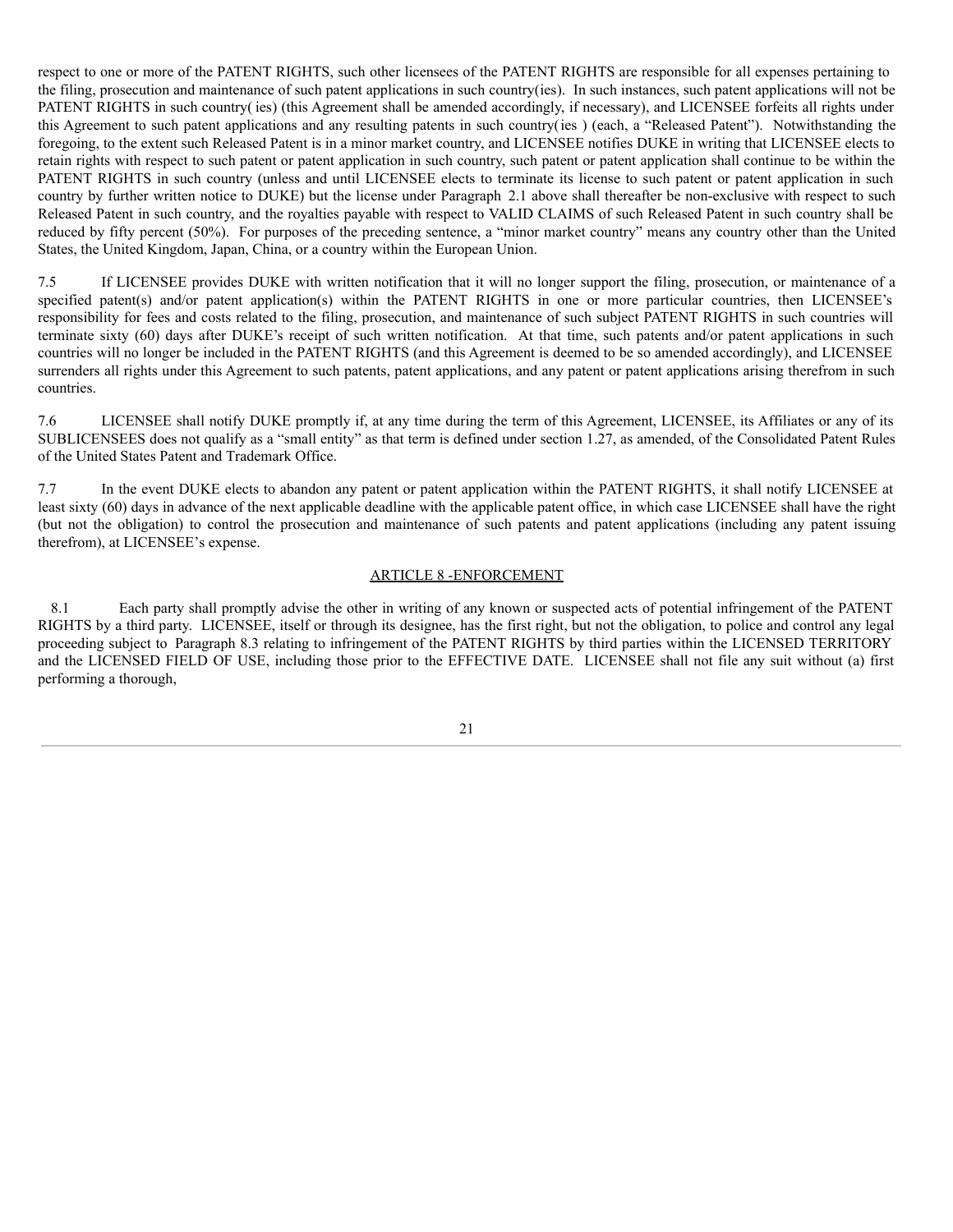diligent investigation of the merits of such suit, including with respect to the validity and enforceability of the PATENT RIGHTS; (b) there being reasonable legal and economic bases for doing so; and (c) notifying DUKE twenty days before any such filing to the extent practicable. This right to police includes filing, prosecuting, and settling all infringement actions with respect to the PATENT RIGHTS at its expense, except that LICENSEE shall make any such settlement only with the advice and consent of DUKE, not to be unreasonably withheld or delayed. LICENSEE has the right to file suit using counsel of its choosing, subject to DUKE's approval, which shall not be unreasonably withheld or delayed. LICENSEE may grant to third parties the right to enforce hereunder.

8.2 If LICENSEE has complied with Paragraph 8.1, DUKE shall provide reasonable assistance to LICENSEE with respect to such actions, including joining any such action as a nominal party, but only if LICENSEE promptly reimburses DUKE for documented, out-ofpocket expenses actually incurred in connection with any such assistance rendered at LICENSEE'S request or reasonably required by DUKE, including but not limited to expenses incurred in complying with discovery duties. DUKE retains the right to participate, with counsel of its own choosing and at its own expense, in any action under this Article.

8.3 DUKE and its employees have a vital interest in lawsuits relating to the validity and enforceability of the PATENT RIGHTS. If a third party files a suit, including as a counterclaim, alleging that any of the PATENT RIGHTS is invalid or unenforceable, then the parties shall jointly control the defense of such claim. Each party shall consult with the other with respect to the defense of such claim, and shall reasonably consider the other party's input. In furtherance of such joint control, at the onset of such claim and as reasonable during the pendency of any such claim, the parties shall meet and confer in good faith to set a plan for handling the defense thereof. The parties expect that in general (a) LICENSEE will have the right to lead daily activities, including but not limited to discovery, relating to the defense and (b) the parties would make joint filings. Notwithstanding, in the event that the parties cannot agree on how to proceed with respect to such claim, DUKE shall have the right to control the defense thereof on either a temporary or permanent basis . LICENSEE shall be responsible for the reasonable costs and fees associated with the activities under this Paragraph 8.3. The parties shall consider reasonable controls on costs and fees as part of an aforementioned meet and confer with respect to the handling of the defense. Notwithstanding, if a third party asserts jurisdiction for any such action solely as the result of acts of DUKE, then DUKE shall be responsible for such reasonable costs and fees.

8.4 If LICENSEE recovers damages in patent litigation or settlement thereof, the award shall be applied first to satisfy LICENSEE's and DUKE's reasonable expenses and legal fees for the litigation. The remaining balance shall be divided between the parties as follows: 35 % to DUKE and 65 % to LICENSEE. For the avoidance of doubt, Article ARTICLE 3 - shall control the division of revenues where a sublicense, covenant not to sue, or assignment of rights is granted to a SUBLICENSEE as part of a settlement of such lawsuit (including prospective rights).

# ARTICLE 9 -NO WARRANTIES; LIMITATION ON LIABILITY

9.1 DUKE represents and warrants that: (a) it is duly organized and validly existing under the laws of its jurisdiction of incorporation; (b) it has full corporate power and authority and has taken all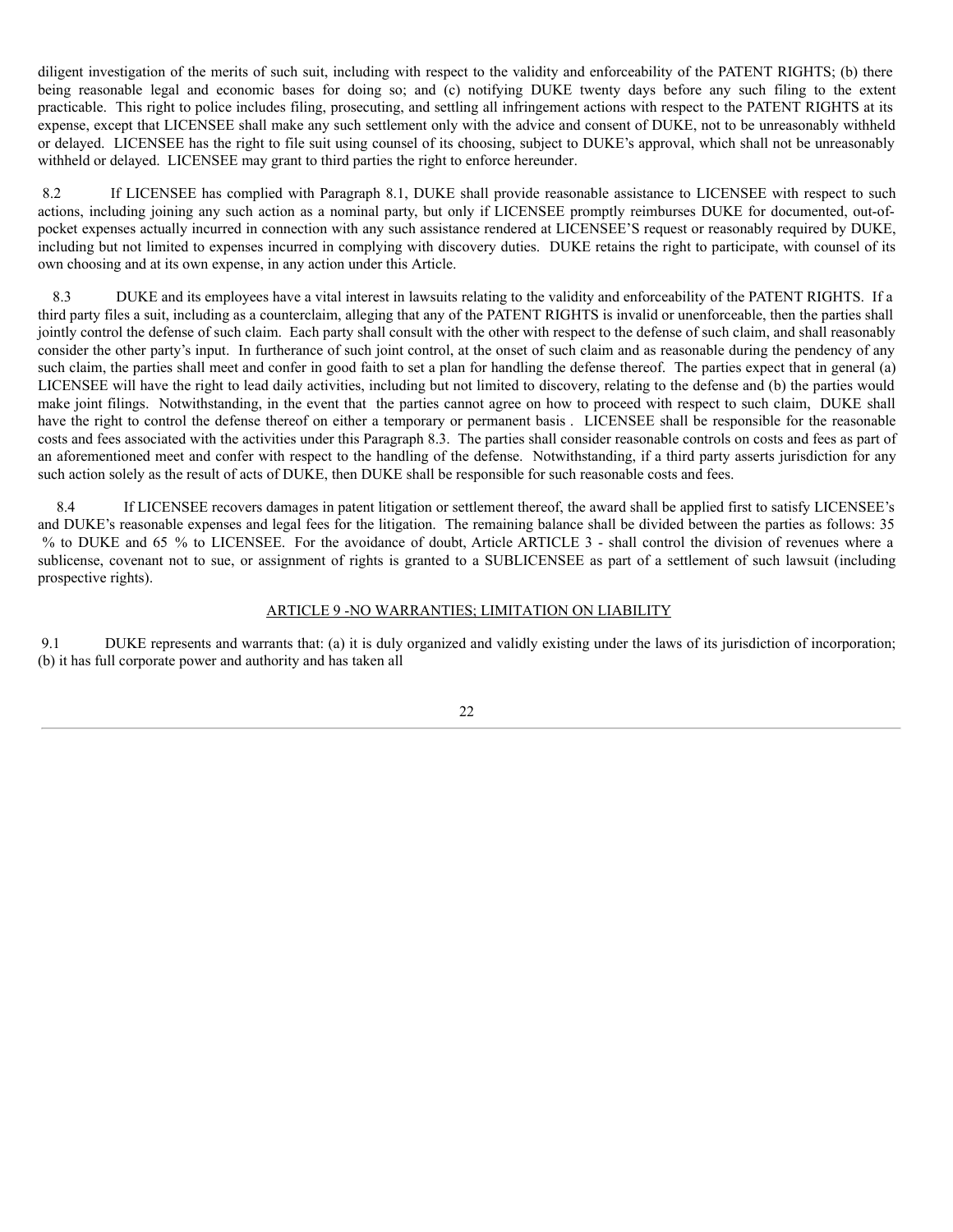corporate action necessary to enter into and perform this Agreement; (c) the execution and performance by it of its obligations hereunder will not constitute a breach of, or conflict with, its organizational documents nor any other agreement, court order, consent decree or other arrangement, whether written or oral, by which it is bound; and (d) to the knowledge of DUKE's Office of Licensing & Ventures as of the EFFECTIVE DATE, (i) DUKE has named the applicable inventors of the PATENT RIGHTS and has obtained valid and enforceable assignment agreements from each such inventor; (ii) DUKE has not granted any rights (of any kind) that conflict with such licenses and rights hereunder; and (iii) as of the EFFECTIVE DATE, DUKE has disclosed to LICENSEE all pending and threatened claims relating to the ownership of the PATENT RIGHTS. DUKE makes no representations or warranties that any claim within the PATENT RIGHTS is or will be held valid, patentable, or enforceable, or that the manufacture, importation, use, offer for SALE, SALE or other distribution of any LICENSED PRODUCTS or LICENSED PROCESSES will not infringe upon any patent or other rights.

9.2 EXCEPT AS EXPRESSLY SET FORTH HEREIN, **DUKE** MAKES NO REPRESENTATIONS, EXTENDS NO WARRANTIES OF ANY KIND, EITHER EXPRESS OR IMPLIED, INCLUDING BUT NOT LIMITED TO THE IMPLIED WARRANTIES OF MERCHANTABILITY OR FITNESS FOR A PARTICULAR PURPOSE, AND ASSUMES NO RESPONSIBILITIES WHATEVER WITH RESPECT TO DESIGN, DEVELOPMENT, MANUFACTURE, USE, **SALE** OR OTHER DISPOSITION BY **LICENSEE** OR **SUBLICENSEES** OF **LICENSED PRODUCTS** OR **LICENSED PROCESSES**. **LICENSEE** AND **SUBLICENSEES** ASSUME THE ENTIRE RISK AS TO PERFORMANCE OF **LICENSED PRODUCTS** AND **LICENSED PROCESSES**.

9.3 EXCEPT WITH RESPECT TO LICENSEE'S INDEMNIFICATION OBLIGATIONS PURSUANT TO SECTION 10.1, IN NO EVENT SHALL EITHER PARTY BE RESPONSIBLE OR LIABLE FOR ANY INDIRECT, SPECIAL, INCIDENTAL, OR CONSEQUENTIAL DAMAGES OR LOST PROFITS OR OTHER ECONOMIC LOSS OR DAMAGE WITH RESPECT TO LICENSED PRODUCTS, LICENSED PROCESSES, OR THE PATENT RIGHTS TO THE OTHER PARTY, ANY SUBLICENSEES OR ANY OTHER INDIVIDUAL OR ENTITY REGARDLESS OF LEGAL OR EQUITABLE THEORY.

9.4 LICENSEE shall not make any statements, representations or warranties whatsoever to any person or entity that are inconsistent with any disclaimer or limitation included in this Article ARTICLE 9 -.

### ARTICLE 10 -INDEMNITY; INSURANCE

10.1 LICENSEE shall defend, indemnify and hold harmless and shall require SUBLICENSEES to defend, indemnify and hold harmless DUKE for and against any and all claims, demands, damages, losses, and expenses of any nature (including attorneys' fees and other litigation expenses) arising from claims, suits, actions or proceedings brought against DUKE (including in connection with a suit under which DUKE is joined as a necessary party) (hereinafter "Claim"), resulting from, but not limited to, death, personal injury, illness, property damage, economic loss or products liability,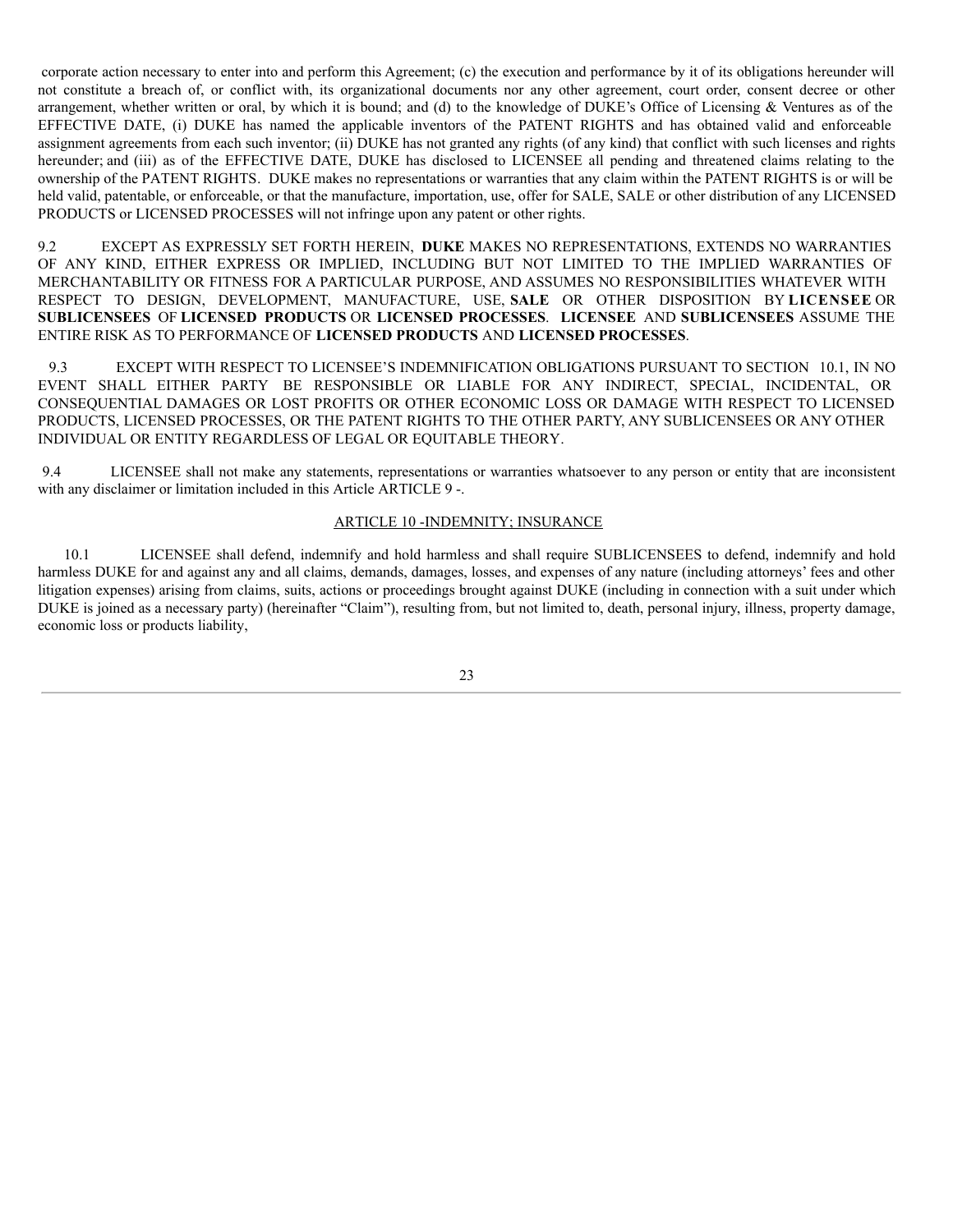including errors and omissions, arising from or in connection with, any of the following: (1) Any manufacture, use, SALE or other disposition by LICENSEE or SUBLICENSEES of LICENSED PRODUCTS or LICENSED PROCESSES; (2) The use by any person of LICENSED PRODUCTS made, used, sold or otherwise distributed by LICENSEE or SUBLICENSEES; (3) The exercise or practice by LICENSEE or SUBLICENSEES of the license granted to LICENSEE under the PATENT RIGHTS; and (4) any Claim of infringement and/or invalidity of any claim(s) of the PATENT RIGHTS ; except in each case to the extent arising from the gross negligence, willful misconduct or breach of this Agreement by DUKE as determined by a court of competent jurisdiction.

10.2 As a condition of DUKE's right to receive indemnification under Paragraph 10.1, DUKE will promptly provide LICENSEE with written notice of any Claim giving rise to an indemnification obligation hereunder, and LICENSEE will have the right to control the defense and settlement of any such Claim using counsel chosen by LICENSEE. DUKE will provide LICENSEE, or its counsel, reasonable assistance and full information with respect to such Claims. DUKE is entitled to participate at its option and expense through counsel of its own selection and may join in any legal actions related to any such Claims under Paragraph 10.1 above. LICENSEE shall not settle any such Claim with an admission of liability of DUKE without DUKE's written approval, such approval not to be unreasonably withheld or delayed.

10.3 If DUKE is successful in a claim against LICENSEE as a result of LICENSEE's breach hereof, then among other things DUKE shall be able to obtain its documented, out-of-pocket expenses, including attorneys' fees, incurred in bringing and maintaining such claim.

10.4 Prior to any distribution or commercial use of any LICENSED PRODUCT or use of any LICENSED PROCESS by LICENSEE, LICENSEE shall purchase and maintain in effect commercial general liability insurance, product liability insurance, and errors and omissions insurance (or a comparable program of self-insurance) which shall protect LICENSEE and DUKE with respect to the events covered by Paragraph 10.1, and LICENSEE shall require the same of any SUBLICENSEE. Each such insurance policy must provide reasonable coverage for all claims with respect to any LICENSED PROCESS used and any LICENSED PRODUCTS manufactured, used, sold, licensed or otherwise distributed by LICENSEE -- or, in the case of a SUBLICENSEE's policy, by said SUBLICENSEE -- and must specify DUKE as an additional insured. LICENSEE shall furnish proof of such insurance to DUKE, upon request.

# ARTICLE 11 -TERM AND TERMINATION

11.1 DUKE may terminate this Agreement upon written notice to LICENSEE if the LICENSEE enters liquidation, has a receiver or administrator appointed over all or substantially all of its assets related to this Agreement, makes any voluntary arrangement with any of its creditors, or ceases to carry on business, or files for bankruptcy or if an involuntary petition is filed against LICENSEE, or any similar event under the law of any foreign jurisdiction, if such proceeding is not dismissed within ninety (90) days after the filing thereof.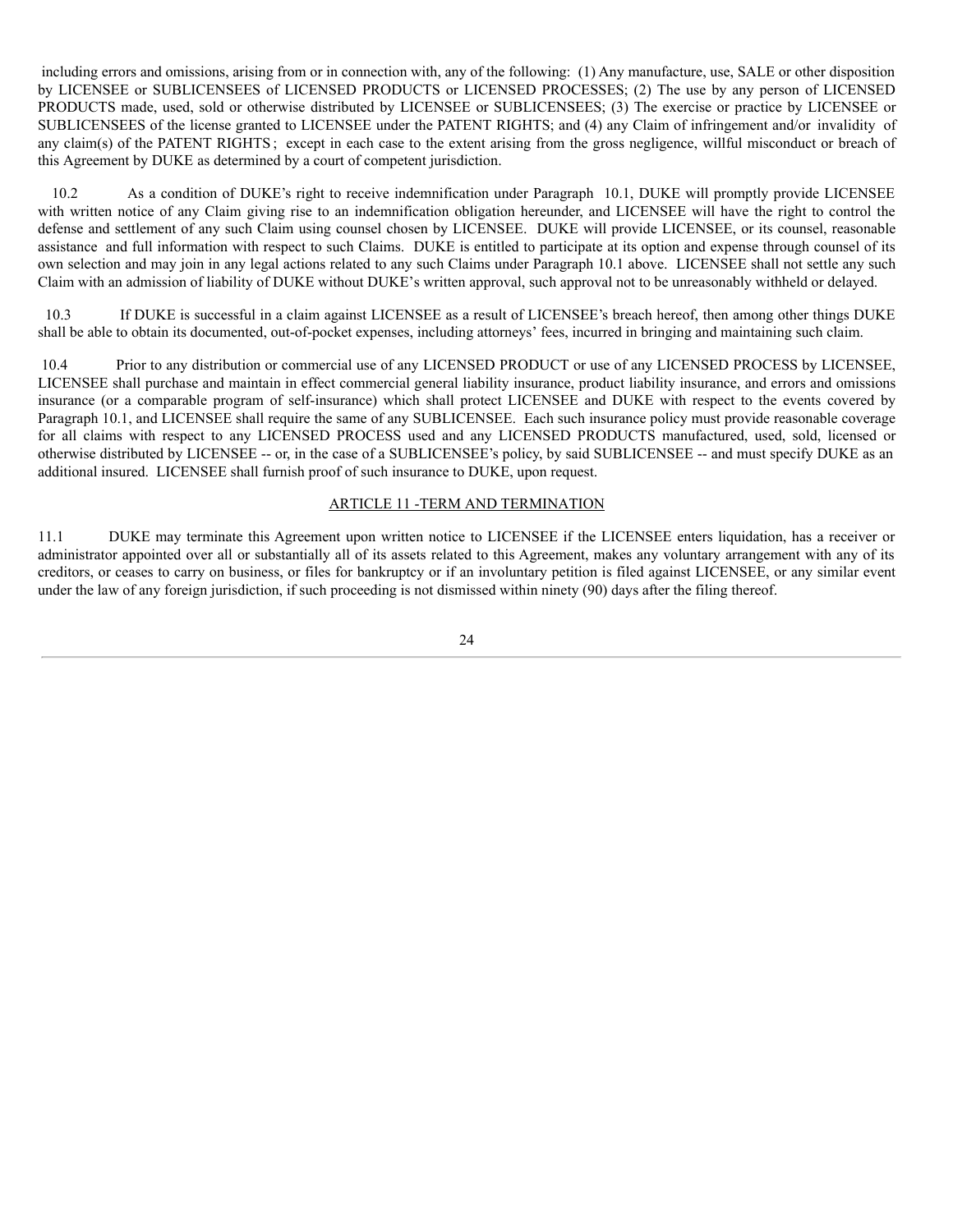11.2 Upon any material breach of this Agreement by LICENSEE, DUKE has the right to terminate this Agreement effective on sixty (60) days' written notice to LICENSEE. Such termination shall become automatically effective upon expiration of the sixty (60)-day period unless LICENSEE cures the material breach before the period expires, or if such breach is not amenable to cure within such sixty (60) day period, then if LICENSEE provides within such sixty (60) day period a plan for the prompt cure thereof and is actively executing such plan until cure thereof.

11.3 LICENSEE has the right to terminate this Agreement at any time on sixty (60) days' written notice to DUKE. LICENSEE, within sixty (60) days of the termination date shall:

(a) pay all amounts due DUKE through the effective date of the termination;

(b) submit a final report of the type described in Paragraph 4.2;

(c) return any patent documentation (including that exchanged under ARTICLE 7 -) and any other Confidential Information or physical materials provided to LICENSEE by DUKE in connection with this Agreement, or, with prior approval by DUKE, destroy such materials, and certify in writing that such materials have all been returned or destroyed; and

(d) suspend its manufacture, use and SALE of the LICENSED PROCESS(ES) and LICENSED PRODUCT(S).

11.4 In addition, in the event that the FDA does not authorize an expanded use program for any LICENSED PRODUCT or LICENSED PROCESS or LICENSEE otherwise determines that commercialization of any LICENSED PRODUCT or LICENSED PROCESS is commercially impracticable (including due to a failure by DUKE to provide the RELEVANT DATA as set forth in Paragraph 2.5, or to enter into the MANUFACTURING AND SUPPLY AGREEMENT), LICENSEE has the right to terminate this Agreement upon sixty (60) days' written notice to DUKE with respect to such LICENSED PRODUCT(S) or LICENSED PROCESS(ES). If LICENSEE does not terminate the entire License Agreement, the parties shall negotiate in good faith the milestones and milestone payments due for the remaining LICENSED PRODUCT(S) or LICENSED PROCESS(ES), as well as a reduction of the Minimum Annual Royalties, to account for the terminated LICENSED RIGHTS hereunder.

11.5 Upon any termination of this Agreement, and except as provided herein to the contrary, all rights and obligations of the parties hereunder shall cease, except any previously accrued rights and obligations and further as follows: (a) obligations to pay royalties and other sums, including any outstanding patent fees and costs pursuant to Article ARTICLE 7 - up to the termination date, whether or not this Agreement provides for a number of days before which actual payment is due and such date is after the day of termination; (b) DUKE's rights to inspect books and records as described in Article 4, and LICENSEE's obligations to keep such records, in each case for the required time; (c) any cause of action or claim of LICENSEE or DUKE accrued or to accrue because of any breach or default by the other party hereunder; and (d) the provisions of Articles ARTICLE 1 - , ARTICLE 9 - ARTICLE 10 - and ARTICLE 13 - ARTICLE 15 - , and Paragraphs 2.3, 6.3, and 11.5 For clarity in the event of expiration (i.e., expiration of the ROYALTY TERM), but not upon any earlier termination, the licenses granted to LICENSEE herein shall become, perpetual, fully-paid and irrevocable.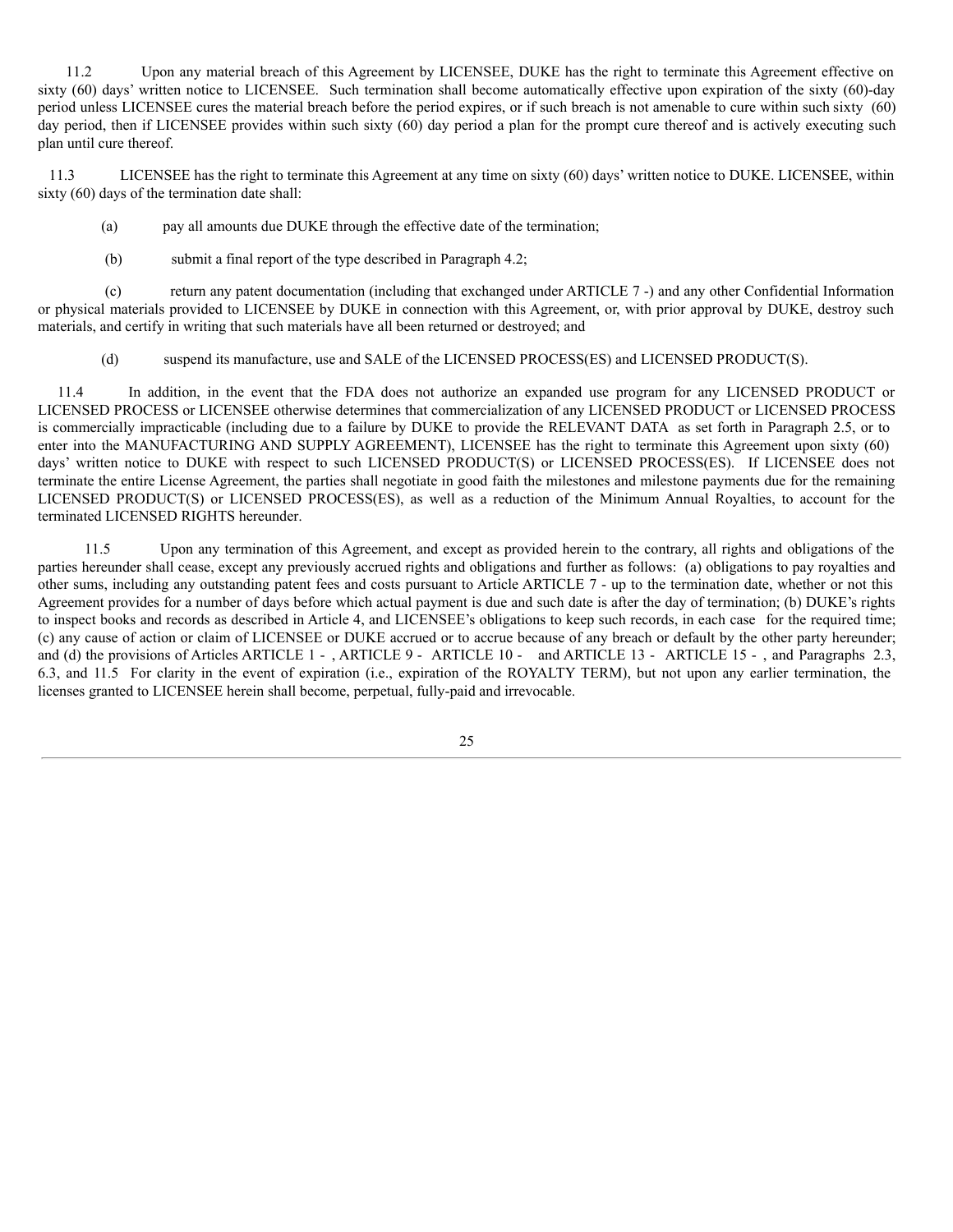Termination by either party hereunder shall not alter or affect any other rights or relief that either party may be entitled to under law.

11.6 If LICENSEE or a SUBLICENSEE, or any AFFILIATE thereof, asserts the invalidity or unenforceability of any claim included in the PATENT RIGHTS ("Patent Challenge"), including by way of litigation or administrative proceedings, either directly or through any other party, and such action is not withdrawn within sixty (60) days after DUKE's request to LICENSEE to do so, then DUKE shall have the right to immediately terminate this Agreement upon written notice to LICENSEE. If a SUBLICENSEE initiates a Patent Challenge and LICENSEE exercises its right to terminate the applicable sublicense agreement, then DUKE shall not have the right to terminate this Agreement on account of such Patent Challenge. Notwithstanding anything to the contrary herein, "Patent Challenge" does not include any counterclaim or affirmative defense by LICENSEE, its AFFILIATE or SUBLICENSEE as defendant in any patent infringement proceeding or action by or under the authority of DUKE.

# ARTICLE 12 -NOTICES

Any notice, request, or report required or permitted to be given or made under this Agreement by either party is effective when mailed if sent by recognized overnight carrier, certified or registered mail, or electronic mail followed by confirmation by U.S. mail, to the address set forth below or such other address as such party specifies by written notice given in conformity herewith. Any notice, request, or report not so given is not effective until actually received by the other party.

To DUKE: To LICENSEE:

*For delivery via the U.S. Postal Service*

Office of Licensing & Ventures Cryo-Cell International, Inc. Box 90083 700 Booker Creek Blvd, Suite 1800 Durham, NC 27708 Oldsmar, FL 34677 Attention: Agreement Manager/File No.4719 Attn: CEO

*For delivery via nationally/internationally recognized courier*

DUKE UNIVERSITY Office of Licensing & Ventures 2812 Erwin Road, Suite 406 Durham, NC 27705 Attn: Agreement Manager/File No.4719

*For delivery via electronic mail*

To DUKE: agreements-olv@duke.edu Subject: File No. 4719

To LICENSEE: legalnotice@cryo-cell.com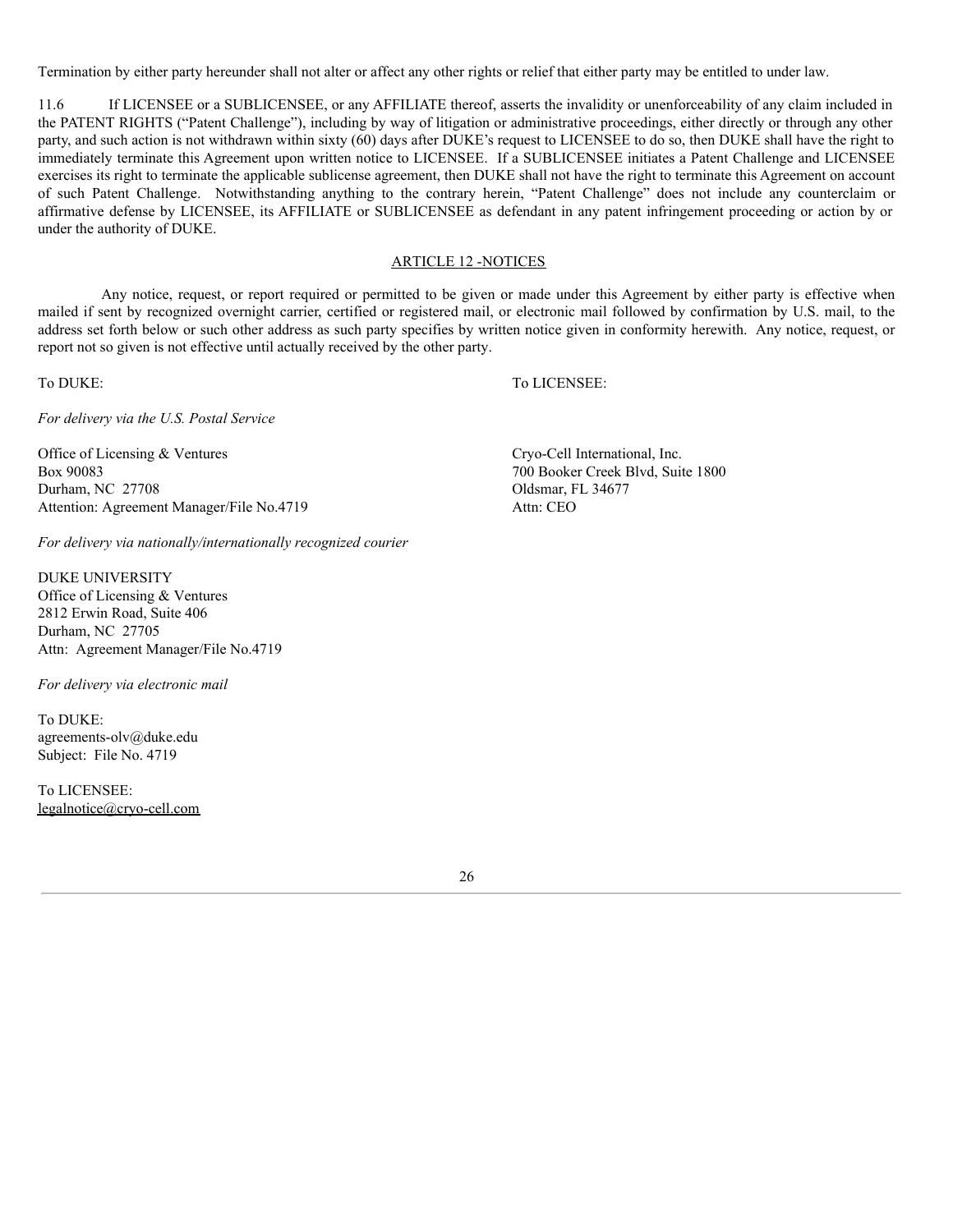# ARTICLE 13 - CONFIDENTIALITY

13.1 DUKE and LICENSEE will treat any proprietary business, process, and technical information disclosed to it by the other party (the "Confidential Information") with reasonable care and will not disclose such Confidential Information to any other person, firm or corporation, except Affiliates and SUBLICENSEES bound by obligations of confidentiality and restricted use at least as restrictive as those set forth in this Article ARTICLE 13 - . Reports issued under Article ARTICLE 4 - shall be LICENSEE's Confidential Information. The receiving party may not use the disclosing party's Confidential Information other than for exercising the receiving party's rights or fulfilling such receiving party's obligations under this Agreement. These obligations of non-disclosure and restricted use remain in effect for each subject disclosure of the other party's Confidential Information for five (5) years from the expiration or termination of this Agreement. However, neither party is obligated, with respect to Confidential Information disclosed to it, or any part thereof, which:

(a) is already known to the receiving party without confidentiality obligations at the time of the disclosure;

(b) becomes publicly known without any wrongful act or breach of this Agreement by the receiving party;

(c) is rightfully received by the receiving party from a third party on a non-confidential basis;

(d) is subsequently and independently developed by employees of the receiving party who had no knowledge of, use of, or reference to the Confidential Information, as verified by written records;

(e) is approved for release by prior written authorization of the disclosing party; or

(f) is disclosed pursuant to the requirements of applicable law or pursuant to any judicial or government requirement or order, provided that the party so disclosing takes reasonable steps to provide the other party sufficient prior notice in order to contest such request, requirement or order and provided that such disclosed Confidential Information otherwise remains subject to the obligations of confidentiality set forth in this Article ARTICLE 13 -.

13.2 DUKE and LICENSEE agree that any information to be treated as Confidential Information under this Article ARTICLE 13 must be disclosed in writing or in another tangible medium and must be clearly marked "CONFIDENTIAL." Confidential Information disclosed orally must be summarized and reduced to writing and communicated to the other party within 30 days of such disclosure.

13.3 LICENSEE may use and disclose any Confidential Information related to the LICENSED RIGHTS to investors, prospective investors, employees, consultants and agents with a need to know, collaborators, prospective collaborators and other third parties in the chain of manufacturing and distribution, but if and only if LICENSEE obtains from each such recipient a written confidentiality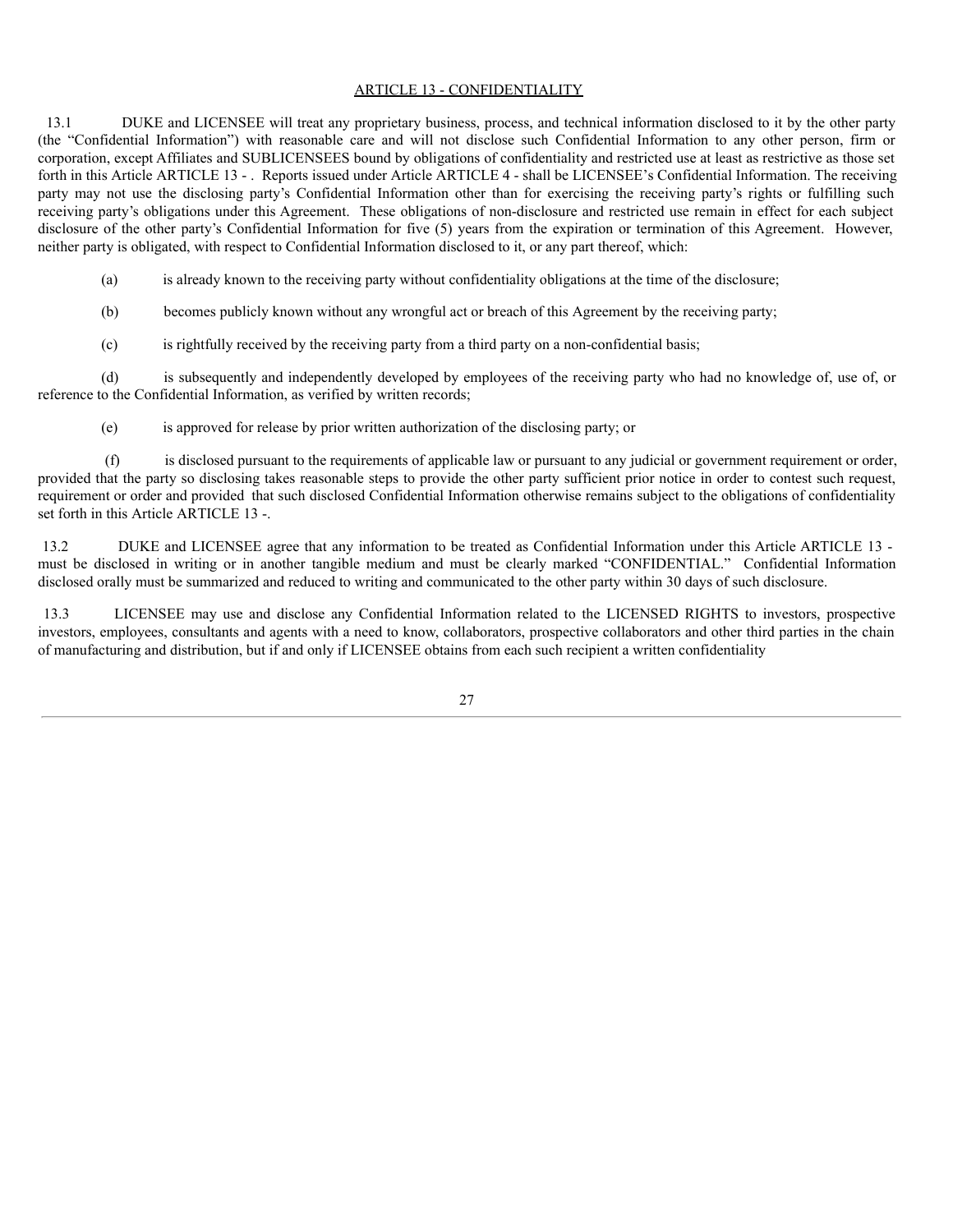agreement, the provisions of which are at least as protective of DUKE's Confidential Information as those provided in this Article ARTICLE  $13 -$ 

13.4 All information relating to filing, prosecution, maintenance, defense, infringement, and the like regarding the PATENT RIGHTS (no matter how disclosed) is the Confidential Information of DUKE and subject to the provisions of this Article ARTICLE 13 -. DUKE acknowledges that other than information relating to PATENT RIGHTS, DUKE has not disclosed any Confidential Information to LICENSEE.

13.5 The existence and terms of this Agreement shall be the Confidential Information of both parties, provided that LICENSEE may disclose the existence and terms of this Agreement to its actual and potential bona fide stockholders, investors, collaborators, advisors, partners and others on a need to know basis under appropriate obligations of confidentiality.

# ARTICLE 14 - DISPUTE RESOLUTION

14.1 In the event of any dispute, claim, question, or disagreement arising from or relating to this Agreement or the breach thereof, the parties hereto shall use their reasonable efforts to settle the dispute, claim, question, or disagreement. To this effect, they shall consult and negotiate with each other in good faith and, recognizing their mutual interests, attempt to reach a just and equitable solution satisfactory to both parties. If they do not reach such solution within a period of sixty (60) days of the first written notice of dispute by either party to the other, then such dispute, claim, question or disagreement shall be finally settled by arbitration administered by the American Arbitration Association ("AAA") in accordance with the provisions of its Commercial Arbitration Rules. The arbitration panel shall consist of three members, selected as follows: one member to be selected by each party, and those two members are to select a third member who will chair the panel. Judgment on the award rendered by the arbitrators may be entered in any court having jurisdiction thereof and shall be binding on the parties. The negotiation and arbitration described above shall take place at a mutually agreed upon location in Durham, North Carolina. The arbitration proceedings and the decision of the arbitrations shall not be made public without the joint consent of the parties, and each party shall maintain the confidentiality of such proceedings and decision unless each party agrees otherwise in writing; provided that each party may make such disclosures as are permitted for Confidential Information of the other party under Article ARTICLE 13 - above.

14.2 Either party may seek to enforce any written agreement reached by the parties or the patent attorney(s), or to confirm and enforce any final award entered in arbitration, in any court of competent jurisdiction, provided that any party moving to enforce, confirm or vacate any such agreement or award, as the case may be, will file such motion under seal unless prohibited under applicable court rules. Notwithstanding the agreement to such procedures, either party may seek equitable relief to enforce its rights in any court of competent jurisdiction.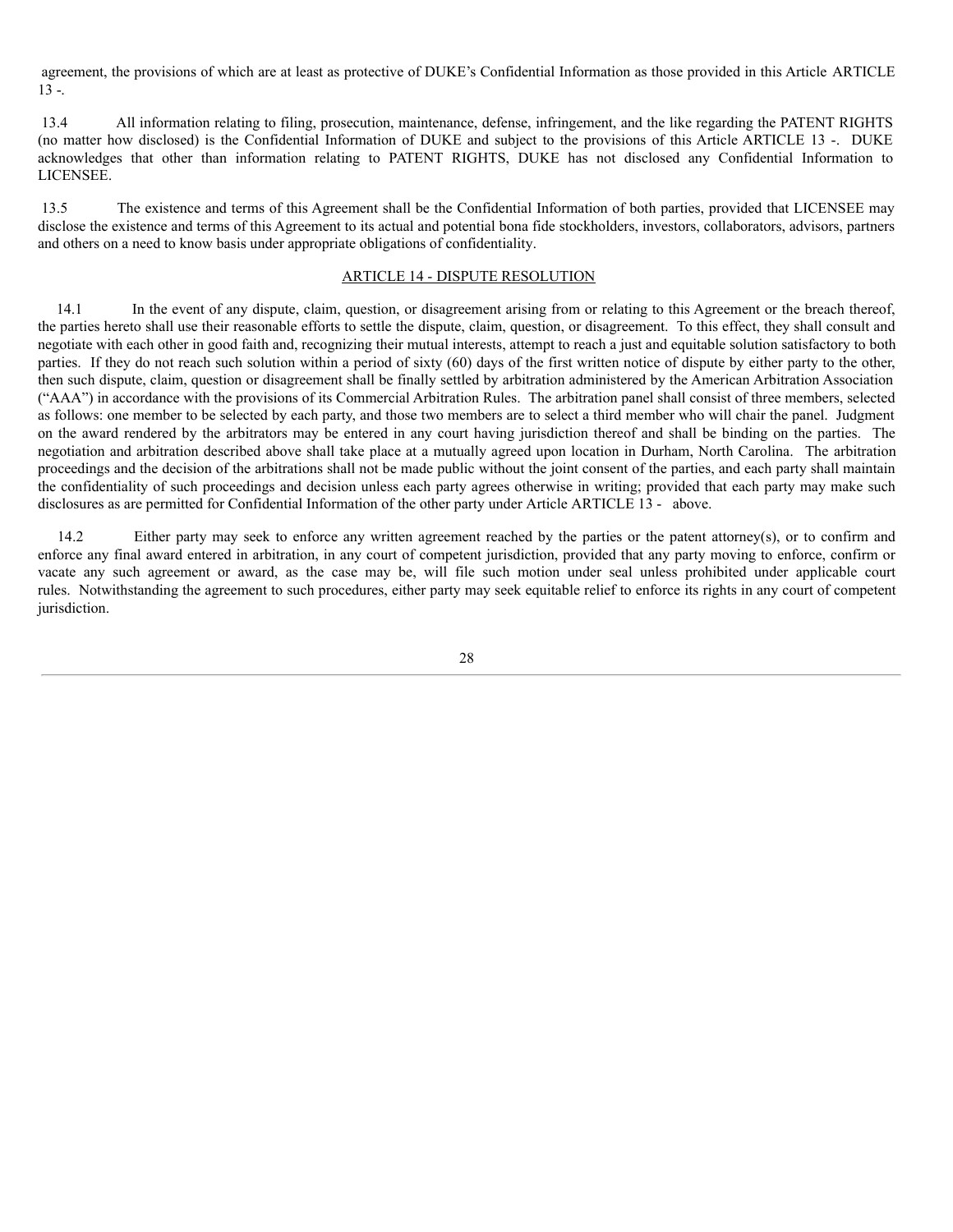# ARTICLE 15 -MISCELLANEOUS PROVISIONS

15.1 This Agreement shall be governed by and construed under the laws of the state of North Carolina without regard for principles of choice of law, except that questions affecting the construction and effect of any patent shall be determined by the law of the country in which the patent was granted.

15.2 DUKE and LICENSEE agree that this Agreement sets forth their entire understanding concerning the subject matter of this Agreement and supersedes all prior agreements and communications, whether written, oral or otherwise, including that certain Patent Option Agreement between the parties effective June 9, 2020. The parties may amend this Agreement from time to time, such as to add new rights, but no modification will be effective unless both DUKE and LICENSEE agree to it in writing.

15.3 If a court of competent jurisdiction finds any term of this Agreement invalid, illegal or unenforceable, that term will be curtailed, limited or deleted, but only to the extent necessary to remove the invalidity, illegality or unenforceability, and without in any way affecting or impairing the remaining terms.

15.4 No waiver by either party of any breach of this Agreement, no matter how long continuing or how often repeated, is a waiver of any subsequent breach thereof, nor is any delay or omission on the part of either party to exercise or insist on any right, power, or privilege hereunder a waiver of such right, power or privilege. In no event shall any waiver be deemed valid unless it is in writing and signed by an authorized representative of each party.

15.5 LICENSEE shall, and shall require its Affiliates to, refrain from using and to require SUBLICENSEES to refrain from using the name, mark, logo, image or any adaption thereof of DUKE or its employees in publicity or advertising without the prior written approval of DUKE. Reports in scientific literature and presentations of joint research and development work are not publicity. Notwithstanding this provision, without prior written approval of DUKE, LICENSEE and SUBLICENSEES may state publicly that LICENSED PRODUCTS and PROCESSES were developed by LICENSEE based upon an invention(s) developed at Duke University and/or that the PATENT RIGHTS were licensed from Duke University. However, in no event, shall LICENSEE or SUBLICENSEE represent, either directly or indirectly, that any product or service is a product or service of DUKE. Notwithstanding the foregoing, LICENSEE has the right to present, orally and in writing, information relating to this Agreement and the related business opportunities to the financial community.

15.6 LICENSEE agrees to comply with all applicable laws and regulations, including but not limited to all United States laws and regulations controlling the export of commodities and technical data. LICENSEE shall be solely responsible for any violation of such laws and regulations involving LICENSEE or its SUBLICENSEES, and to defend, indemnify and hold harmless DUKE if any Claim results from any such violation.

15.7 It is expressly understood and agreed that DUKE and LICENSEE are independent contractors. Neither party is an agent of the other in connection with the exercise of any rights hereunder, and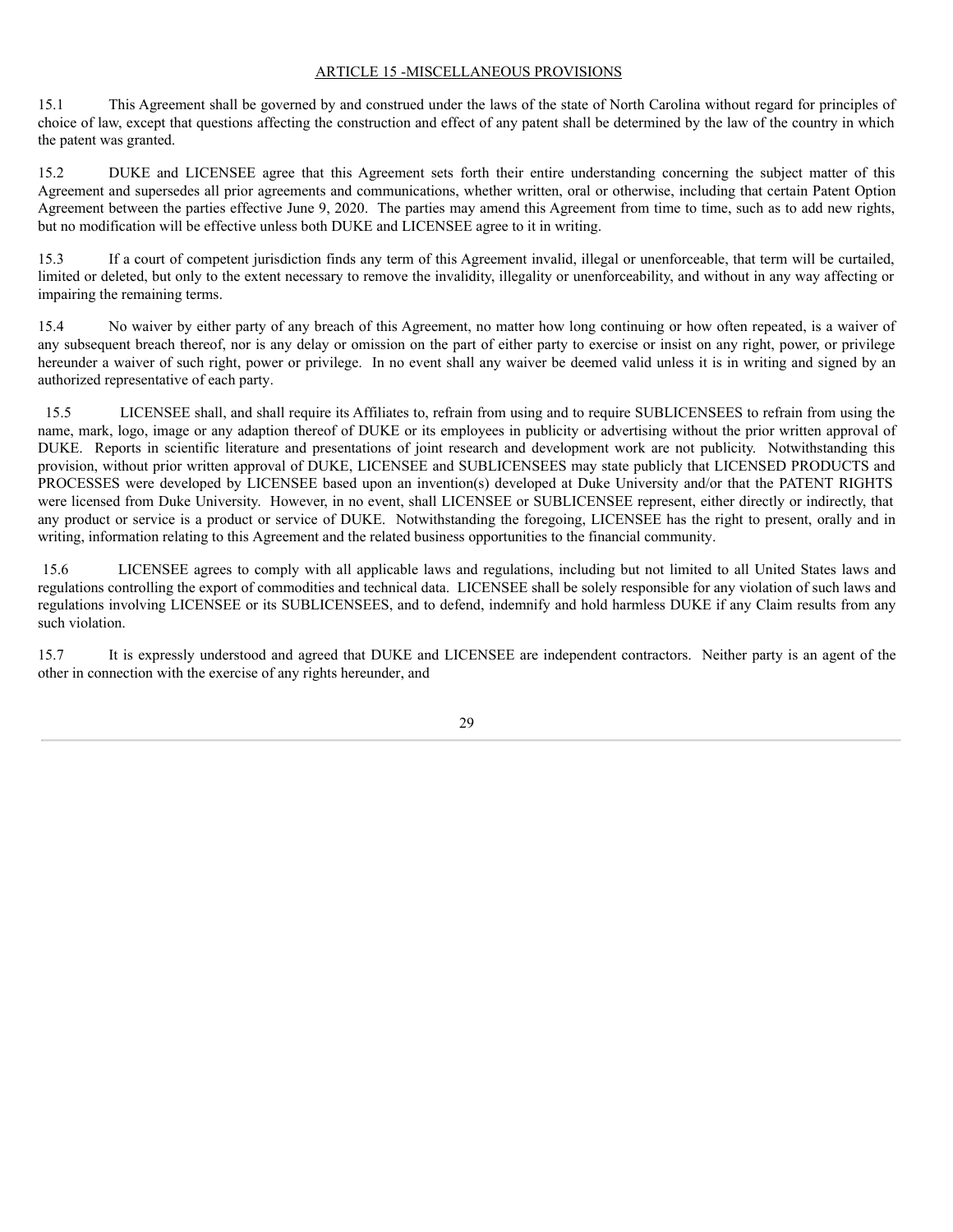neither has any right or authority to assume or create any obligation or responsibility on behalf of the other. Nothing in this Agreement shall be deemed to create or constitute a partnership or joint venture between DUKE and LICENSEE.

15.8 LICENSEE may not assign this Agreement without the prior written consent of DUKE and shall not pledge any of the license rights granted in this Agreement as security for any creditor without DUKE's prior written consent, not to be unreasonably withheld, conditioned or delayed; provided that such consent shall not be required to grant a security interest in all or substantially all of the business or assets of LICENSEE, whether in connection with a bona fide loan, lease or otherwise. Any attempted assignment of this Agreement without the prior consent of DUKE will be void from the beginning. No assignment by LICENSEE will be effective until the intended assignee agrees in writing to accept all of the terms and conditions of this AgreementS, and such writing is provided to DUKE. Notwithstanding the foregoing, LICENSEE may, without DUKE's consent, assign its rights under this Agreement to a purchaser of all or substantially all of LICENSEE's business relating to the subject matter of this Agreement, so long as (a) LICENSEE is not in breach of this Agreement and (b) such assignee provides a statement in writing to DUKE that it agrees to accept all the terms and conditions of this Agreement (including obligations existing as of the time of such assignment) in the place of LICENSEE. The transfer of this Agreement by LICENSEE to an AFFILIATE shall not be considered to be an assignment subject to this Paragraph 15.8.

15.9 If the registration, recordation, or reporting to a national or supranational agency of this Agreement, its terms, or assignment thereof is or becomes required or advisable (e.g., as a prerequisite to enforceability of the Agreement in such nation), LICENSEE shall, at its expense, promptly undertake such action. LICENSEE shall provide prompt notice thereof to DUKE along with copies of relevant documentation.

15.10 Neither party shall be held responsible for delay or failure to perform hereunder if such delay or failure is due to fire, flood, riot, acts of God or the public enemy, acts of terrorism, acts of war, unusually severe weather, legal acts of public authorities, shortages of supply or equipment, epidemic, pandemic or any other rapid spread of infectious diseases, or any other circumstances outside the reasonable control of such party.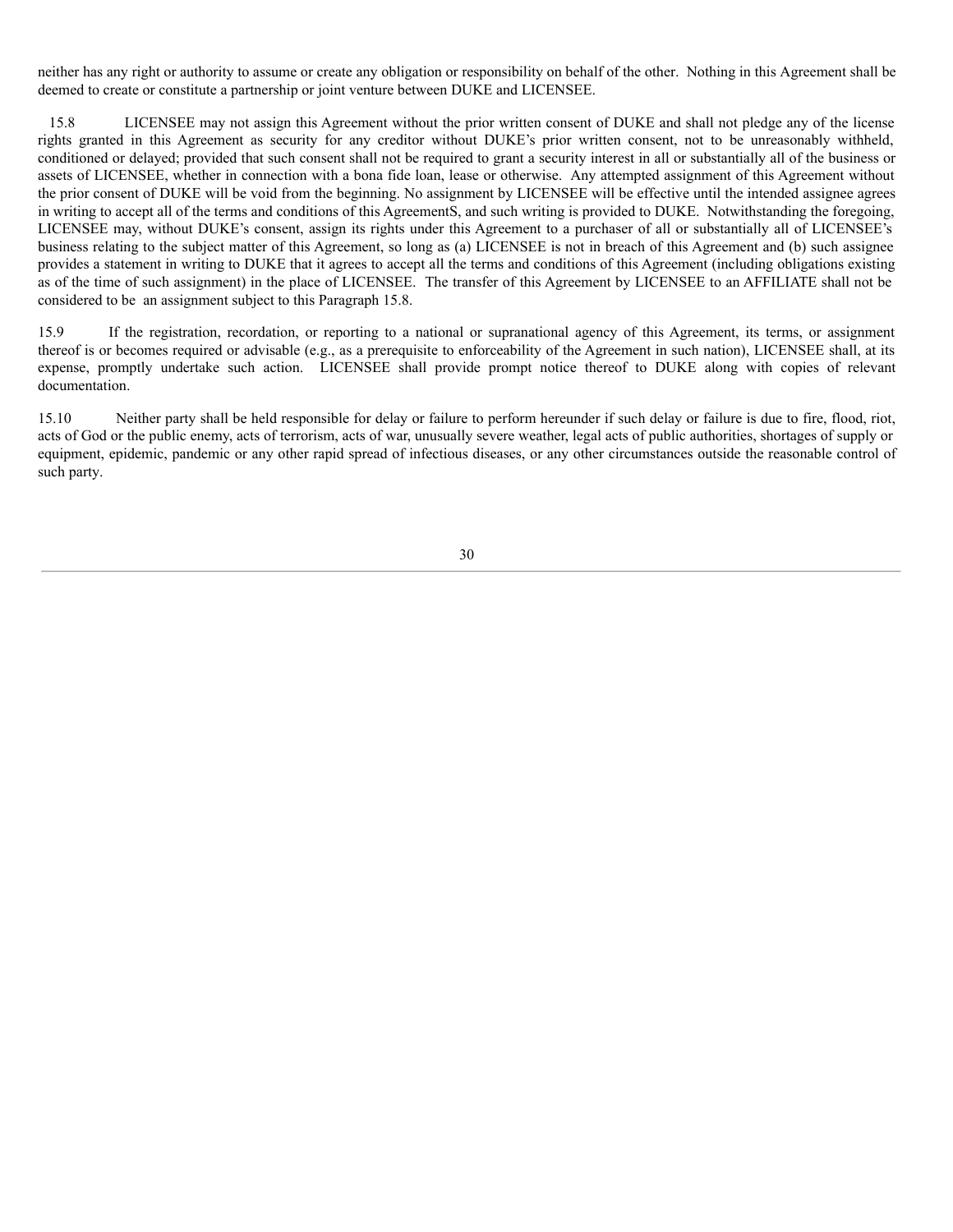IN WITNESS WHEREOF, the parties hereto have executed this Agreement in duplicate originals by their duly authorized officers or representatives as of the EFFECTIVE DATE.

| FOR LICENSEE |                                                     |      | FOR DUKE UNIVERSITY                                            |
|--------------|-----------------------------------------------------|------|----------------------------------------------------------------|
| <b>By</b>    | David Portnoy<br>/s/<br>(authorized representative) | By   | /s/ Robin Rasor<br>Robin L. Rasor<br><b>Executive Director</b> |
| Printed Name | David Portnoy                                       |      |                                                                |
| Title        | Chairman and Co-CEO                                 |      |                                                                |
| Date         | 02/24/2021                                          | Date | February 23, 2021                                              |
|              |                                                     |      |                                                                |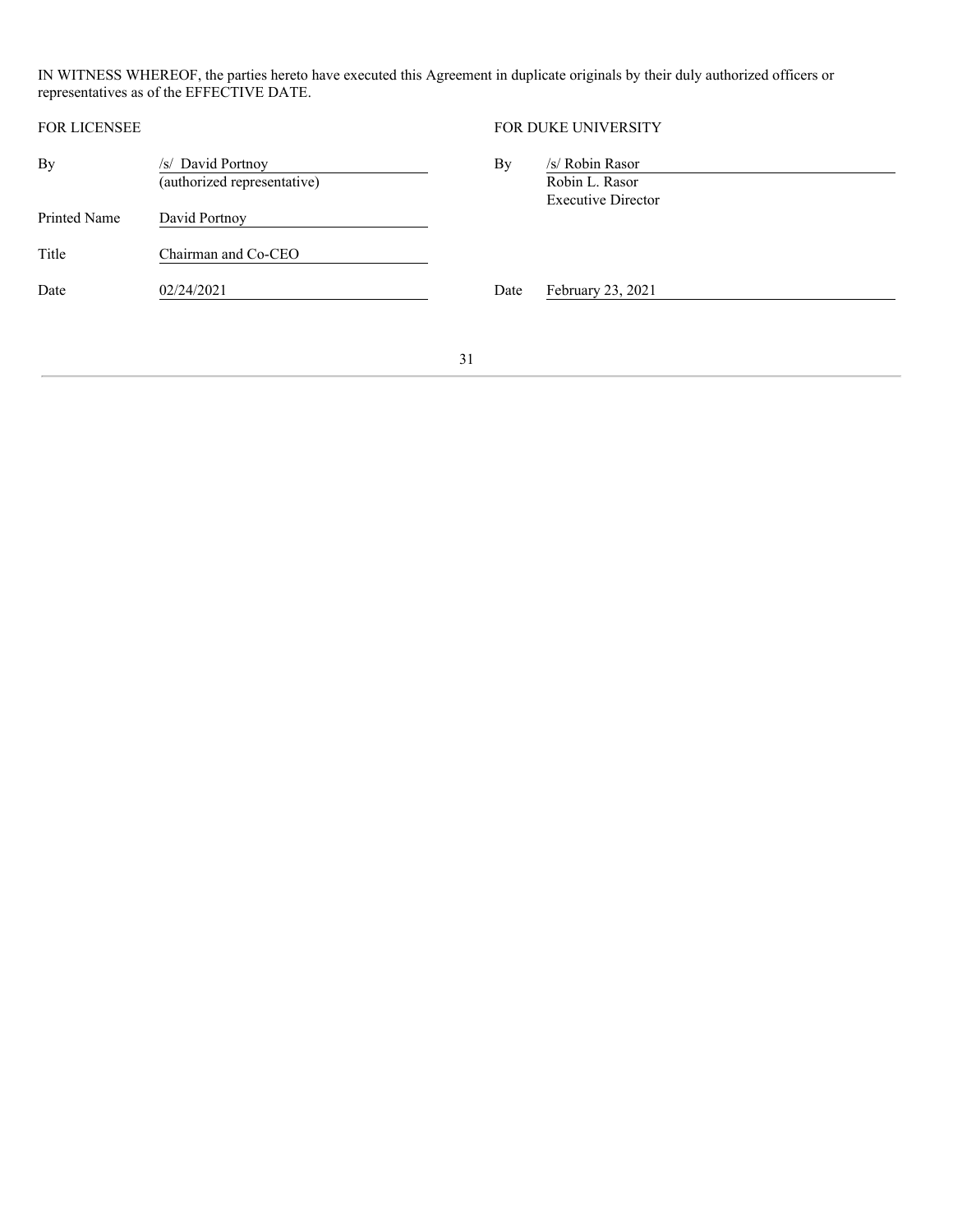# **APPENDIX A. EQUITY TRANSFER AGREEMENT**

THIS EQUITY TRANSFER AGREEMENT (the "Agreement") is made as of [DATE] between [NAME OF LICENSEE], a [LICENSEE STATE OF INCORPORATION/ORGANIZATION] [corporation], having offices at [LICENSEE ADDRESS] (the "LICENSEE"), and Duke University, a nonprofit educational and research institution organized under the laws of North Carolina ("DUKE").

# RECITALS

Pursuant to that certain License Agreement (DUKE File No(s):  $\qquad \qquad$  ), dated [DATE OF LICENSE] (the "License"), between LICENSEE and DUKE, DUKE licensed certain rights to LICENSEE.

Pursuant to Paragraph [ ] of the License and in consideration thereof, the LICENSEE agreed to transfer to DUKE a specified portion of the equity interest in LICENSEE at the times and on the basis described in such Section.

The obligation of LICENSEE to issue such equity to DUKE has matured.

NOW, THEREFORE, in consideration of the License and this Agreement, LICENSEE and DUKE agree as follows.

1. Transfer of Equity. In partial consideration of the License and in satisfaction of the requirements of Paragraph [ ] thereof, LICENSEE shall, upon execution of this Agreement, issue DUKE a duly endorsed certificate for shares or units, as applicable, of [TYPE OF STOCK OR EQUITY INTEREST REQUIRED BY SECTION [] OF THE LICENSE] of LICENSEE (the "DUKE Equity"). The DUKE Equity is subject to the designations, powers, preferences and rights, and qualifications, limitations and restrictions set forth in LICENSEE's charter or other applicable instrument relating thereto.

2. LICENSEE Representations and Warranties. LICENSEE represents and warrants to DUKE that:

(a) LICENSEE is validly existing in good standing in its state of incorporation or organization and has the power and authority to enter into this Agreement and to issue the DUKE Equity as contemplated hereby;

(b) this Agreement is a valid and binding obligation of LICENSEE, enforceable in accordance with its terms, except as limited by laws relating to creditors' rights and general principals of equity;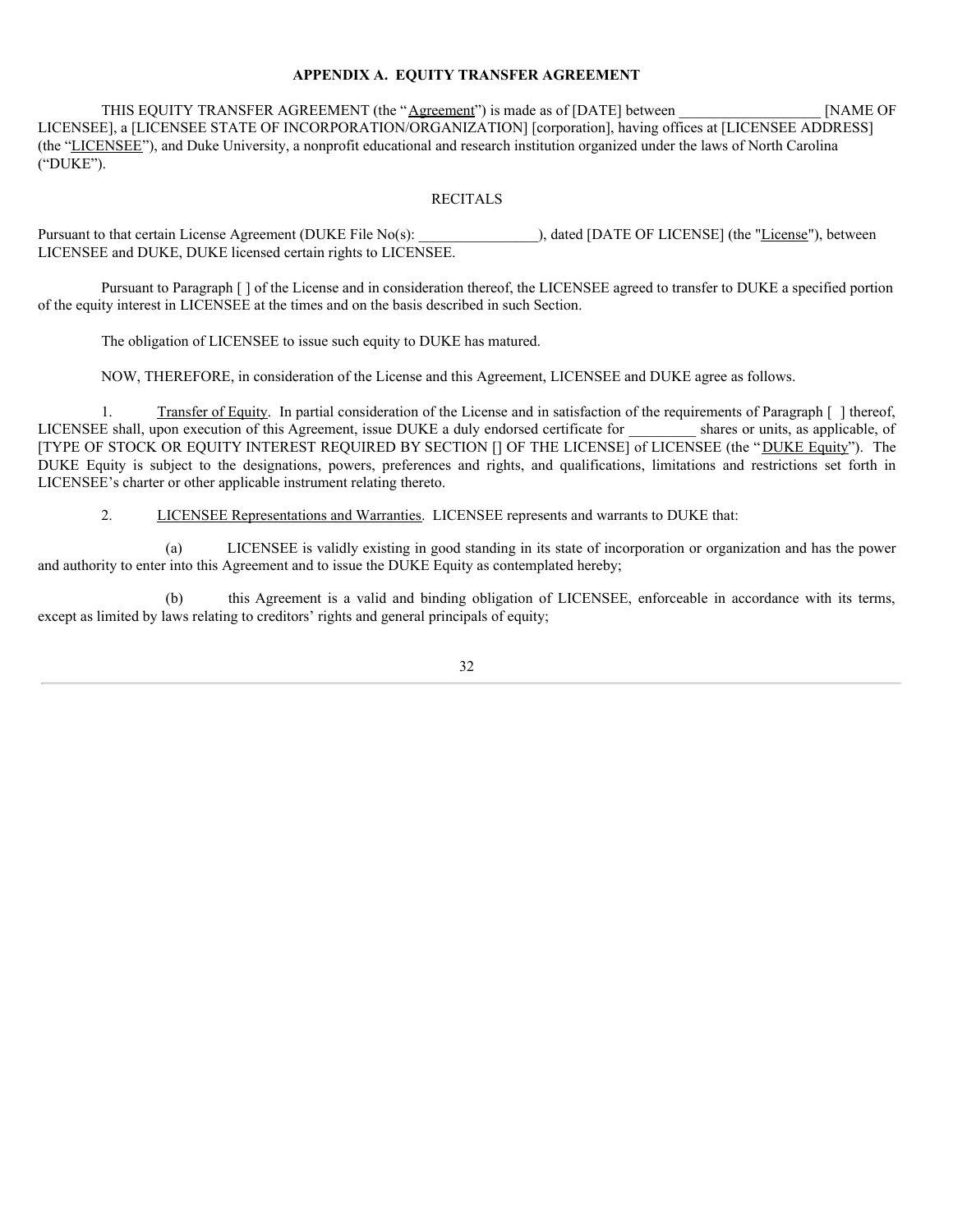(c) issuance of the DUKE Equity satisfies all of the requirements of Section 3.6 of the License, including with respect to the amount or percentage of shares or units of LICENSEE equity that LICENSEE is obligated to transfer to DUKE;

(d) upon issuance pursuant to this Agreement, the DUKE Equity will be free of any lien, charge or other encumbrance, and will be validly issued, fully-paid and non-assessable;

(e) issuance of the DUKE Equity does not and will not violate (i) the charter, bylaws or operating agreement, as applicable, of LICENSEE (ii) any rights of preemption, first offer, first refusal, co-sale, registration, dividends or similar rights (collectively, "Equity Rights"), (iii) any agreement by which LICENSEE, its owners, property or assets are bound, or (iv) any Federal or applicable state securities law, rule or regulation;

(f) LICENSEE has achieved the Required Funding Event; and

(g) the shares of its common stock referred to above constitutes  $\%$  of the Fully-Diluted equity of LICENSEE as of Free Purposes of this Section, "Required Funding Event" and "Fully-Diluted equity" have the same meaning as in Paragraph 3.7 of the License.

3. DUKE's Representations and Warranties. DUKE represents and warrants to LICENSEE that (a) DUKE is a nonprofit educational and research institution organized under the laws of North Carolina; (b) this Agreement is a valid and binding obligation of DUKE, enforceable in accordance with its terms, except as limited by laws relating to creditors' rights and general principals of equity; (c) DUKE has full power and authority to execute and deliver this Agreement; and (d) DUKE is an "accredited investor", as that term is defined in Rule 501 of Regulation D, as promulgated under the Securities Act of 1933, as amended (the "Securities Act").

4. Additional Rights. LICENSEE agrees DUKE shall be entitled as of the date hereof to all the contractual rights granted by LICENSEE to the holders of the same type and class of equity security issued to DUKE pursuant to Section 1 hereof, including, by way of example and not limitation, Equity Rights, any cash flow priority or preference and any reporting obligations; subject, however, to any threshold limitations applied on an equal basis to all holders of such equity security. Notwithstanding any such threshold limitation, for so long as DUKE holds not less than 1% of the issued and outstanding equity interest of LICENSEE, LICENSEE shall provide to DUKE the highest level of written financial and other information that LICENSEE provides to holders of equity interest in LICENSEE. DUKE agrees to promptly execute and deliver to LICENSEE the documents relating to such contractual rights and to be bound by the provisions thereof; provided, however, that DUKE shall have no obligation to become party to any voting agreement or voting trust. To the extent DUKE fails to timely exercise any of such rights, LICENSEE shall be entitled to interpret such failure as a waiver thereof.

5. Limited Transferability. DUKE acknowledges that (a) the DUKE Equity will not be registered under the Securities Act, (b) DUKE is taking the DUKE Equity for its own account and not with a view towards resale or redistribution thereof, and (c) the DUKE Equity may not be sold or transferred unless (i) registered under the Securities Act and registered or qualified under applicable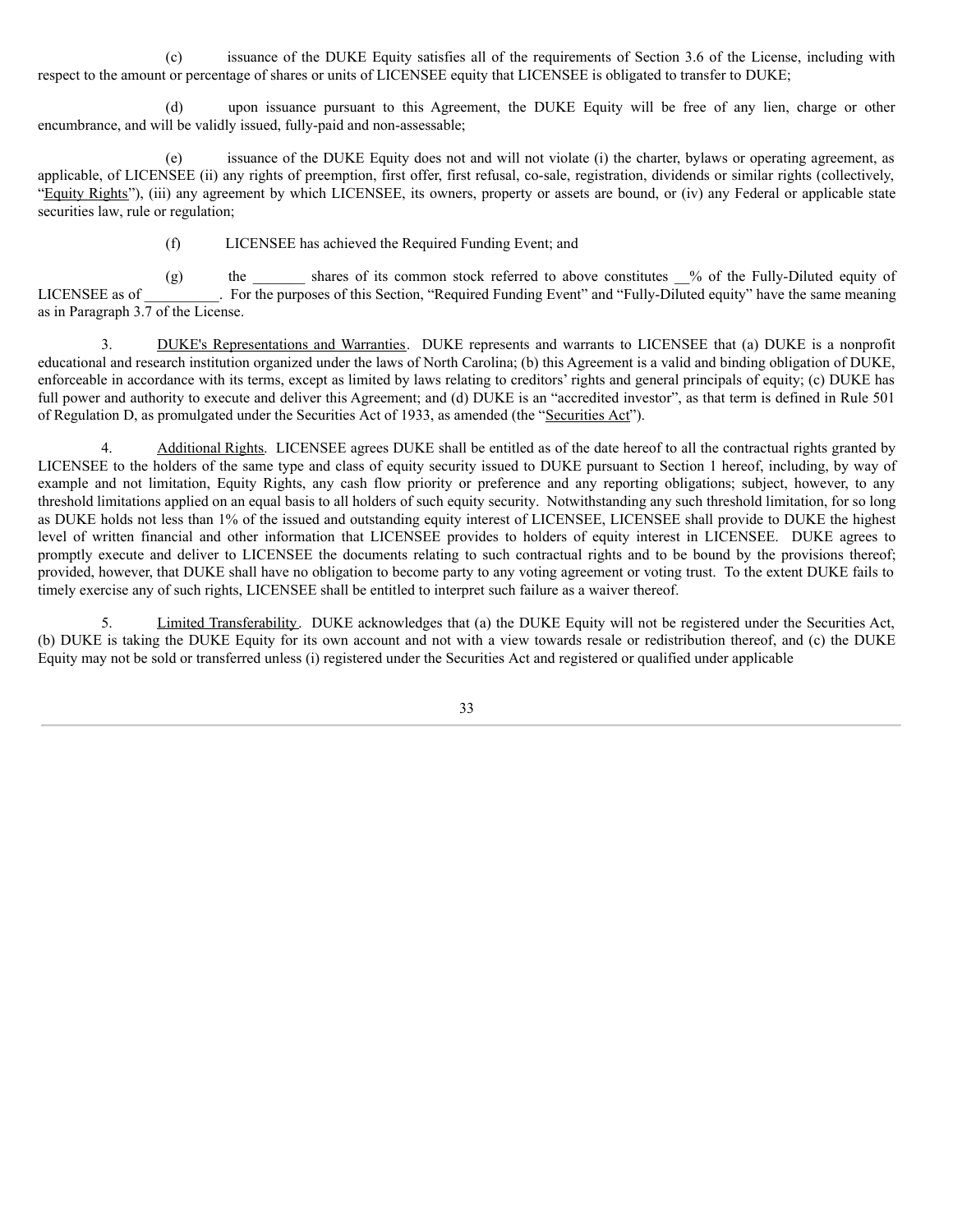state securities laws, or (ii) pursuant to an applicable exemption from such registration or qualification requirements and LICENSEE receives an opinion of counsel reasonably acceptable to LICENSEE to the effect that no such registration or qualification is required. Accordingly, until the DUKE Equity has been registered under the Securities Act or LICENSEE receives an opinion of counsel to DUKE to the foregoing effect or to the effect that the DUKE Equity can be freely transferred under Rule 144 promulgated under the Securities Act, the certificate or other instrument evidencing the DUKE Equity shall bear the following legend:

THE SECURITY REPRESENTED BY THIS CERTIFICATE HAS NOT BEEN REGISTERED PURSUANT TO THE SECURITIES ACT OF 1933 OR ANY STATE SECURITIES LAW. NEITHER THIS SECURITY NOR ANY PORTION HEREOF OR INTEREST HEREIN MAY BE SOLD, ASSIGNED, TRANSFERRED, PLEDGED OR OTHERWISE DISPOSED OF UNLESS THE SAME IS REGISTERED UNDER SUCH ACT AND ANY APPLICABLE STATE SECURITIES LAW, OR UNLESS AN EXEMPTION FROM SUCH REGISTRATION IS AVAILABLE AND THE ISSUER SHALL HAVE RECEIVED, AT THE EXPENSE OF THE HOLDER HEREOF, EVIDENCE OF SUCH EXEMPTION REASONABLY SATISFACTORY TO THE ISSUER (WHICH MAY INCLUDE, AMONG OTHER THINGS, AN OPINION OF COUNSEL SATISFACTORY TO THE ISSUER).

6. General.

(a) *Assignment*. This Agreement is not assignable by LICENSEE.

(b) *Binding Effect*. All of the covenants and provisions of this Agreement shall bind and inure to the benefit of successors and permitted assigns and transferees of LICENSEE and DUKE.

(c) *Notices*. Any notice, request, claim or other communication hereunder must be in writing and will be deemed to have been duly given if delivered by hand or if sent by certified mail, postage and certification prepaid, to LICENSEE and DUKE at the addresses for each set forth in the introductory paragraph of this Agreement. Either party may change such address by giving notice to the other in the manner required by this subsection.

(d) *Entire Agreement; Amendments*. This Agreement and the License constitute the entire agreement between LICENSEE and DUKE with respect to the subject matter of this Agreement. LICENSEE and DUKE may only amend this Agreement by a written instrument executed by them both.

(e) *Governing Law*. This Agreement will be construed and governed by the laws of the state of incorporation of LICENSEE, without giving effect to principals of conflicts of laws.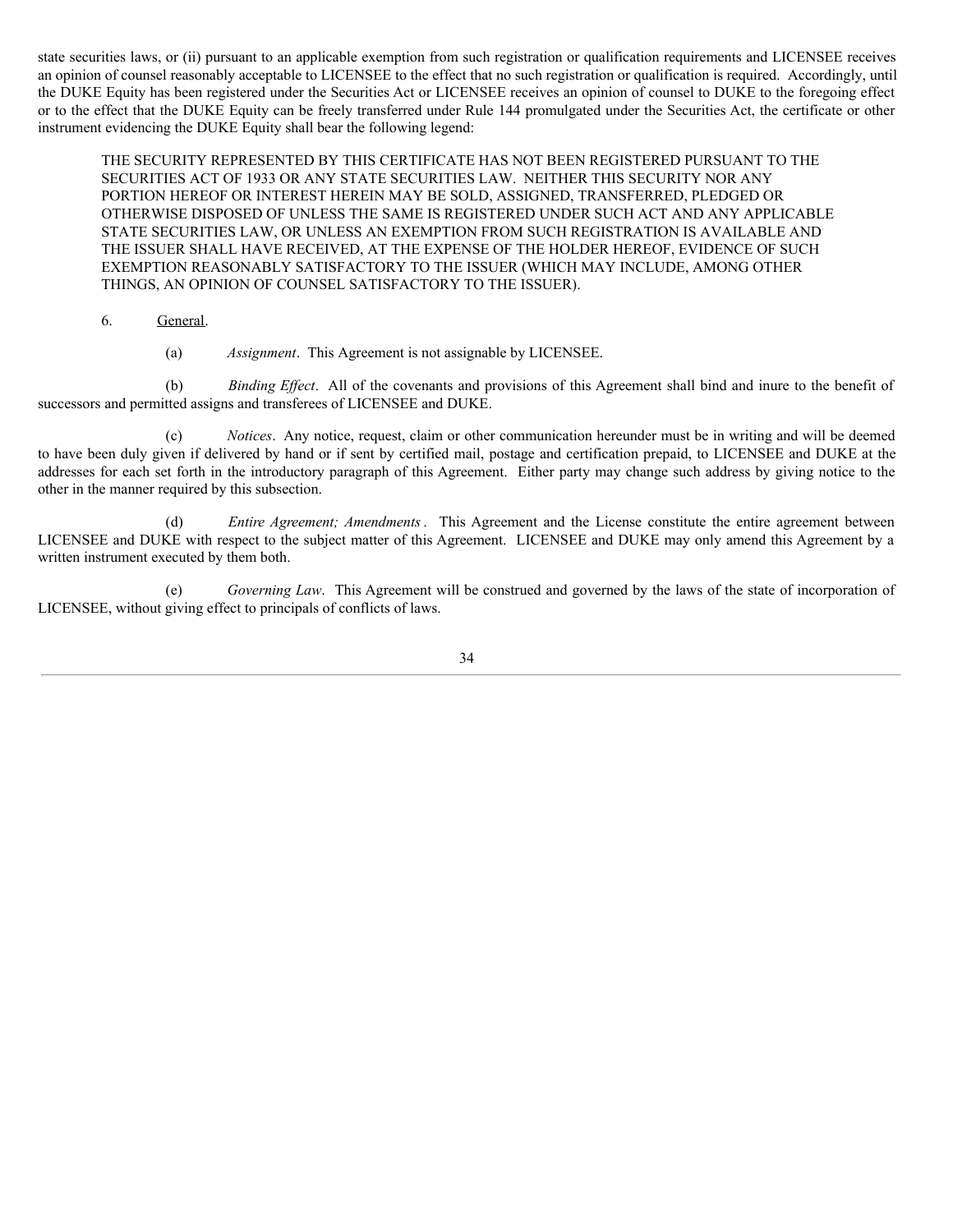(f) *Counterparts*. This Agreement may be executed in any number of counterparts and by facsimile, each of which will be an original, but all of which together shall constitute one and the same instrument.

LICENSEE and DUKE have executed this Agreement as of the date first written above.

| <b>LICENSEE:</b> | DUKE: |
|------------------|-------|
| By               | By    |
| Name:            |       |
| Title:           |       |
|                  |       |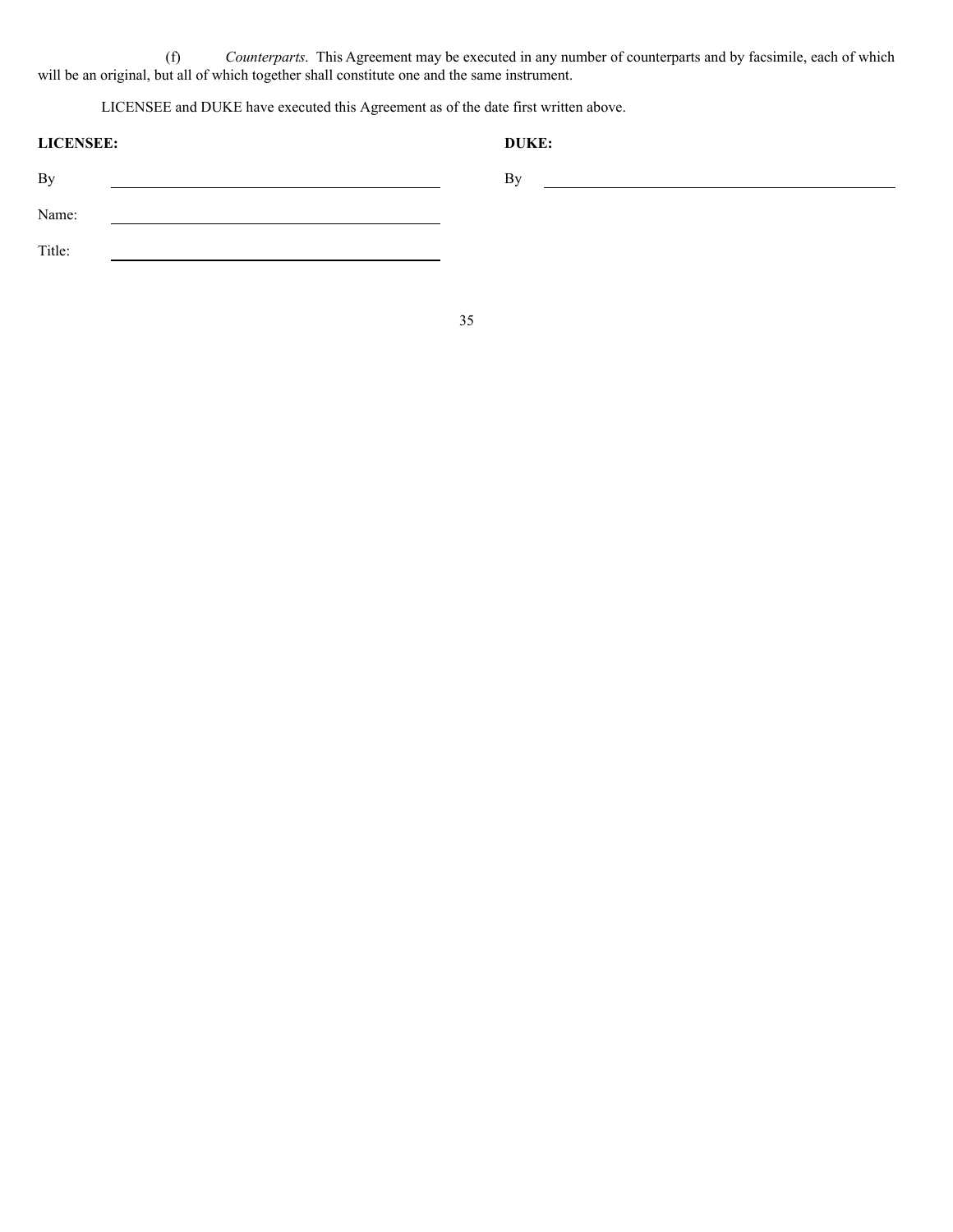#### CERTIFICATION OF CO-CHIEF EXECUTIVE OFFICER

I, David Portnoy, certify that:

- 1. I have reviewed this quarterly report on Form 10-Q of Cryo-Cell International, Inc. (the "Registrant");
- 2. Based on my knowledge, this report does not contain any untrue statement of a material fact or omit to state a material fact necessary to make the statements made, in light of the circumstances under which such statements were made, not misleading with respect to the period covered by this report;
- 3. Based on my knowledge, the financial statements, and other financial information included in this report, fairly present in all material respects the financial condition, results of operations and cash flows of the registrant as of, and for, the periods presented in this report;
- 4. The Registrant's other certifying officer(s) and I are responsible for establishing and maintaining disclosure controls and procedures (as defined in Exchange Act Rules 13a-15(e) and 15d-15(e)) and internal control over financial reporting (as defined in Exchange Act Rules 13a-15(f) for the Registrant and have:
- (a) Designed such disclosure controls and procedures, or caused such disclosure controls and procedures to be designed under our supervision, to ensure that material information relating to the Registrant, including its consolidated subsidiaries, is made known to us by others within those entities, particularly during the period in which this quarterly report is being prepared;
- (b) Designed such internal control over financial reporting, or caused such internal control over financial reporting to be designed under our supervision, to provide reasonable assurance regarding the reliability of financial reporting and the preparation of financial statements for external purposes in accordance with generally accepted accounting principles;
- (c) Evaluated the effectiveness of the Registrant's disclosure controls and procedures and presented in this report our conclusions about the effectiveness of the disclosure controls and procedures, as of the end of the period covered by this report based on such evaluation; and
- (d) disclosed in this report any change in the Registrant's internal control over financial reporting that occurred during the Registrant's most recent fiscal quarter that has materially affected, or is reasonably likely to materially affect, the Registrant's internal control over financial reporting;
- 5. The Registrant's other certifying officer(s) and I have disclosed, based on our most recent evaluation of internal control over financial reporting, to the Registrant's auditors and the audit committee of the Registrant's board of directors (or persons performing the equivalent functions):
- (a) All significant deficiencies and material weaknesses in the design or operation of internal control over financial reporting which are reasonably likely to adversely affect the Registrant's ability to record, process, summarize and report financial information; and
- (b) Any fraud, whether or not material, that involves management or other employees who have a significant role in the Registrant's internal control over financial reporting.

Dated: April 14, 2021 /s/ David Portnoy

David Portnoy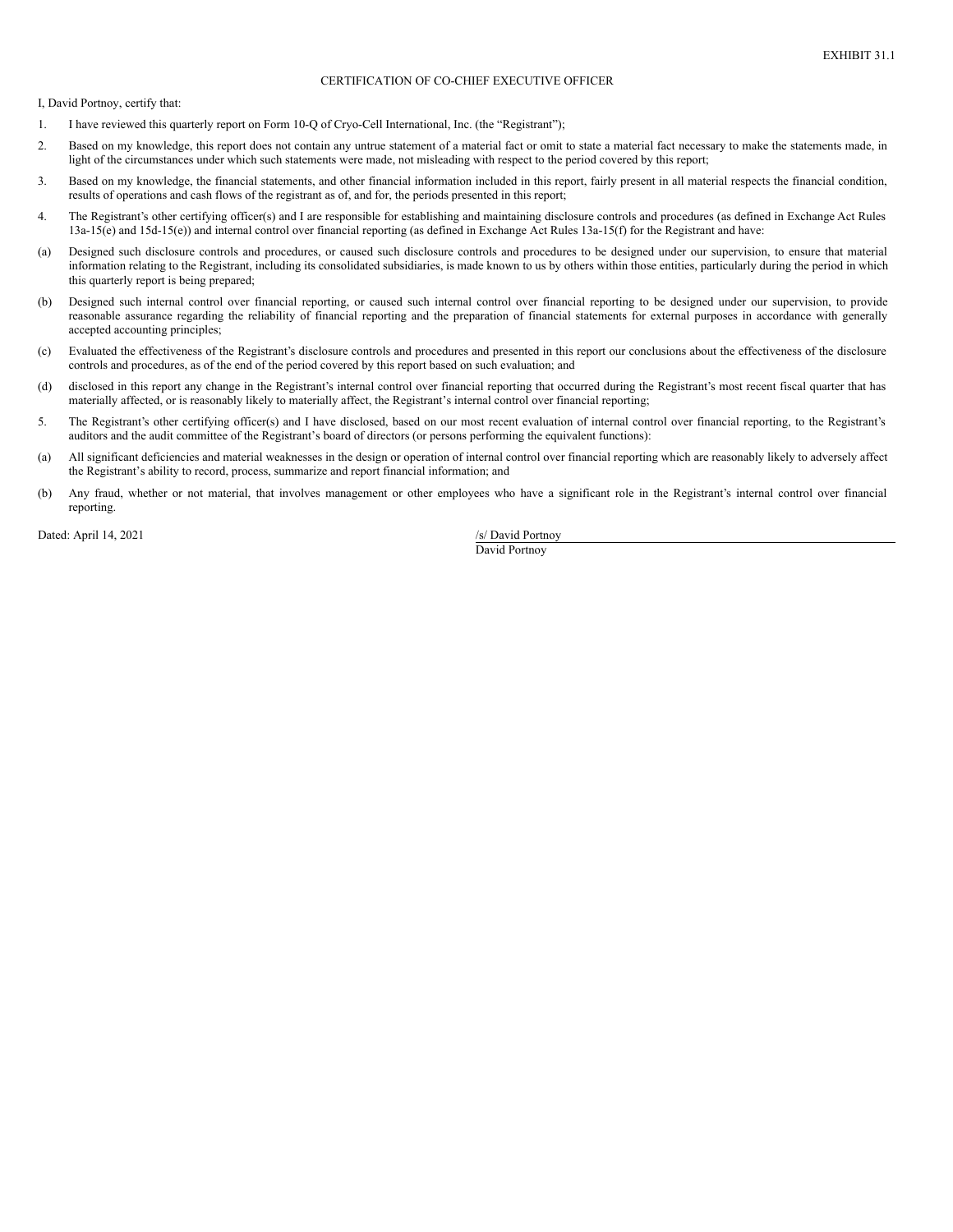#### CERTIFICATION OF CO-CHIEF EXECUTIVE OFFICER

I, Mark Portnoy, certify that:

- 1. I have reviewed this quarterly report on Form 10-Q of Cryo-Cell International, Inc. (the "Registrant");
- 2. Based on my knowledge, this report does not contain any untrue statement of a material fact or omit to state a material fact necessary to make the statements made, in light of the circumstances under which such statements were made, not misleading with respect to the period covered by this report;
- 3. Based on my knowledge, the financial statements, and other financial information included in this report, fairly present in all material respects the financial condition, results of operations and cash flows of the registrant as of, and for, the periods presented in this report;
- 4. The Registrant's other certifying officer(s) and I are responsible for establishing and maintaining disclosure controls and procedures (as defined in Exchange Act Rules 13a-15(e) and 15d-15(e)) and internal control over financial reporting (as defined in Exchange Act Rules 13a-15(f) for the Registrant and have:
- (a) Designed such disclosure controls and procedures, or caused such disclosure controls and procedures to be designed under our supervision, to ensure that material information relating to the Registrant, including its consolidated subsidiaries, is made known to us by others within those entities, particularly during the period in which this quarterly report is being prepared;
- (b) Designed such internal control over financial reporting, or caused such internal control over financial reporting to be designed under our supervision, to provide reasonable assurance regarding the reliability of financial reporting and the preparation of financial statements for external purposes in accordance with generally accepted accounting principles;
- (c) Evaluated the effectiveness of the Registrant's disclosure controls and procedures and presented in this report our conclusions about the effectiveness of the disclosure controls and procedures, as of the end of the period covered by this report based on such evaluation; and
- (d) disclosed in this report any change in the Registrant's internal control over financial reporting that occurred during the Registrant's most recent fiscal quarter that has materially affected, or is reasonably likely to materially affect, the Registrant's internal control over financial reporting;
- 5. The Registrant's other certifying officer(s) and I have disclosed, based on our most recent evaluation of internal control over financial reporting, to the Registrant's auditors and the audit committee of the Registrant's board of directors (or persons performing the equivalent functions):
- (a) All significant deficiencies and material weaknesses in the design or operation of internal control over financial reporting which are reasonably likely to adversely affect the Registrant's ability to record, process, summarize and report financial information; and
- (b) Any fraud, whether or not material, that involves management or other employees who have a significant role in the Registrant's internal control over financial reporting.

Dated: April 14, 2021 /s/ Mark Portnoy

Mark Portnoy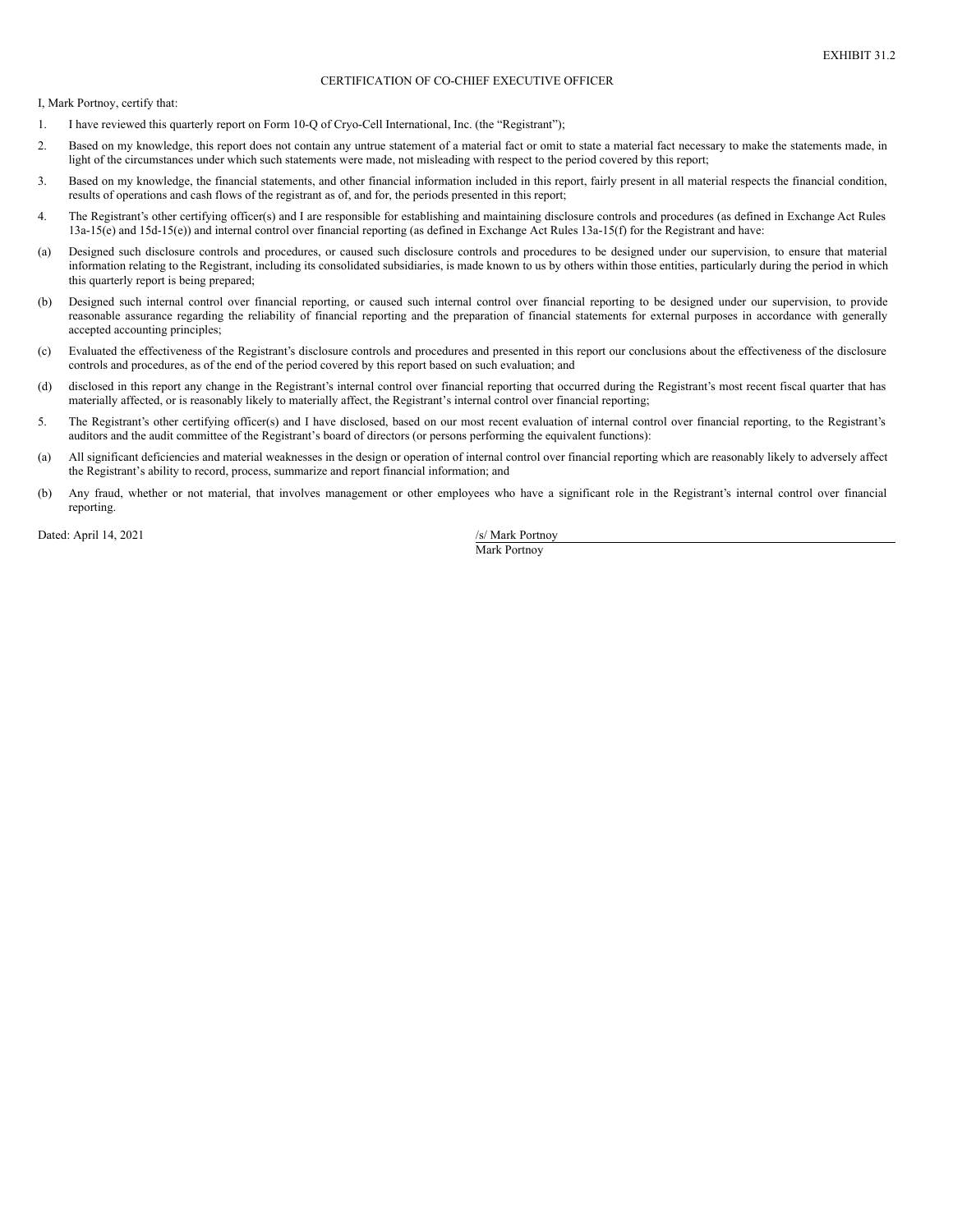#### CERTIFICATION OF CHIEF FINANCIAL OFFICER

I, Jill M. Taymans, certify that:

- 1. I have reviewed this quarterly report on Form 10-Q of Cryo-Cell International, Inc. (the "Registrant");
- 2. Based on my knowledge, this report does not contain any untrue statement of a material fact or omit to state a material fact necessary to make the statements made, in light of the circumstances under which such statements were made, not misleading with respect to the period covered by this report;
- 3. Based on my knowledge, the financial statements, and other financial information included in this report, fairly present in all material respects the financial condition, results of operations and cash flows of the registrant as of, and for, the periods presented in this report;
- 4. The Registrant's other certifying officer(s) and I are responsible for establishing and maintaining disclosure controls and procedures (as defined in Exchange Act Rules 13a-15(e) and 15d-15(e)) and internal control over financial reporting (as defined in Exchange Act Rules 13a-15(f) for the Registrant and have:
- (a) Designed such disclosure controls and procedures, or caused such disclosure controls and procedures to be designed under our supervision, to ensure that material information relating to the Registrant, including its consolidated subsidiaries, is made known to us by others within those entities, particularly during the period in which this quarterly report is being prepared;
- (b) Designed such internal control over financial reporting, or caused such internal control over financial reporting to be designed under our supervision, to provide reasonable assurance regarding the reliability of financial reporting and the preparation of financial statements for external purposes in accordance with generally accepted accounting principles;
- (c) Evaluated the effectiveness of the Registrant's disclosure controls and procedures and presented in this report our conclusions about the effectiveness of the disclosure controls and procedures, as of the end of the period covered by this report based on such evaluation; and
- (d) disclosed in this report any change in the Registrant's internal control over financial reporting that occurred during the Registrant's most recent fiscal quarter that has materially affected, or is reasonably likely to materially affect, the Registrant's internal control over financial reporting;
- 5. The Registrant's other certifying officer(s) and I have disclosed, based on our most recent evaluation of internal control over financial reporting, to the Registrant's auditors and the audit committee of the Registrant's board of directors (or persons performing the equivalent functions):
- (a) All significant deficiencies and material weaknesses in the design or operation of internal control over financial reporting which are reasonably likely to adversely affect the Registrant's ability to record, process, summarize and report financial information; and
- (b) Any fraud, whether or not material, that involves management or other employees who have a significant role in the Registrant's internal control over financial reporting.

Dated: April 14, 2021 /s/ Jill M. Taymans

Jill M. Taymans